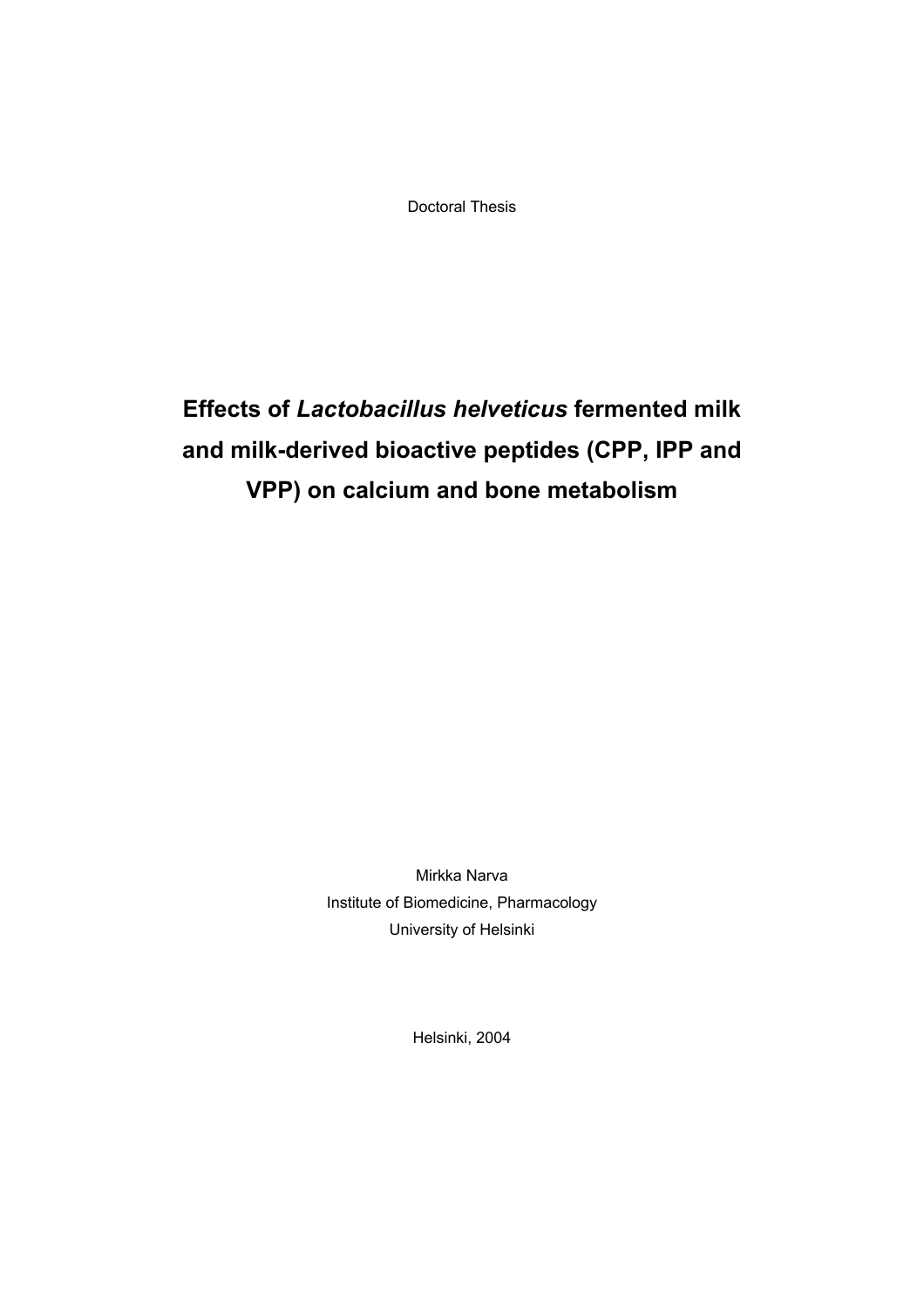| Supervisors      | Docent Riitta Korpela, PhD             |
|------------------|----------------------------------------|
|                  | Institute of Biomedicine, Pharmacology |
|                  | University of Helsinki                 |
|                  | Helsinki, Finland                      |
|                  |                                        |
|                  | Professor Heikki Vapaatalo, MD         |
|                  | Institute of Biomedicine, Pharmacology |
|                  | University of Helsinki                 |
|                  | Helsinki, Finland                      |
| <b>Reviewers</b> | Professor Hannu Aro, MD, PhD           |
|                  | <b>Orthopedic Research Laboratory</b>  |
|                  | University of Turku                    |
|                  | Turku, Finland                         |
|                  |                                        |
|                  | Professor Hannu Mykkänen, PhD          |
|                  | Department of Clinical Nutrition       |
|                  | University of Kuopio                   |
|                  | Kuopio, Finland                        |
| Opponent         | Professor Yrjö T. Konttinen, MD, PhD   |
|                  | Institute of Clinical Medicine         |
|                  |                                        |
|                  | University of Helsinki                 |
|                  | Helsinki, Finland                      |

ISBN 952-91-7727-5 (nid.)<br>ISBN 952-10-2049-0 (PDF)<br>Helsinki University Printing House<br>Helsinki 2004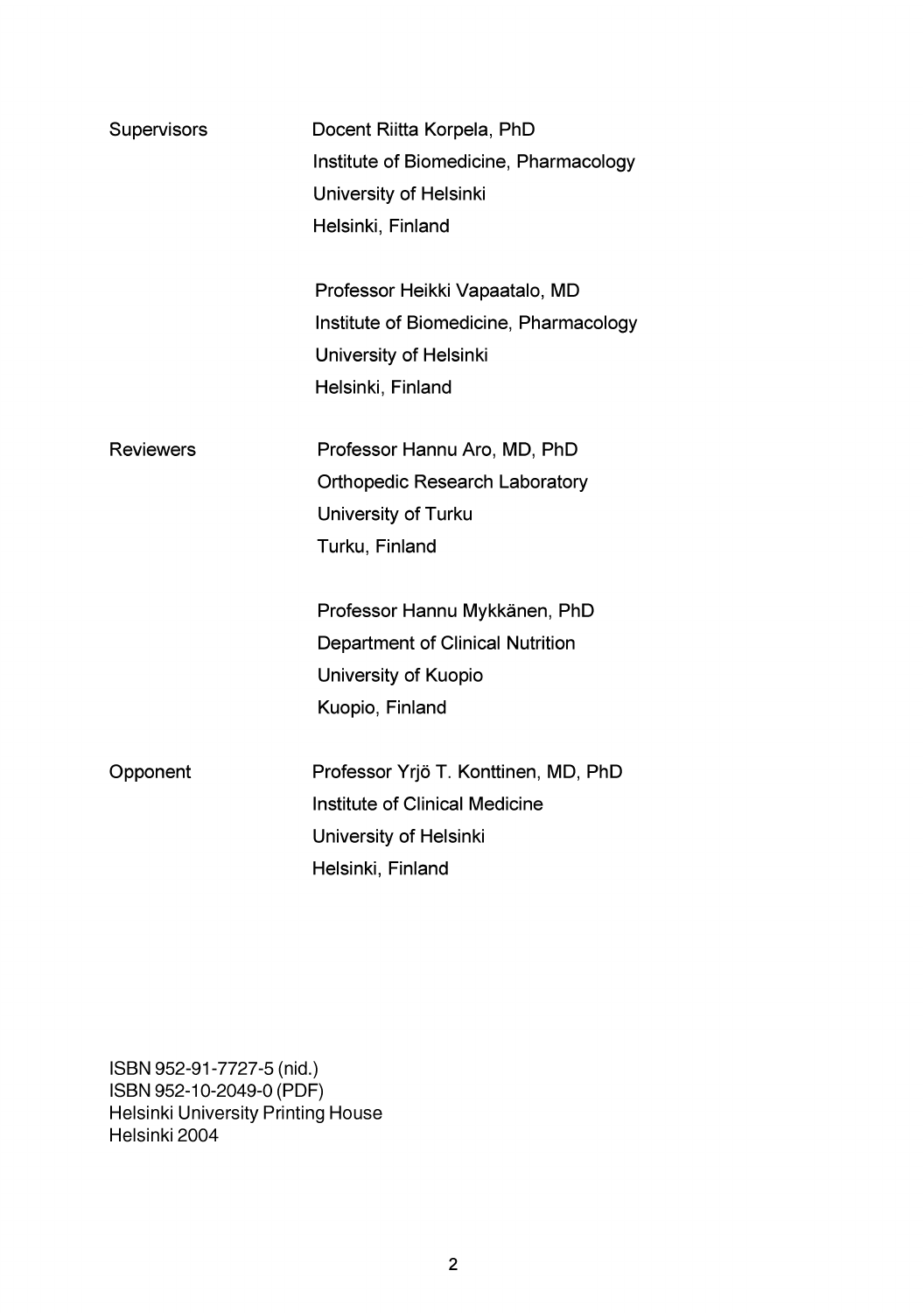## **CONTENTS**

|   | <b>LIST OF ORIGINAL PUBLICATIONS</b>                                          | 5  |
|---|-------------------------------------------------------------------------------|----|
|   | <b>MAIN ABBREVIATIONS</b>                                                     | 6  |
|   | ABSTRACT                                                                      | 7  |
|   |                                                                               |    |
| 1 | <b>INTRODUCTION</b>                                                           | 9  |
| 2 | <b>REVIEW OF THE LITERATURE</b>                                               | 11 |
|   | 2.1. Prevention of osteoporosis                                               | 11 |
|   | Calcium in osteoporosis prevention                                            | 11 |
|   | Pharmacological treatment of bone loss                                        | 13 |
|   | 2.2. Calcium metabolism                                                       | 15 |
|   | Regulation of calcium metabolism                                              | 16 |
|   | Nutritional factors affecting calcium metabolism                              | 18 |
|   | 2.3. Methods of assessing calcium absorption                                  | 19 |
|   | 2.4. Bone metabolism                                                          | 19 |
|   | <b>Bone remodelling</b>                                                       | 21 |
|   | Regulation of bone remodelling                                                | 22 |
|   | Nutritional factors affecting bone metabolism                                 | 24 |
|   | 2.5. Methods of assessing bone                                                | 25 |
|   | 2.6. Milk protein and bone                                                    | 26 |
|   | Correlation between milk consumption and bone                                 | 26 |
|   | Protein intake and bone                                                       | 30 |
|   | Whey protein and bone                                                         | 30 |
|   | 2.7. Milk-derived bioactive peptides on calcium and bone metbolism            | 31 |
|   | Caseinphosphopeptides (CPP)                                                   | 33 |
|   | ACE-inhibitory bioactive peptides                                             | 34 |
| 3 | <b>AIMS OF THE STUDY</b>                                                      | 37 |
| 4 | <b>MATERIALS AND METHODS</b>                                                  | 38 |
|   | 4.1. Assessments of bone parameters in vivo                                   | 38 |
|   | <b>Bone measurements</b>                                                      | 38 |
|   | Histomorphometrical analyses                                                  | 39 |
|   | 4.2. Assessments of bone formation and osteoclast differentiation in vitro 39 |    |
|   | 4.3. Assessments of calcium metabolism in vivo                                | 40 |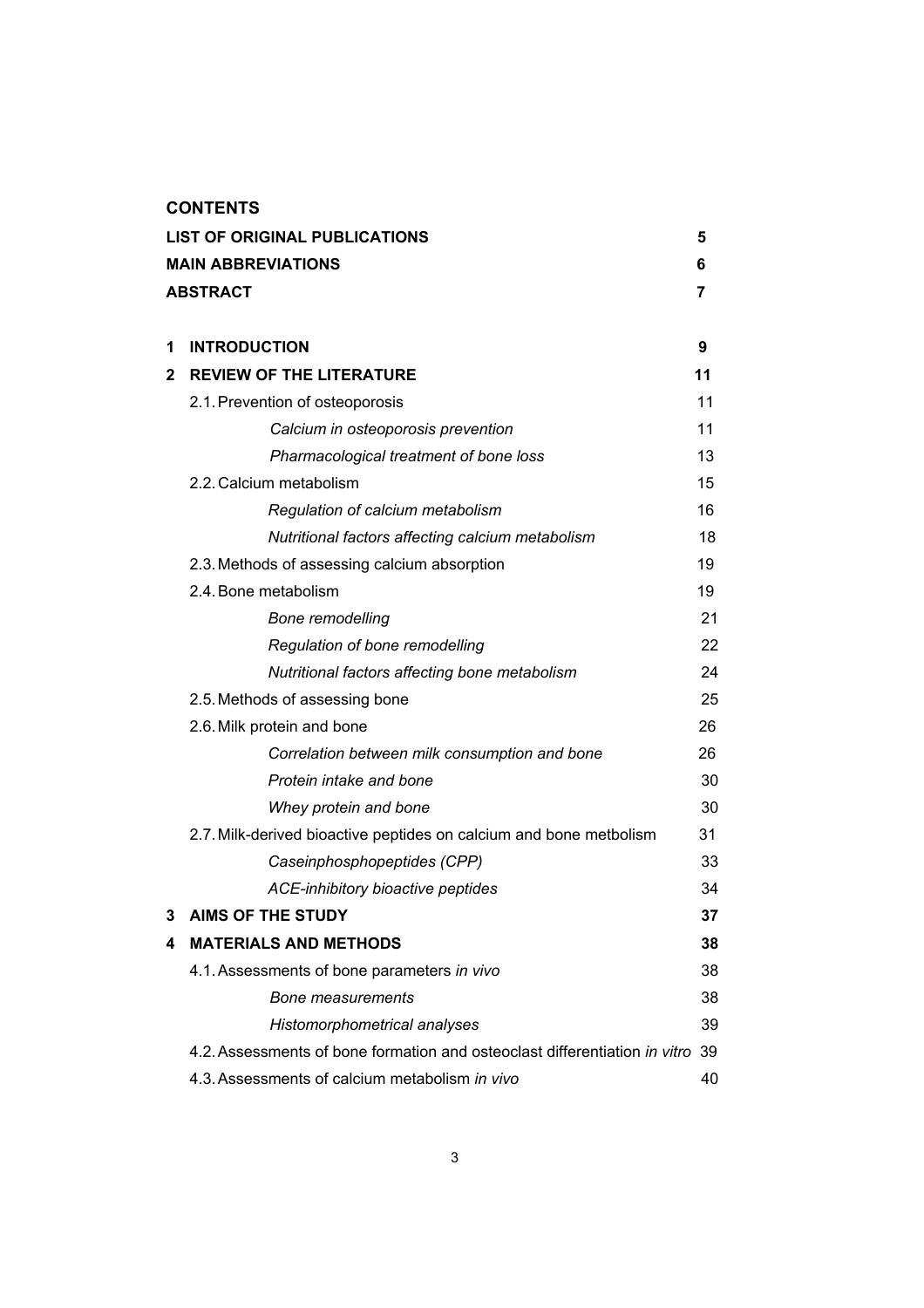|   | 4.4. Products                                                   | 41 |
|---|-----------------------------------------------------------------|----|
|   | 4.5. Biochemical analyses                                       | 42 |
|   | 4.6. Statistical analyses                                       | 43 |
| 5 | <b>RESULTS</b>                                                  | 44 |
|   | 5.1. L. helveticus fermented milk and bone parameters           | 44 |
|   | Effects on bone composition and mechanical properties           | 44 |
|   | Body weight gain and the intake of energy and nutrients         | 45 |
|   | Effects on bone cells                                           | 48 |
|   | 5.2. IPP and VPP peptides and bone parameters                   | 48 |
|   | Effects on bone composition and mechanical properties           | 48 |
|   | Effects on bone cells                                           | 49 |
|   | 5.3. L. helveticus fermented milk and CPP on calcium metabolism | 50 |
| 6 | <b>DISCUSSION</b>                                               | 52 |
|   | 6.1. L. helveticus fermented milk and bone metabolism           | 52 |
|   | 6.2. IPP and VPP peptides and bone metabolism                   | 56 |
|   | 6.3. L. helveticus fermentated milk, CPP and calcium metabolism | 57 |
| 7 | <b>CONCLUSIONS</b>                                              | 61 |
| 8 | <b>ACKNOWLEDGEMENTS</b>                                         | 62 |
| 9 | <b>REFERENCES</b>                                               | 64 |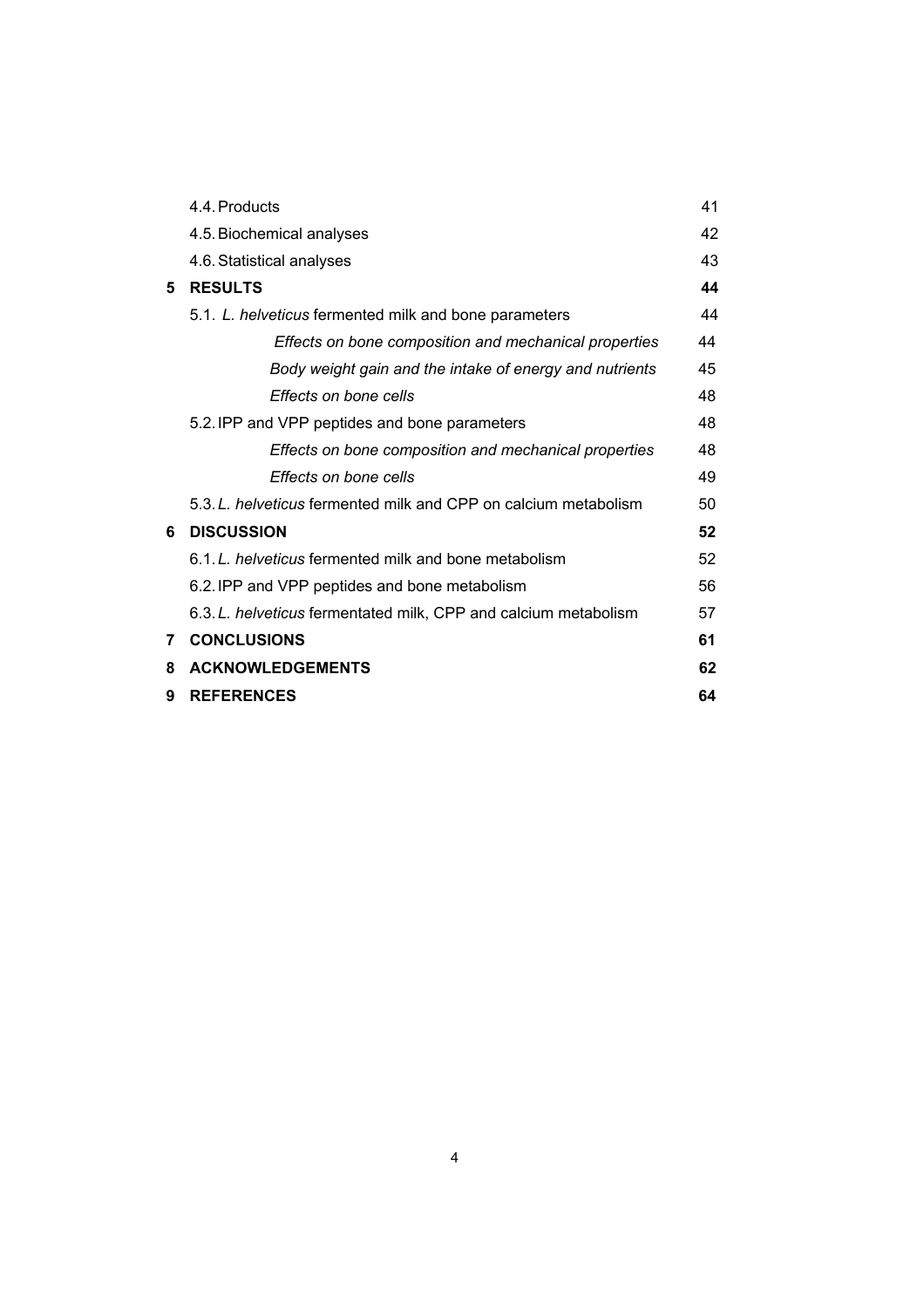## **LIST OF ORIGINAL PUBLICATIONS**

- I Narva M, Collin M, Lamberg-Allardt C, Kärkkäinen M, Poussa T, Vapaatalo H, Korpela R. Effects of long-term intervention with *Lactobacillus helveticus* fermented milk on bone mineral density and bone mineral content in growing rats. Ann Nutr Metab 2004;48:228-234.
- II Narva M, Collin M, Jauhiainen T, Vapaatalo H, Korpela R. Effects of *Lactobacillus helveticus* fermented milk and its bioactive peptides on bone parameters in spontaneously hypertensive rats. Milchwissenschaft, in press, 2004.
- III Narva M, Rissanen J, Halleen J, Vapaatalo H, Väänänen K, Korpela R. Effects of bioactive peptide, valyl-prolyl-proline (VPP), and *Lactobacillus helveticus* fermented milk containing VPP on bone loss in ovariectomised rats. Life Sci, submitted.
- IV Narva M, Halleen J, Väänänen K, Korpela R. Effects of *Lactobacillus helveticus* fermented milk on bone cells *in vitro*. Life Sci 2004;75:1727- 1734.
- V Narva M, Nevala R, Poussa T, Korpela R. The effect of *Lactobacillus helveticus* fermented milk on acute changes in calcium metabolism in postmenopausal women. Eur J Nutr 2004;43:61-68.
- VI Narva M, Kärkkäinen M, Poussa T, Lamberg-Allardt C, Korpela R. Caseinphosphopeptides in milk and fermented milk do not affect calcium metabolism acutely in postmenopausal women. J Am Coll Nutr 2003;22:88-93.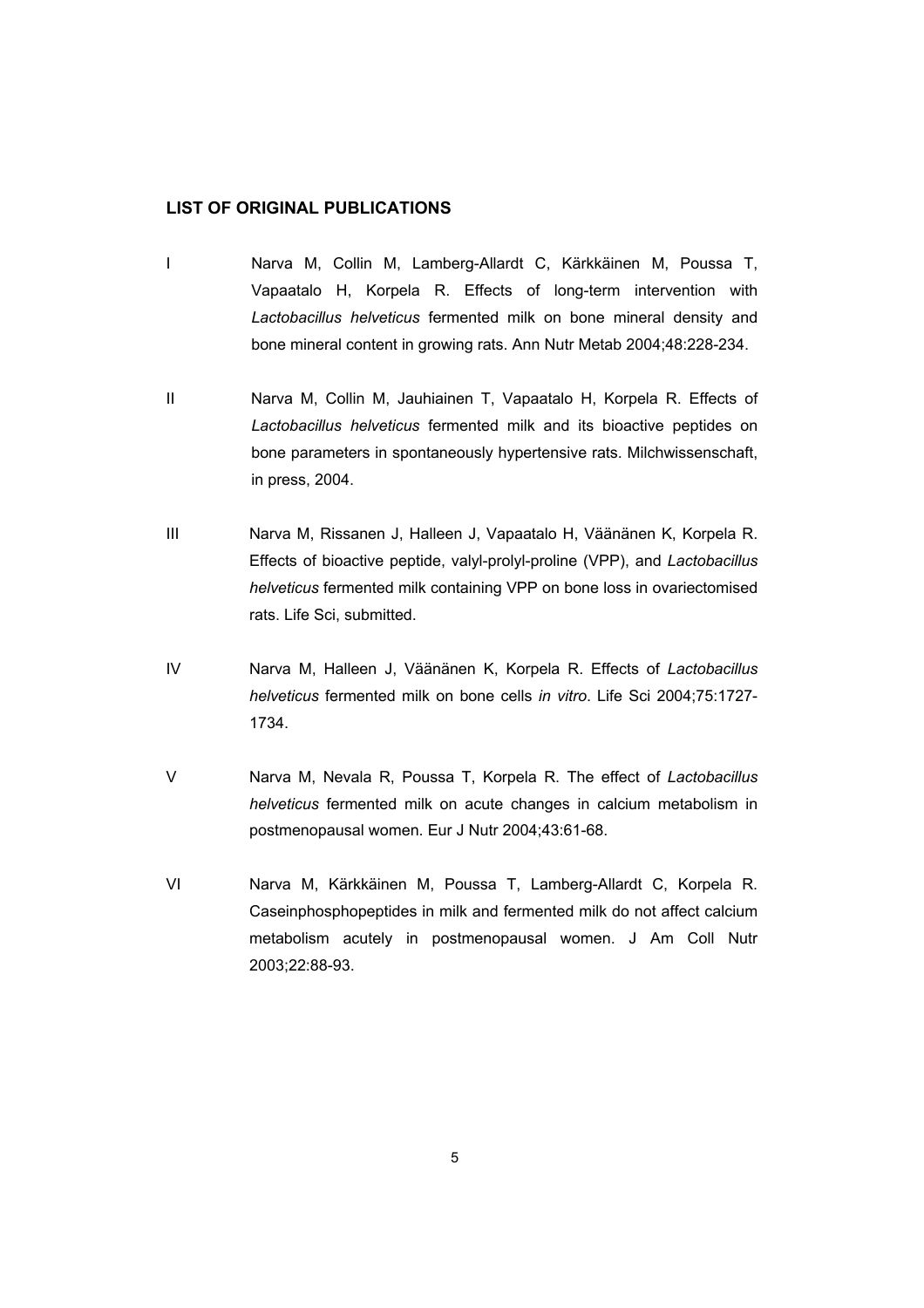# **MAIN ABBREVIATIONS**

| AAS              | atom absorption spectrometry                |
|------------------|---------------------------------------------|
| <b>ACE</b>       | angiotensin-converting enzyme               |
| Ang              | angiotensin                                 |
| <b>ANOVA</b>     | analysis of variance                        |
| <b>AUC</b>       | area under curve                            |
| <b>BMC</b>       | bone mineral content                        |
| <b>BMD</b>       | bone mineral density                        |
| <b>BMI</b>       | body mass index                             |
| <b>CPP</b>       | caseinphosphopeptides                       |
| <b>DXA</b>       | dual energy X-ray absorptiometry            |
| <b>HRT</b>       | hormone replacement therapy                 |
| <b>ICTP</b>      | type I collagen amino terminal telopeptide  |
| <b>IGF</b>       | insulin-like growth factor                  |
| <b>IPP</b>       | isoleucyl-prolyl-proline                    |
| <b>OVX</b>       | ovariectomised                              |
| PGE <sub>2</sub> | prostaglandin E <sub>2</sub>                |
| pQCT             | peripheral quantitative computed tomography |
| <b>PTH</b>       | parathyroid hormone                         |
| <b>SEM</b>       | standard error of mean                      |
| <b>SHR</b>       | spontaneously hypertensive rats             |
| <b>VPP</b>       | valyl-prolyl-proline                        |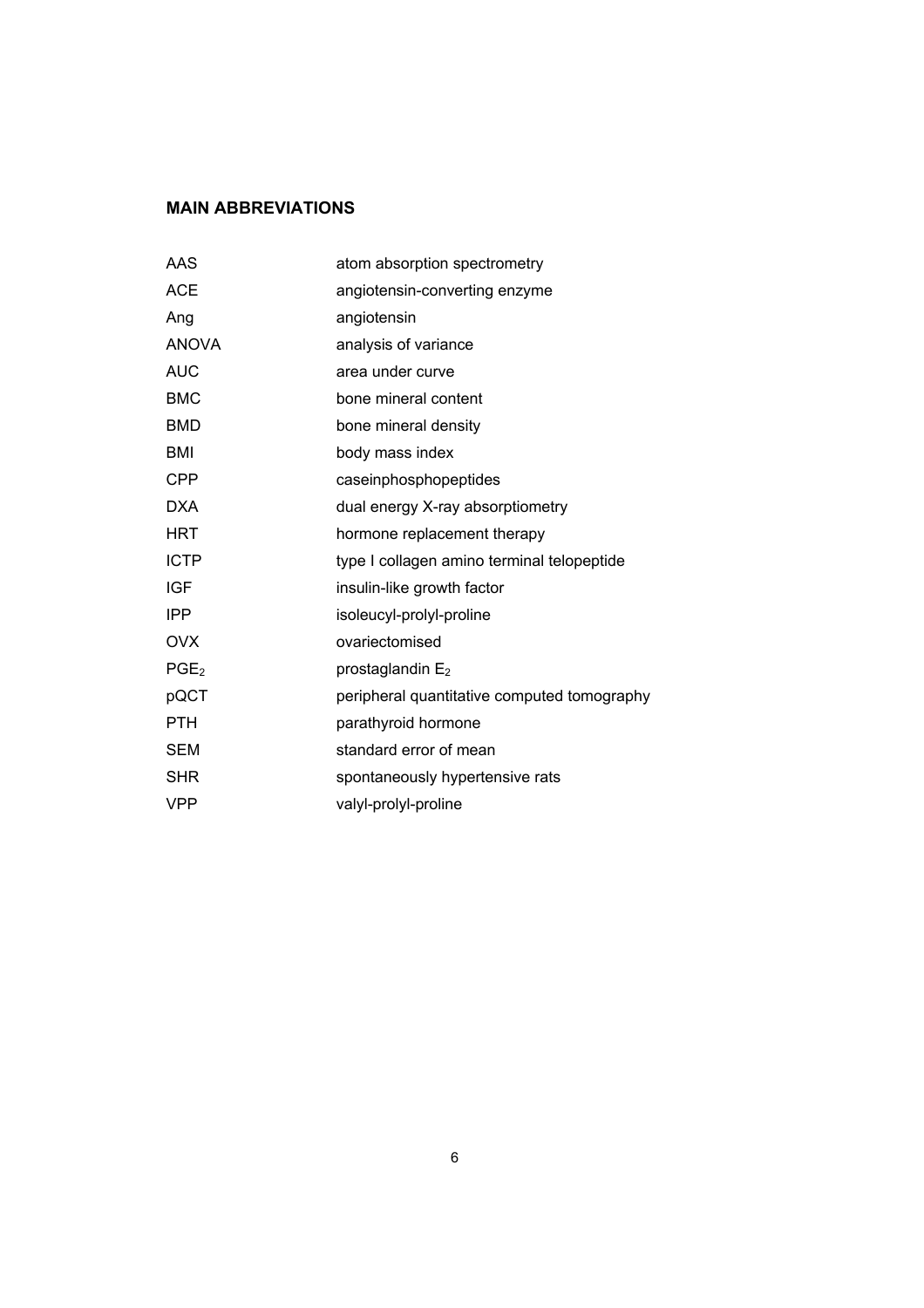## **ABSTRACT**

Fermentation of milk with lactic acid bacteria causes degradation of milk proteins into small peptides, some of which are biologically active and are therefore called bioactive peptides. These bioactive peptides can also be formed in the gastrointestinal tract during digestion. In the present study, the effects of the *L. helveticus* fermented milk and its two bioactive peptides, isoleucyl-prolyl-proline (IPP) and valyl-prolyl-proline (VPP), were studied on bone metabolism in spontaneously hypertensive (SHR) and ovariectomised (OVX) rat models, and on osteoblasts and osteoclasts *in vitro*. In addition, the effects of the *L. helveticus* and caseinphosphopeptides (CPP) on calcium metabolism in postmenopausal women were studied.

The *L. helveticus* supported bone mineral density in growing SHR and prevented trabecular bone loss by 16% in OVX after the 12-14-week interventions. The *L. helveticus* fermented milk whey increased bone formation of osteoblasts compared to normal sour milk whey, suggesting that there are active components formed during *L. helveticus* fermentation. The pure IPP and VPP peptides in water increased bone formation *in vitro* 4-6-fold, but did not have any effect on bone metabolism *in vivo*. In postmenopausal women, the *L. helveticus* fermented milk increased serum calcium concentration and decreased PTH concentration compared to normal sour milk, suggesting enhanced calcium absorption after the ingestion of *L. helveticus*  fermented milk. Caseinphosphopeptides given in milk did not show any difference on the acute changes in calcium metabolism compared to normal milk in postmenopausal women.

According to these results, *L. helveticus* fermented milk supports bone mineral density. This effect may be mediated through the bioactive peptides formed during fermentation or through increased bioavailability of protein. The bioactive peptides increase bone formation *in vitro*, but not *in vivo*. It is possible that the IPP and VPP peptides are not bioavailable when given in water. Another explanation is that *L. helveticus* fermented milk affects bone through enhanced calcium absorption after ingestion of *L. helveticus* fermented milk, which causes changes in calcium-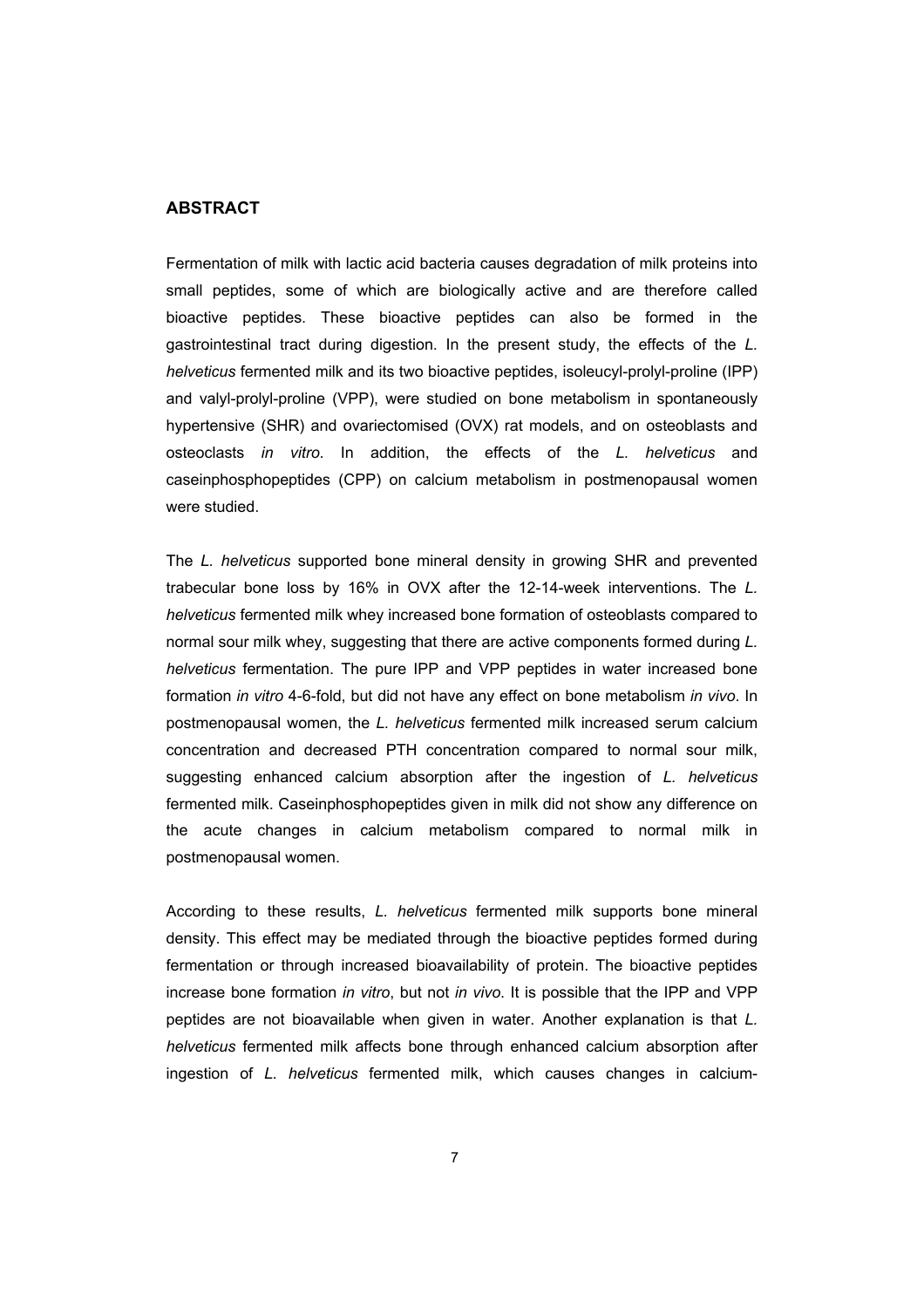dependent hormones such as PTH and 1,25 dihydroxyvitamin D. The increased calcium absorption may be caused by caseinphosphopeptides that could be formed in the gastrointestinal tract.

In conclusion, *L. helveticus* fermented milk supports bone mineral density in animal models and increases calcium absorption in postmenopausal women. These results encourage further clinical investigations of the use of *L. helveticus* fermented milk in osteoporosis prevention.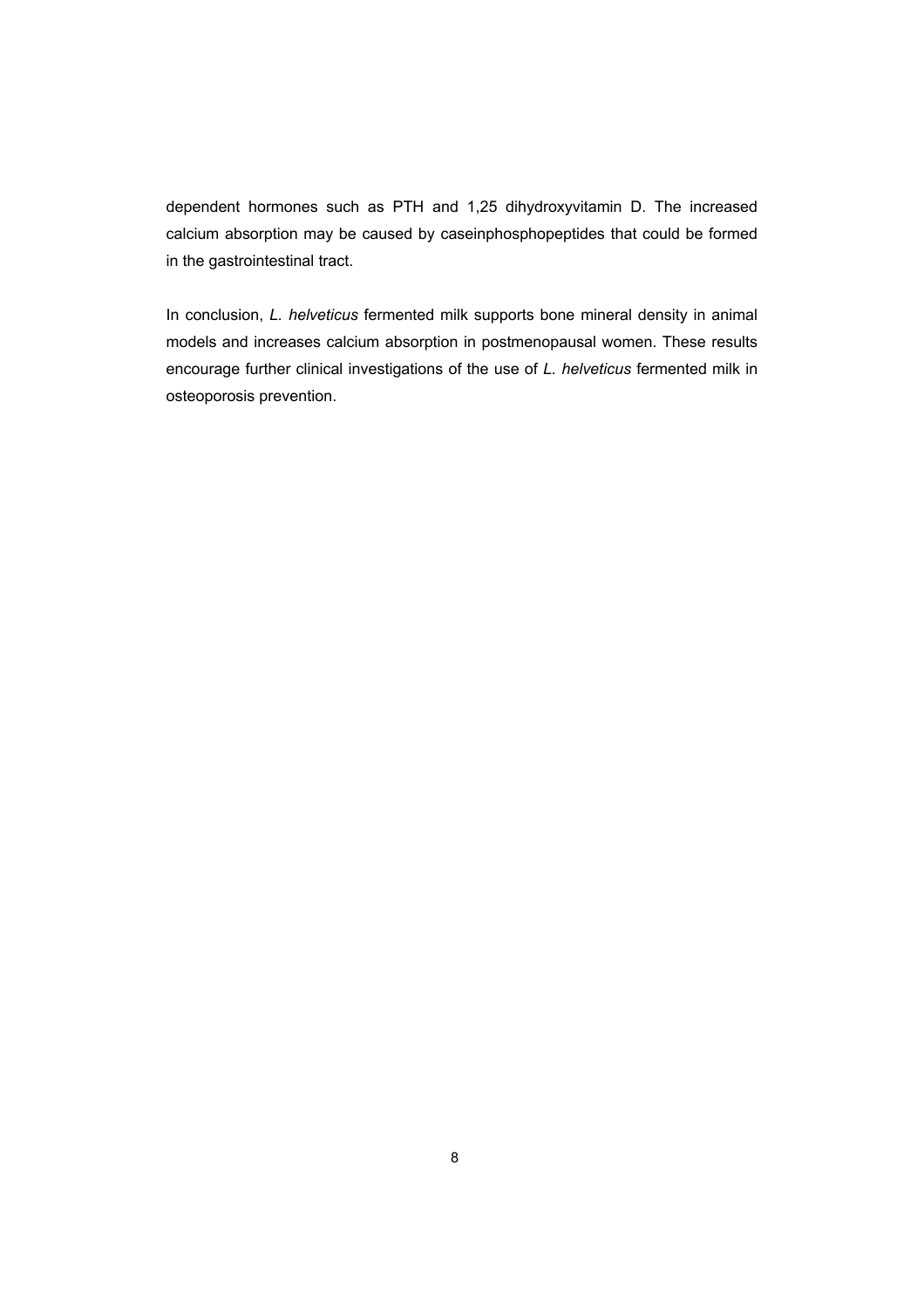## **1 INTRODUCTION**

Osteoporosis is defined as a disorder resulting from compromised bone strength predisposing to increased fracture risk. The incidence of osteoporosis is increasing as the number of old people in the western countries increases.

The ways of preventing osteoporosis are through maximising peak bone mass and attenuating bone loss during the aging process. A 5-10% increase in bone mass is related to a 25-50% decrease in fracture risk (Heaney et al. 2000). Adequate calcium intake has been shown to support bone growth and prevent bone loss during the aging process. Milk and milk products provide 75% of calcium intake in western countries (Osler et al. 1997). However, the use of milk products has been declining over the past decade (Black et al. 2002), thus increasing the risk groups of lowcalcium intake. In epidemiological studies milk consumption has been related to higher bone mineral density. In addition to calcium, milk also consists of many other nutrients, such as vitamin D, phosphorus and magnesium, that are important for bone health.

Caseinphosphopeptides (CPP) formed from milk protein are known to increase calcium absorption *in vitro* by preventing the precipitation of calcium into an insoluble form (Sato et al. 1986). However, in human studies caseinphosphopeptides have shown inconsistent results (Heaney et al. 1994, Hansen et al. 1997a, Hansen et al. 1997b). Other bioactive peptides formed from milk protein during food processing or in the gastrointestinal tract have not been studied on calcium or bone metabolism. During *Lactobacillus helveticus* fermentation, isoleucyl-prolyl-proline (IPP) and valylprolyl-proline (VPP) peptides are formed, which have been shown to possess angiotensin coverting enzyme (ACE)-inhibitory activity (Nakamura et al. 1995b, Sipola et al. 2001). ACE inhibition is an effective means of preventing hypertension, and according to *in vitro* studies (Hagiwara et al. 1998, Hatton et al. 1997), ACEinhibition could have an impact on bone as well.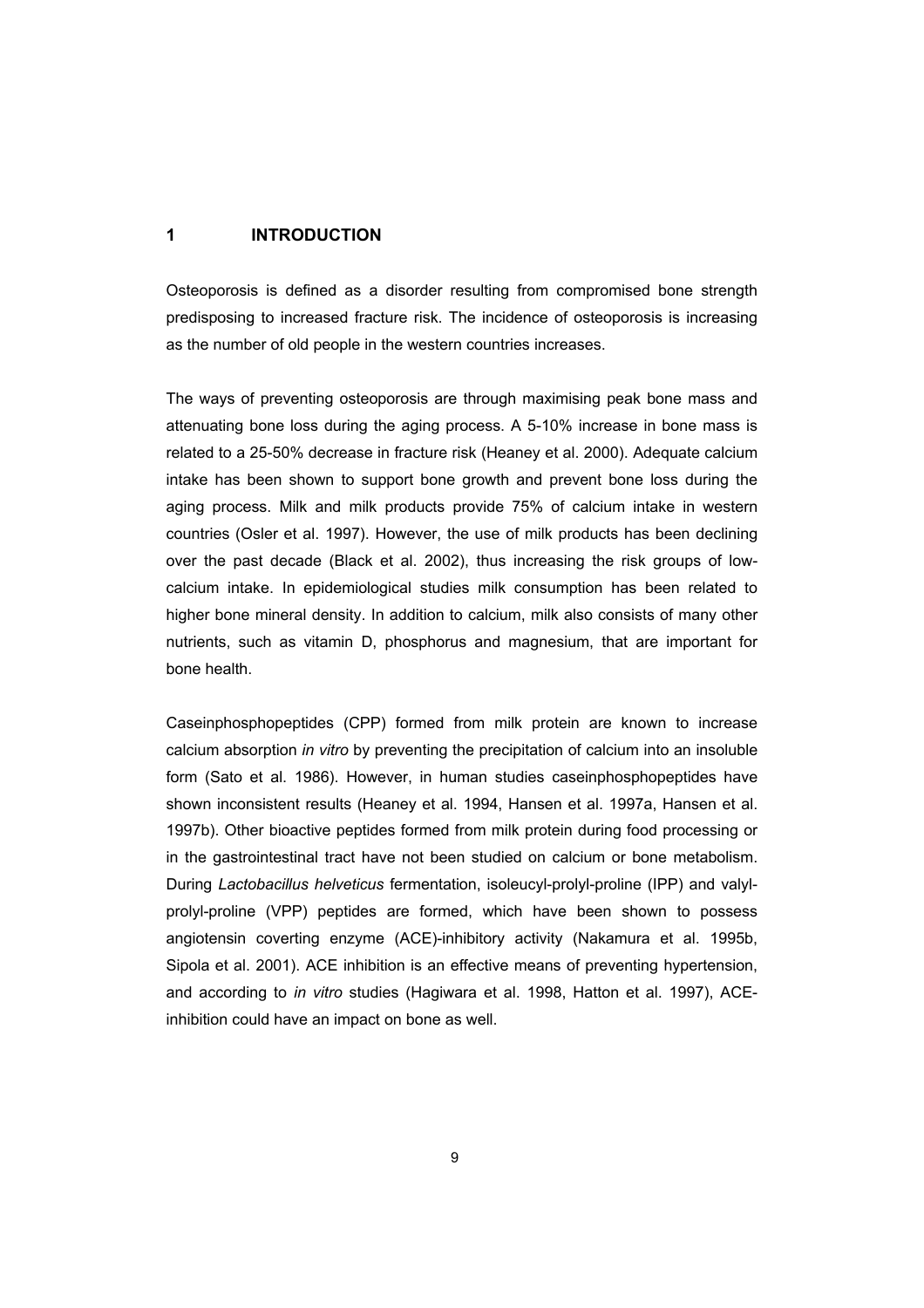The purpose of the present thesis was to study the effects of *L. helveticus* fermented milk and milk-protein-derived peptides, caseinphosphopeptides, isoleucyl-prolylproline and valyl-prolyl-proline on calcium and bone metabolism in rat, in *in vitro* and in human studies.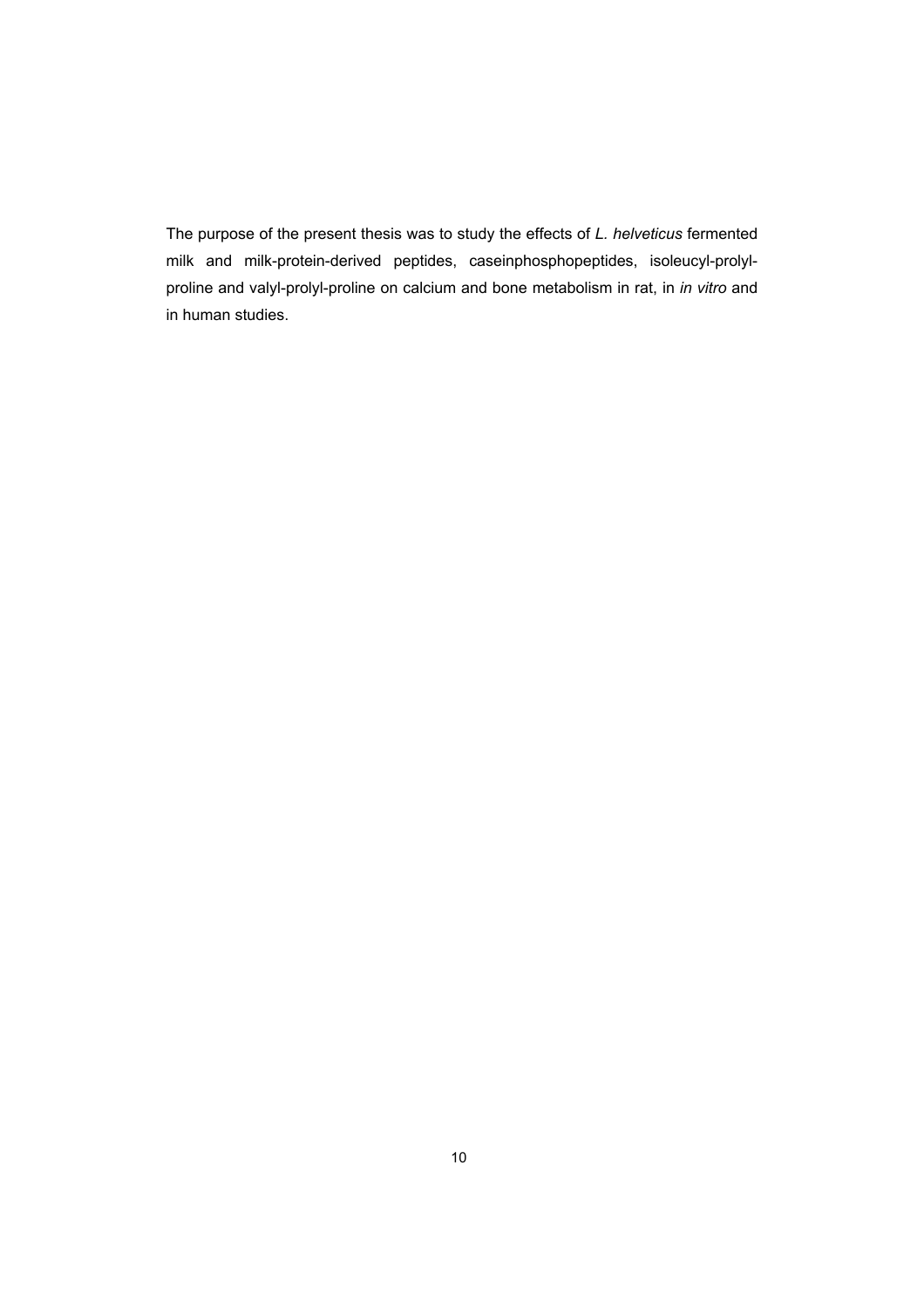## **2 REVIEW OF THE LITERATURE**

## **2.1 PREVENTION OF OSTEOPOROSIS**

During growth, bone formation exceeds bone resorption, resulting in bone mass accumulation. Peak bone mass is defined as the full genetic potential of the bone mass (for review see Heaney et al. 2000). Peak bone mass is reached during the late twenties, with different bone sites reaching peak bone mass at different times (Bonjour et al. 1991, Matkovic et al. 1994, Teegarden et al. 1995, Weaver et al. 1999). A high peak bone mass does not inhibit postmenopausal and age-related bone loss but it could maintain bone mass above the fracture risk level at which bone loss occurs (Weaver et al. 1999). Genetic variation determines 60-70% of bone mineral density (for review see Prentice 2001). After achieving peak bone mass, the rate of bone formation and resorption remains constant, until later in life, particularly after the menopause in women, the rate of bone resorption overtakes bone formation, and bone loss occurs. Estrogen deficiency causes alterations in calcium absorption and bone metabolism (Reid 1999). This may partly explain bone loss in both sexes, although the mechanism of bone loss is not fully understood.

Osteoporosis is a condition in which decreased bone mass and bone strength lead to increased fracture risk. Because bone strength cannot be measured *in vivo*, bone mineral density is used to diagnose osteoporosis. Bone mineral density has been shown to correlate well with fracture risk (Cummings et al. 1993, Kröger et al. 1995). Osteoporosis is defined as a bone mineral density value of 2.5 SD or more below the value of young adults (Kanis 2002). The risk factors for osteoporosis are: female gender, age, estrogen deficiency, low body weight and smoking (National Institute of Health, 2000). The prevention of osteoporosis should include both maximising peak bone mass and the prevention of age-related bone loss.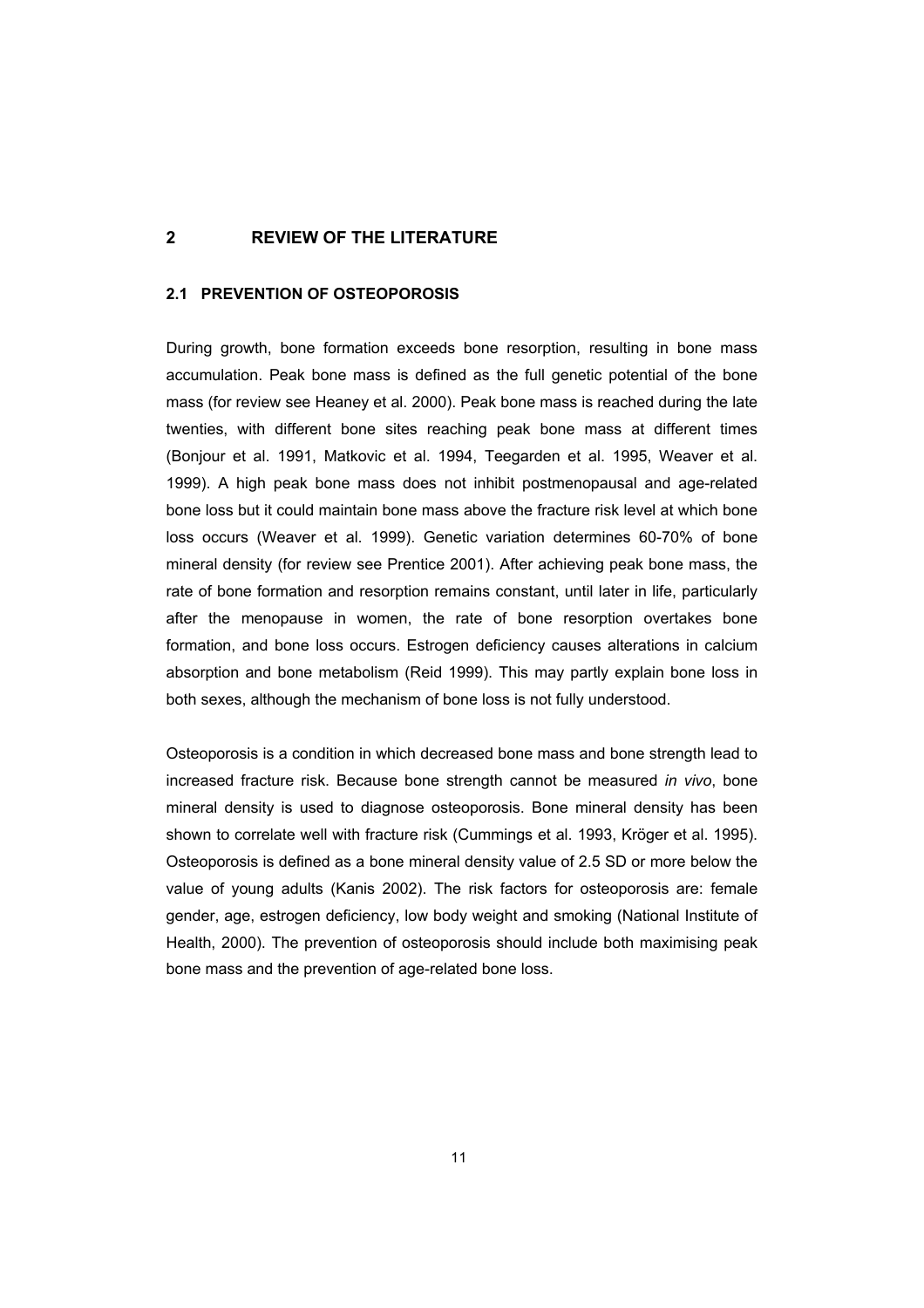#### *Calcium in osteoporosis prevention*

The main environmental factors affecting peak bone mass accumulation are nutrition and physical activity. Of the nutrients, calcium intake is most often compromised. The recommended calcium intake is 1000 mg/d, varying between countries and age groups. Low calcium intake is detrimental for bone; however, intake greater than 1300 mg/d does not increase calcium retention (Weaver 2000). It has been suggested that calcium intake accounts for 5-10% of the peak bone mass (Weaver 2000), which causes a 25-50% difference in hip fracture rate (Heaney et al. 2000). Childhood calcium intake correlates with higher bone mineral content in both childhood and adulthood (Molgaard et al. 2001, Wang et al. 2003). A supplementation of calcium increases bone mineral density in childhood (Johnston et al. 1992, Lee et al. 1996, Lloyd et al. 1996) but most often the positive effect is lost when the supplementation ceases (Lee et al. 1996). In a study by Bonjour et al. (2001), it was found that with milk-extracted calcium, the higher bone mineral density remained for 3.5 years after the intervention period (Bonjour et al. 2001).

Calcium intake is associated with higher bone mineral density during the perimenopause and with reduced bone loss during the menopause (Suzuki et al. 1996, Macdonald et al. 2004). In cohort studies the correlation between calcium intake and fracture risk has not been conclusive (Suzuki et al. 1996, Cumming and Nevitt 1997, Michaelsson et al. 2003). It is possible that those with higher risk of fracture increased their calcium intake, thus making it difficult to draw conclusive interpretations of the results. In calcium deficiency, calcium supplementation has been shown to reduce fractures (Recker et al. 1996). One meta-analysis concludes that calcium intake has a small but significant effect on bone mineral density (Shea et al. 2002). This meta-analysis examined the effect of calcium supplementation with minimal vitamin D. Since vitamin D deficiency is common in the elderly (Chapuy et al. 1997), the effect of calcium supplementation could have been greater if the vitamin D intake had been adequate. Simultaneous vitamin D and calcium supplementation preserves bone mineral density and protects from fractures in the elderly (for review see Rodriguez-Martinez and Garcia-Cohen 2002).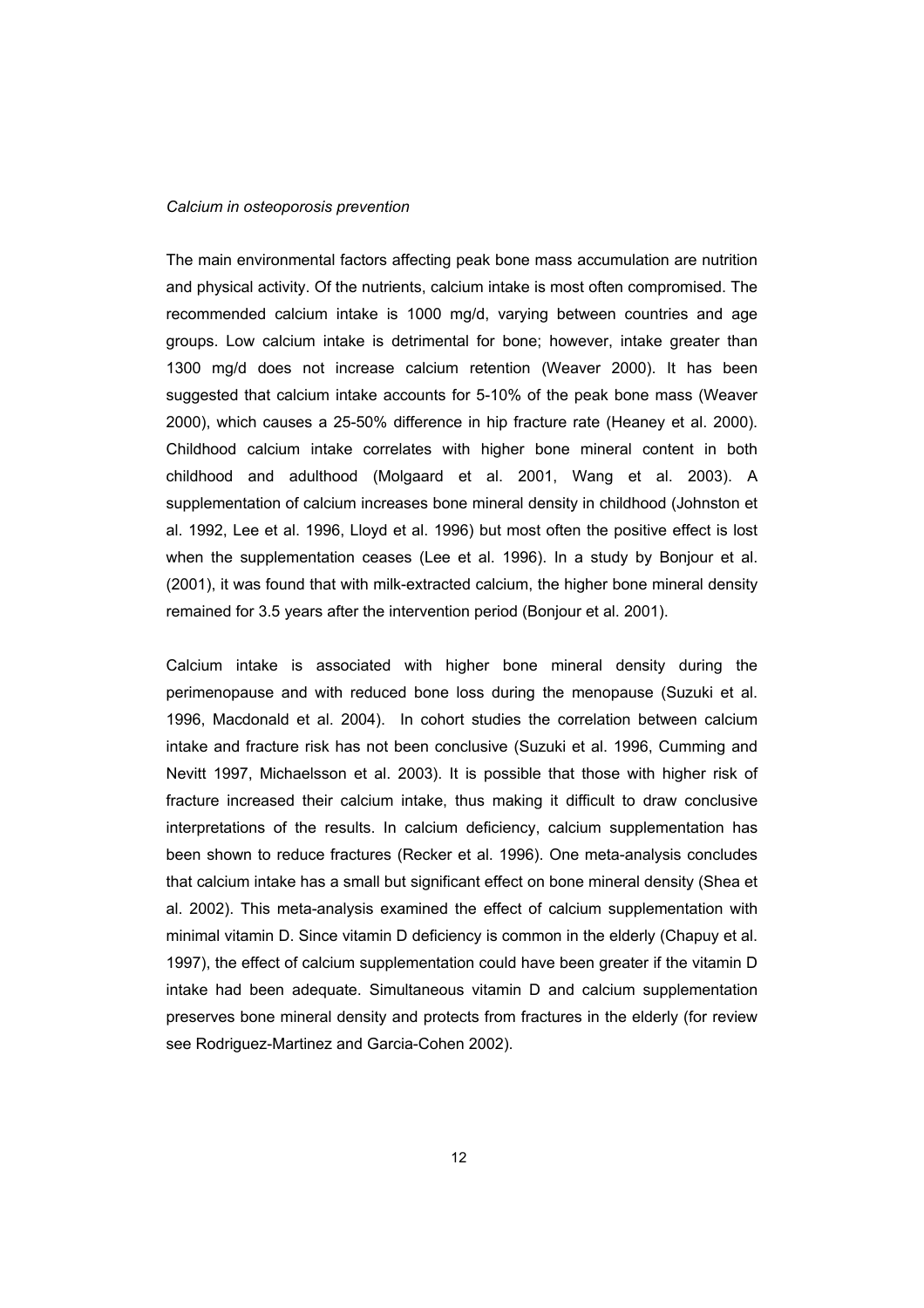#### *Pharmacological therapy in bone loss*

The most effective methods of protecting against bone loss are the drug therapies (for review see Cranney et al. 2002a). Details of different drug therapies on bone loss are shown in Table 1. In postmenopausal women hormone replacement therapy (HRT) is effective in reducing bone loss at all the sites of the skeleton. In a metaanalysis, HRT showed a 4-6% difference in the bone mineral density compared to the control group (for review see Wells et al. 2002). Adequate intake of calcium has been shown to improve the efficacy of HRT (Sirola et al. 2003). Bisphosphonates affect bone by reducing the formation of the osteoclastic enzymes that resorb bone. The use of bisphosphonates has been followed for 5-10 years. A 5-year use of risedronate showed a 5-8% increase in bone mineral density (Sorensen et al. 2003). After a 10-year use of alendronate the bone mineral density 5-14% increased compared to the placebo (Bone et al. 2004). Selective estrogen receptor modulators (SERMs) act as estrogen agonists or antagonists, depending on the target tissue. Raloxifene is an estrogen agonist in bone, and increases bone mineral density in the spine and the femoral neck by 2-2.5% (for review see Cranney et al. 2002b). Calcitonin increases bone mineral density by 3-4% through blocking the activity of osteoclasts (for review see Cranney et al. 2002c). Most pharmacological agents in the treatment of osteoporosis act against osteoclast activity and bone resorption. A new therapy with a parathyroid hormone (PTH) increases bone formation. One 3 year treatment with PTH showed an increase in bone mineral density of 2.7% in the hip and 13% in vertebral bone (Lindsay et al. 1997). Although drug treatments are efficient in osteoporosis treatment, they are always accompanied by a risk of side effects, such as thromboembolic disease, gastrointestinal adverse effects or even cancer, and the duration of therapy is often limited (for review see Delmas 2002)

In conclusion, both maximising peak bone mass and preventing age-related bone loss are important ways of preventing osteoporosis. Calcium plays an important role in peak bone mass accumulation. In the elderly both calcium and vitamin D intake should be secured. During the most dramatic phase of increased bone loss, drug therapies are often essential for preventing osteoporosis.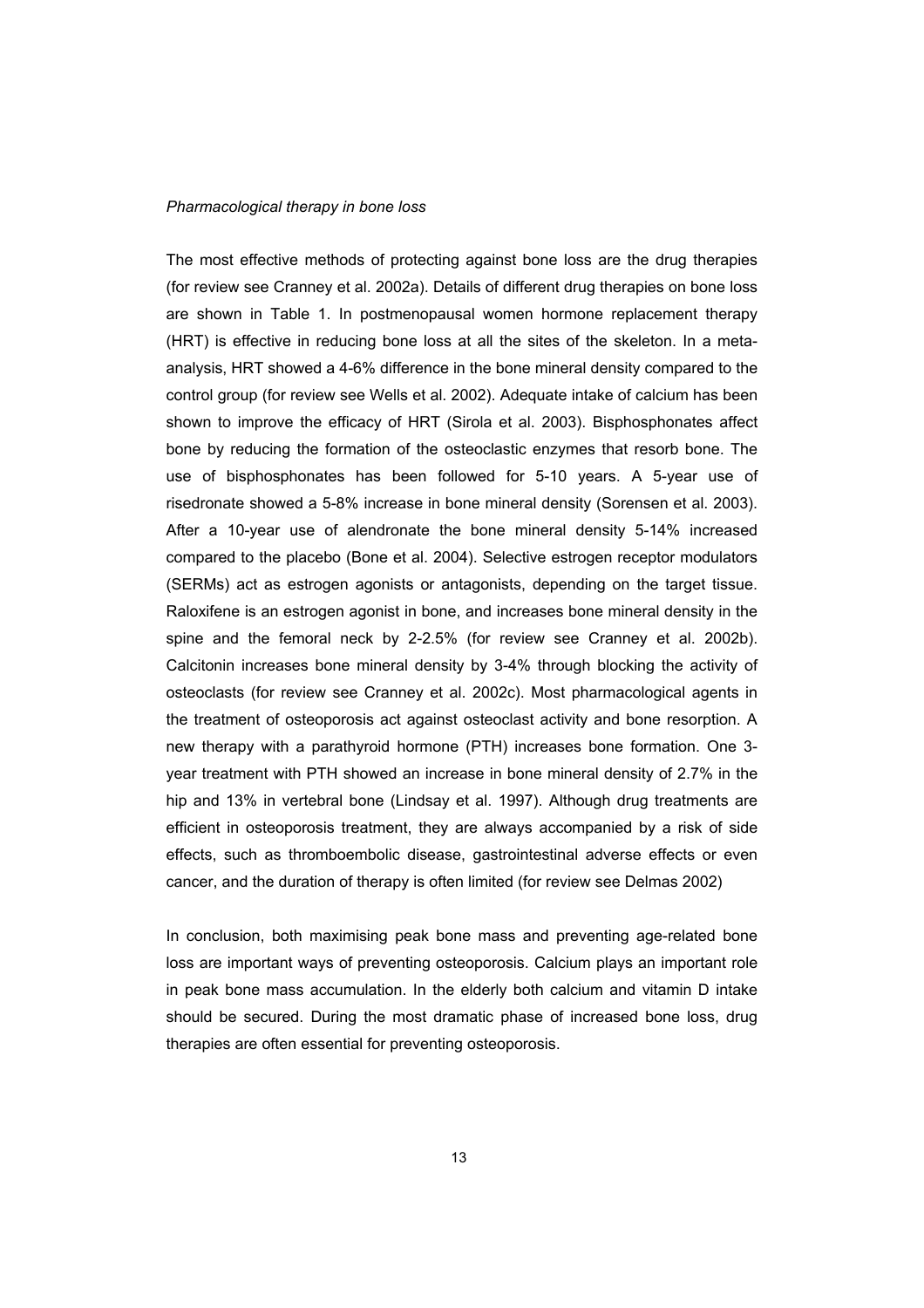| postmenopausal women.  |                                      |                                  |           |           |                         |                      |
|------------------------|--------------------------------------|----------------------------------|-----------|-----------|-------------------------|----------------------|
| Therapy                | Drug                                 | Mechanism                        | Treatment |           | Vertebral Non-vertebral | Reference            |
|                        |                                      |                                  | period    | BMD       | BMD                     |                      |
| <b>HRT</b>             | estroger                             | Decreases osteoclastic activity, | 2 years   | $+6.8%$   | $+4.1%$                 | Wells et al. 2002    |
|                        |                                      | increases calcium absorption     |           |           |                         |                      |
| <b>Bisphosphonates</b> | nate<br>alendror                     | Decreases osteoclastic activity  | 10 years  | $+13.7\%$ | $+5.4\%$                | Bone et al. 2004     |
|                        | risedronate                          |                                  | 5 years   | $+7.9%$   | $+4.5%$                 | Sorensen et al. 2003 |
| SERM                   | $\overline{\mathsf{P}}$<br>raloxifen | Decreases osteoclastic activity  | 1-3 years | $+2.5%$   | $+2.1\%$                | Cranney et al. 2002b |
|                        |                                      |                                  |           |           |                         |                      |
| Calcitonin             | calcitoni                            | Decreases osteoclastic activity  | 1-3 years | $+3.7%$   | $+3.8%$                 | Cranney et al. 2002c |
|                        |                                      |                                  |           |           |                         |                      |
| Ë                      | teriparatidi                         | Increases bone formation         | 3 years   | $+13.0\%$ | $+2.7%$                 | Lindsay et al. 1997  |
|                        |                                      |                                  |           |           |                         |                      |

Table 1: The effect of drug therapies on bone metabolism and on vertebral and non-vertebral bone mineral density, assessed in **Table 1**: The effect of drug therapies on bone metabolism and on vertebral and non-vertebral bone mineral density, assessed in HRT = hormone replacement therapy, SERM = selective estrogen receptor modulators, PTH = parathyroid hormone, BMD = bone mineral HRT = hormone replacement therapy, SERM = selective estrogen receptor modulators, PTH = parathyroid hormone, BMD = bone mineral density, \* = compared to baseline. density,  $* =$  compared to baseline.

 $\overline{4}$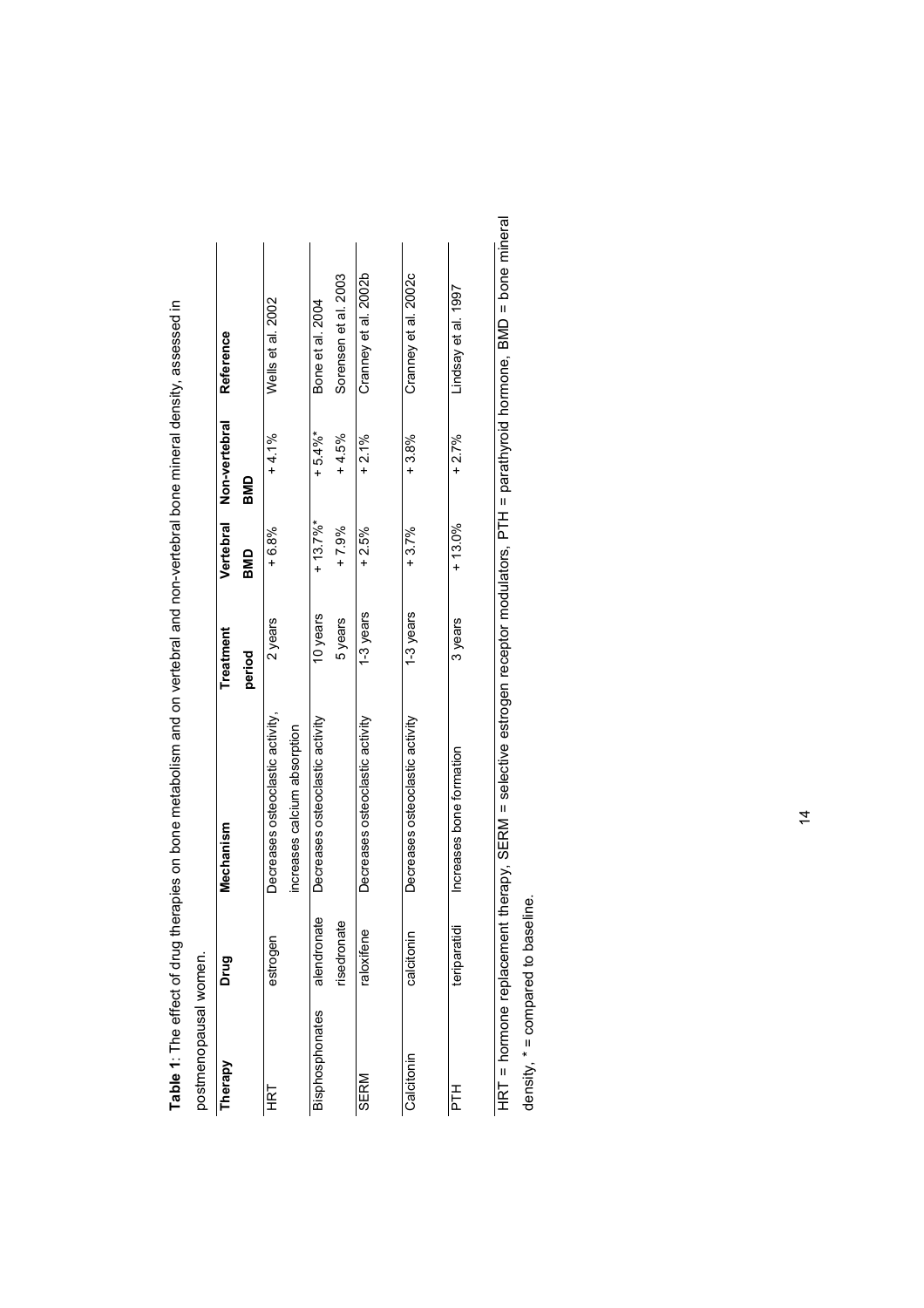## **2.2 CALCIUM METABOLISM**

Calcium is important in the regulatory systems of the body: in cell metabolism, muscle contraction, enzyme production and activation, and also in blood coagulation and bone mineralisation. The body contains approximately 1200 g of calcium, of which 99% is stored in bone. Less than one per cent of the calcium in bone is in constant interaction with extracellular calcium. Serum calcium is either bound to serum proteins (45%) or other ions (10%) or is in an ionised form (45%). Ionised calcium is the active form of calcium and its concentration in serum is tightly regulated (for reviews see Bronner et al. 1993, Guyton and Hall 1996).

Calcium absorption at different calcium intakes varies between 20-40%, increasing with lower intakes (for reviews see Heaney 1989a, Weaver 1992). Calcium is mainly absorbed in the duodenum and the jejunum by a saturable active mechanism, which requires 1,25 dihydroxyvitamin D. In the ileum, calcium is passively absorbed depending on the concentration of calcium in the intestinal fluid. During growth, pregnancy and lactation, calcium absorption increases. With aging, intestinal resistance to 1,25 dihydroxyvitamin D occurs (Pattanaungkul et al. 2000), leading to impaired calcium absorption (Wishart et al. 2000). This may be partly due to reduced levels of estrogen, in particular in women after the menopause (Heaney and Recker 1986). The unabsorbed calcium is excreted in the feces together with the endogenous calcium excreted into the lumen (for review see Gueguen and Pointillart 2000). All the excess absorbed calcium that is not stored in the bone is excreted by glomerular filtration in the kidneys. From the glomerular filtration more than 95% of calcium is reabsorbed.

Calcium bioavailability is an expression of calcium absorption together with the utilisation of calcium in bone (for review see Bronner 1993). As almost all calcium absorbed in the body is used in bone metabolism, bone calcium content can be considered as a measurement of calcium bioavailability, which can be most reliably measured from bone after long-term feedings (Poneros-Schneler and Erdman 1989, Peterson et al. 1992, 1995, Tsuchita et al. 1993, Gueguen and Pointillart 2000).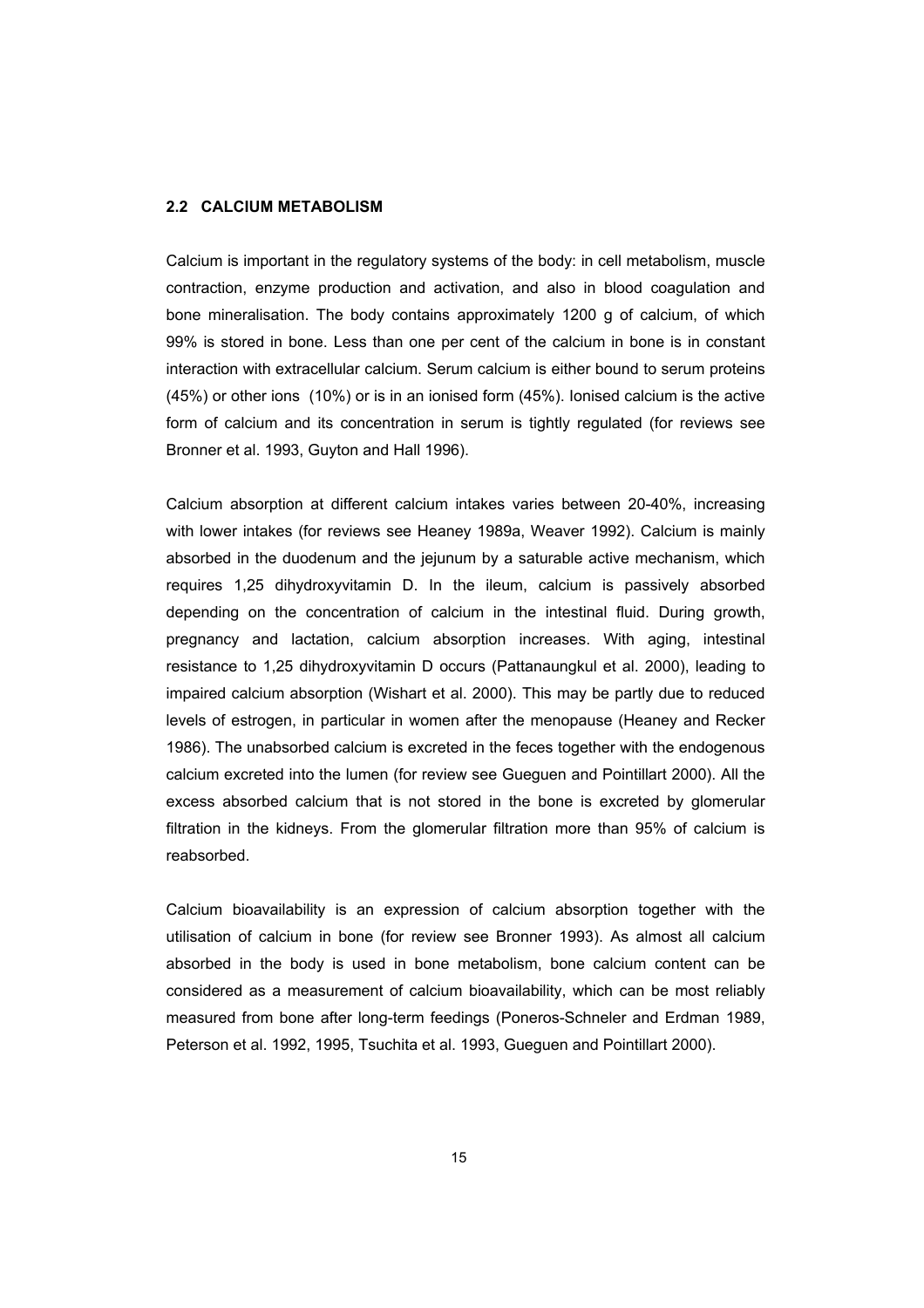## *Regulation of calcium metabolism*

Calcium metabolism is regulated mainly by the parathyroid hormone (PTH), by 1,25 dihydroxyvitamin D and by calcitonin (Figure 1). PTH is excreted from the parathyroid glands when ionised calcium concentration falls below a certain limit. PTH sustains the concentration of calcium in serum by increasing calcium excretion from bone, decreasing calcium excretion in the kidneys and increasing calcium absorption indirectly by activating 1,25 dihydroxyvitamin D, which in its turn stimulates the formation of a calcium-binding protein necessary for the absorption of calcium. Calcium absorption has been shown to vary according to serum vitamin D levels (Heaney et al. 2003). Calcitonin is an endogenous hormone with opposite effects from those of PTH. It regulates serum calcium levels by increasing urinary calcium excretion and reducing calcium absorption and calcium release from bone.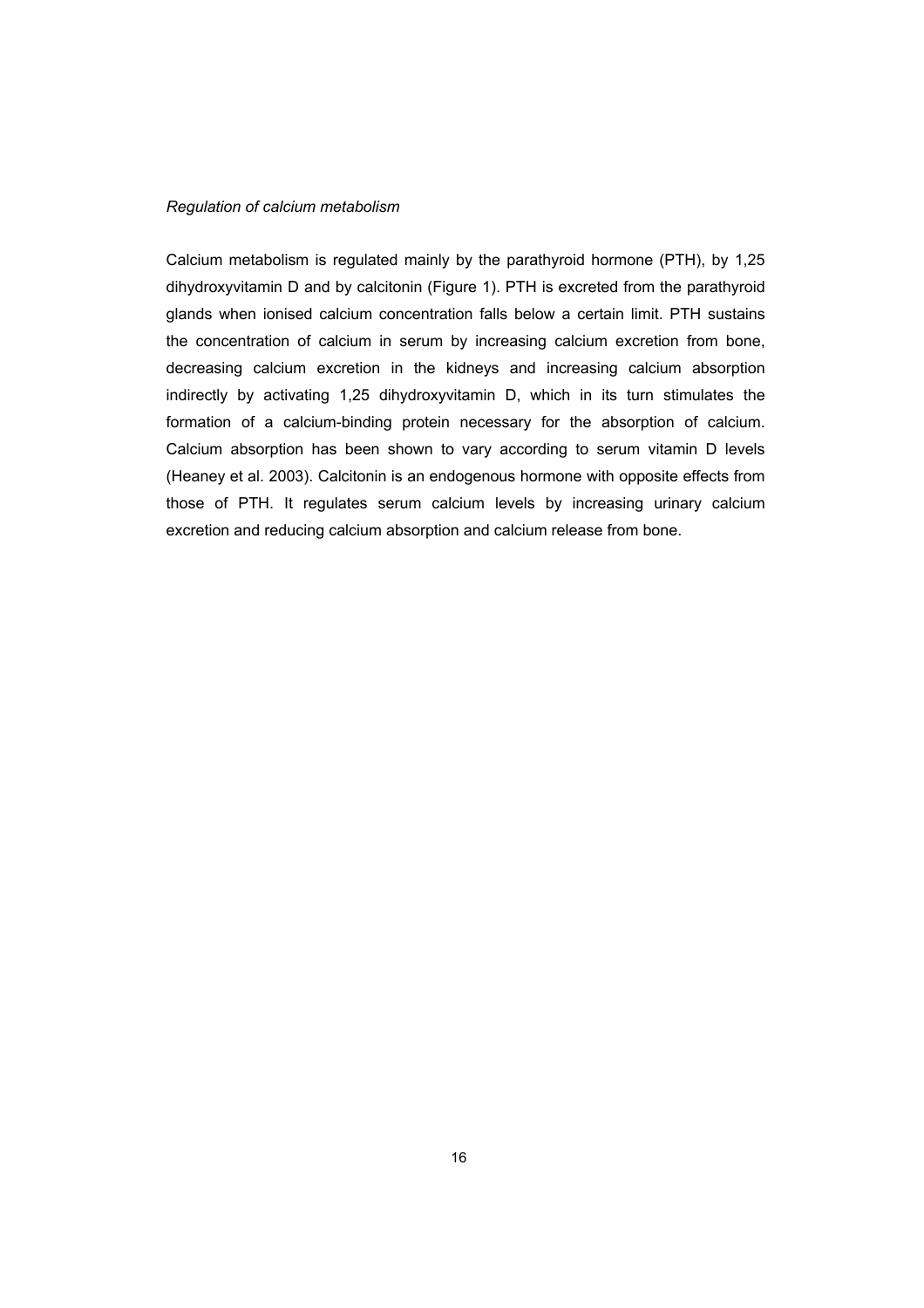

Figure 1: The regulation of calcium metabolism by PTH and 1,25 (OH) vitamin D. PTH=parathyroid hormone, 1,25 (OH)=1,25 **Figure 1**: The regulation of calcium metabolism by PTH and 1,25 (OH) vitamin D. PTH=parathyroid hormone, 1,25 (OH)=1,25 dihydroxyvitamin D. Solid line = decreasing effect, dotted line = increasing effect. dihydroxyvitamin D. Solid line = decreasing effect, dotted line = increasing effect.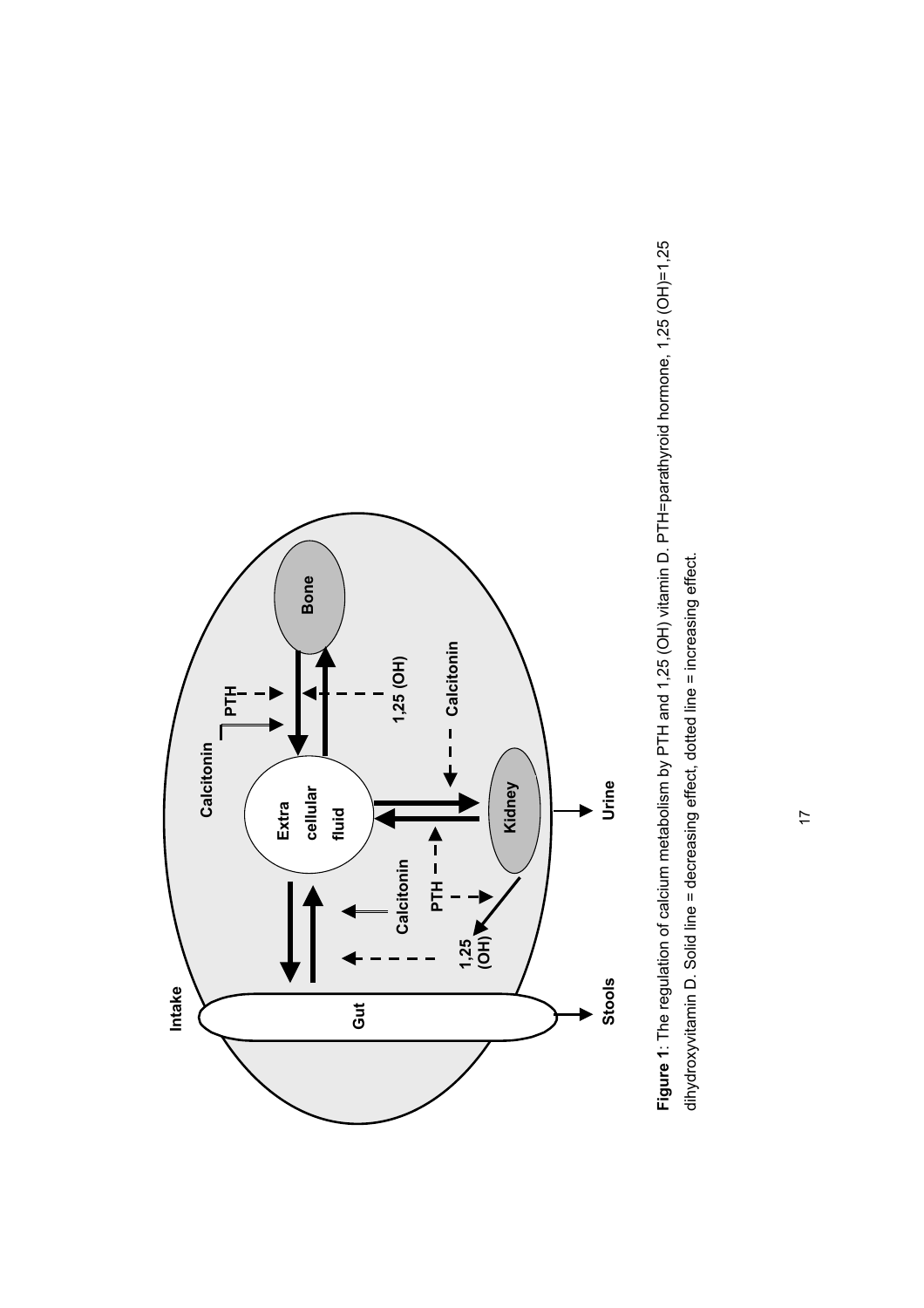## *Nutritional factors affecting calcium metabolism*

Calcium absorption is affected by dietary factors; fibre, phytates and oxalates have been shown to inhibit calcium absorption by forming insoluble calcium salts (for review see Gueguen and Pointillart 2000). Calcium ingested with a meal increases calcium absorption by 10-30% (Heaney et al. 1989b), which may be because of slower gastric emptying. Fermentation of milk has also been postulated to increase calcium absorption by slowing down the gastrointestinal emptying rate or by increasing soluble calcium as a result of increased acidity (Renner et al. 1983, Mahé et al. 1994, Chonan et al. 1998). In previous studies fermentation has been shown to increase serum ionised calcium and decrease intact PTH levels acutely (Kärkkäinen et al. 1997, Talbot et al. 1999), but in studies using isotope methods fermentation did not increase calcium absorption (Smith et al. 1985, Recker et al. 1988, Nickel et al. 1996).

Sodium, caffeine, alcohol and excess intake of protein all increase the urinary loss of calcium. Proteins tend to increase calcium excretion mainly due to their sulphurcontaining amino acids, which cause acidic conditions. Potassium, on the other hand, produces alkaline conditions, and thus decreases the excretion of urinary calcium (Lemann et al. 1989). Phosphorus enhances the reabsorption of calcium in the glomerus and increases faecal calcium excretion (Whiting et al. 2002), thus the net effect of phosphorus on calcium balance is likely to be small.

The effects of nutrients on calcium bioavailability are dependent on the factors affecting absorption, but only a limited number of studies have examined the actual effect on bioavailability measured as the mineral content of the femur (for review see Gueguen and Pointillart 2000, Camara-Martos and Amaro-Lopez 2002). The effect of fermentation on calcium bioavailability has been shown to be augmented by cheese compared to normal milk (Ghanem and Hussein 1999). However, in the study of Delisle et al., yoghurt did not increase calcium bioavailability compared to milk, although calcium absorption increased (Delisle et al. 1995). Therefore the effect of fermentation on calcium bioavailability remains uncertain.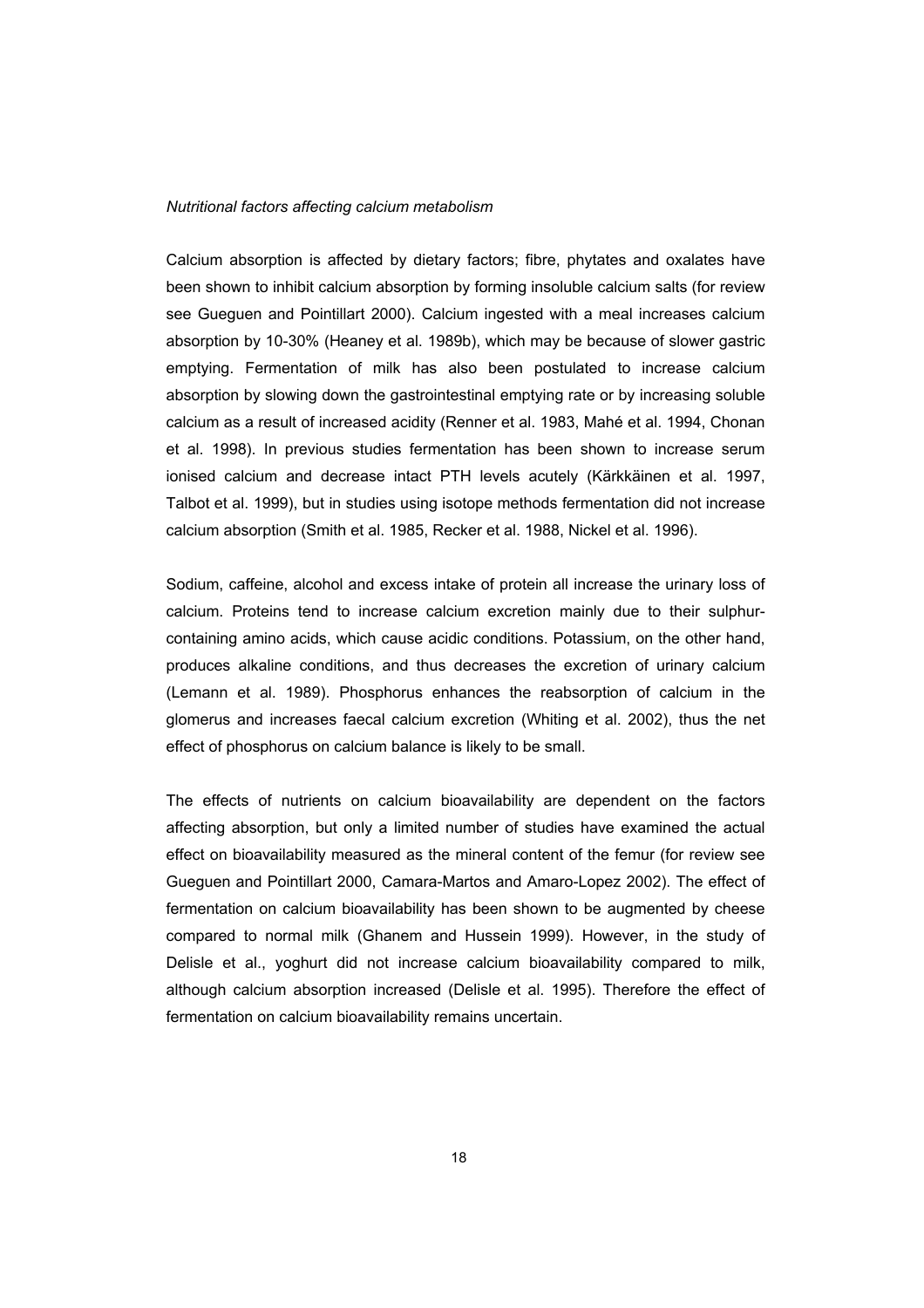## **2.3 METHODS OF ASSESSING CALCIUM ABSORPTION**

Several methods are available for studying calcium absorption in humans (for review see Charles 1992). The balance study determines the net absorption of calcium after a calcium load by analysing the calcium excreted in the urine and the feces. The method does not make a distinction between endogenously-excreted calcium and non-absorbed calcium, thus it is not an accurate method. The isotope balance study measures the absorption of labelled calcium, which can be correlated with labelled calcium given intravenously. This method measures absolute calcium absorption, and is thus the most accurate method available. However, due to the radioactive nature of the calcium it is less often used.

Biological markers in the blood and urine can be used to obtain an indirect measurement of calcium absorption (Reid et al. 1986, Guillemant et al. 2000a). An oral calcium load suppresses PTH concentrations, which can be measured acutely (Kärkkäinen et al. 2001). Within two to three hours after the ingestion of calcium, 95% of calcium is absorbed (Kärkkäinen et al. 2001). Passive absorption peaks at six hours after the ingestion of calcium. A strong correlation exists between the acute intake of calcium and urinary calcium excretion, indicating intestinal calcium absorption. This method has been commonly used to measure the effect of calcium supplementation on calcium metabolism in short-term studies (Reid et al. 1986, Horowitz et al. 1994, Guillemant et al. 2000b, Kärkkäinen et al. 2001).

## **2.4 BONE METABOLISM**

Bone is composed of an organic matrix (30%) and minerals (70%). Most of the matrix is type 1 collagen. In addition, other proteins, such as osteocalcin, osteonectin and osteopontin, are also present. The main minerals in bone are calcium and phosphate, present in a form of hydroxyapatite. Carbonate, citrate, magnesium, sodium, fluoride and strontium are also found in the hydroxyapatite crystals.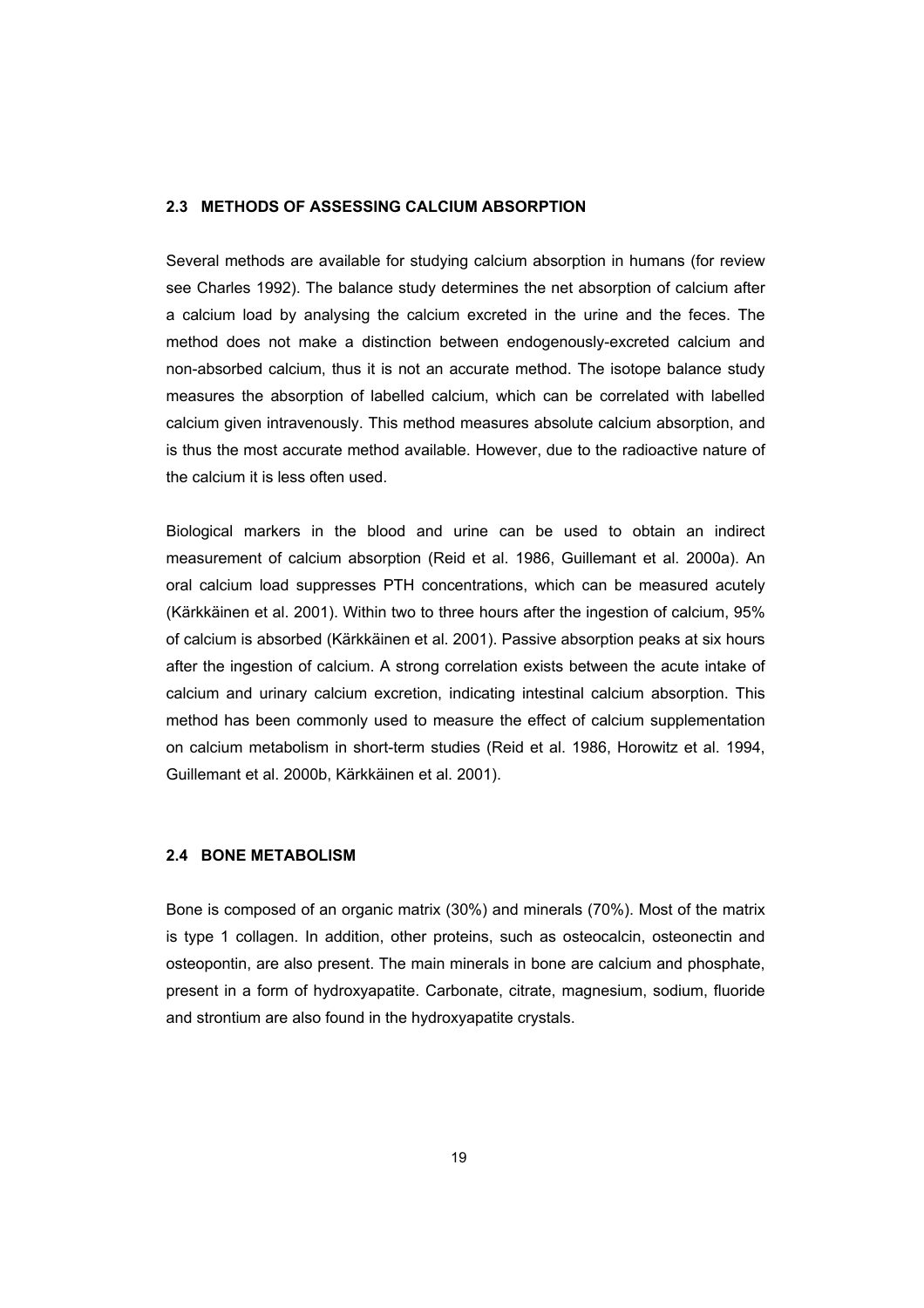There are two types of bone: cortical and trabecular bone (Figure 2) (for review see Baron 1999). Cortical bone is dense and organised in the form of osteons, bone structural units which are connected to one another by blood vessels. Trabecular bone, which is more metabolically active, is made up of thin trabeculae, which are attached to each other, forming a stable network.



**Figure 2:** The composition and different structural segments of bone.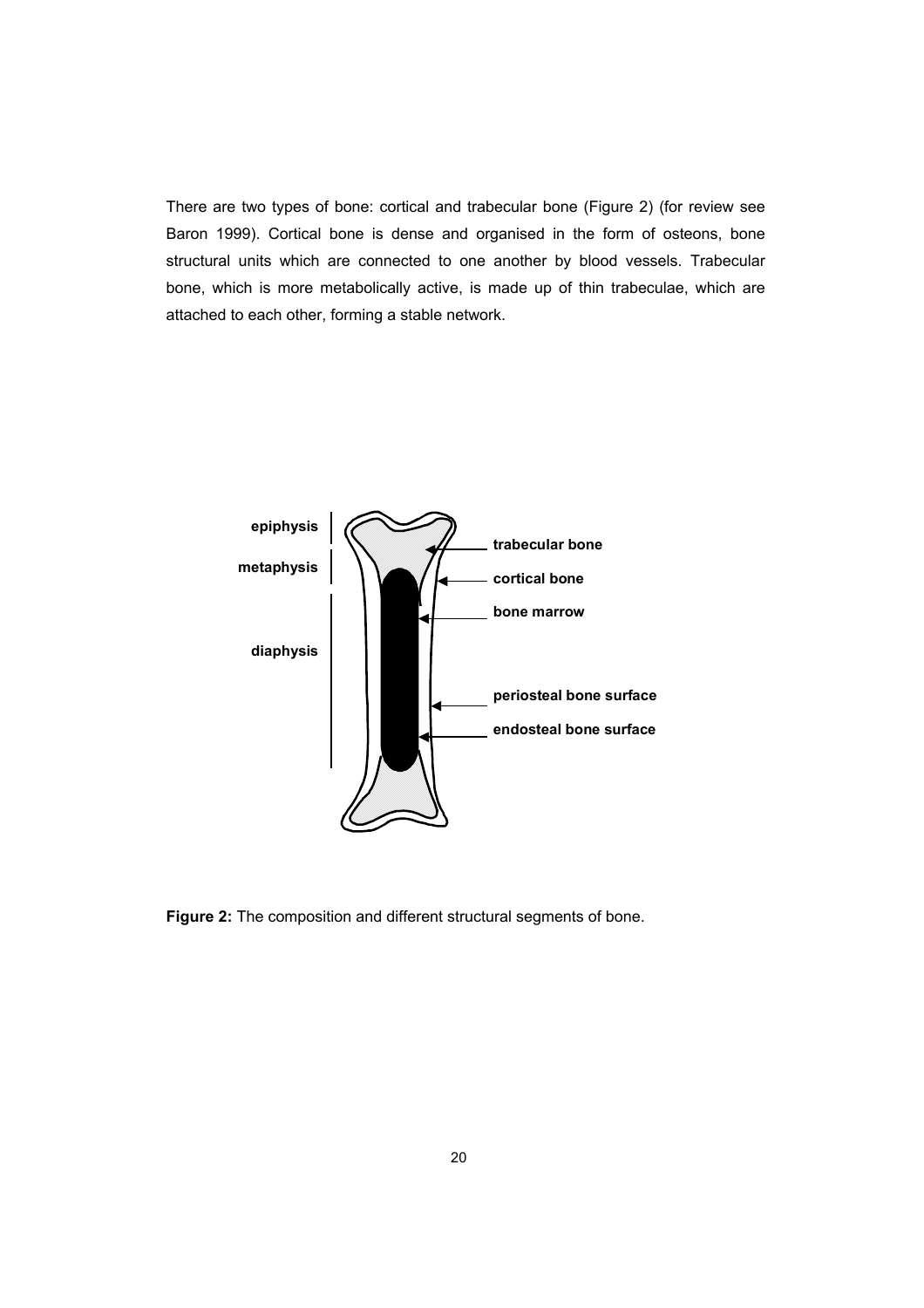

**Figure 3**: The process of bone remodelling. MLC = macrophage-like cells. (Modified from Mundy 1999)

The cells that affect bone are osteoblasts, osteoclasts, osteocytes and lining cells, each with its own structure and function (for review see Baron 1999). Osteoclasts are bone-resorbing cells that differentiate from precursors influenced by hormones and several local factors, such as cytokines. The bone-forming cells, the osteoblasts, on the other hand, differentiate in the presence of different hormones and growth factors. Osteocytes are osteoblasts that are embedded within the new bone. The function of osteocytes is not

clear, although they are the most common cells in bone. It has been suggested that they respond to mechanical stress by increasing bone formation. Lining cells are osteoblasts that are not in the process of forming bone.

## *Bone remodelling*

Bone remodelling is a process that takes place when old bone is replaced by new, allowing the bone to repair microfractures, renew itself, and adapt to the physical needs of mechanical support and calcium balance (Figure 3) (for review see Lian et al.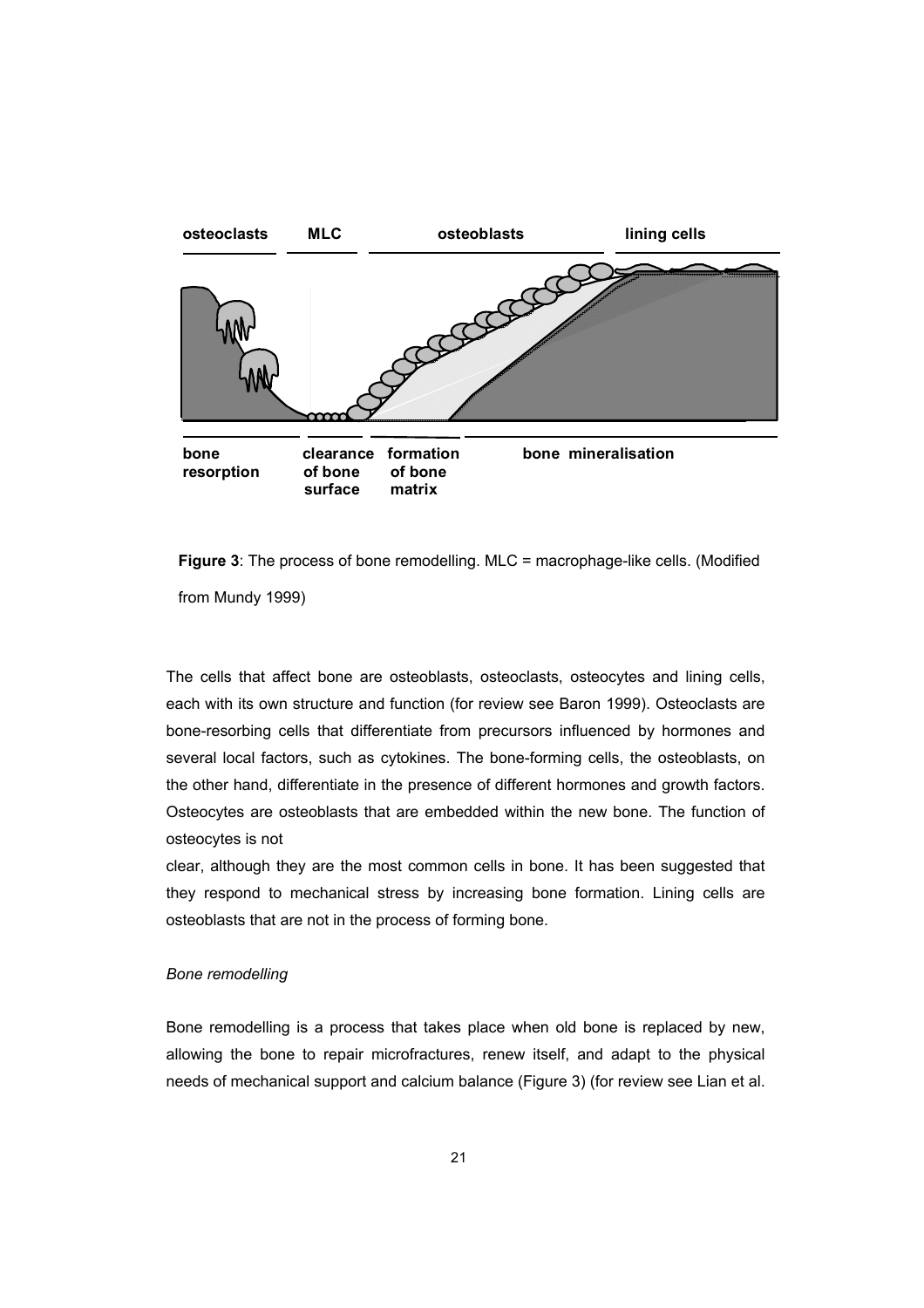1999). Remodelling replaces 2% of cortical bone and 10% of trabecular bone in one year. It takes place throughout the skeleton in a remodelling unit, where bone is remodelled independently of the other bone remodelling units. Remodelling begins with bone resorption, when osteoclasts resorb bone by excreting hydrogen ions which dissolve bone minerals and form an optimal environment for the enzymes. The enzymes, mainly cathepsins and collagenases, digest the organic matrix. The bone resorption process activates the bone formation process of the osteoblasts. The mechanism, through which the coupling occurs, is still unknown. The resorbed bone surface is covered with macrophage-like cells that adapt the surface so that it is able to bind new bone. Osteoblasts synthesise new bone by releasing matrix proteins that are mineralised. After new bone is formed, the osteoblasts are calcified to form osteocytes. The resorptive phase takes approximately 10 days. Bone formation, on the other hand, lasts 3 months.

#### *Regulation of bone remodelling*

Remodelling is under the control of both systemic and local hormones (Figure 4). The main hormones regulating bone remodelling are PTH and 1,25 hydroxyvitamin D, but other hormones, such as calcitonin, glucocorticosteroids, insulin, growth factors, thyroid hormones and androgen and estrogen, also affect bone remodelling (for review see Mundy 1999, Russell 2001). PTH increases calcium release from bone, but it also stimulates the differentiation of osteclasts and activates the preformed osteoclasts. 1,25 dihydroxyvitamin D activates mature osteoclasts and thus stimulates bone resorption. It is also involved in osteoblastic differentiation and activity. Estrogens increase the activation of 1,25 hydroxyvitamin D and the production of calcitonin. They also affect osteoclasts directly by decreasing interleukin 1-induced osteoclast formation and increasing osteoclast apoptosis (Qu et al. 1998, 1999). Calcitonin inhibits osteoclast formation and bone resorption.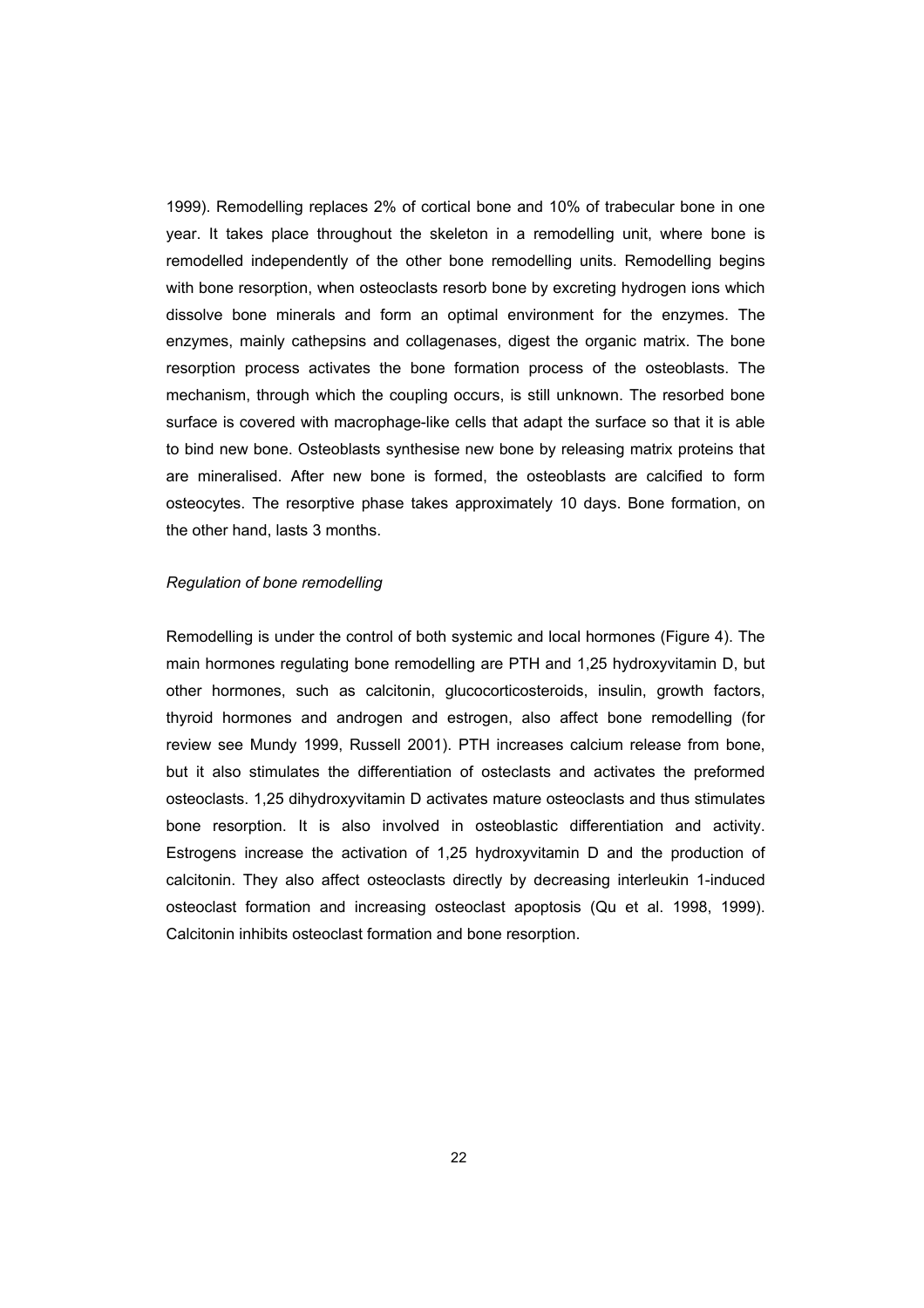

Figure 4: The regulation of bone remodelling. Solid line = decreasing effect, dotted line = increasing effect, PTH = parathyroid **Figure 4:** The regulation of bone remodelling. Solid line = decreasing effect, dotted line = increasing effect, PTH = parathyroid hormone, IL = interleukin, TGF = transforming growth factor, EGF = epidermal growth factor, TNF = tumor negrosis factor, hormone, IL = interleukin, TGF = transforming growth factor, EGF = epidermal growth factor, TNF = tumor negrosis factor, BMP = bone morphogenic protein. BMP = bone morphogenic protein.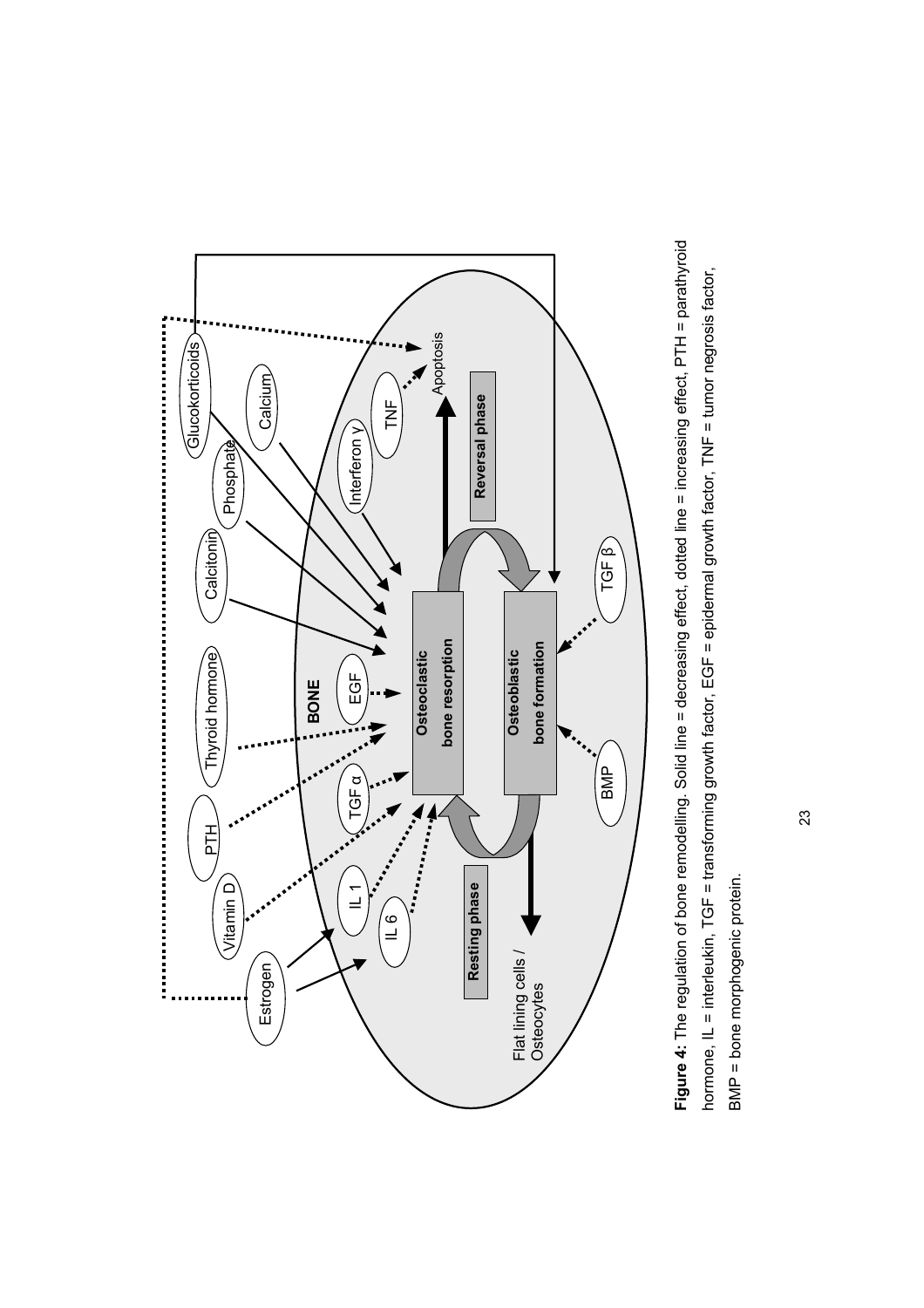#### *Nutritional factors affecting bone metabolism*

Nutrition plays an essential role in bone health. Milk products, fruit and vegetables have been shown to be important for bone growth and the prevention of bone loss (Macdonald et al. 2004, Whiting et al. 2004). Since nutrition is a combination of several nutrients, the assessment of the effects on bone is complex. Nutrients important for bone growth are proteins, vitamins D, C and K, and minerals such as calcium and phosphate, and also magnesium, potassium, iron, copper and zinc (for review see Heaney et al. 2000).

The role of protein is discussed in Chapter 2.4. In foods, vitamin D is present in two different forms depending on the source of the vitamin. Cholecalciferol  $(D_3)$  is derived from animal sources and ergocalciferol  $(D_2)$  from plant sources. Vitamin D deficiency is common, especially during the winter season (Lamberg-Allardt et al. 2001, Chapuy et al. 1997). In a meta-analysis, vitamin D treatment has been shown to prevent vertebral fractures (Papadimitropoulos et al. 2002). Vitamin C is needed for collagen formation (Rowe et al. 1999). Vitamin K is essential for the carboxylation of bone matrix proteins (for review see Zittermann 2001). Low vitamin K intake is not correlated to bone mineral density but to an increased risk of fracture (Booth et al. 2000). Phosphate is needed for the mineralisation of bone. Low intakes of phosphate may compromise bone mineralisation; however, high phosphate intakes may be harmful to bone (for review see Eastell and Lampert 2002). Magnesium is present in the hydroxyapatite crystals in bone. Magnesium and potassium have been shown to prevent bone loss during the perimenopause and the menopause (New et al. 2000, Macdonald et al. 2004). Zinc stimulates the formation of insulin-like growth factor I. Zinc deficiency has been correlated to increased risk of fracture (Elmstahl et al. 1998).

Excess intake of certain nutrients may compromise bone health. Serum retinol levels correlate positively with fracture risk in men (Michaelsson et al. 2003a), although the effect of a dietary intake of vitamin A on fracture risk has shown conflicting results (positive: Melhus et al. 1998, Feskanich et al. 2002, negative: Lim et al. 2004). Both an excess intake and a deficiency of vitamin A are suggested as being detrimental to bone health (Promislow et al. 2002). A low sodium diet decreases bone turnover markers compared to a high sodium diet in adults (Evans et al. 1997, Lin et al. 2003)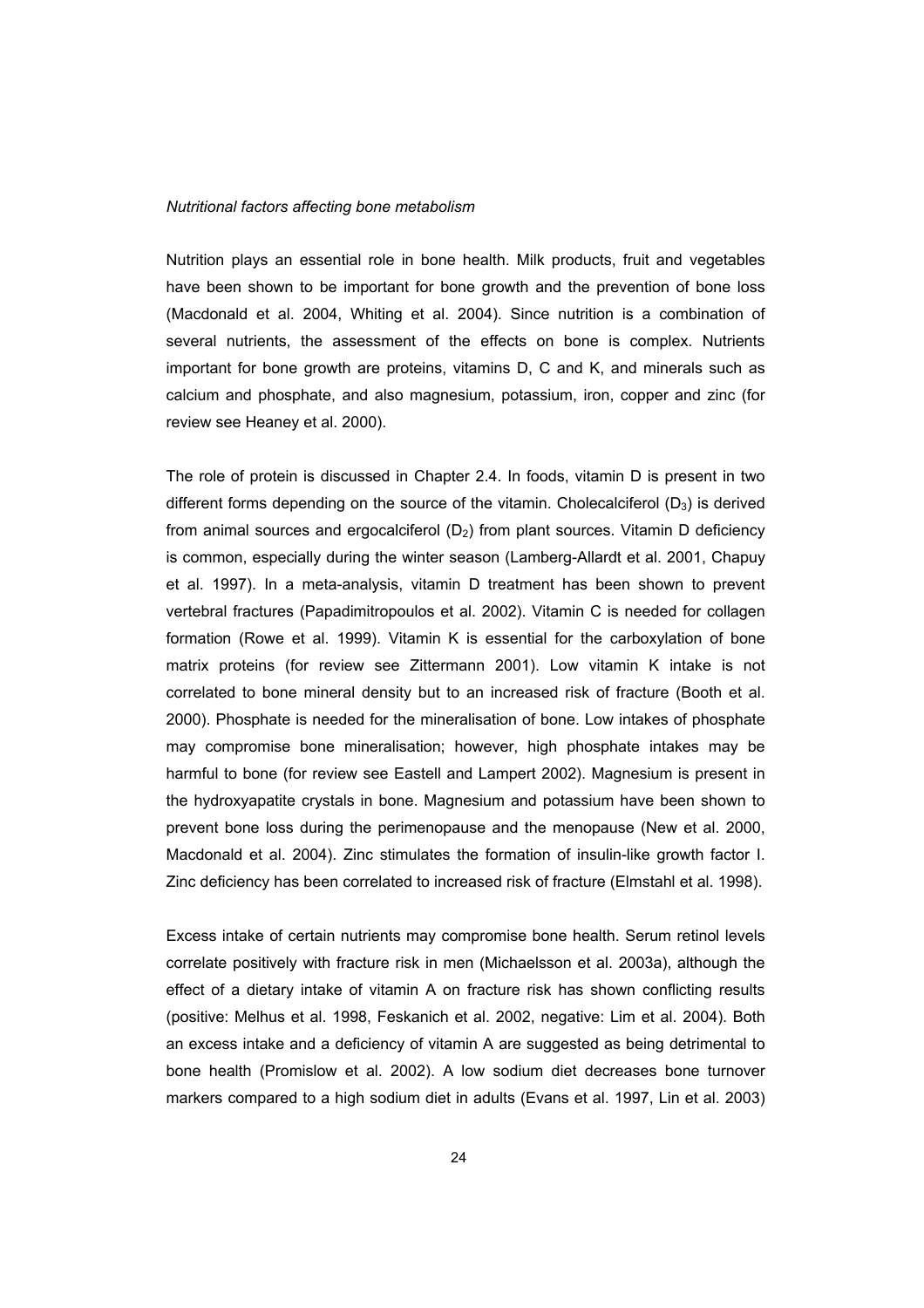but not in young adults (Ginty et al. 1998). It has been concluded that dietary sodium does not have adverse effects on bone in healthy individuals (for review see Cohen and Roe 2000).

## **2.5 METHODS OF ASSESSING BONE**

Bone mineral density is one of the parameters used in *in vivo* assessments of bone. It has been shown to correlate with the strength of bone (Ammann and Rizzoli 2003). The most commonly used technique for measuring bone mineral density is dual energy X-ray absorptiometry (DXA) (Mazess et al. 1990). The measurement of bone mineral density by DXA determines the areal density of bone ( $g/cm<sup>2</sup>$ ) without taking into account the size of the bone. A quantitative computed tomography (QCT) is used to measure the volumetric bone mineral density (g/cm<sup>3</sup>). Quantitative ultrasound has also been used to assess bone quality. Advanced imaging modalities such as microcomputed tomography (microCT), can be applied to examine the threedimensional architecture of bone.

Bone turnover can also be assessed *in vivo* by using biomarkers of bone metabolism in serum or urine (for review see Khosla and Kleerekoper 1999). These are mainly used to monitor the effect of osteoporosis treatment, but also to study short-term effects on bone metabolism. Bone resorption is reflected in collagen degradation products both in urine and in serum. Pyridinoline and deoxypyridinoline as well as amino- and carboxyterminal telopeptides (NTX, CTX) can be measured from urine. The carboxyterminal telopeptide can also be measured from serum (ICTP). The tartrate resistant acidic phosphatase 5b, secreted by the osteoclasts, can be measured from serum. Bone formation is expressed as either amino- or carboxyterminal propeptide type 1 collagen (PINP, PICP). The non-collagenous proteins, such as alkaline phosphatase and osteocalcin, are released from osteoblasts during bone formation and in the mineralisation process.

From excised bone, its strength, histomorphometry and ash weight can be measured. Bone strength reflects the ability of bone to resist mechanical stress. It is determined by bone mass, geography and the intrinsic material properties. Changes in the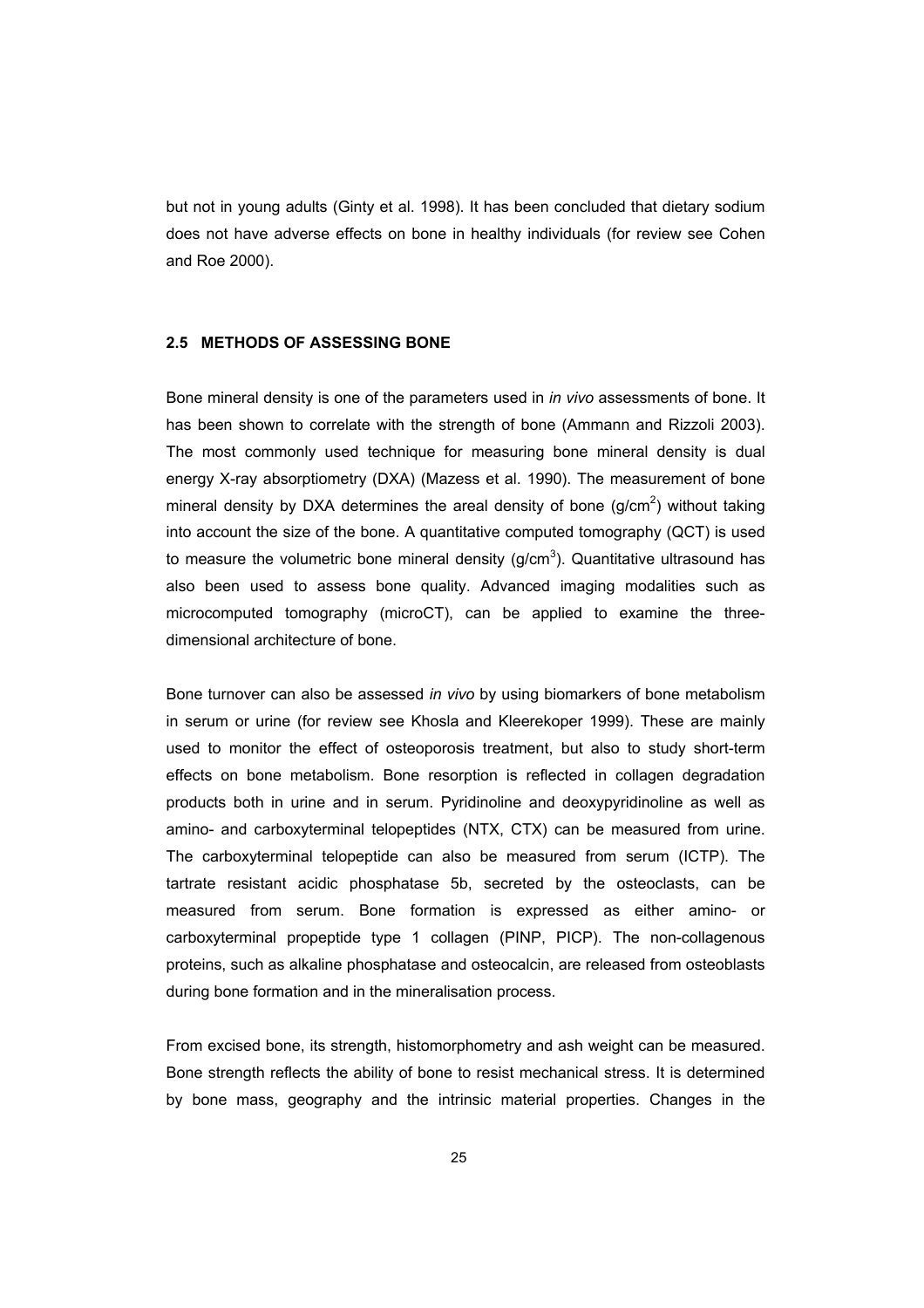microarchitecture of bone, bone mineral composition, organic matrix and turnover rates also affect bone strength (Ammann and Rizzoli 2003). Properties such as maximal energy, stiffness, and absorbed energy can be determined by mechanical loading until failure occurs. The polar moment of inertia, derived from pQCT measurements, reflects the rigidity of the bone, affected by its cross-sectional geometry. Bone structure and cellular changes in bone remodelling, such as the bone formation rate and the mineral apposition rate, can be measured using static and dynamic histomorphometry. Ash weight reflects the mineralisation of bone. Different ratios of bone minerals can be measured by analysing the calcium, phosphorus and magnesium contents of the ashes.

### **2.6 MILK PROTEIN AND BONE**

#### *Correlations with milk consumption and bone*

Milk is a good source of several nutrients, such as protein, calcium, phosphate, magnesium, potassium and zinc, that are considered important for bone health. In epidemiological studies milk consumption in childhood and during adolescence has been related to higher bone mineral density in adulthood (Sandler et al. 1985, Hirota et al. 1992, Stracke et al. 1993, Murphy et al. 1994, Soroko et al. 1994, Teegarden et al. 1995, New et al. 1997, Kalkwarf et al. 2003) (Table 2). This effect has been particularly established in white women (Opotowsky and Bilezikian 2003). In crosssectional studies milk intake has been shown to correlate to bone mineral density in children (Black et al. 2002), in adult men (Egami et al. 2003) and in women (Lacey et al. 1991, Tylavsky et al. 1992, Davis et al. 1996, Hawker et al. 2002) (Table 2).

Intervention studies show that milk and milk products increase bone mineral density in adolescents, both in girls (Chan et al. 1995, Cadogan et al. 1997, Merrilees et al. 2000) and in boys (Renner et al. 1998) (Table 3). In pre- and postmenopausal women, 2-4-year interventions with milk and milk products prevented the bone loss that occurred in the control group, who had no dietary intervention, although there was no increase in bone mineral density (Baran et al. 1990, Chee et al. 2003). The control groups of these intervention studies did not have adequate calcium intake, thus the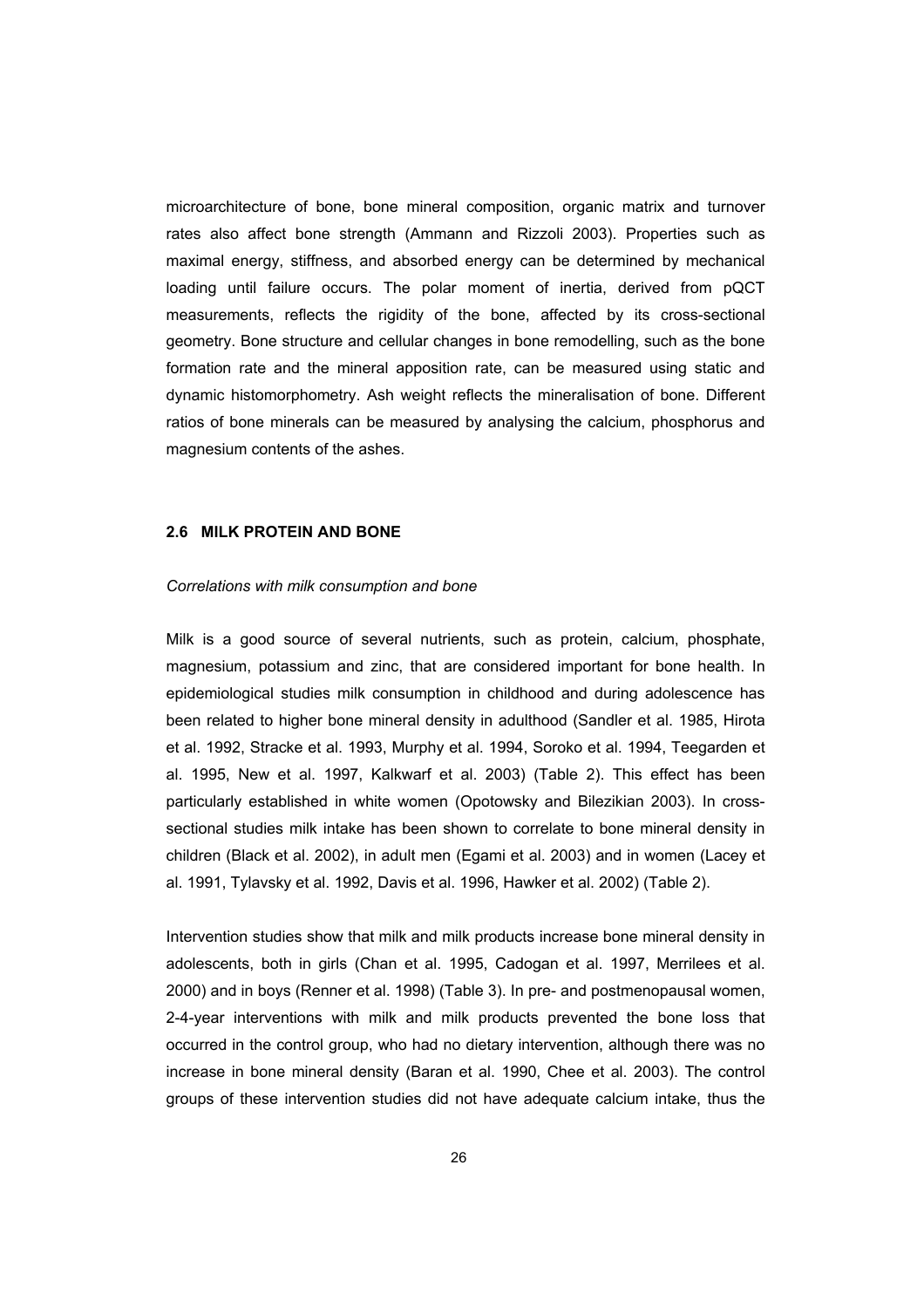results of the interventions may be the result of a higher calcium intake by the groups receiving milk products. In calcium-controlled studies, calcium supplementation and ingestion of dairy products increased bone mineral density in adolescents (Matkovic et al. 2004) and reduced bone loss in postmenopausal women (Prince et al. 1995). Dairy products have also been shown to increase not only bone mineral density but also bone growth (Matkovic et al. 2004).

The effect of milk and milk products on fracture risk has been evaluated in children and in women. It has recently been found that children with low milk intake are at higher risk of prepubertal bone fractures (Goulding et al. 2004). Higher milk consumption by women during the past 12-14 years has been shown to prevent fractures in a Japanese population (Fujiwara et al. 2003). In North America retrospectively obtained information about childhood milk intake was associated with lower fracture risk in females over the age of 50 (Kalkwarf et al. 2003), but milk consumed during adulthood did not relate to fracture risk (Feskanich et al. 1997, 2003).

These results show that the consumption of milk and milk products correlates with higher bone mineral density during growth and prevents age-related bone loss. This may be the result of a higher calcium intake, in view of the fact that in western countries milk contributes 80% of dietary calcium (Fleming and Heimbach 1994). However, there are other components in milk that may contribute to the effect on bone, and these will be the subject of the present studies.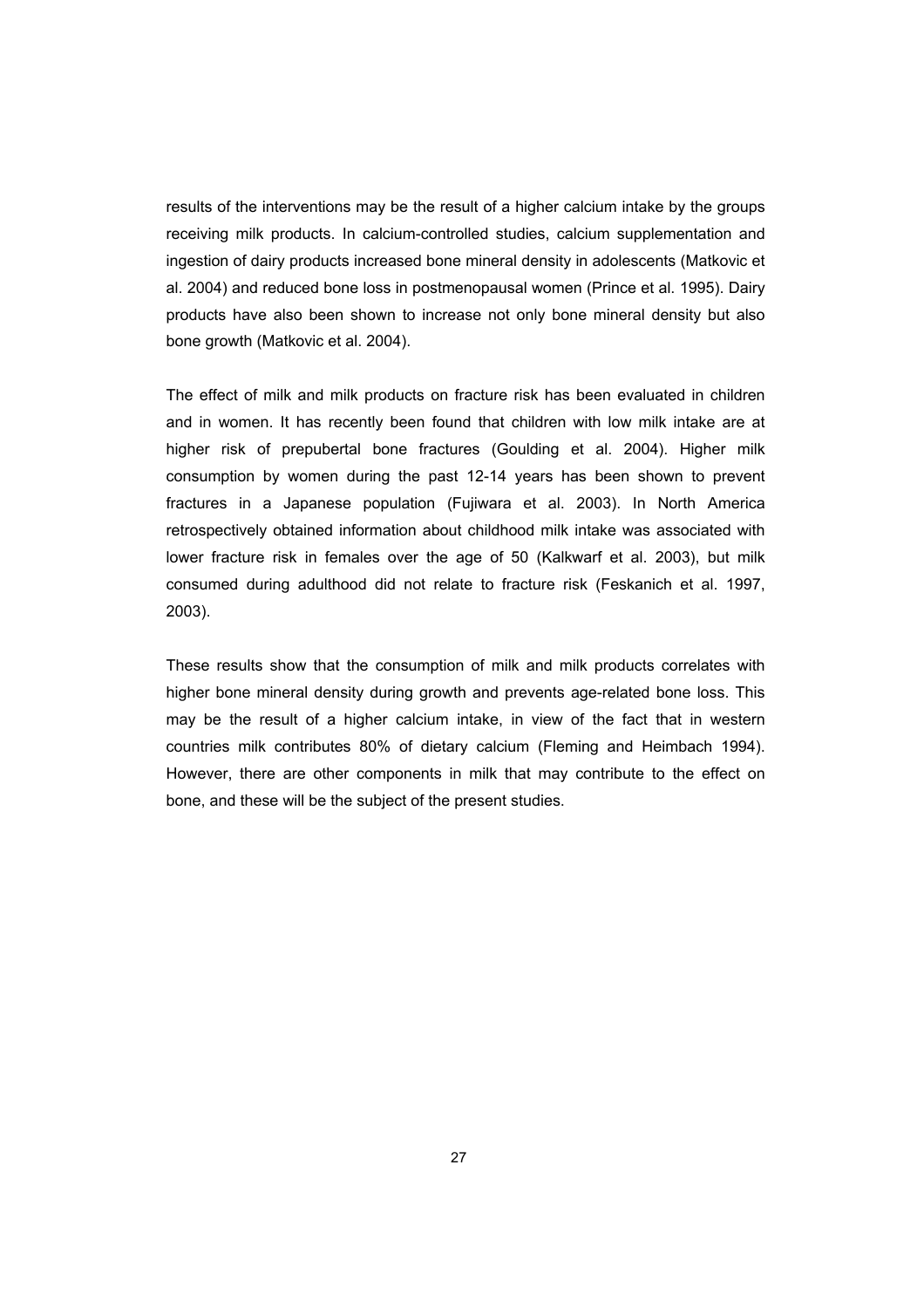|         |              |                                            |            | איינט איז איינט איז איינט איז א איינט איז א איינט איינט איינט איינט איינט איינט איינט איינט איינט איינט איינט א<br>איינט איינט איינט איינט איינט איינט איינט איינט איינט איינט איינט איינט איינט איינט איינט איינט איינט איינט א |                                                                                                                                                 |                       |
|---------|--------------|--------------------------------------------|------------|----------------------------------------------------------------------------------------------------------------------------------------------------------------------------------------------------------------------------------|-------------------------------------------------------------------------------------------------------------------------------------------------|-----------------------|
| N (sex) | <b>Age</b>   | thod<br>ē<br>≌                             | Bone       | Dietary assessment                                                                                                                                                                                                               | Milk consumption                                                                                                                                | References            |
|         |              |                                            | measure-   |                                                                                                                                                                                                                                  | correlated to BMD                                                                                                                               |                       |
|         |              |                                            | ment       |                                                                                                                                                                                                                                  |                                                                                                                                                 |                       |
| 255 (F) | 49-66        | Retrospective/ Cross-sectional             | 5          | FFQ, 3-d food record                                                                                                                                                                                                             | Childhood and adolescence                                                                                                                       | Sandler et al. 1985   |
| 178 (F) | 35-40, 55-60 | Cross-sectional                            | <b>SPA</b> | 3-d food record                                                                                                                                                                                                                  | Postmenopause                                                                                                                                   | Lacey et al. 1991     |
| 705 (F) | $18 - 22$    | Cross-sectional                            | <b>AdS</b> | FFQ                                                                                                                                                                                                                              | High school and college                                                                                                                         | Tylavsky et al. 1992  |
| 161(F)  | 19-25        | Retrospective/Cross-sectional              | SPA        | FFQ, 3-d food record                                                                                                                                                                                                             | Childhood                                                                                                                                       | Hirota et al. 1992    |
| 98 (F), | mean 57      | Retrospective                              | <b>SPA</b> | FFQ                                                                                                                                                                                                                              | Childhood and adolescence but not                                                                                                               | Stracke et al. 1993   |
| 33 (M)  |              |                                            |            |                                                                                                                                                                                                                                  | adulthood                                                                                                                                       |                       |
| 284 (F) | 44-74        | Retrospective                              | DХ         | 24-hour diet recall                                                                                                                                                                                                              | To the age of 25                                                                                                                                | Murphy et al. 1994    |
| 624 (F) | 60-79        | Retrospective                              | <b>AXO</b> | FFQ                                                                                                                                                                                                                              | Youth and adulthood                                                                                                                             | Soroko et al. 1994    |
| 421 (F) | 25-34        | Retrospective                              | <b>DXA</b> | FFQ                                                                                                                                                                                                                              | Youth                                                                                                                                           | Davis et al. 1996     |
| 994 (F) | 45-49        | Retrospective/Cross-sectional              | DХА        | FFQ                                                                                                                                                                                                                              | Early adulthood                                                                                                                                 | New et al. 1997       |
| 224 (F) | $18-31$      | Retrospective/Cross-sectional              | ХQ         | FFQ, 24-hour diet recall                                                                                                                                                                                                         | Adolescence                                                                                                                                     | Teegarden et al. 1999 |
| 30 (F), | $3 - 10$     | Cross-sectional                            | <b>AXC</b> | FFQ                                                                                                                                                                                                                              | Negative correlation with milk                                                                                                                  | Black et al. 2002     |
| 20 (M)  |              |                                            |            |                                                                                                                                                                                                                                  | avoiders                                                                                                                                        |                       |
| 963 (F) | 19-35        | Cross-sectional                            | <b>SXA</b> | FFQ                                                                                                                                                                                                                              | Negative association with lack of milk                                                                                                          | Hawker et al. 2002    |
|         |              |                                            |            |                                                                                                                                                                                                                                  | consumption                                                                                                                                     |                       |
| 3251    | δ<           | Retrospective/Cross-sectional              | <b>DXA</b> | FFQ                                                                                                                                                                                                                              | Negative correlation with childhood                                                                                                             | Kalkwarf et al. 2003  |
| E       |              |                                            |            |                                                                                                                                                                                                                                  |                                                                                                                                                 |                       |
| 143 (M) | 18-22        | Retrospective/Cross-sectional              | <b>CXD</b> | FFQ                                                                                                                                                                                                                              | Correlation in junior high school                                                                                                               | Egami et al. 2003     |
|         |              |                                            |            |                                                                                                                                                                                                                                  | BMD = bone mineral density, DXA = dual energy X-ray absorptiometry, SXA = single X-ray absorptiometry, CXD = computed X-ray densitometry, FFQ = |                       |
|         |              | food frequency questionnaire, SPA = single |            | photon absorptiometry, CT = computed tomography, F = female, M = male.                                                                                                                                                           |                                                                                                                                                 |                       |

Table 2: Epidemiological studies on the effect of milk and milk products on bone mineral density **Table 2**: Epidemiological studies on the effect of milk and milk products on bone mineral density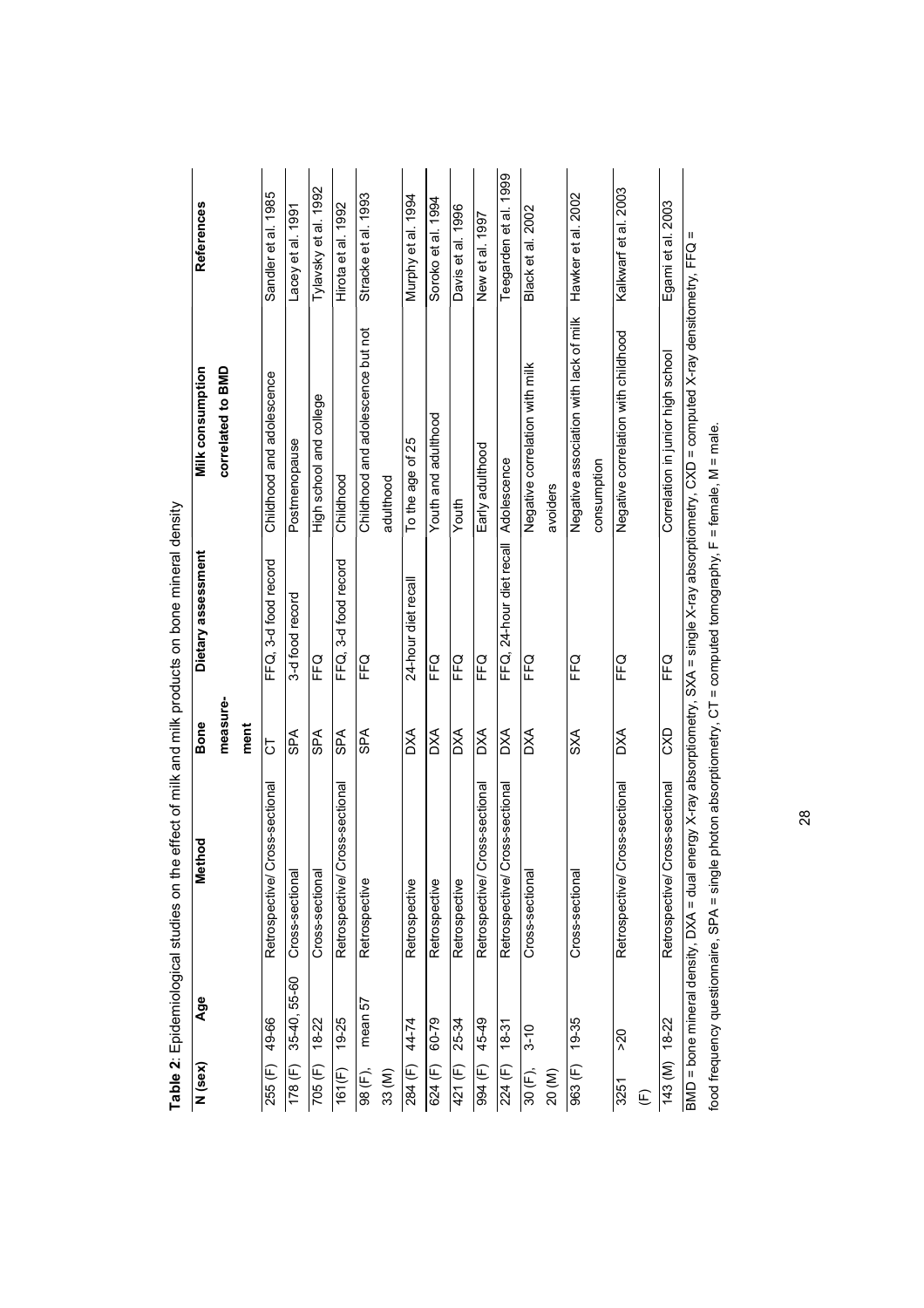|                | Age         | Intervention                                                           | Bone          | Main result                                 | References            |
|----------------|-------------|------------------------------------------------------------------------|---------------|---------------------------------------------|-----------------------|
| $(\text{sex})$ | (years)     |                                                                        | measurement   |                                             |                       |
| 37 (F)         | $30 - 42$   | 3 years, 0.5 g calcium (dairy products) DXA                            |               | Prevented bone loss, >2% in vertebra        | Baran et al. 1990     |
| 48 (F)         |             | 1 year, appr. 800 mg calcium (dairy                                    | $\frac{1}{2}$ | Increased BMD, 6.6% in total body           | Chan et al. 1995      |
|                |             | products)                                                              |               |                                             |                       |
| 168(F)         | 57-68       | 2 years, 1 g calcium (milk powder)                                     | $\frac{1}{2}$ | Prevented bone loss, + 0.5% in femoral neck | Prince et al. 1995    |
| 82 (F)         | $\tilde{c}$ | 1.5 years, 300ml/d milk                                                | XQ            | Increased BMD, 1.1% in total body           | Cadogan et al. 1997   |
| 91(F)          | $15-18$     | 2 years, appr. 500 mg calcium (dairy                                   | $\frac{1}{2}$ | Increased BMD, 4.8% in femoral neck         | Merrilees et al. 2000 |
|                |             | products), 1 year follow-up                                            |               |                                             |                       |
| 200 (F)        | 55-65       | 2 years, 1.2 g calcium (milk powder)                                   | $\frac{1}{2}$ | Prevented bone loss, +1.7% in femoral neck  | Chee et al. 2003      |
|                |             | AXA=dual enerov X-ray absorptiometry BMD=bone mineral density F=female |               |                                             |                       |

Table 3: Intervention studies on the effects of milk and milk products on bone mineral density **Table 3**: Intervention studies on the effects of milk and milk products on bone mineral density

DXA=dual energy X-ray absorptiometry, BMD=bone mineral density, F=female. DAA=DU3 A=PHONO CONDECTIVE CONDECTIVE CONDECTATIVE CONDECTIVE CONDECTIVE CONDECTIVE CONDECTIVE CONDE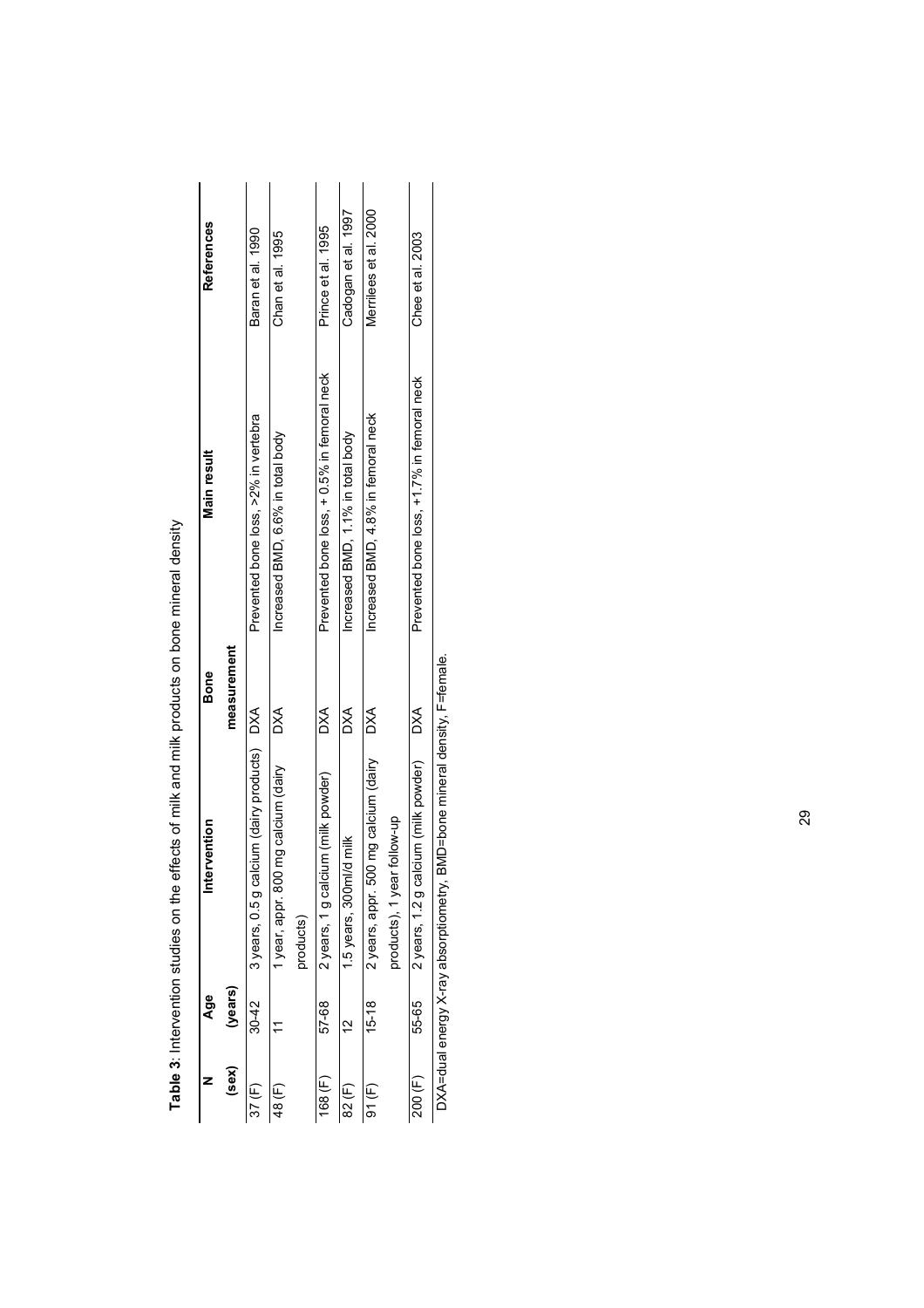## *Protein intake and bone*

Protein intake is important for bone health. Both inadequate and excess intakes have been postulated as having detrimental effects on bone (for reviews see Dawson-Hughes 2003, Ginty 2003). The effect of protein on bone is dependent on the intake of calcium (Meyer et al. 1997). Increase in protein intake causes increased calcium excretion through acid production, but this effect is not significant when calcium intake is adequate (Heaney 1998, Dawson-Hughes and Harris 2002, Dawson-Hughes et al. 2004). In addition to the effect on calcium, protein affects bone through insulin-like growth factor 1 (IGF-1) (for review see Bonjour et al. 1997), which regulates bone growth and bone mineral density (Yakar et al. 2002). Protein supplementation increases serum IGF levels (Schürch et al. 1998) and a restriction of protein decreases IGF levels (Bourrin et al. 2000). The intake of milk has been associated with higher IGF-1 levels, possibly due to the effects of protein (Cadogan et al. 1997, Heaney et al. 1999).

Protein intake has been associated with higher bone mineral density in adults (Promislow et al. 2002), in postmenopausal women (Kerstetter et al. 2000) and in the elderly (Hannan et al. 2000, for review see Bell and Whiting 2002). The effect of protein on fracture risk is controversial (negative: Feskanich et al. 1996, Sellmeyer et al. 2001, positive: Munger et al. 1999).

To conclude, protein intake is important for bone health. However, without adequate calcium intake, a high protein intake can be harmful to bone.

## *Whey protein and bone*

3% of milk is protein, of which 80% is casein and 20%, whey protein. Whey proteins, such as alpha lactalbumin and beta lactoglobulin, bind calcium, but this has no effect on calcium balance and retention *in vivo* (Takada et al. 1997a, for review see Gueguen and Pointillart 2000). In fact, whey protein has been shown to increase the bone-breaking energy of rats compared to casein, by increasing the total amino acid content of the femur (Takada et al. 1997a). In growing rats, a whey protein supplementation did not make any difference to femoral density, bone mineral content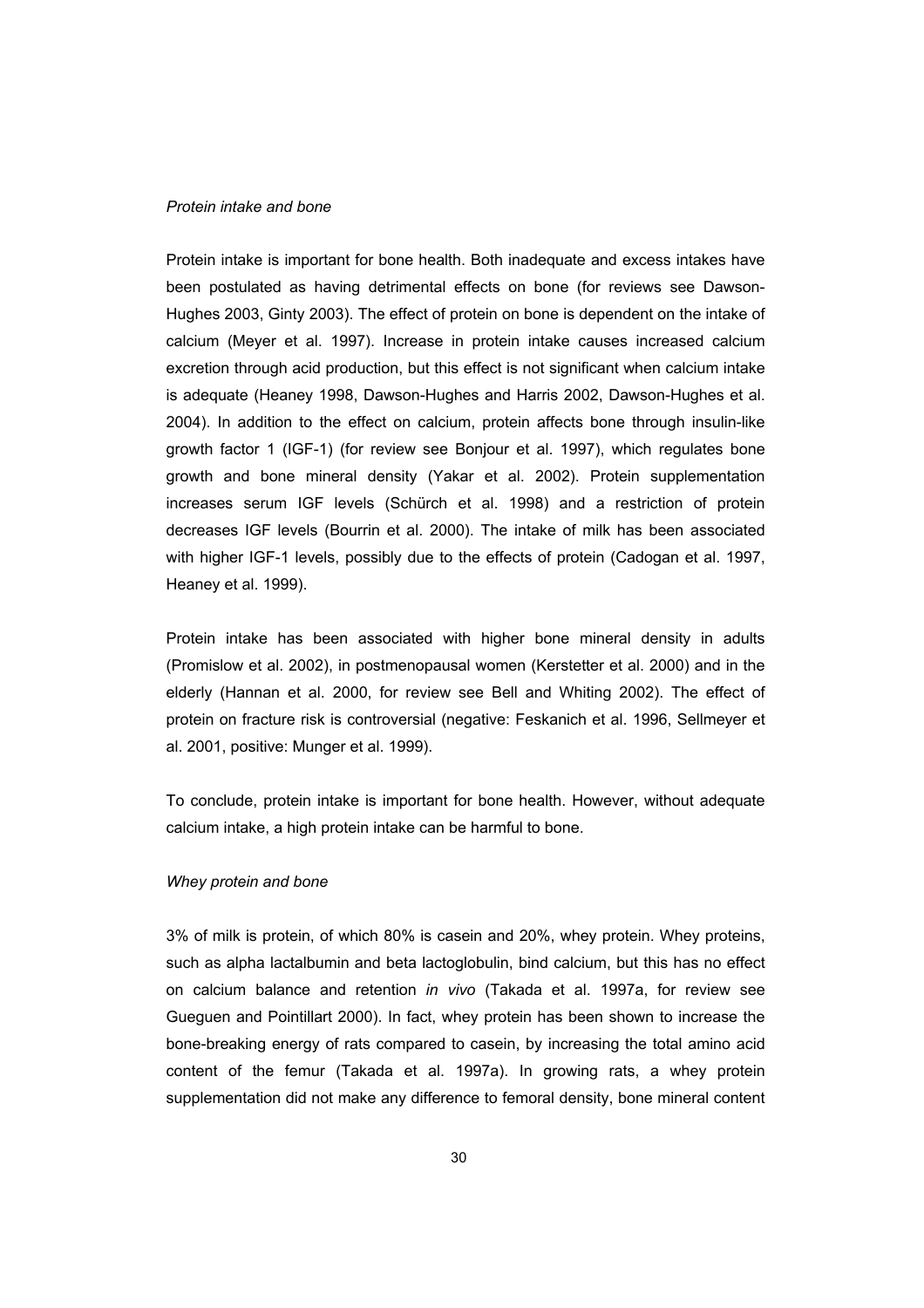or the biomarkers of bone metabolism after a 7-week intervention (Kelly et al. 2003). However, in the same study the whey protein-supplemented casein diet increased bone formation after 14 days in a model of ectopic bone formation (Kelly et al. 2003), implying that the intervention was too short to demonstrate the effect on bone. These results suggest that whey protein does not increase mineral bioavailability but supports bone by increasing bone protein, especially bone collagen content.

Whey protein reduces the formation of osteoclasts and their activity (Takada et al. 1997b). Osteoclast formation measured by multi-nuclei cell formation decreased dosedependently with the highest concentration of 1 mg/ml whey. Whey protein has also been shown to activate osteoblasts (Takada et al. 1996).

The effect of whey protein on bone could be derived from the basic part of the protein (milk basic protein, MBP). Isolated MBP decreases bone deterioration in ovariectomised rats (Kato et al. 2000). In human studies short-term ingestion of MBP increases radial and calcaneus BMD and decreases bone resorption markers (Aoe et al. 2001, Toba et al. 2001, Yamamura et al. 2002). The active component of MBP has been found to be kininogen, belonging to high-mobility-group-like proteins (Yamamura et al. 1999, 2000). One of the mechanisms by which this active compound affects bone is through cystatin C, which inhibits osteoclast activity by decreasing the secretion of collagen-digesting cathepsin (Matsuoka et al. 2002).

To summarise the effect of milk on bone, milk consumption has a positive correlation with bone mineral density. In addition to its calcium content, milk contains proteins, which are beneficial to bone health in the presence of adequate calcium.

# **2.7 MILK-DERIVED BIOACTIVE PEPTIDES ON CALCIUM AND BONE METABOLISM**

In the gastrointestinal tract, food protein is digested into smaller peptides, some of which have physiological effects (for review see Korhonen and Pihlanto 2003). These bioactive peptides can be formed by enzymatic hydrolysis with digestive enzymes but also by fermentation with starter cultures (for review see Korhonen and Pihlanto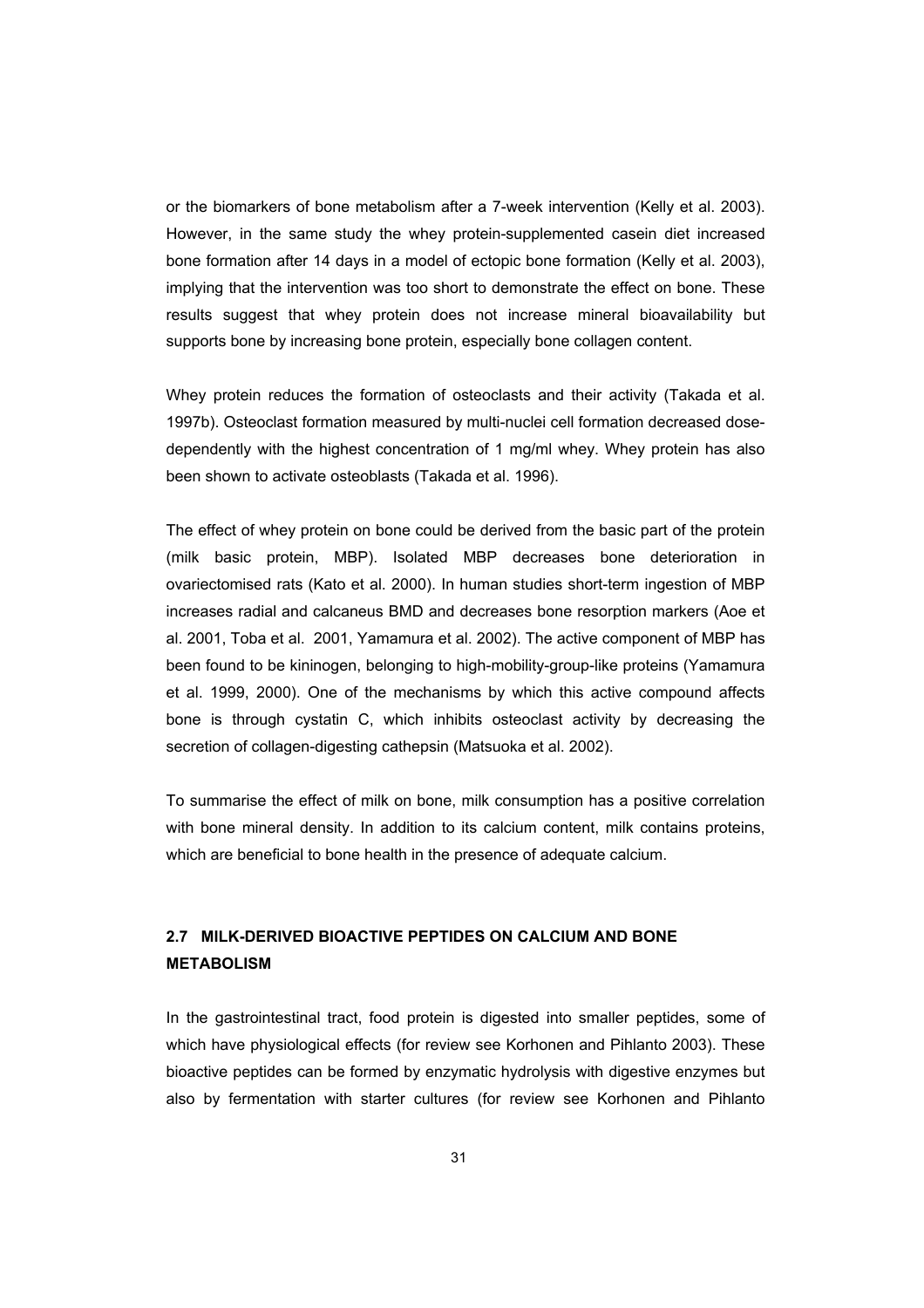2003). In fermentation, the formation of peptides depends on the bacteria used (Matar et al. 1996). The active peptides are usually small, consisting of 3-20 amino acid residues. Bioactive peptides have been found in many different foods, such as milk, eggs, beans, fish and corn (for review see Kitts and Weiler 2003), but milk protein is the most important source of bioactive peptides (for review see Korhonen and Pihlanto 2003).

The bioavailability of peptides most often requires that they should not be digested in the gastrointestinal tract. The absorption of small peptides is well known (for review see Fricker and Drewe 1996). Peptides can be absorbed through the gastrointestinal wall by different mechanisms, such as by passive diffusion through the enterocytes, paracellularly, through cytosis or through a carrier (for review see Fricker and Drewe 1996). Some peptides, such as caseinphosphopeptides, express their activity in the gastrointestinal tract without being absorbed.

Bioactive peptides have been shown to have various physiological effects both *in vitro* and *in vivo* (for reviews see Pihlanto-Leppälä 1999, Korhonen and Pihlanto 2003, Meisel and FitzGerald 2003). Opioid peptides from casein or whey proteins possess an affinity to opiate receptors as well as opiate-like effects. They act either as agonists or antagonists in the opioid receptors. Opioid peptides influence the nervous system, gastrointestinal transit time, nutrient intake and the secretion of insulin and glucagons. Antithrombotic peptides derived from casein have been shown to suppress platelet aggregation. Immunomodulating peptides stimulate the proliferation of human lymphocytes and the phagocytic activities of macrophages. Antimicrobial effects have been shown with small whey proteins binding iron, an essential nutrient of microorganisms (for review see Clare et al. 2003). Other casein-derived antimicrobial peptides have shown anticariogenic effects (for review see Aimutis 2004). The antioxidative and hypocholesterolemic effects of bioactive peptides have only recently been discovered (for review see Korhonen and Pihlanto 2003). One bioactive peptide may have several physiological effects, e.g. casein-derived  $\beta$ -casomorphin 7 has both angiotensin converting enzyme (ACE)-inhibitory effects and opioid-like effects (for review see Meisel and Bockelmann 1999). The only milk-derived bioactive peptides that have been studied on calcium metabolism are caseinphosphopeptides (CPP) (for review see Scholz-Ahrens and Schrezenmeier 2000).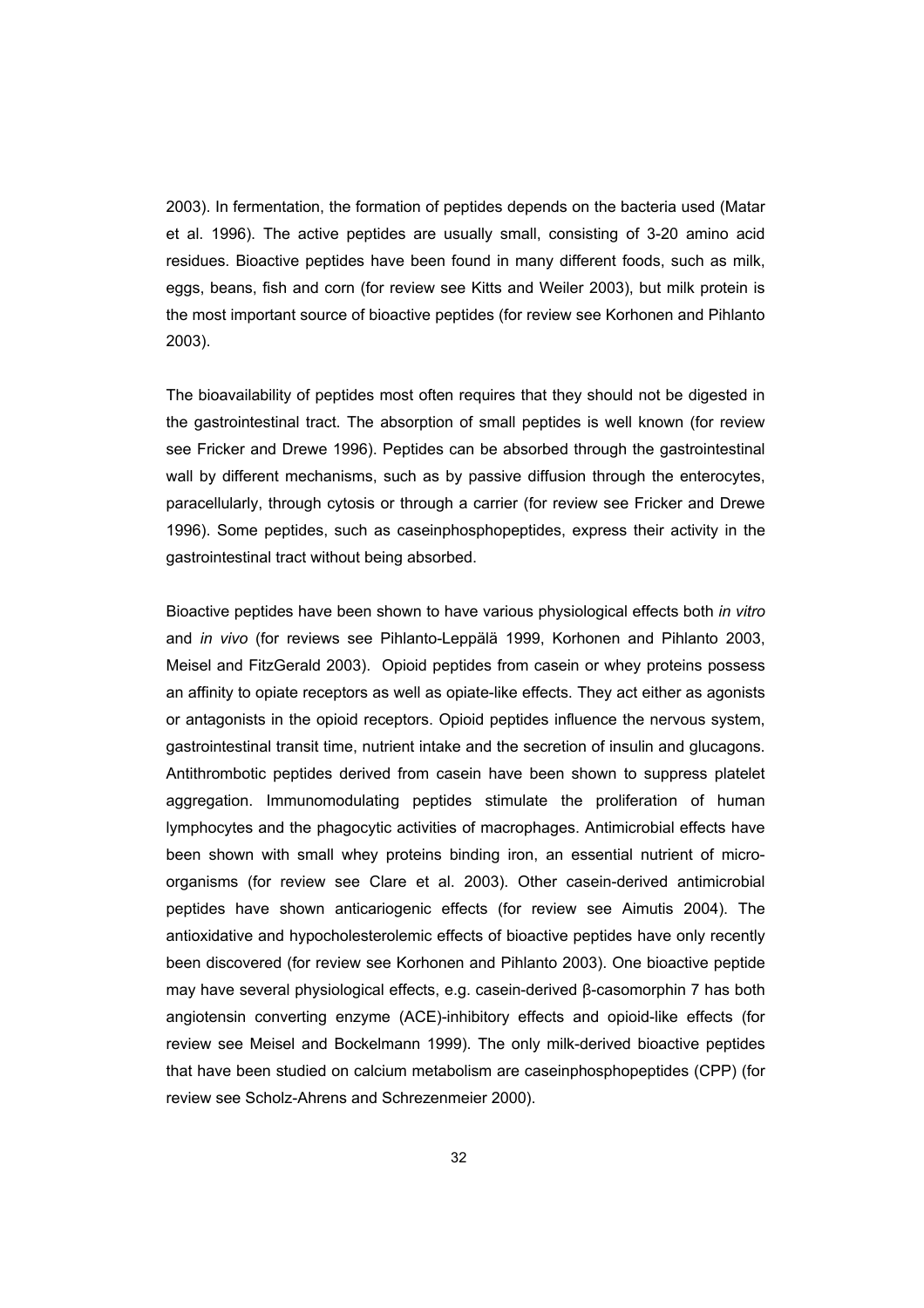#### *Caseinphosphopeptides (CPP)*

CPP are a large group of peptides that have a phosphoseryl residue in common. Phosphopeptides are formed either from casein by proteolytic enzymes during fermentation or in the gastrointestinal tract. CPP increase calcium absorption by forming a hydrophobic complex with calcium, thus preventing the formation of insoluble calcium phosphates (Meisel and Bockelmann 1999). *In vitro* studies have shown the effects of CPP on calcium absorption by inhibiting the precipitation of calcium in the intestine (Sato et al. 1986).

In animal studies, the effect of CPP has produced inconsistent results. In most of the studies the CPP have increased calcium absorption (Mykkänen and Wasserman 1980, Lee et al. 1980, 1983, Kitts et al. 1992, Hirayama et al. 1992, Tsuchita et al. 1993, 2001, Bennett et al. 2000), but some studies failed to show any effect on calcium absorption (Brommage et al. 1991, Kopra et al. 1992). Only one study examined the effect of CPP on bone. In this study CPP was found to prevent bone loss in ovariectomised rats (Tsuchita et al. 1996).

As early as 1950 Mellander reported the first finding of the effects of CPP in humans in his study on rachitic children (Mellander 1950). Increased calcium absorption was independent of the effect of vitamin D, suggesting that CPP increase calcium absorption in the distal small intestine. In later human studies, the effect of CPP has been shown to be influenced by the calcium status of the subjects and by other nutrients affecting calcium absorption (Heaney et al. 1994, Hansen et al. 1997a, 1997b). A CPP preparation increased calcium absorption in women whose calcium absorption rate was low (Heaney et al. 1994). The effect of the addition of 1-2 g of CPP to different food products has produced conflicting results on calcium absorption. Calcium was shown to be more efficiently absorbed from a rice meal compared to whole-grain whey (Hansen et al. 1997a); however, in a later study CPP did not show any greater effect on calcium absorption from low or high phytate foods (1g) (Hansen et al. 1997b).

In conclusion, CPP increase calcium absorption in animal studies but the effect in humans is not conclusive.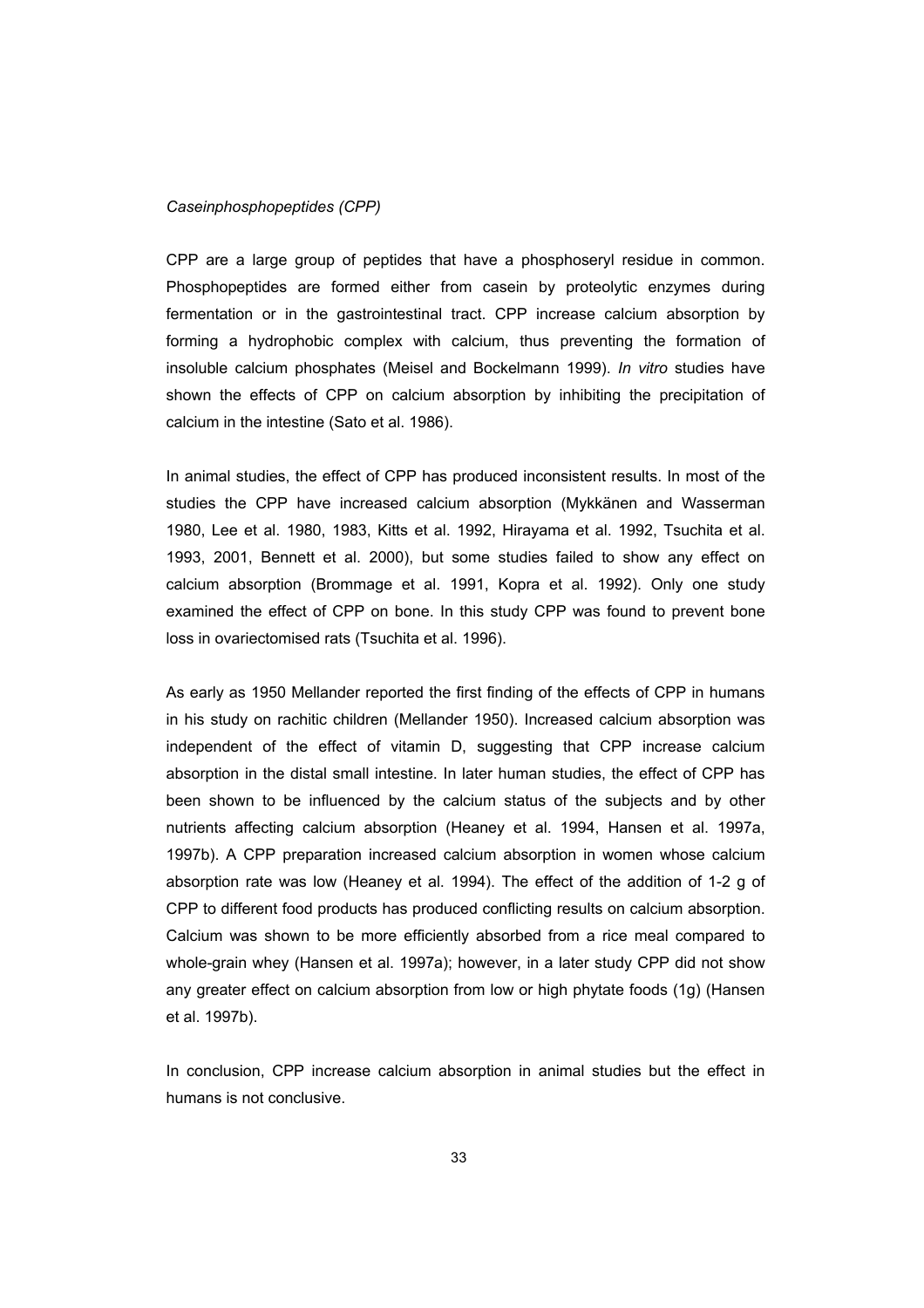#### *ACE-inhibitory bioactive peptides*

ACE is responsible for the generation of angiotensin II (Ang II), a vasopressive, and for the inactivation of bradykinin, a vasodepressor. Many milk-derived bioactive peptides have shown ACE-inhibitory activity (for review see FitzGerald and Meisel 2000), though most of these peptides are too large to be absorbed through the gastrointestinal tract.

Fermentation of milk with *Lactobacillus helveticus* (*L. helveticus*) releases, in particular, proline-containing peptides from casein, mainly isoleucyl-prolyl-proline (IPP) and valyl-prolyl-proline (VPP), through the action of an X-prolyl dipeptidyl aminopeptidase enzyme (Matar et al. 1996, Nakamura et al. 1995a). IPP and VPP peptides have been shown to be absorbed through the gastrointestinal tract, as tested *in vitro* (Masuda et al. 1996) and *in vivo* (Satake et al. 2002), possibly as a result of the proline-proline bonds that are resistant to mammalian proteolytic enzymes (Vanhoof et al. 1995). IPP and VPP peptides possess ACE-inhibitory activity (Nakamura et al. 1995b, Sipola et al. 2001). A long-term feeding with *L. helveticus* fermented milk has been shown to lower blood pressure, indicating an *in vivo* effect of the IPP and VPP peptides, in rats (Sipola et al. 2002) and in humans (Hata et al. 1996, Seppo et al. 2002, 2003). The peptides given in the fermented milk attenuated blood pressure more than the peptides given purely in water, thus there may be other mechanisms in *L. helveticus* fermented milk, such as mineral availability, that affect blood pressure.

Polymorphism in ACE causes lower ACE activity, and this has been shown to correlate with higher bone mineral density (Perez-Castrillon et al. 2003). Ang II has been reported to affect bone by decreasing osteoblast differentiation and increasing osteclastic bone resorption (Hagiwara et al. 1998, Hatton et al. 1997). The mechanisms through which ACE-inhibitory peptides may affect bone are presented in Figure 5. The inhibition of ACE increases the formation of the vascular endothelial growth factor (Higgins et al. 2003), which is important for bone formation (Pufe et al. 2003). On the other hand, Ang II has been reported to increase prostaglandin synthesis (Segawa et al. 2003).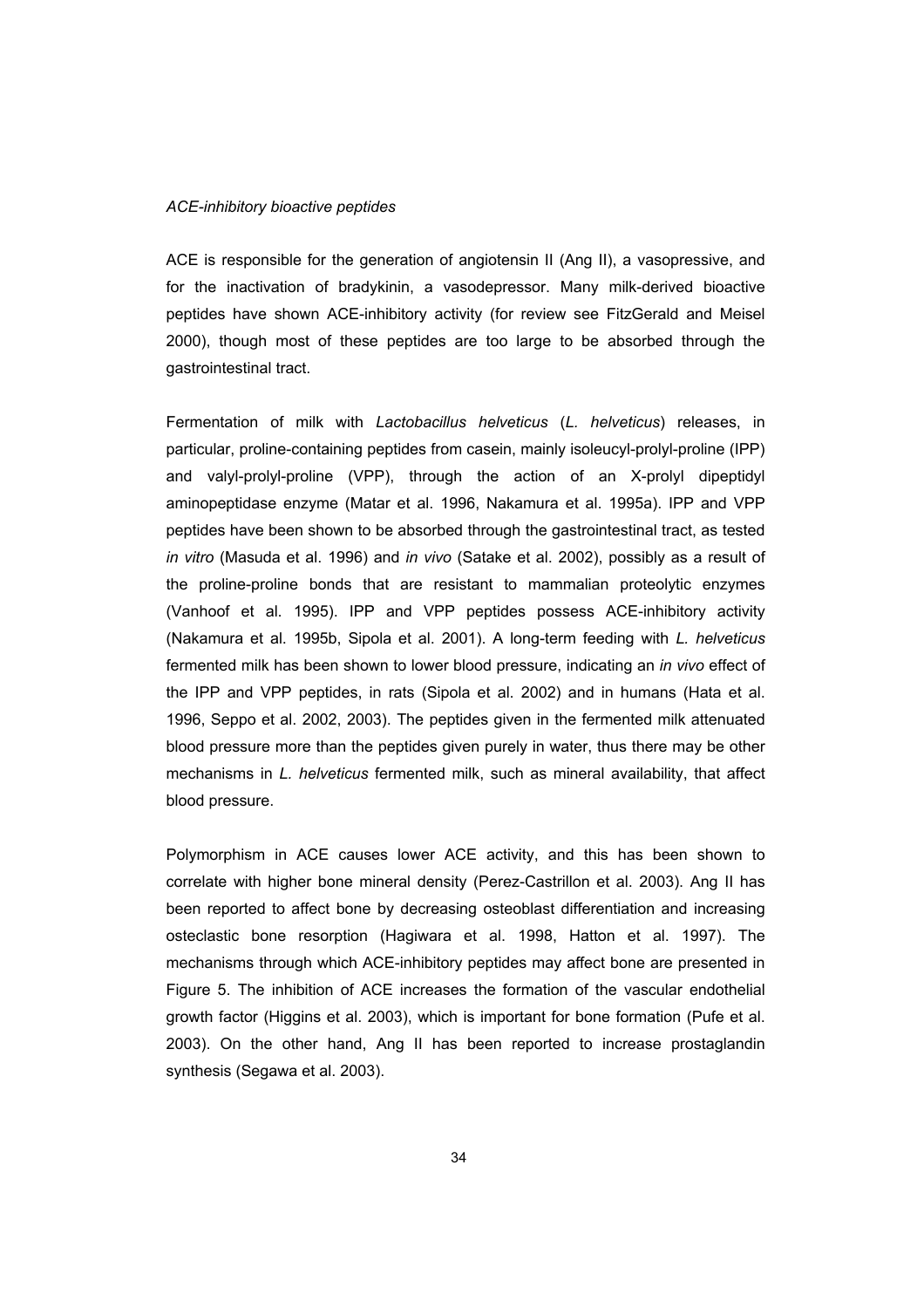In addition to converting Ang I to Ang II, ACE inactivates bradykinin. ACE inhibitors have even been shown to multiply the activity of bradykinin (Tom et al. 2002). The IPP sequence has also been found in bradykinin potentiator peptides (Chi et al. 1985). Bradykinin receptors are present in osteoblastic cells (Brechter and Lerner 2002). Although bradykinin itself has no effect on osteoblast proliferation (Frost et al. 1999), it stimulates prostaglandin synthesis (Goldstein and Wall 1984) and releases nitric oxide (Figini et al. 1996), which has an anabolic effect on bone formation (for review see van't Hof and Ralston 2001). Prostaglandin  $E_2$  (PGE<sub>2</sub>) has been shown to affect bone by stimulating both osteoblastic differentiation and bone formation (Suda et al. 1996, Keila et al. 2001), but also by increasing osteoclast differentiation (Collins and Chambers 1992) and bone resorption *in vitro* (Lader and Flanagan 1998, Suzawa et al. 2000). *In vivo*, PGE<sub>2</sub> stimulates bone formation (Suponitzky and Weinreb 1998, Jee et al. 1990, Keila et al. 2001).

In conclusion, the IPP and VPP peptides produced during *L. helveticus* fermentation have ACE-inhibitory activity *in vivo* and *in vitro.* ACE inhibition can affect bone through angiotensin II inhibition or bradykinin activation.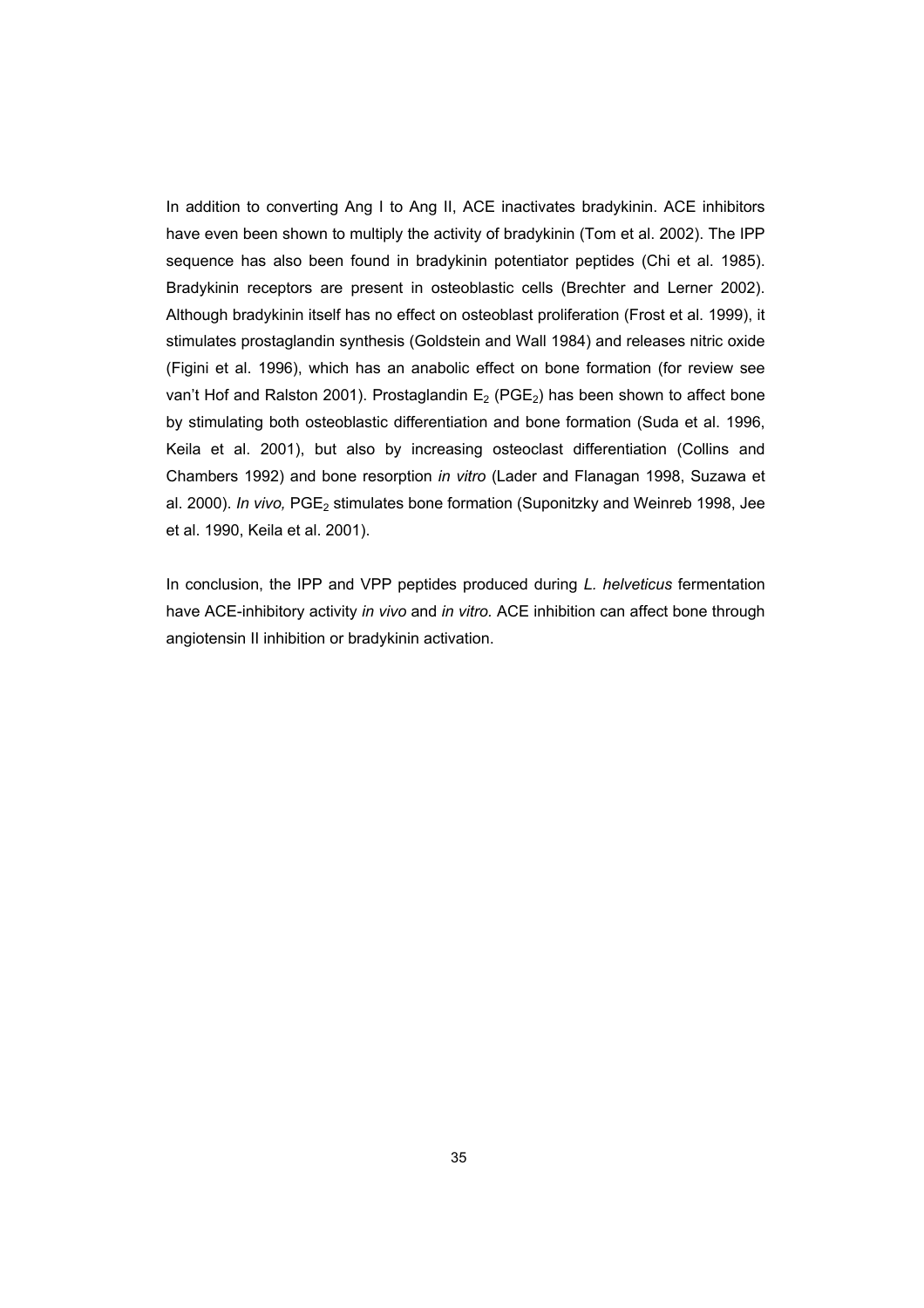

**Figure 5:** The hypothesis of the effects of bradykinin and ACE inhibition on bone formation and bone resorption. ACE = angiotensin converting enzyme, Ang I = angiotensin I, Ang II = angiotensin II, NO = nitric oxide, PGE2 = prostaglandin E 2, VEGF = vascular endothelial growth factor.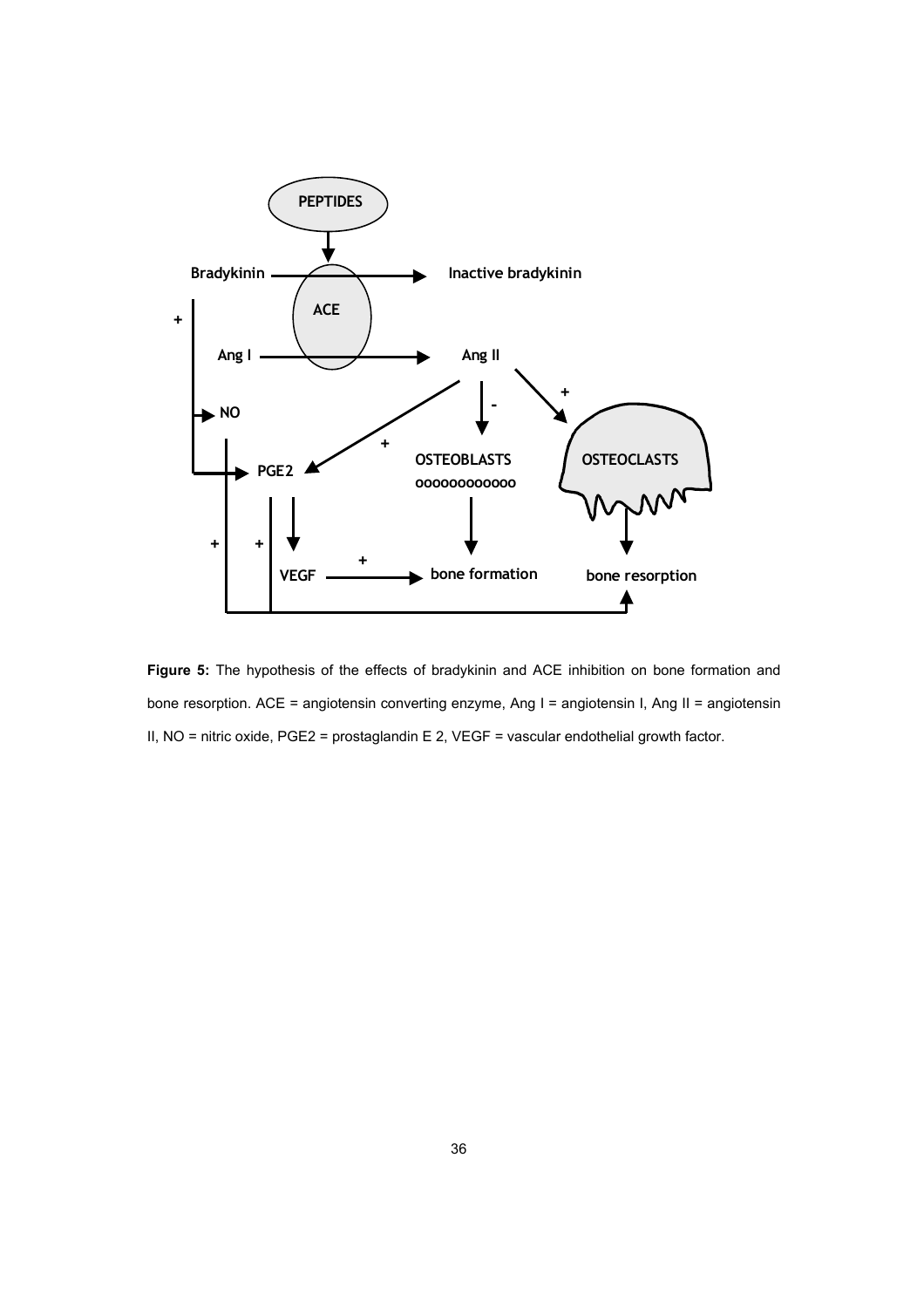# **3 AIMS OF THE STUDY**

According to the current literature, milk consumption correlates to higher bone mineral density. In addition to calcium, milk contains many nutrients essential for bone health. The effect of caseinphosphopeptides on calcium metabolism has been studied in humans but the results are not conclusive. The effects of bioactive peptides on bone have not been previously studied. The bioactive peptides formed during *L. helveticus* fermentation have been postulated as having ACE-inhibitory activity and as increasing mineral absorption. In the present thesis the aim was to explore the effect of *L. helveticus* fermented milk and its bioactive peptides on calcium and bone metabolism. The detailed aims were:

- 1. To investigate the effect of long-term feeding with *L. helveticus* fermented milk and its components on bone parameters in spontaneously hypertensive rats with increased bone turnover (Studies I and II)
- 2. To determine the effect of *L. helveticus* fermented milk and VPP peptide on bone loss in ovariectomised rats (Study III)
- 3. To specify the effect of *L. helveticus* fermented milk and its components on osteoclast differentiation and bone formation *in vitro* (Study IV)
- 4. To evaluate the acute effect of *L. helveticus* fermented milk and caseinphosphopeptides on the markers of calcium metabolism in postmenopausal women (Studies V and VI)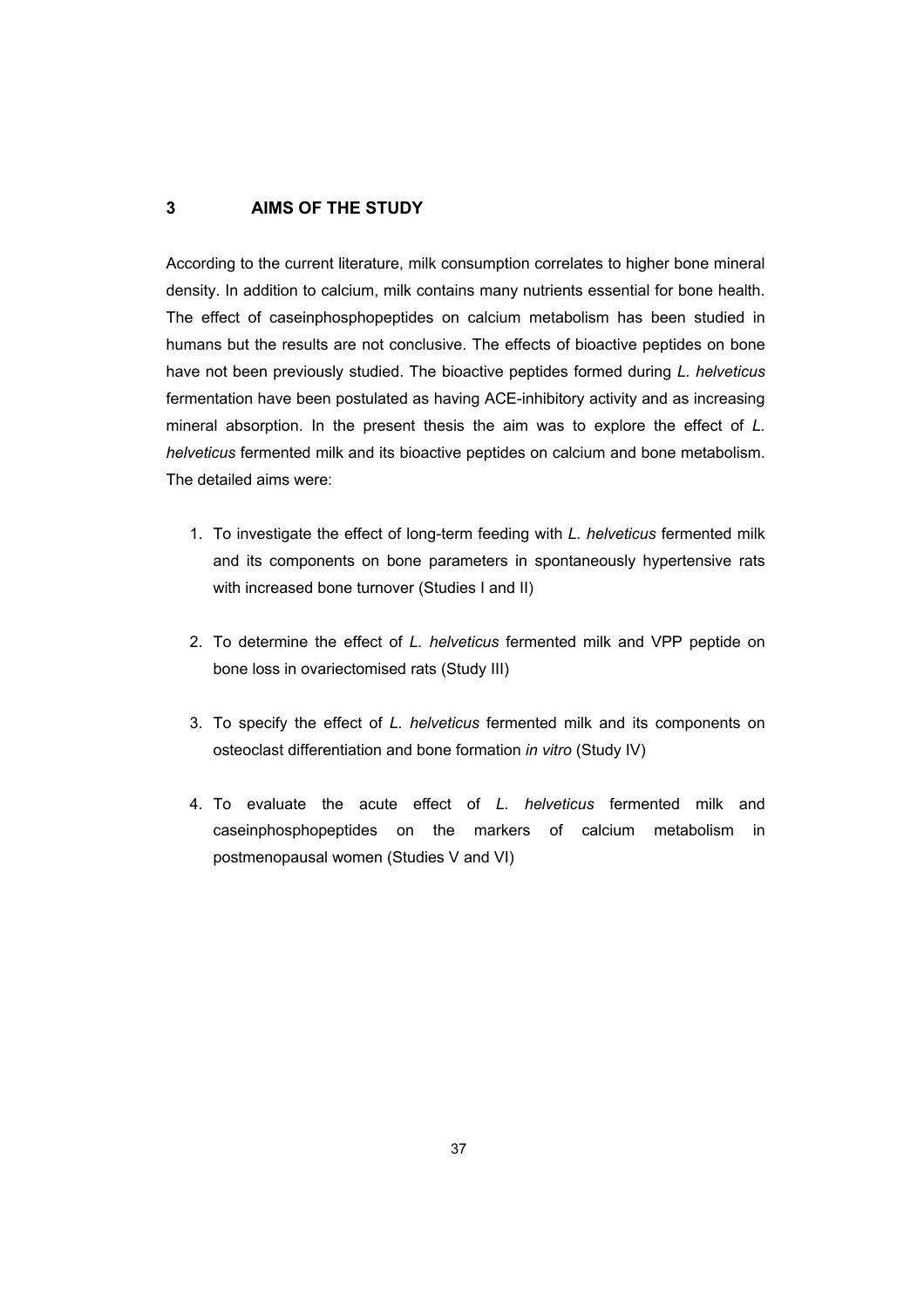# **4 MATERIALS AND METHODS**

#### **4.1 ASSESSMENTS OF BONE PARAMETERS IN VIVO (STUDIES I, II, III)**

Spontaneously hypertensive rats (SHR; Harlan, Indianapolis, IN, USA) (Studies I, II) and ovariectomised normotensive rats (Harlan Sprague Dawley, Indianapolis, IN, USA) (Study III) were used to investigate the effect of *L. helveticus* fermented milk and its bioactive peptides on bone parameters following the 12-14-week interventions. The body weight-matched rats were divided into different treatment groups (n=10) and housed five to a cage (Studies I, II) or in individual cages (Study III) in standard experimental laboratory. The consumption of the study products and food was monitored throughout the study. The amount of calcium and peptides in the study products was adjusted at the beginning of the interventions according to the amount of *L. helveticus* fermented milk consumed by the rats. The protocols were approved by the Animal Experimentation Committee of the Institute of Biomedicine, University of Helsinki, Finland (Studies I and II) and the Department for Social Welfare and Health Services of the Provincial State Office of Western Finland (Study III).

#### *Bone measurements*

In the SHR, the bone mineral density and the bone mineral content were measured from the right femur by dual-energy X-ray absorptiometry (PIXImus, GE Medical Systems LUNAR, Helsinki, Finland) immediately after the intervention. In OVX rats the bone mineral density, tissue and bone area measurements and the polar moment of inertia were analysed from the proximal end of the right tibia and the tibial diaphysis, using peripheral quantitative computed tomography (pQCT) *in vivo* before the operation, four and twelve weeks after the operation. To determine the ash weight, the bones were ashed on a metal plate in an electric furnace.

The mechanical properties of the bone were tested from the femoral head-neck complex by a cantilever bending test (Studies II, III). The maximal load, energy absorbed and stiffness were measured by loading the femoral head with a force parallel to the shaft until failure occurred (Peng et al. 1994).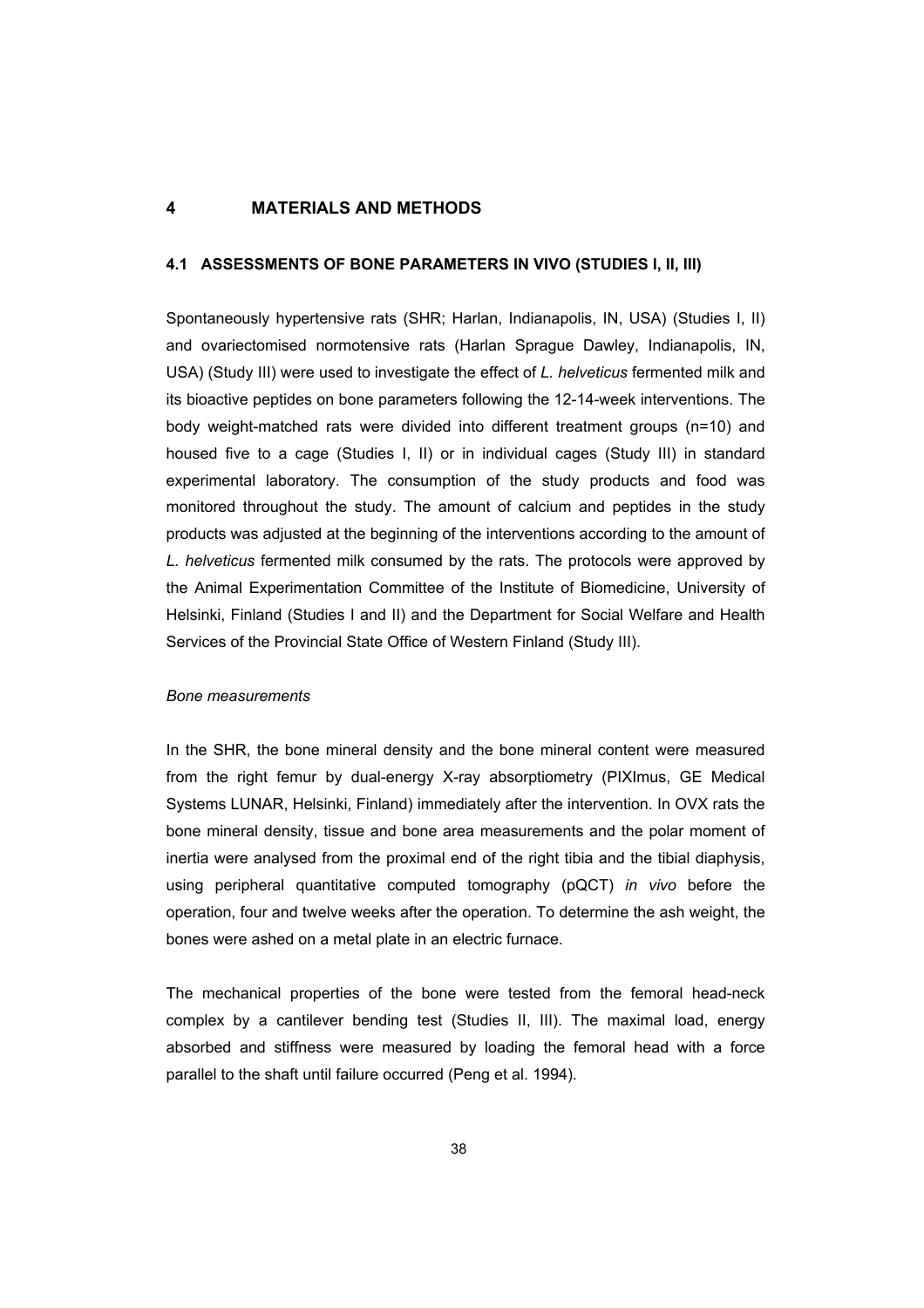#### *Histomorphometrical analyses*

For static histomorphometry, the specimens were fixed in increasing concentrations of ethanol and embedded in methylmetacrylate. Longitudinal undecalcified sections of the tibia were prepared and stained by the Masson-Goldner-trichrome method. The trabecular bone volume, trabecular thickness, the number of osteoclasts per tissue area and osteoclast surfaces per bone surfaces were determined from the right proximal tibia. The bone marrow area and the bone area of the cortical bone were evaluated from the tibial diaphysis.

The dynamic histomorphometric parameters of bone formation rate and mineral apposition rate were measured from the tibia of labelled animals at 12 weeks, following the suggestions of the American Society for Bone and Mineral Research (Parfitt 1987). The animals were labelled with tetracycline (20 µg/kg in 0.9% NaCl) 9 days before termination, and with calcein (20 µg/kg in 0.9% NaCl) 5 days before termination.

OsteoMeasure software (Osteometrics Inc., Atlanta, GA, USA) was used for the histomorphometric analyses. The analyses were made by a single investigator to eliminate the possibility of interindividual variation in the evaluation of the results.

# **4.2 ASSESSMENTS OF BONE FORMATION AND OSTEOCLAST DIFFERENTIATION IN VITRO (STUDY VI)**

Osteoblast activation and osteoclast differentiation were tested with bone marrowderived osteoblast and osteoclast precursor cells from the tibia and femora of 8-12 week-old female NMRI mice (University of Turku, Turku, Finland). Osteoblast activation was tested by culturing the precursor cells for 7 days, following which subcultures were prepared. After the subcultures had been cultured for 14 days, the deposited calcium was removed with 0.6 M HCl from the bone nodules that had formed, and analysed. To determine the osteoclast differentiation, the osteoclast precursor cells were cultured in the presence of PTH for 7 days. Osteoclast formation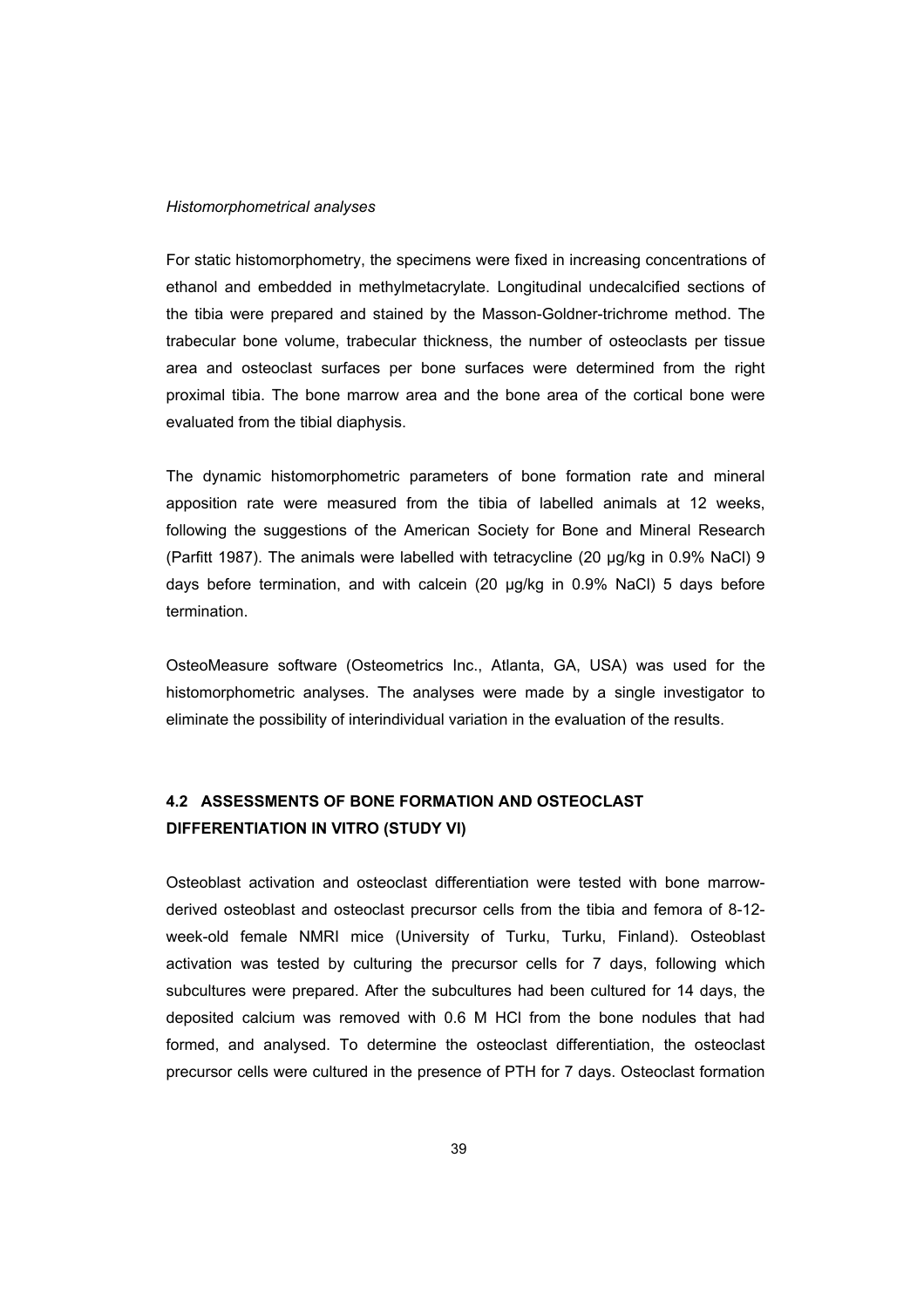was determined by measuring tartrate resistant acidic phosphatase (TRAP) activity from the culture medium at the end of the test (Alatalo et al. 2000).

# **4.3 ASSESSMENT OF CALCIUM METABOLISM IN VIVO (STUDIES IV AND V)**

Healthy postmenopausal women who were not taking hormone replacement therapy were recruited to the studies, which examined the effect of the *L. helveticus* fermented milk and CPP on calcium absorption acutely (Table 4). The exclusion criteria included medication affecting calcium and bone metabolism (Studies V, VI), and the use of ACE inhibitors (Study VI). The use of vitamin and mineral supplements was not allowed during the studies.

The studies were conducted as double-blind randomised cross-over studies. One intervention consisted of two separate days with a one-week washout period in between (Figure 6). On the day prior to the study day the subjects consumed a restricted amount of milk products (600 mg calcium) in order to control the amount of calcium that might affect the results of the study day (Run-in). The product was given in randomised order after baseline blood and urinary samples had been collected. During the follow-up period of 6-8 hours, standardised meals were served. The effect of the products was evaluated by the area under curve (AUC), maximal change and change in two hours, of serum ionised calcium, parathyroid hormone (PTH), calcium and phosphate and urinary calcium. A three-day food record was analysed by the Nutrica program (Social Insurance Institution of Finland, 2000), to estimate the habitual calcium intake of the subjects (Study V).

The protocols were approved by the Ethical Committee of the Joint Authority for the Hospital District of Helsinki and Uusimaa (Study V) and by the Ethical Committee of the University of Helsinki (Study VI).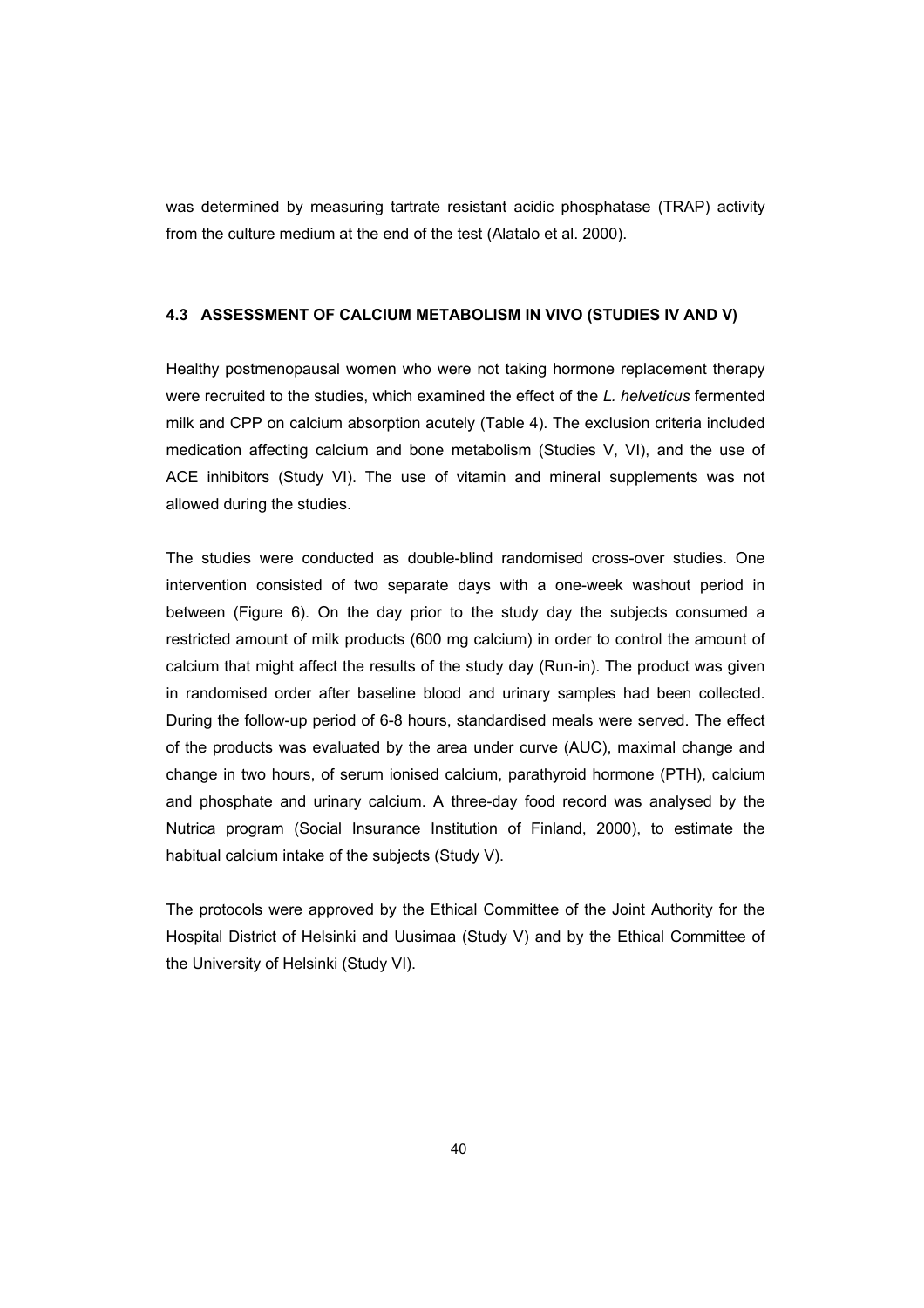|          | N  | Age,                  | BMI                   | Calcium        | S-D-25, nmol/l |
|----------|----|-----------------------|-----------------------|----------------|----------------|
|          |    | <b>vears</b>          |                       | intake, mg/d   |                |
| Study V  | 20 |                       | 65 (50-78) 26 (22-31) | $1180 \pm 400$ | 18-77          |
| Study VI | 9  | 57 (49-66) 25 (22-29) |                       | na             | na             |

**Table 4**: The characteristics of the postmenopausal women in studies V and VI.

BMI = body mass index, S-D-25 = Serum 25-hydroxyvitamin D, na = not assessed.



**Figure 6**: The study day design. After the 24-hour run-in period, the product was given after the baseline serum and urine collection. \* = study sample.

## **4.4 PRODUCTS**

The main products used in the different studies are shown in Table 5. The *L. helveticus* milk was produced by fermenting normal milk with *L. helveticus* 16 H strain and supplementing the milk with the solid content of the same milk. As a reference product, normal milk and normal sour milk were used (Valio Ltd., Helsinki, Finland). In the fermentation of the sour milk, a *Lactococcus sp* mixed culture was used. Caseinphosphopeptide powder, 1000 mg (Phospho Peptide CE 90 CPP, DMV International, Veghel, Netherlands) was used as caseinphosphopeptide enrichment. The IPP and VPP peptides (Bachem AG, Bubendorf, Switzerland) used in these studies were diluted in tap water. Plain tap water was used as a control.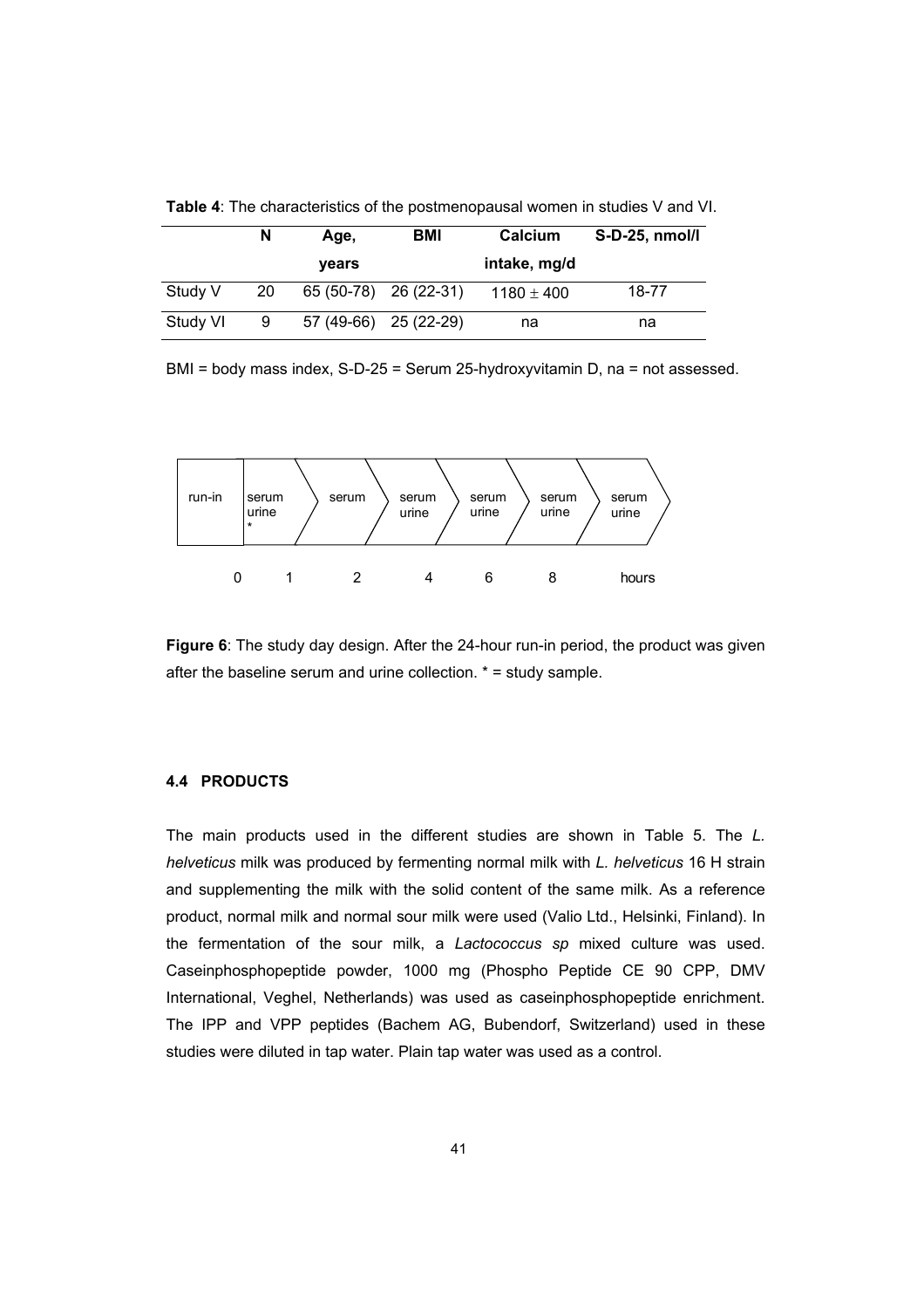|           | L.         | Sour milk | <b>Milk</b> | <b>CPP</b> | <b>IPP / VPP</b>                                                           | Water |
|-----------|------------|-----------|-------------|------------|----------------------------------------------------------------------------|-------|
|           | helveticus |           |             |            |                                                                            |       |
| Study I   | X          | X         | x           |            |                                                                            | X     |
| Study II  | X          | x         |             |            | X                                                                          | X     |
| Study III | X          |           |             |            | X (VPP)                                                                    | X     |
| Study IV  | X          | x         |             |            | X                                                                          |       |
| Study IV  | X          | X         |             |            |                                                                            |       |
| Study VI  |            |           | x           | X          |                                                                            |       |
| $CPP =$   |            |           |             |            | caseinphosphopeptides, IPP = isoleucyl-prolyl-proline, VPP = valyl-prolyl- |       |
| proline   |            |           |             |            |                                                                            |       |

**Table 5**: The main study products.

In the first SHR study (I) the *L. helveticus* fermented milk was given in the form of whey after the casein was separated by centrifuge. In the cell study the *L. helveticus* and sour milk were filtrated through a 1000 D membrane and diluted in water. The concentrations of the IPP and VPP peptides and of calcium chloride were the same as in the solutions of the *L. helveticus* whey.

### **4.5 BIOCHEMICAL ANALYSES**

The analyses of the products were carried out at the laboratories of Valio Ltd. (R & D, Helsinki, Finland). The mineral composition of all the study products was determined by atom absorption spectrometry (AAS). The IPP and VPP contents of the *L. helveticus* fermented milk and the peptide water were determined by a modified method of Masuda et al. (Masuda et al. 1996), collecting the peptide fraction by gel filtration chromatography (Superdex Peptide HR 10/30 Amersham Pharmacia Biotech, Bucks, UK) and analysing it by reversed phase HPLC (Waters Alliance HPLC system, Milford, MA, USA) monitored at 214 nm, and quantifying it by using synthesised peptides as standards.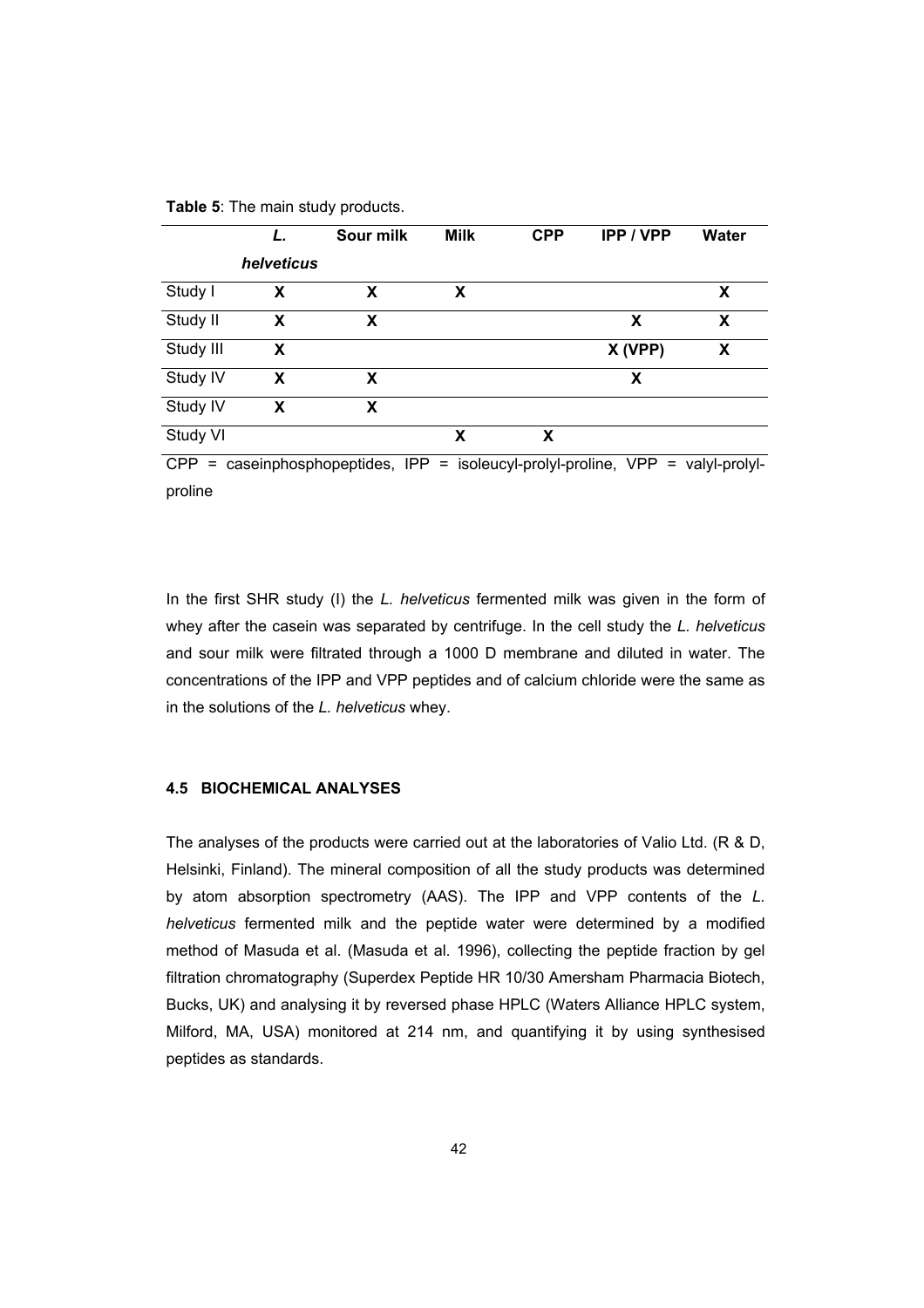The mineral contents of the femur were analysed by ICP-MS (inductively coupled plasma-mass spectrometry) (Elan 6100, Perkin Elmer, Boston, MA, USA) (Studies I,  $II$ ).

The serum ionised calcium concentration was measured with an ion selective analyser (ISE cCa 2+/pH Analyzer 634, Halstead, UK), the serum intact PTH concentration by an immunoradiometric assay using Allegro kits (Nichols Institute, San Juan Capistrano, CA, USA), and the serum phosphate, serum total calcium, urinary calcium and creatinine by routine laboratory methods (Studies V, VI). The serum ICTP was analysed using a radioimmunoassay (Risteli et al. 1993) (Study V).

## **4.6 STATISTICAL ANALYSES**

Analysis of variance (ANOVA) was used to compare the results between the study groups in the animal and cell studies (Studies I-III). One-way ANOVA (Studies I-III) was used to compare the *L. helveticus* group, separately, to the other study groups.

The change in the area under curve (AUC) and maximal change were calculated for response variables in the cross-over studies (Studies V, VI). A paired t-test (Study VI) and ANOVA for cross-over (Study V) were used to compare the interventions.

The results are expressed as means  $\pm$  SEM. A value of  $p<0.05$  was considered statistically significant.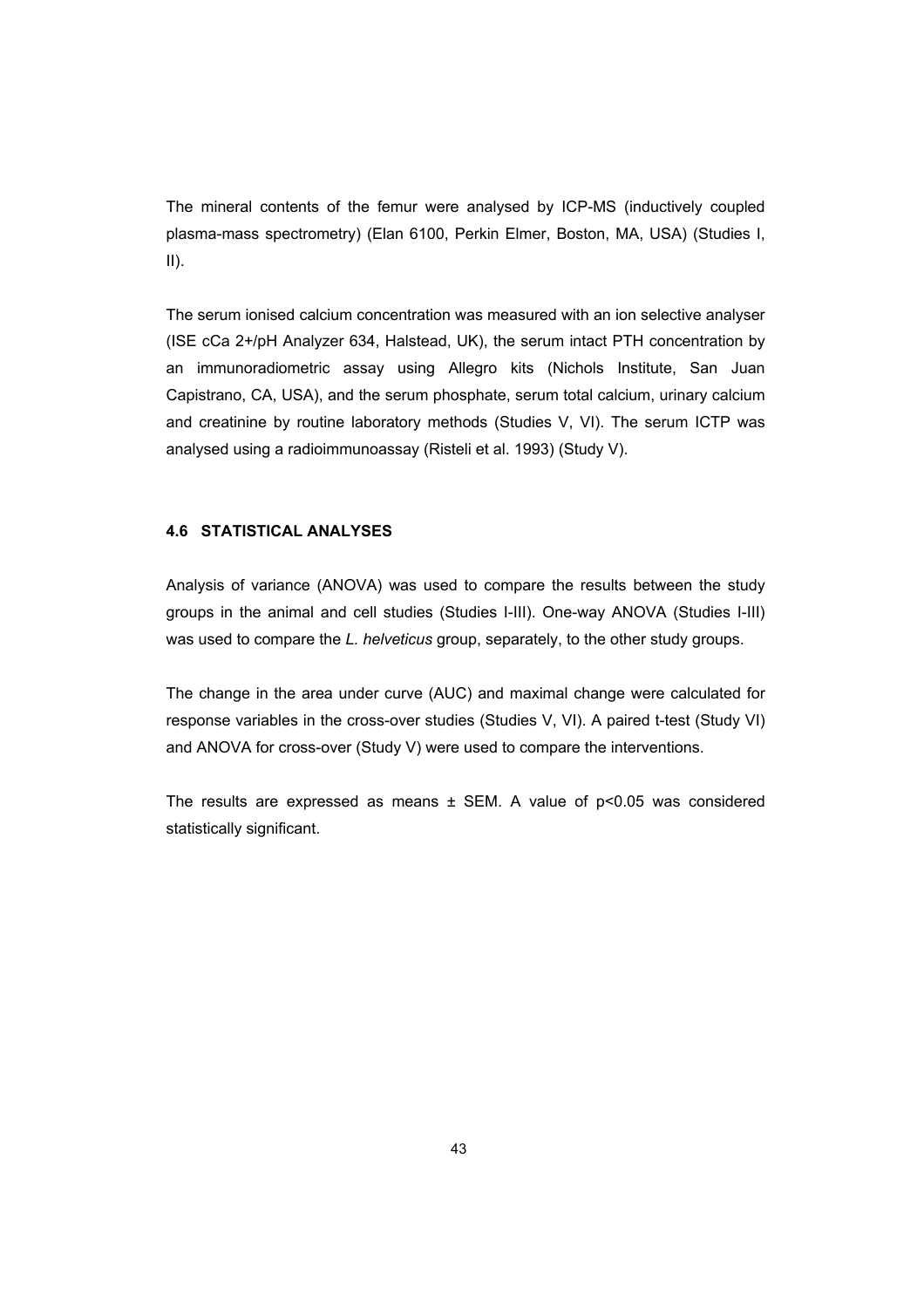### **5 RESULTS**

#### **5.1** *L. HELVETICUS* **FERMENTED MILK AND BONE PARAMETERS**

*Effects on bone composition and mechanical properties* (Studies I, II, III)

In the first SHR study (I) the *L. helveticus* fermented milk group showed higher bone mineral density in relation to body weight than the water group (0.08 vs 0.07 mg/cm<sup>2</sup>/100g, p=0.006) and the sour milk group (0.08 vs 0.07, p=0.01). In the second SHR study (II) the *L. helveticus* fermented milk had higher bone mineral density compared to the sour milk group (0.23 vs 0.20 g/cm<sup>2</sup>, p=0.014) but not to the water group (0.23 vs 0.23 mg/cm<sup>2</sup>, p=0.7). In the histomorphometry the *L. helveticus* showed a 17% higher trabecular thickness (p=0.03) and a 34% higher trabecular bone volume (p=0.07) compared to the water group. In the mechanical testing with the cantilever bending test there were no differences between the groups.

The ovariectomy caused a 57% loss in the trabecular bone mineral density  $(p<0.001)$ as well as loss in the cortical bone mineral density (Study III). The treatment with *L. helveticus* fermented milk resulted in a 16% higher trabecular bone mineral density (p<0.001) than that of the OVX control group (Table 7). The reduction in cortical bone mineral density (1255 vs 1267 mg/cm<sup>3</sup>, p=0.04) and cortical bone area (5.4 vs 5.8 mm<sup>2</sup>, p=0.01) was also attenuated with the *L. helveticus* fermented milk. In the tibial diaphysis the cortical tissue area and bone volume increased in both the pQCT and the histomorphometrical measurements. The polar moment of inertia was higher in the *L. helveticus* group, but there was no effect in the mechanical testing of the femoral neck. The *L. helveticus* fermented milk reduced bone turnover by decreasing the bone formation rate in the proximal tibia and endocortical surface of the tibial diaphysis, but there was no effect on the osteoclasts.

In conclusion, *L. helveticus* fermented milk shows a clear trend of supporting bone in growing rats (Table 6). In OVX rats, *L. helveticus* fermented milk prevents bone loss in the trabecular and cortical bone by decreasing the bone turnover rate (Table 7).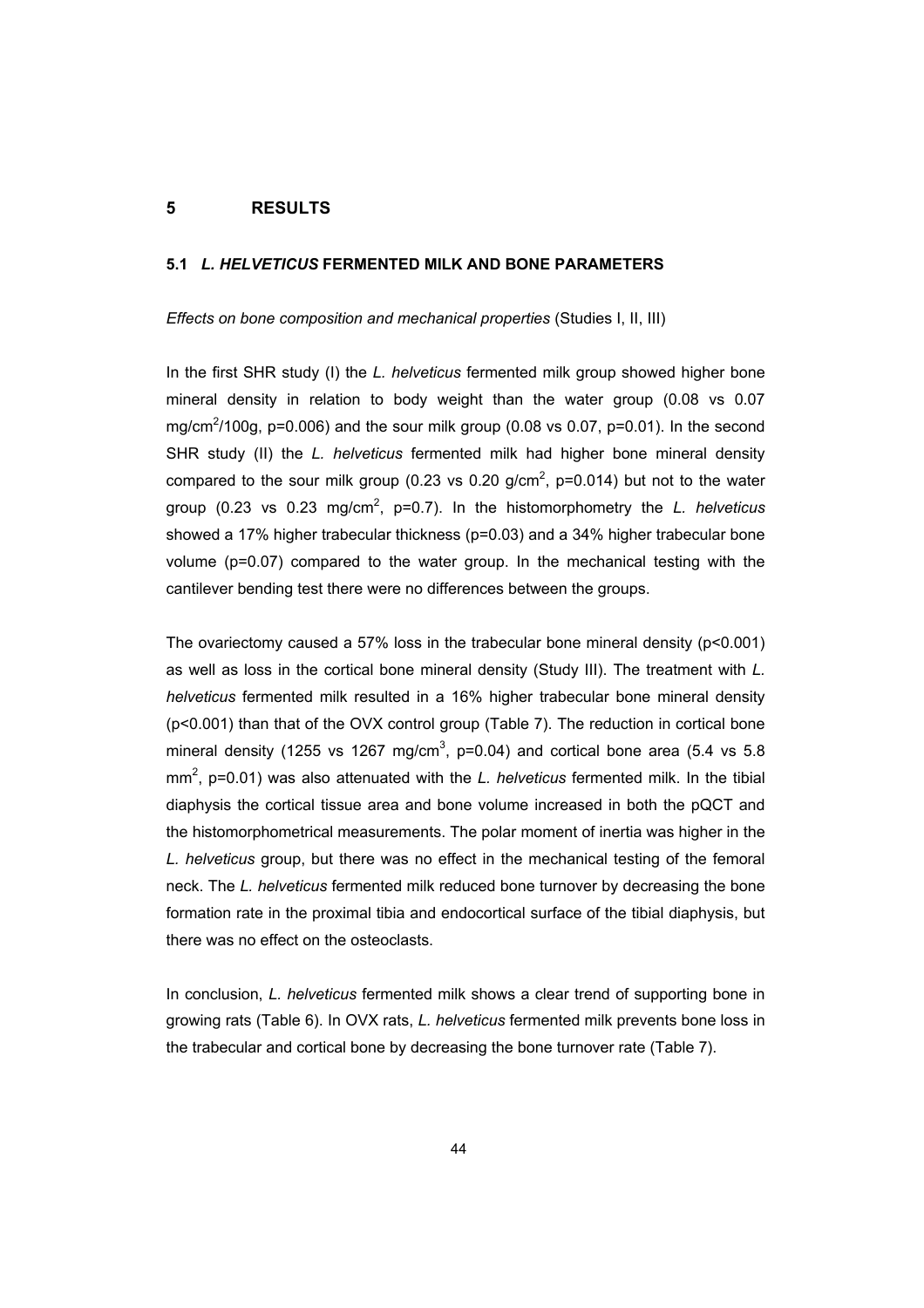**Table 6**: Summary of the main results of SHR rat studies after a long-term feeding with *L. helveticus* fermented milk and IPP and VPP peptides. (Studies I, II)

|                  | L. helveticus            | <b>Peptides</b> |
|------------------|--------------------------|-----------------|
| <b>BMD</b>       |                          |                 |
| <b>BMC</b>       | ⊷                        |                 |
| Strength         | $\overline{\phantom{a}}$ |                 |
| Histomorphometry |                          |                 |

BMD = bone mineral density, BMC = bone mineral content.  $\leftarrow$  increased trend  $\leftrightarrow$  = no effect

# *Body weight gain and the intake of energy and nutrients* (Studies I, II, III)

The daily intake of energy and nutrients in the rat studies is shown in Table 8. In SHR the body weight gain was higher in the water group than in the *L. helveticus* group, although there was no difference in the energy intake between these two groups. The *L. helveticus* group received the lowest amount of protein and the highest amount of calcium (Study I) and phosphorus.

The ovariectomised groups gained more weight than the sham group, as was expected. The weight gain was higher in the *L. helveticus* group than in the OVX control group, reflecting the higher energy intake. Fluid consumption was significantly higher in the *L. helveticus* group, which also caused variance in the intake of nutrients, mainly of protein and calcium.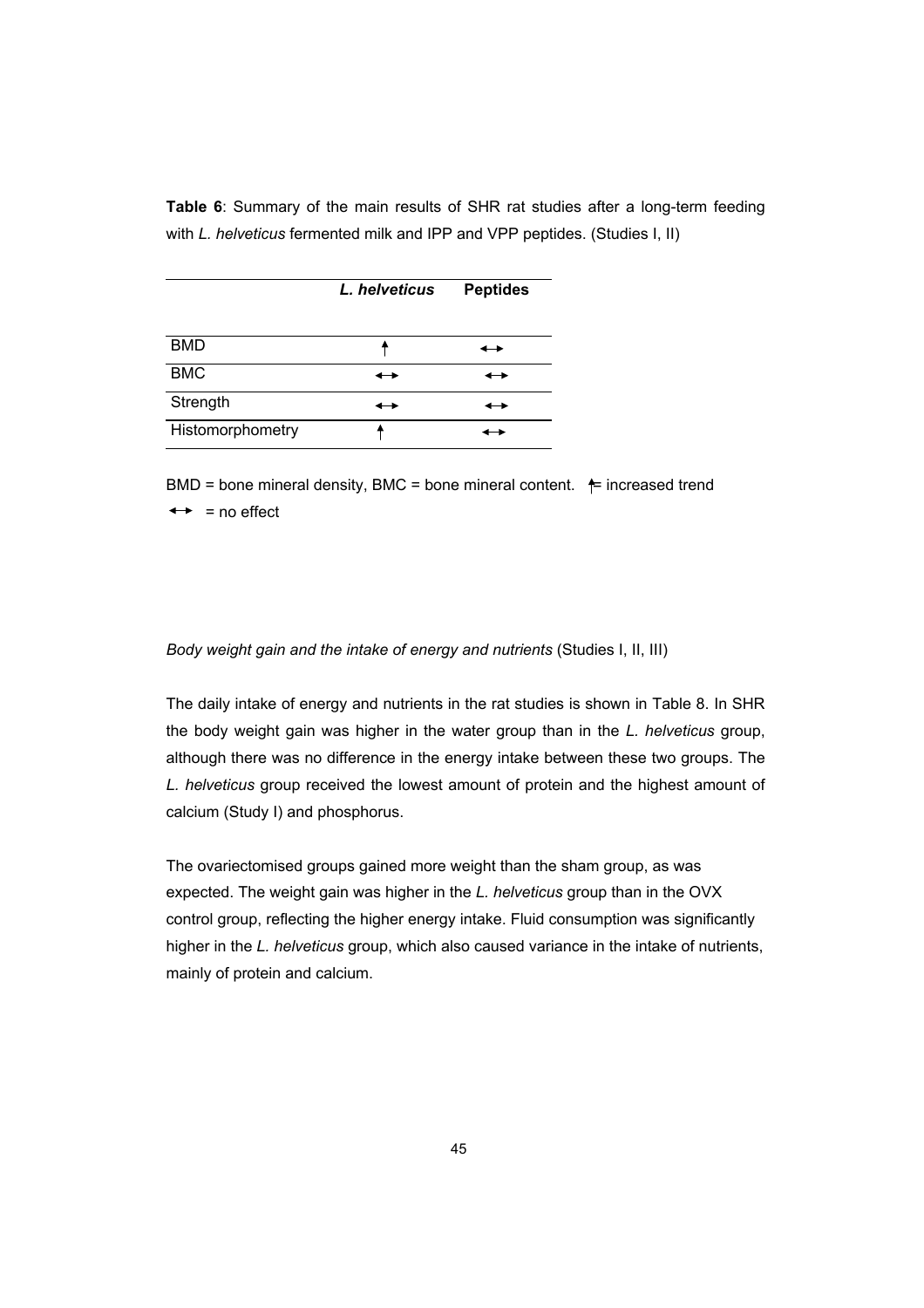|                          | <b>OVX</b> | L. helveticus            | VPP 30 / 60                           |
|--------------------------|------------|--------------------------|---------------------------------------|
|                          | vs Sham    | vs OVX                   | vs OVX                                |
| <b>Proximal tibia</b>    |            |                          |                                       |
| trabecular BMD           |            |                          | ◆→/←→                                 |
| cortical BMD             |            |                          | ↔ ←                                   |
| cortical bone area       |            |                          | $\leftrightarrow$ $\rightarrow$       |
| tissue area              |            |                          | ◆→ → →                                |
| Tibial diaphysis         |            |                          |                                       |
| cortical BMD             |            |                          | ←→/ ←→                                |
| cortical bone area       |            |                          | → /←                                  |
| tissue area              |            |                          | ←▸ / ←                                |
| Ash weight               |            | ↟                        | $\leftrightarrow$ $\rightarrow$       |
| Strength                 |            | $\overline{\phantom{a}}$ | $\leftrightarrow$ / $\leftrightarrow$ |
| Static histomorphometry  |            |                          |                                       |
| bone volume              |            |                          | $\rightarrow$                         |
| trabecular thickness     |            |                          | $\leftrightarrow$ $\rightarrow$       |
| diaphysis bone area      |            |                          | → / ←                                 |
| diaphysis tissue area    |            |                          |                                       |
| osteoclast number        |            |                          |                                       |
| Dynamic histomorphometry |            |                          |                                       |
| proximal BFR             |            |                          |                                       |
| proximal MAR             |            |                          |                                       |
| endocortical BFR         |            |                          | ↔ / ↔                                 |
| endocortical MAR         |            |                          | $\leftrightarrow$ / $\uparrow$        |
| periosteal BFR           |            |                          | ↔ / ↔                                 |
| periosteal MAR           |            |                          | $\leftrightarrow$ / $\leftrightarrow$ |

**Table 7**: Summary of the effects on OVX of *L. helveticus* fermented milk and VPP peptide (30 mg/l, 60 mg/l) on bone measurements after a long-term feeding (p<0.05).

OVX = ovariectomised, BMD = bone mineral density, BMC = bone mineral content, BFR = bone formation rate, MAR = mineral apposition rate,  $\uparrow$  = increased effect,  $\downarrow$  = decreased effect,  $\leftrightarrow$  = no effect.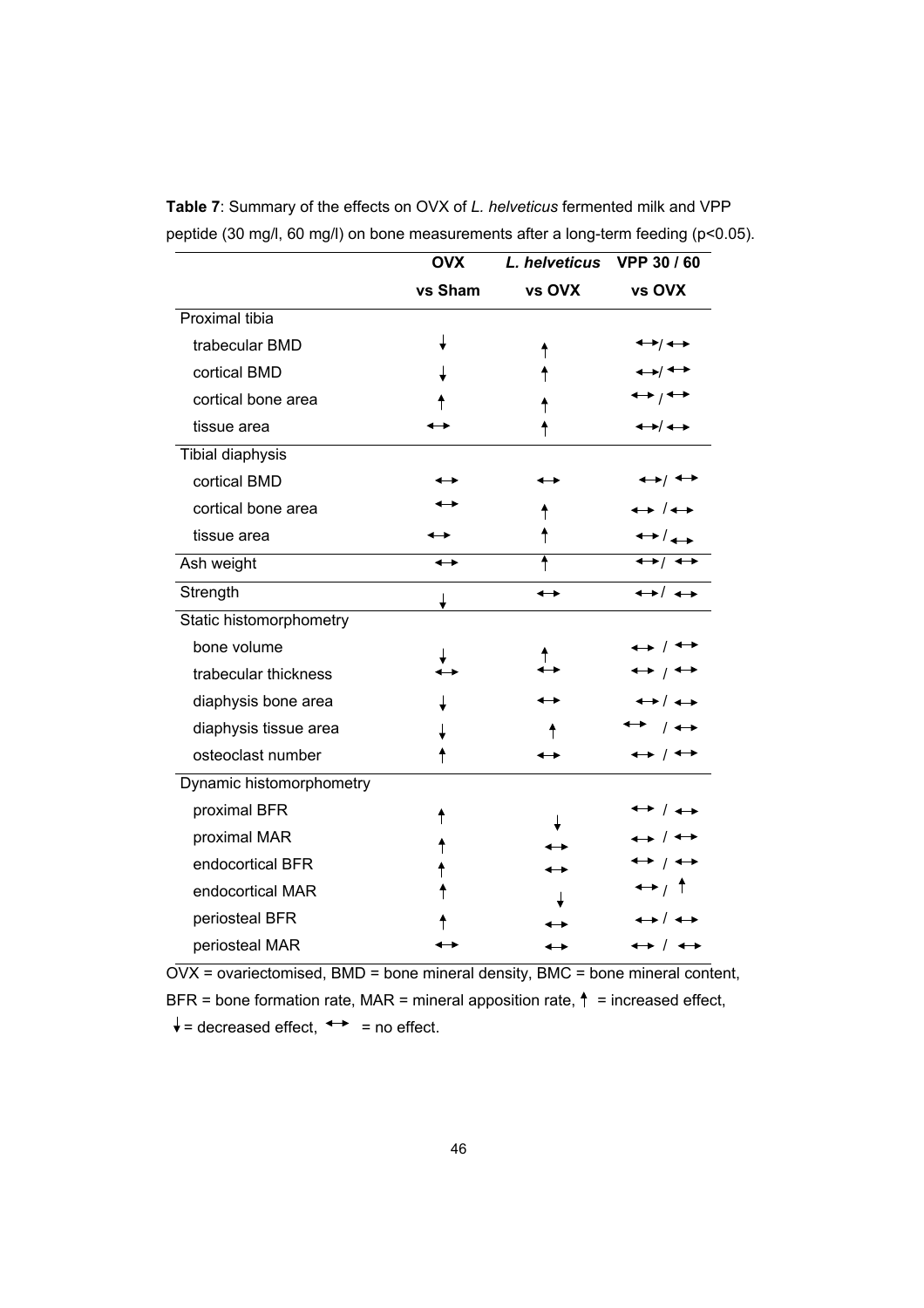during the whole study period in the SHR and OVX studies. The results are shown as mean ± SEM. Results of studies I and II show during the whole study period in the SHR and OVX studies. The results are shown as mean ± SEM. Results of studies I and II show **Table 8**: Mean intake of rats of feed, drinking fluids, energy, protein, calcium, phosphorus and peptides of the different groups Table 8: Mean intake of rats of feed, drinking fluids, energy, protein, calcium, phosphorus and peptides of the different groups the mean intake from the rats, five to a cage. In study III the results are from rats in individual cages. the mean intake from the rats, five to a cage. In study III the results are from rats in individual cages.

|                                                                                                             |               | Study I               |               |                |                    | Study II      |               |               | Study III     |               |
|-------------------------------------------------------------------------------------------------------------|---------------|-----------------------|---------------|----------------|--------------------|---------------|---------------|---------------|---------------|---------------|
| Variable                                                                                                    |               | L. helv.<br>Sour milk | <b>Water</b>  | L. helv.       | Sour milk Peptides |               | <b>Water</b>  | L. helv.      | VPP 60        | <b>NXO</b>    |
| Feed intake, g/d                                                                                            | $15 \pm 1$    | $18 \pm 0.0$          | $21 \pm 0.1$  | $11 \pm 0.2$   | $15 \pm 0.4$       | $18 \pm 0.6$  | $19 \pm 0.4$  | $8 \pm 0.4$   | $18 \pm 0.5$  | $18 \pm 0.2$  |
| Fluid intake, ml/d                                                                                          | $25 \pm 0.7$  | $32 \pm 0.4$          | $31 \pm 0.4$  | $41 \pm 1.0$   | $29 + 1.7$         | $29 \pm 0.7$  | $26 \pm 0.5$  | $60 \pm 2.5$  | $24 \pm 0.6$  | $26 \pm 0.9$  |
| Energy, kJ/d                                                                                                | $232 \pm 2.6$ | $284 \pm 0.9$         | $260 \pm 0.6$ | $257 + 3$      | $247 \pm 7$        | $252 \pm 8$   | $262 + 5$     | $297 + 4$     | $266 \pm 7$   | $271 \pm 2$   |
| Protein, g/d                                                                                                | $3.0 \pm 0.0$ | $4.1 \pm 0.0$         | $3.8 \pm 0.0$ | $ 3.1 \pm 0.0$ | $3.8 \pm 0.1$      | $3.5 \pm 0.1$ | $3.6 \pm 0.1$ | $2.9 \pm 0.0$ | $2.7 \pm 0.1$ | $2.7 \pm 0.0$ |
| Calcium, mg/d                                                                                               | $260 + 4.4$   | $218 \pm 0.7$         | $203 \pm 0.5$ | $201 \pm 3$    | $217 \pm 10$       | $186 \pm 6$   | $193 + 4$     | $185 \pm 3$   | $129 + 4$     | $132 + 1$     |
| Phosphorus, mg/d                                                                                            | m<br>C        | Ξ                     | m<br>M        | $406 \pm 8$    | $367 \pm 17$       | $120 \pm 4$   | $124 \pm 2$   | $88 \pm 1$    | $90 + 3$      | $92 \pm 1$    |
| IPP or VPP, mg/d                                                                                            | $0.9 \pm 0.0$ |                       |               | $0.7 \pm 0.0$  |                    | $1.0 \pm 0.0$ |               | $1.0 \pm 0.0$ | $1.4 \pm 0.0$ |               |
| L. helv. = L. helveticus fermented milk, VPP 60 = 60 mg/l VPP, na = not assessed, - = no detectable amounts |               |                       |               |                |                    |               |               |               |               |               |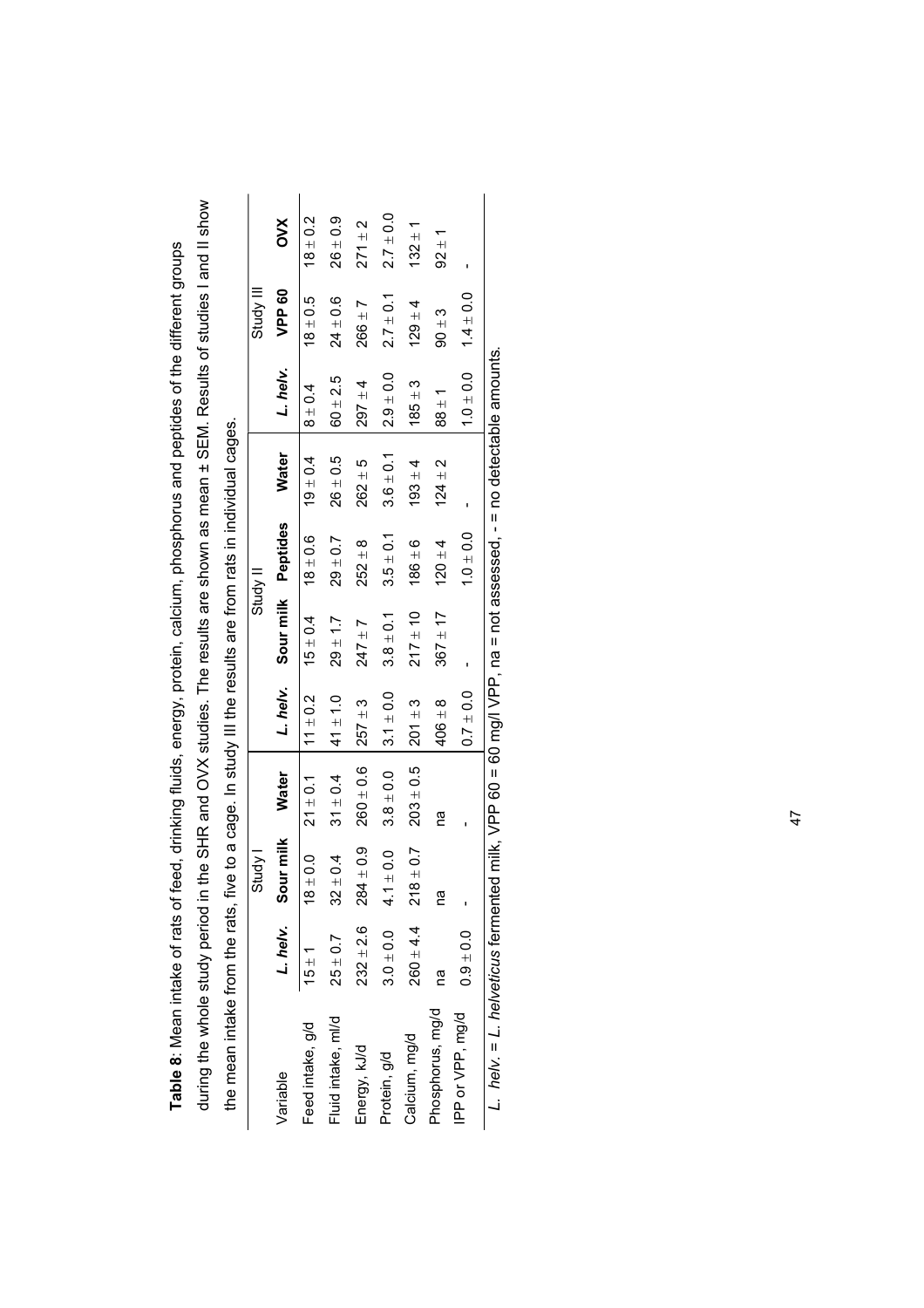## *Effects on bone cells* (Study IV)

The bone formation rate of the osteoblasts measured with the level of calcium accumulated in the formed bone matrix varied between baseline and the different treatment groups of *L. helveticus* (Table 9). *L. helveticus* whey increased bone formation consistently by 20-40% with different solutions. Sour milk whey and calcium chloride had no effect on bone formation when the treatment groups were compared with baseline.

Osteoclast differentiation did not differ between baseline and the different treatment groups with *L. helveticus* whey and sour milk whey. When the different solutions of *L. helveticus* were compared with baseline, osteoclast differentiation decreased more than 25% with all the solutions (p=0.01-0.07). The sour milk whey had similar results, although not dose-dependently.

Based on these results, it appears that *L. helveticus* fermented milk whey promotes bone formation *in vitro* and that this is due to components other than those found in sour milk whey.

# **5.2 IPP AND VPP PEPTIDES AND BONE PARAMETERS**

*Effects on bone composition and mechanical properties* (Studies II, III)

In SHR (Study II) the IPP and VPP peptides given in water (70% of the intake in the *L. helveticus* group) had no effect on bone mineral density or mechanical properties (Table 6). In the histomorphometry the rats receiving IPP and VPP peptides showed a 10% higher trabecular thickness than the rats receiving water. There were no changes in any of the other histomorphometrical measurements.

In the OVX rats the two doses of VPP in water (80% and 140% of the intake in the *L. helveticus* group) did not protect against bone loss measured as bone mineral density and mechanical properties. Nor were there any differences in the histomorphometry. (Study III) (Table 7).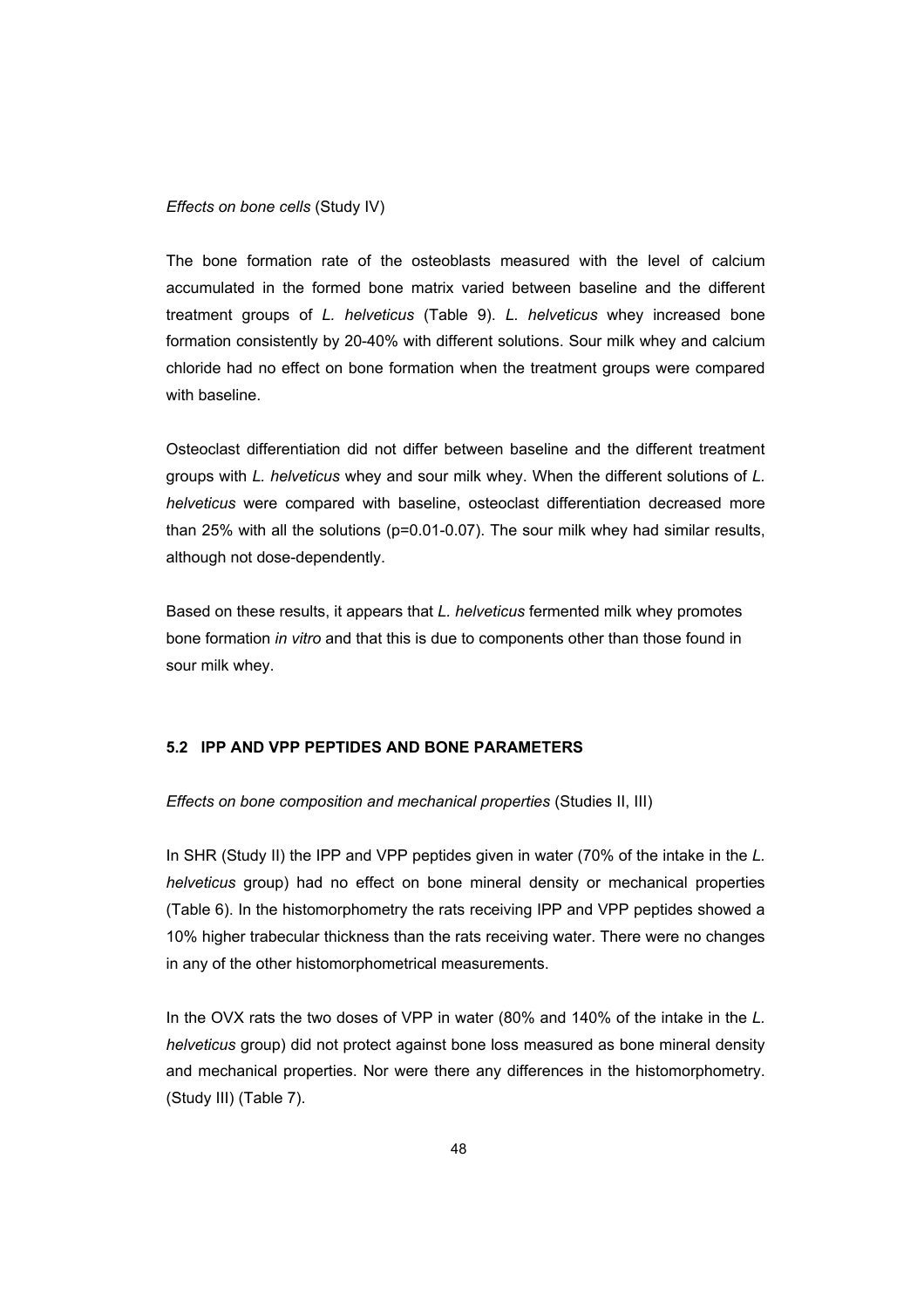According to these studies, pure IPP and VPP peptides given in water have no clear effects on bone *in vivo*.

# *Effects on bone cells* (Study IV)

The IPP and VPP peptides increased bone formation *in vitro* (Table 9) (Study IV). The maximal increase with IPP was seen with the  $10^{-6}$  M concentration (p<0.001). However, the highest concentration decreased bone formation (p=0.001). The VPP peptide increased bone formation with all the concentrations. The highest, a 6-fold increase, was observed with the  $10^{-8}$  M concentration (p<0.001). The IPP and VPP peptides had no effect on osteoclast differentiation.

To summarise, IPP and VPP peptides increase bone formation in vitro, without any effect on osteoclast differentiation.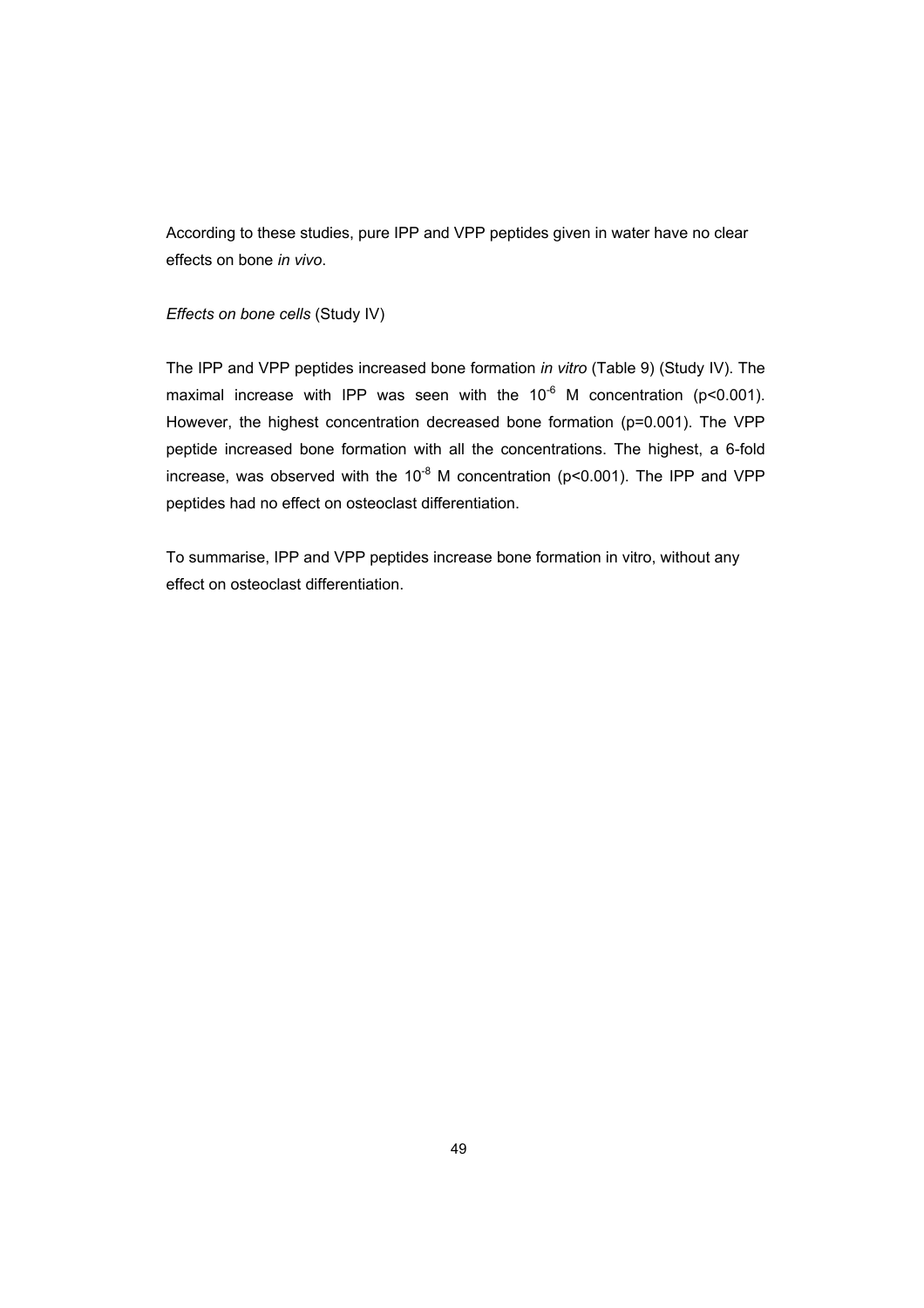**Table 9:** Summary of the main effects of the different solutions of *L. helveticus* fermented milk whey and sour milk whey and the different concentrations of IPP and VPP peptides on bone formation and on the inhibition of osteoclast differentiation  $(p<0.05)$ .

|                 | <b>Bone formation</b> |            |            | <b>Osteoclast differentiation</b>                                                                            |  |
|-----------------|-----------------------|------------|------------|--------------------------------------------------------------------------------------------------------------|--|
| <b>Dilution</b> |                       | <b>IPP</b> | <b>VPP</b> | L. helveticus Sour milk                                                                                      |  |
|                 | helveticus            |            |            |                                                                                                              |  |
|                 |                       |            |            |                                                                                                              |  |
| $10^{-10}$      |                       |            |            |                                                                                                              |  |
| $10^{-8}$       |                       |            |            | ↔                                                                                                            |  |
| $10^{-6}$       |                       |            |            |                                                                                                              |  |
| $10^{-5}$       |                       |            |            |                                                                                                              |  |
| $10^{-4}$       |                       |            |            |                                                                                                              |  |
| $10^{-3}$       |                       |            |            |                                                                                                              |  |
|                 |                       |            |            | $\uparrow$ = increased effect, $\downarrow$ = decreased effect, $\rightarrow$ = no effect, - = not assessed. |  |

# **5.3** *L. HELVETICUS* **FERMENTED MILK AND CPP ON CALCIUM METABOLISM (STUDIES V AND VI)**

Two hours after the *L. helveticus* fermented milk intake, serum PTH decreased (-14.3 vs. –8.1 ng/l, p=0.02) and calcium increased (0.04 vs. –0.01 mmol/l, p=0.03) compared to the normal sour milk (Study V). During the whole study period PTH decreased by 13% (p=0.01) after the *L. helveticus* fermented milk compared to the sour milk. A decreasing trend in the maximal change in serum PTH (-28.8 vs -15.4, p=0.07) and an increasing trend in serum calcium (0.09 vs 0.05, p=0.05) was seen after the ingestion of the *L. helveticus* fermented milk. The changes in serum ionised calcium, phosphate, ICTP and urinary calcium were similar in the two interventions.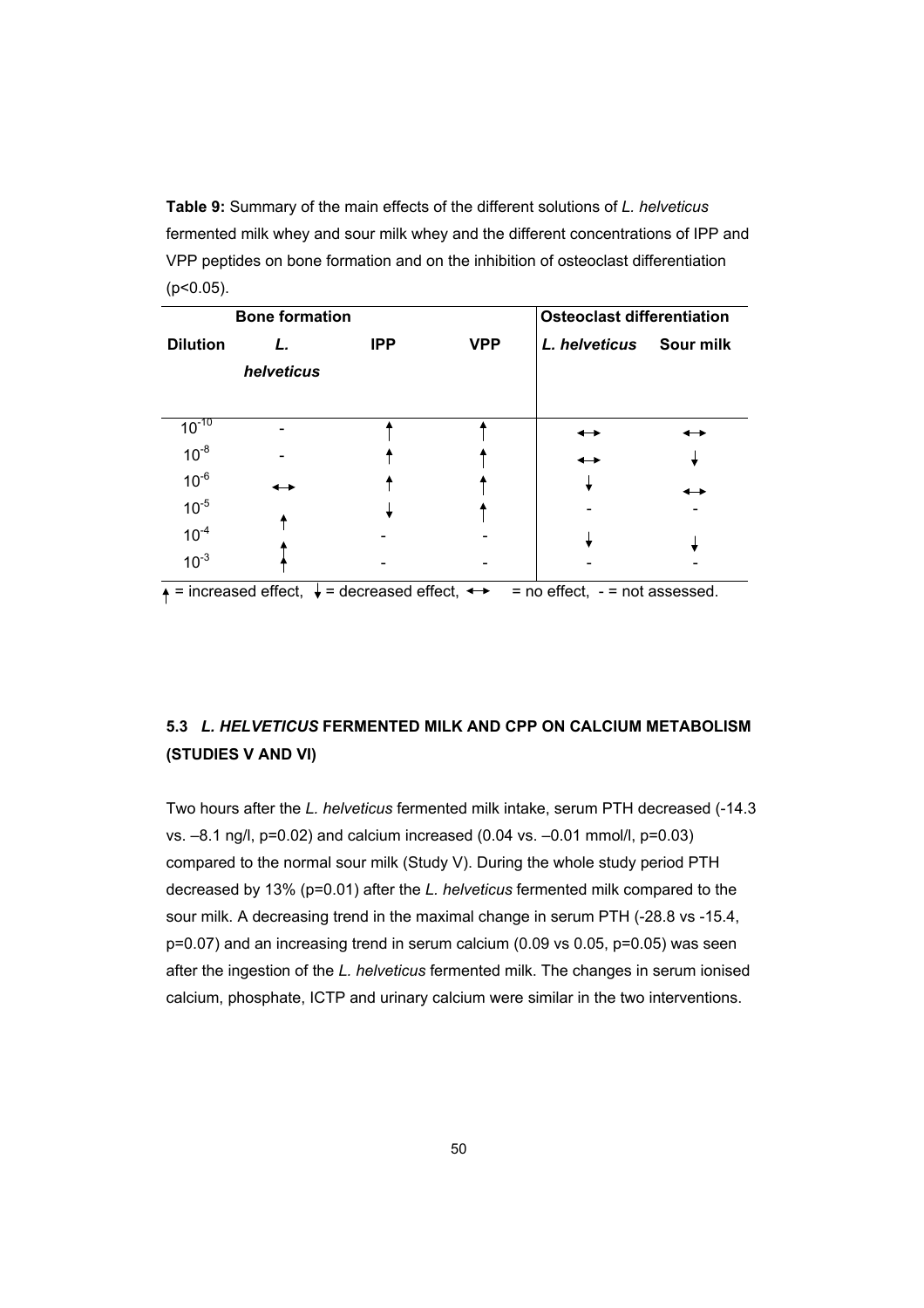**Table 10**: Summary of the main effects of *L. helveticus* fermented milk and CPPenriched milk on markers of calcium metabolism in postmenopausal women (p<0.05).

|                       | L. helveticus | <b>CPP milk</b> |
|-----------------------|---------------|-----------------|
|                       | vs sour milk  | vs milk         |
| Serum ionised calcium |               | ↔               |
| Serum PTH             |               | ↞               |
| Serum total calcium   |               |                 |
| Urinary calcium       |               |                 |

 $CPP = caseinphosphopeptide, PTH = parathvroid hormone,  $†$  = increased effect,$ 

 $\downarrow$  = decreased effect,  $\leftrightarrow$  = no effect.

To examine the effect of CPP enrichment on acute changes in calcium metabolism, the CPP-enriched milk was compared to normal milk (Study VI). Both milks caused an equal reduction in PTH and an equal increase in ionised calcium. The maximal changes in ionised calcium, PTH, total calcium, phosphate and urinary calcium were similar between the CPP milk and the normal milk groups.

To summarise, the *L. helveticus* fermented milk showed positive effects on the acute response of calcium metabolism in the postmenopausal women. The response to CPP-enriched milk was similar to that of normal milk (Table 10).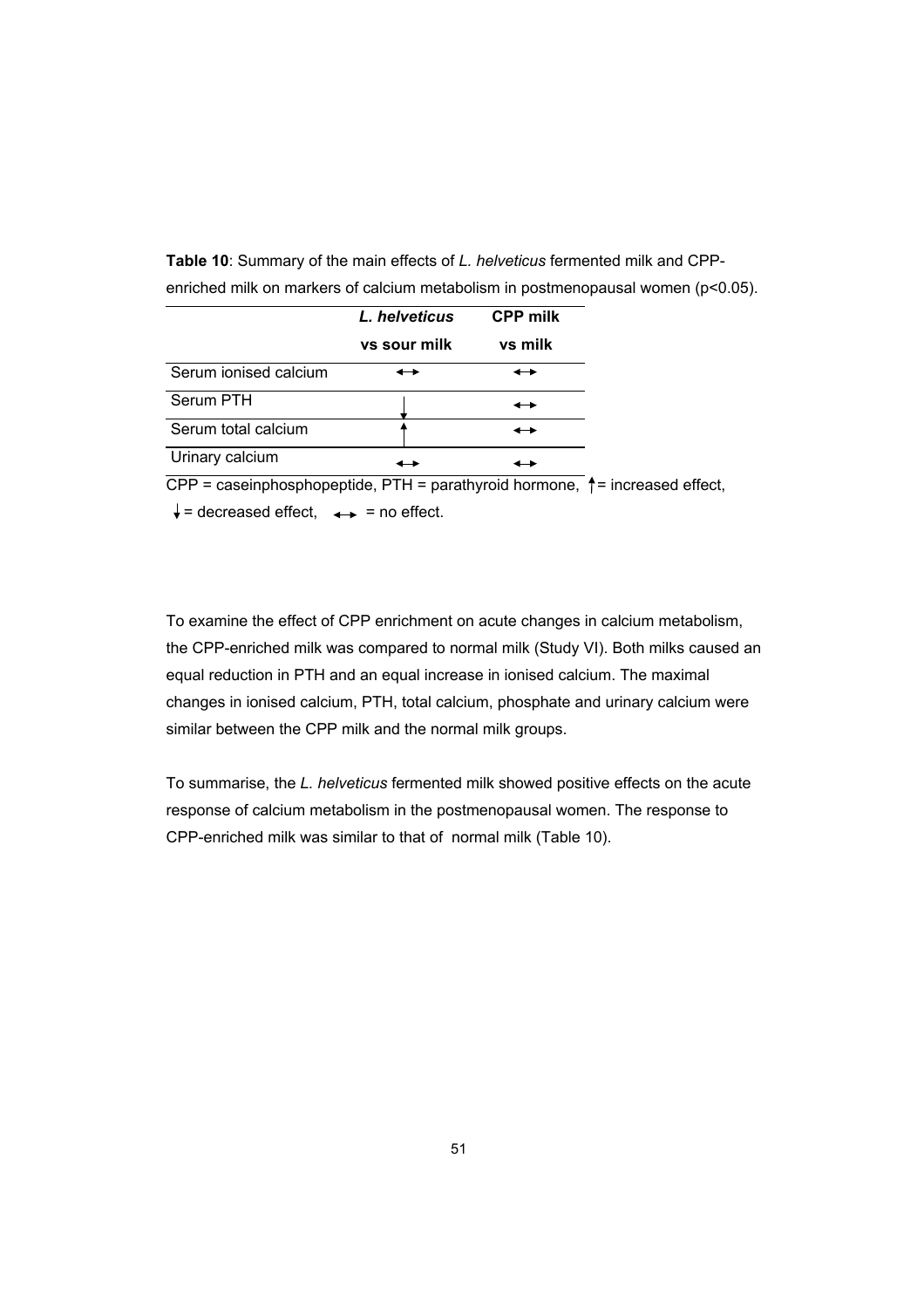# **6 DISCUSSION**

During milk fermentation, bioactive peptides with physiological effects are formed. These peptides have been shown to enhance such processes as mineral absorption. Nevertheless, there are no prior studies on the effects of bioactive peptides and bone. The aim of the present study was to clarify the effect of *L. helveticus* fermented milk, isoleucyl-prolyl-proline (IPP) and valyl-prolyl-proline (VPP) peptides, and caseinphosphopeptides on the bone metabolism of rats *in vivo*, on osteoblast and osteoclast precursor cells *in vitro*, and on acute changes in calcium metabolism in man.

# **6.1** *L. HELVETICUS* **FERMENTED MILK AND BONE METABOLISM**

In the present study, the effect of *L. helveticus* fermented milk was assessed on bone by using bone cells, and SHR and OVX rat models, as well as acute biochemical markers of bone resorption, in postmenopausal women (Table 11).

With rat models it is possible to study the effects of feeding in a controlled setting. SHR are a model commonly used in hypertension studies. Adult SHR have been shown to have abnormal calcium metabolism (Wright et al. 2000), increased serum parathyroid hormone levels and a higher number of osteoclasts in the bone (Merke et al. 1989). These abnormalities may be due to decreased serum 1,25 vitamin D (Lucas et al. 1986). As a result the SHR develop osteoporosis with advancing age (Izawa et al. 1985, Lucas et al. 1986, Merke et al. 1989, Ma et al. 1997). In the present study with SHR, bone mineral density was measured only at the end of the study. The method used is therefore a cross-sectional observation of a 12-14-week feeding effect, and thus could not detect changes as easily as an intervention study in which bone mineral density was measured both at baseline and at the end of the study.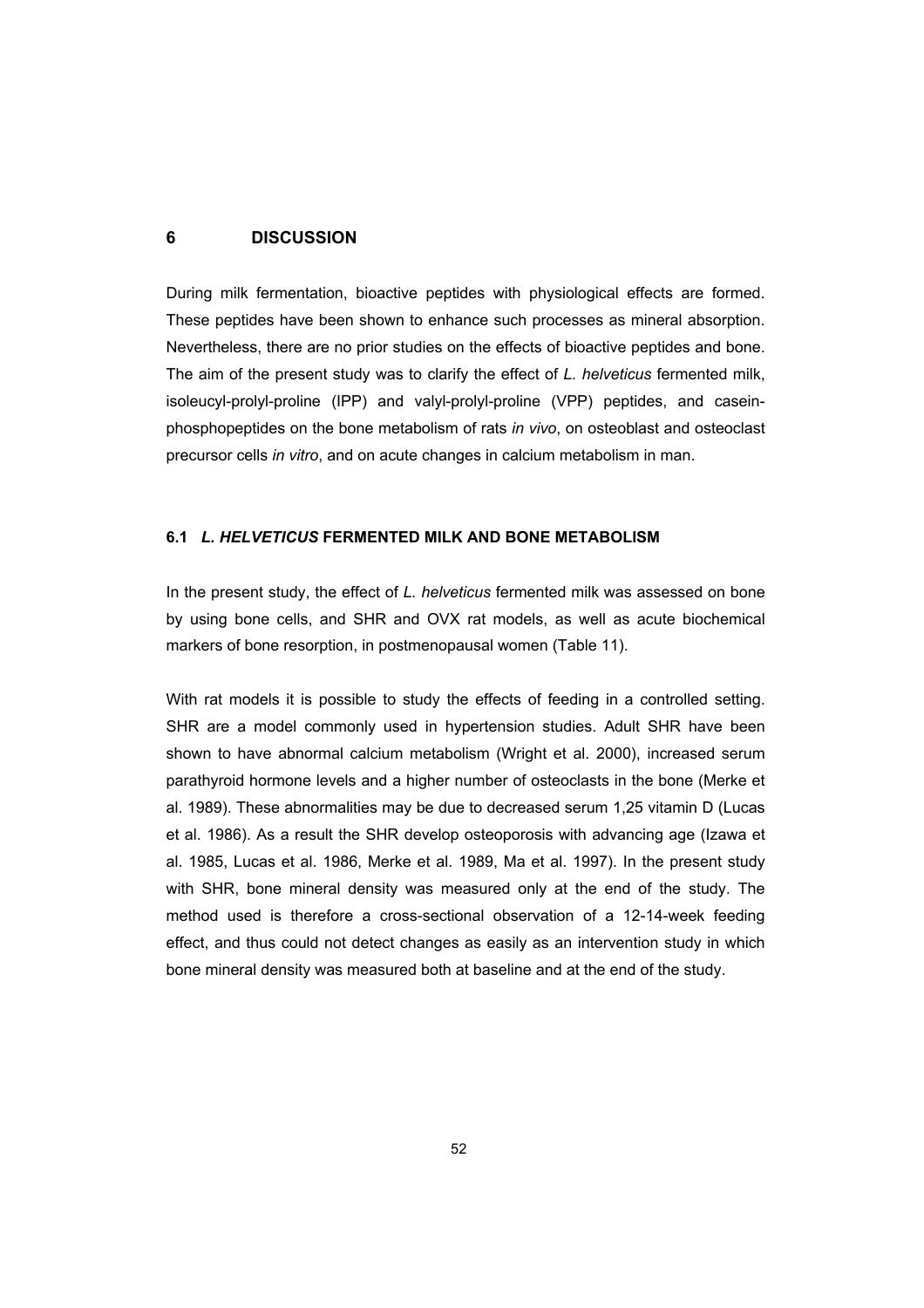**Table 11**: Summary of the main results of *L. helveticus* fermented milk and its components on bone in bone cells, animal models and humans.

|                 |                      | L.         | <b>IPP and VPP</b> | Sour milk |
|-----------------|----------------------|------------|--------------------|-----------|
|                 |                      | helveticus |                    |           |
|                 |                      |            |                    |           |
|                 | Bone cells in vitro  |            |                    |           |
|                 | osteoclast           |            |                    |           |
| differentiation |                      |            |                    |           |
|                 | bone formation       |            |                    |           |
|                 | Animal models        |            |                    |           |
| <b>SHR</b>      | <b>BMD</b>           |            |                    |           |
|                 | histomorphometry     |            |                    |           |
| <b>OVX</b>      | <b>BMD</b>           |            |                    | na        |
|                 | histomorphometry     |            |                    | na        |
|                 | Postmenopausal women |            |                    |           |
|                 | <b>ICTP</b>          |            | na                 |           |

SHR = spontaneously hypertensive rats, OVX = ovariectomised rats, BMD = bone mineral density, ICTP = bone resorption marker, na = not assessed, IPP = isoleucylprolyl-prolyl, VPP = valyl-prolyl-prolyl,  $\uparrow$  = increased trend,  $\uparrow$  = decreased trend,  $\leftrightarrow$  = no effect.

After ovariectomy, estrogen deficiency induces a dramatic loss of trabecular bone in the proximal tibia as a result of increased bone resorption. Cortical bone is not as sensitive to estrogen deficiency, although the osteoblasts are reported to increase on the endocortical surface. The changes in the bone are similar to those in postmenopausal women, therefore the OVX rat is considered a suitable model for testing the potential of new drugs to prevent or reverse bone loss in postmenopausal osteoporosis (for review see Kalu 1991).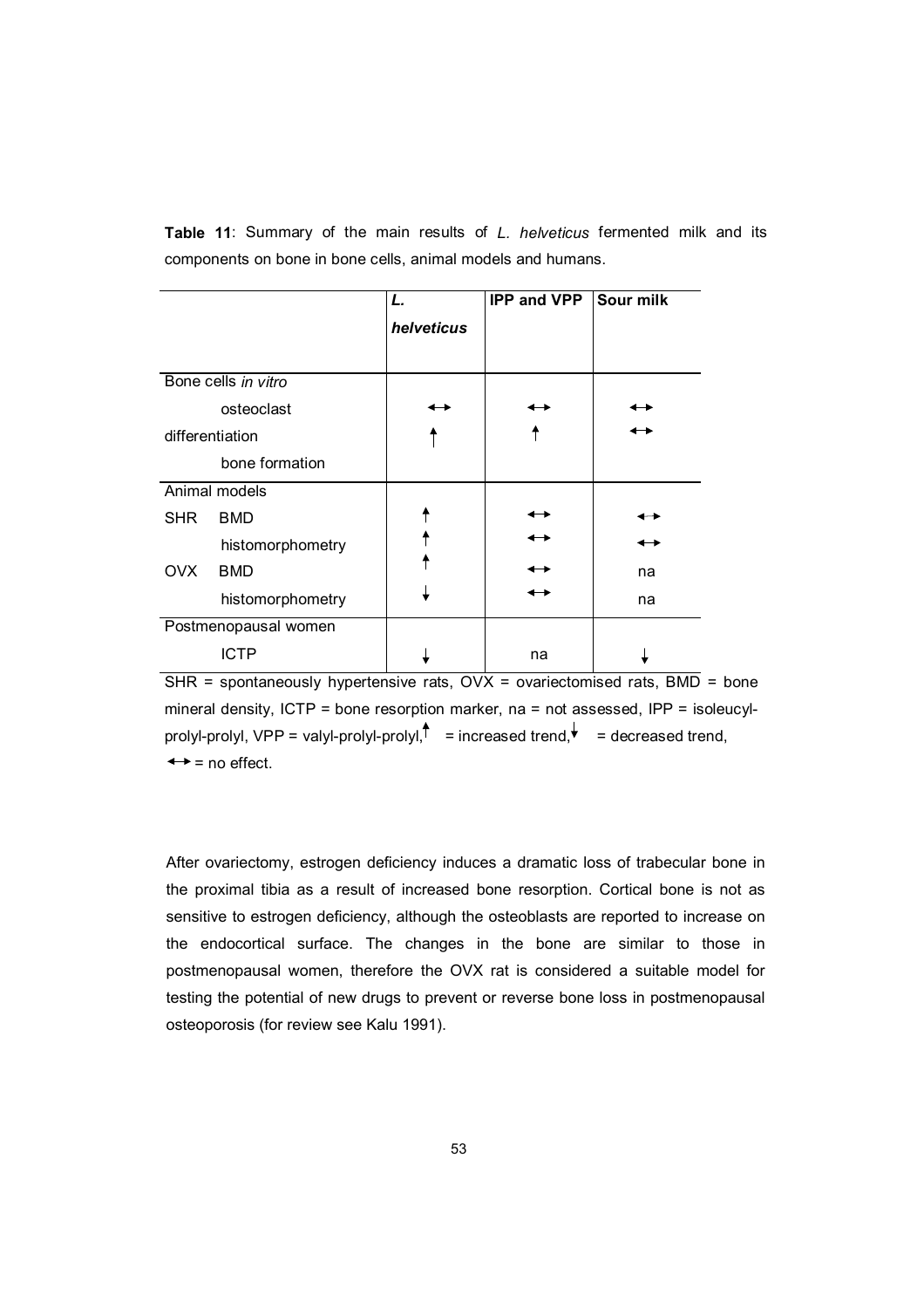In the present study, the bone mineral density in SHR was higher after *L. helveticus* fermented milk compared to normal sour milk. However, there was no significant difference between the groups receiving *L. helveticus* or water. The results of the present study were obtained with DXA, which does not take into account the size of the bone, thus the higher weight gain of the water group may conceal the real effect of the *L. helveticus* fermented milk. In histomorphometry, the *L. helveticus* fermented milk increased trabecular thickness compared to the water group, indicating that the *L. helveticus* fermented milk had beneficial effects on bone despite the difference in body weight.

In OVX rats the treatment with *L.* helveticus fermented milk maintained a 16% higher trabecular bone mineral density in the proximal tibia than in the OVX control group. The ash weight of the femur was significantly higher in the *L. helveticus* group, suggesting a larger bone size, which may have caused the rise in the polar moment of inertia in both the proximal tibia and the tibial diaphysis. Nevertheless, in the mechanical testing there was no difference in the strength measured by maximal load and energy from the femoral neck. However, both the cortical tissue area and bone volume had increased in the tibial diaphysis, thus the measurement of mechanical strength from the diaphysis with a three-point bending test might have given different results.

In the OVX study the calcium content of the feed was twice as high as what is considered the optimal amount for bone quality (for review see Kalu 1991), thus the feed was enough to ensure normal bone growth for the groups. The calcium intake was significantly higher in the *L. helveticus* group than in the OVX control group. A 10- 15 times higher calcium intake has been shown to prevent OVX-induced bone loss compared to a lower calcium intake (Geng et al. 2000, Shirai et al. 2002). However, studies using a 2-5 times higher calcium intake do not show any effect on bone mineral density in OVX rats (Kalu and Orhii 1999, Gala et al. 2001). In the present study, the calcium intake was 1.4 times higher in the *L. helveticus* group than in the OVX control group, suggesting that the differences in bone mineral density are not dependent on the calcium intake.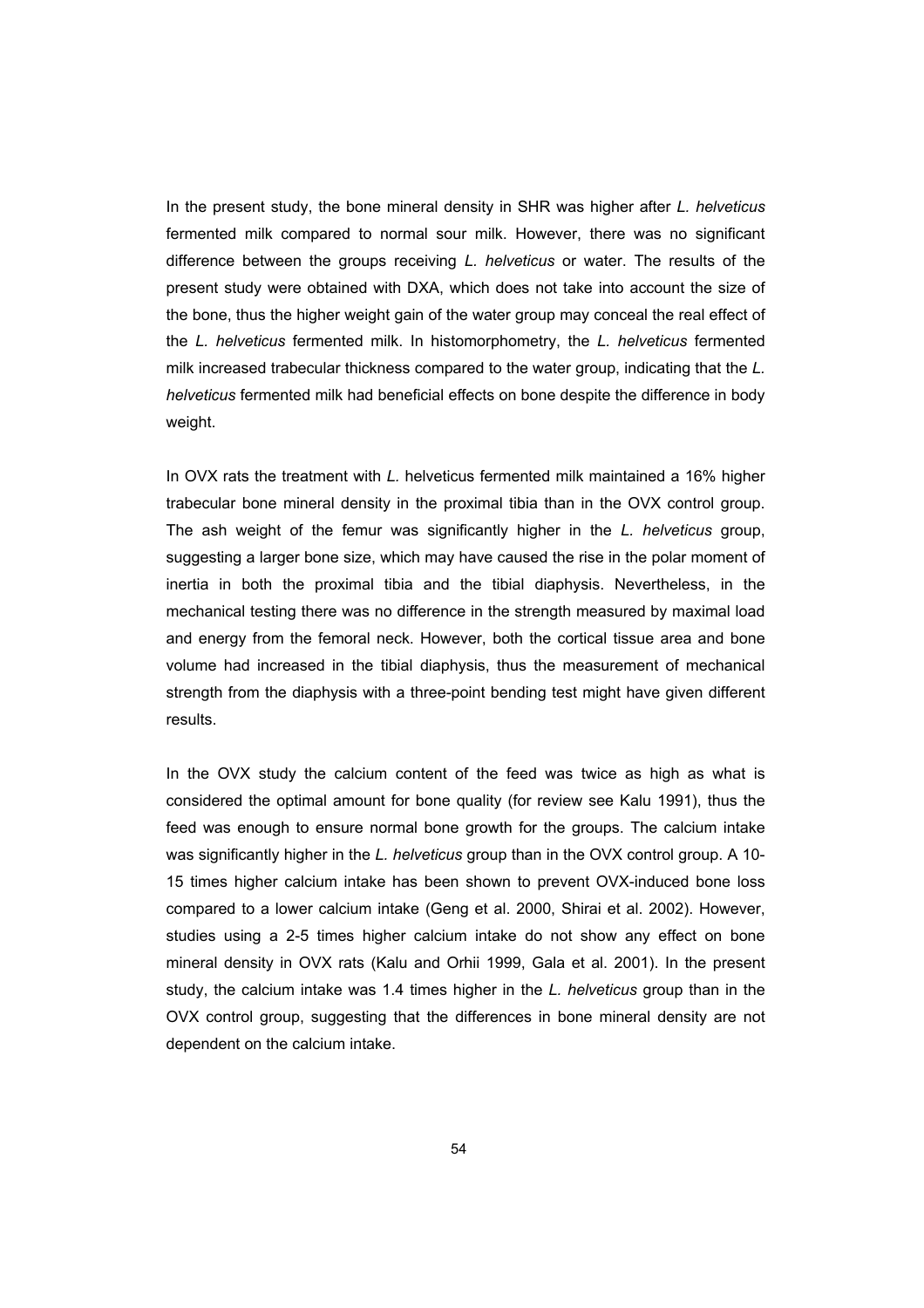In human studies the effect of an intervention can be examined with biomarkers of bone metabolism acutely (Reid et al. 1986, Horowitz et al. 1994, Rubinacci et al. 1996, Guillemant et al. 2000a, 2000b, Scorpacasa et al. 2000). In the present study, both the *L. helveticus* fermented milk and the sour milk caused a decreasing trend in the bone resorption marker, ICTP, but there was no significant difference between the two. This result accords with previous studies, which showed no effect on ICTP after a 1000 mg calcium intake (Sairanen et al. 1994, Kärkkäinen et al. 2001). The negative results are disputed by other studies using different markers of bone resorption, in which a 1000 mg calcium load has been shown to decrease bone resorption measured by urinary hydroxyproline and deoxypyridinoline (Reid et al. 1986, Horowitz et al. 1994). Despite the difficulties of collecting urine, carboxytelopeptide (CTX) has been shown to be more responsive to treatment than ICTP measured from serum (Guillemant et al. 2000a, 2000b, for review see Leary 2001). Thus the ICTP marker may not have been the best biomarker available. According to the results of these studies, the potential beneficial effect of *L. helveticus* fermented milk on bone metabolism in humans cannot be confirmed.

The findings of the rat studies were supported by the results of the bone cell culture studies, in which the *L. helveticus* whey increased bone formation. In previous studies, milk-derived whey protein has been shown to stimulate osteoblastic cell proliferation and to suppress osteoclastic cell formation (Takada et al. 1996, Takada et al. 1997b). In our study, both the *L. helveticus* fermented milk and the sour milk showed some trend towards decreasing osteoclast differentiation, which accords with a study with whey proteins (Takada et al. 1997b). The effect of whey protein on osteoblast stimulation has been postulated as being mediated through the insulin-like growth factor I (IGF-I), since the effect on osteoblast cell proliferation was deactivated in the presence of both IGF-I and IGF-II antibodies (Takada et al. 1996). In ovariectomised rats a low calcium diet supplemented with whey protein has been shown to increase the breaking strength of the femoral diaphysis after a 4-week intervention compared to a control diet of casein (Takada et al. 1997a). In the present study, the use of sour milk as a control rules out the possibility that the mechanism has an effect through the components of whey protein. However, there may be differences in the protein bioavailability of different milk products. The biological value of the milk protein varies depending on the processing, the heat treatment, the starters used and the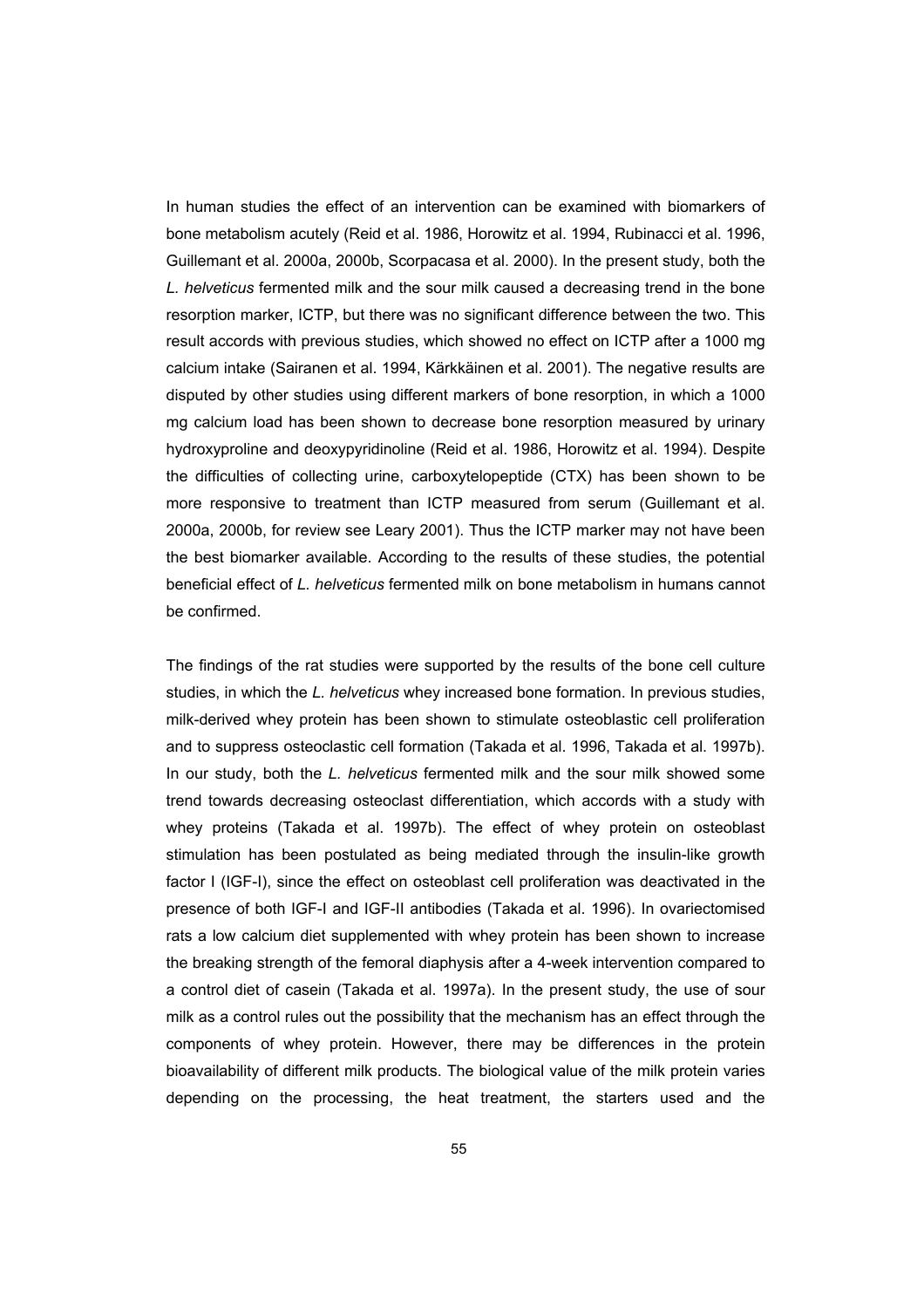fermentation conditions (for review see Alm 1980). An amino acid supplementation has been shown to increase bone strength and decrease bone loss in ovariectomised rats compared to rats receiving casein (Ammann et al. 2002). In *L. helveticus* fermentation the protein is digested mainly into small peptides which are likely to be absorbed, while in the fermentation of normal sour milk small peptides are not formed to such an extent. Milk protein consists of different growth factors (Cox and Bürk 1991), although these are not likely to be available in the gastrointestinal tract. Nevertheless, protein intake has been shown to increase IGF-1 levels in serum (Schürch et al. 1998) and, accordingly, protein restriction depresses IGF-1 levels (Bourrin et al. 2000). Thus the effect of *L. helveticus* fermented milk through IGF-1 formation is possible. Other mechanisms through which *L. helveticus* fermented milk may affect bone are the IPP and VPP peptides, as discussed below.

In conclusion, *L. helveticus* fermented milk has beneficial effects on bone in rats, a result which is supported by *in vitro* studies. But there are so far no conclusive results of the effects of *L. helveticus* fermented milk on bone in humans.

#### **6.2 IPP AND VPP PEPTIDES AND BONE METABOLISM**

The IPP and VPP peptides are absorbed in the gastrointestinal tract (Nakamura et al. 1995, Satake et al. 2002), enabling an effect on bone. However, in our study the IPP and VPP peptides did not show significant effects on bone mineral density or histomorphometry when given in water. These results accord with previous *in vivo* studies with ACE-inhibitory drugs (Stimpel et al. 1995, Ma et al. 1997, Broulik et al. 2001). Although the present studies were considerably longer than the earlier ones, the ACE-inhibitory effect of the IPP and VPP peptides has been reported as being clearly weaker compared to that of the pharmacological preparations (Sipola et al. 2001). However, in previous studies, the IPP and VPP peptides have been shown to attenuate the development of blood pressure in rats (Sipola et al. 2001), showing an *in vivo* effect of the peptides**.** The difference in these results may be due to the difference in the site of action for blood pressure and bone.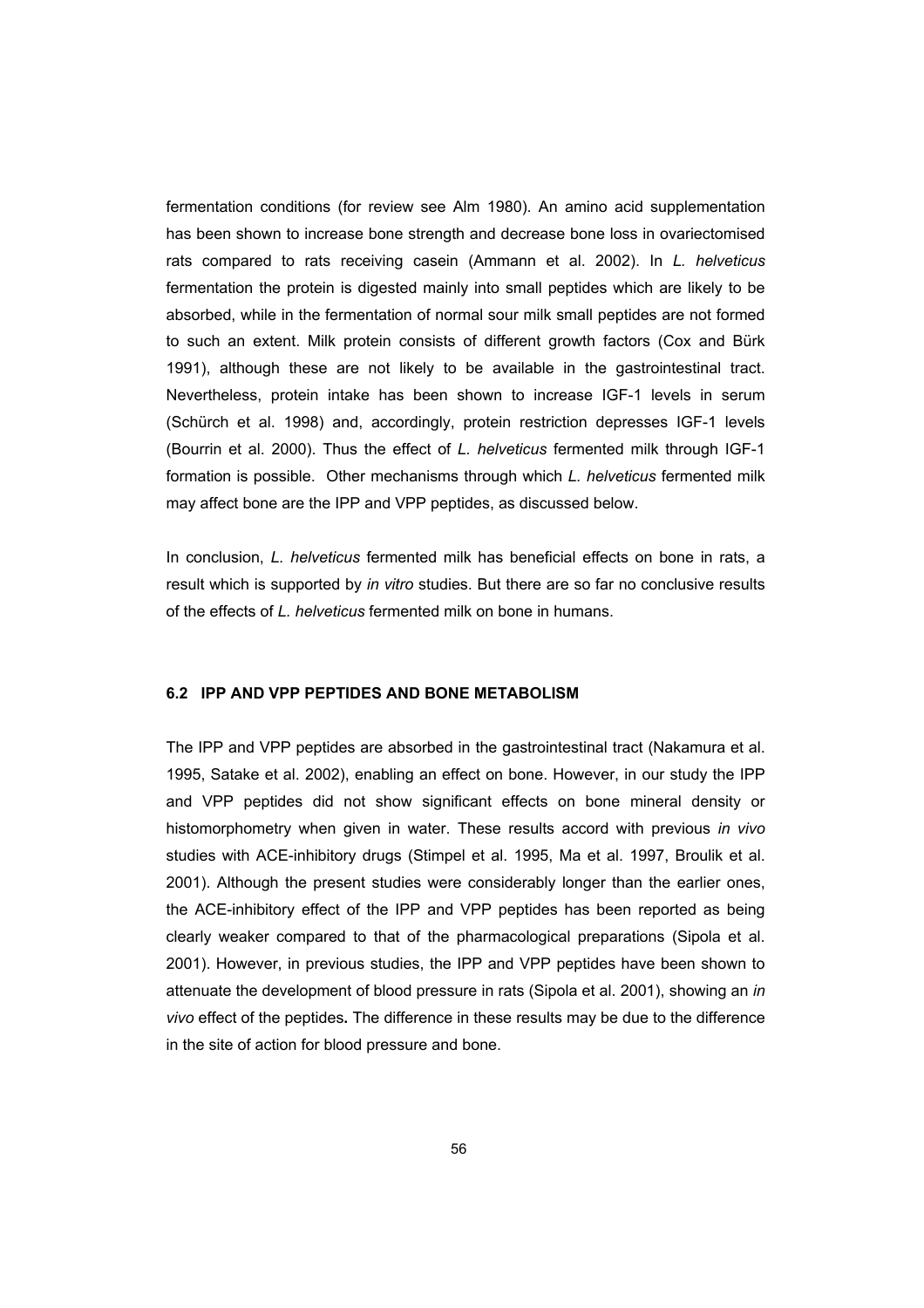The IPP and VPP peptides increased the bone formation of bone cells when this was measured as the accumulation of calcium on bone matrix. The effect of IPP and VPP was significantly higher than that of *L. helveticus* fermented whey, if one takes into account the amount of peptides. There may therefore be components in the *L. helveticus* whey formulation that inhibit the effect of IPP and VPP. In previous studies an ACE-inhibitory drug, captopril, showed no effect on osteoblast differentiation when it was tested in an osteoblastic cell line MC3T3-E1 (Nishiya and Sugimoto, 2001). It is possible that ACE inhibition does not affect the differentiation of osteoblasts, but their activity. On the other hand, an ACE inhibitor, enalapril, has been shown to stimulate the release of  $PGE<sub>2</sub>$  from cultured rabbit renomedullary interstitial cells (Zusman 1981). PGE<sub>2</sub> has been shown to increase osteoblast activity *in vitro* (Keila et al. 2001). The *in vivo* effect of enalapril on PGE<sub>2</sub> formation measured from urine is not conclusive (Vlasses et al. 1983, Mittman et al. 1985, Broulik et al. 2001). The effect of IPP and VPP peptides on prostaglandin formation remains hypothetical.

Another possible reason for the effect of IPP and VPP peptides on bone formation is the content of proline. Proline is essential for the formation of the bone matrix. In a recent study, the effect of synthesised prolyl-proline (PP), prolyl-valyl-proline (PVP) and leucyl-prolyl-proline (LPP) peptides was examined on bone formation (Narva et al. unpublished results, 2004). In this study all the peptides were found to activate bone formation. These results raise the question as to whether the peptides are digested during incubation, and whether the effect of the peptides is dependent on proline alone.

To summarise, the IPP and VPP peptides were shown to increase bone formation of bone cells *in vitro* but no effect was seen in *in vivo* experiments.

#### **6.3** *L. HELVETICUS* **FERMENTED MILK, CPP AND CALCIUM METABOLISM**

The acute changes in calcium metabolism were measured by serum calcium, ionised calcium, parathyroid hormone and urine calcium for six to eight hours after the administration of a study milk in postmenopausal women. Calcium absorption decreases and bone turnover increases in postmenopausal women, thus these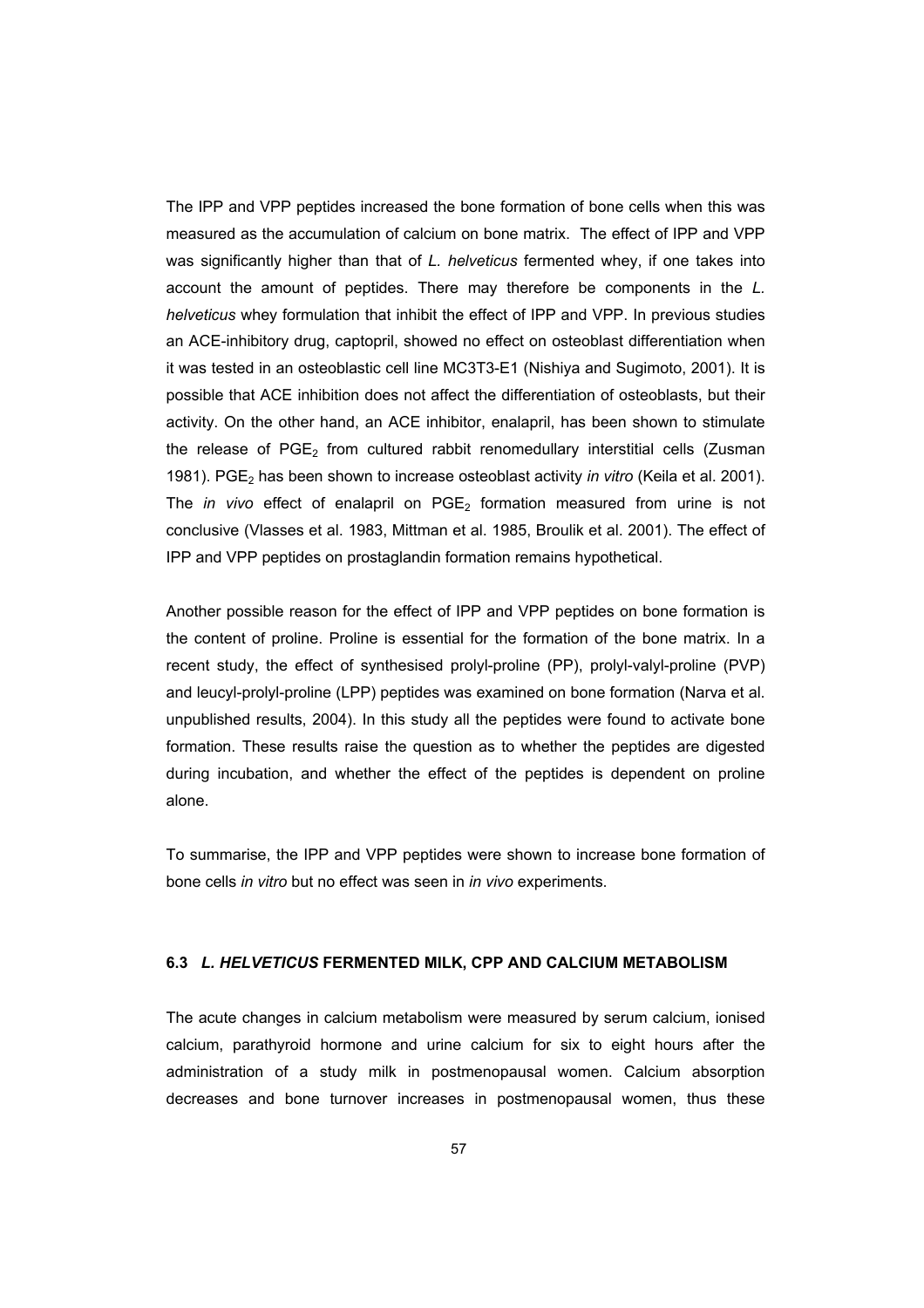women are a sensible subject group in which to study calcium absorption and bone metabolism. Active calcium absorption is known to occur within 2.5 hours and passive absorption six hours after small calcium loads (Reid et al. 1986). The acute method has been commonly used for measuring the effect of calcium supplementation on calcium metabolism acutely (Reid et al. 1986, Kärkkäinen et al. 1997, Guillemant et al. 2000a, 2000b). The response of calcium metabolism is affected by habitual calcium intake, other foods ingested, vitamin D status, and the phase of the menopause (Heaney and Recker 1986). To eliminate these effects in the present studies, intraindividual comparison was used with women with at least one postmenopausal year. The effect of other nutrients was excluded by keeping the study meals identical in the interventions. The studies were carried out within a period of one month, which eliminated the seasonal variation of vitamin D levels.

In the present study, *L. helveticus* fermented milk reduced serum PTH and increased serum calcium concentrations acutely compared to normal fermented milk. In previous studies *L. helveticus* fermented milk has been shown to attenuate the development of hypertension in rats (Sipola et al. 2001, Sipola et al. 2002) and in man (Hata et al. 1996, Seppo et al. 2002, 2003). The effect on blood pressure has been postulated to be partly dependent on the ACE-inhibiting peptides, IPP and VPP. However, *L. helveticus* fermented milk prevented the development of hypertension more than IPP and VPP peptides in water (Sipola et al. 2001), suggesting that the peptides are less biologically available from water or that there are other mechanisms, such as mineral bioavailability, through which *L. helveticus* fermented milk affects blood pressure. In the present study, the effect of the *L. helveticus* fermented milk on the markers of calcium absorption in postmenopausal women was confirmed. Although, in the study with SHR, the *L. helveticus* fermented milk did not increase the femoral calcium content more than the group receiving normal sour milk, indicating no effect on calcium bioavailability. The effect may be explained through CPP formation in the intestine. This, however, remains a hypothesis since the formation of CPP after *L. helveticus* ingestion has not been studied.

On the other hand, the markers of calcium metabolism did not differ between the CPPenriched milk and normal milk. Both groups received 500 mg of calcium, which lowered the level of serum PTH and increased ionised calcium, showing the effect on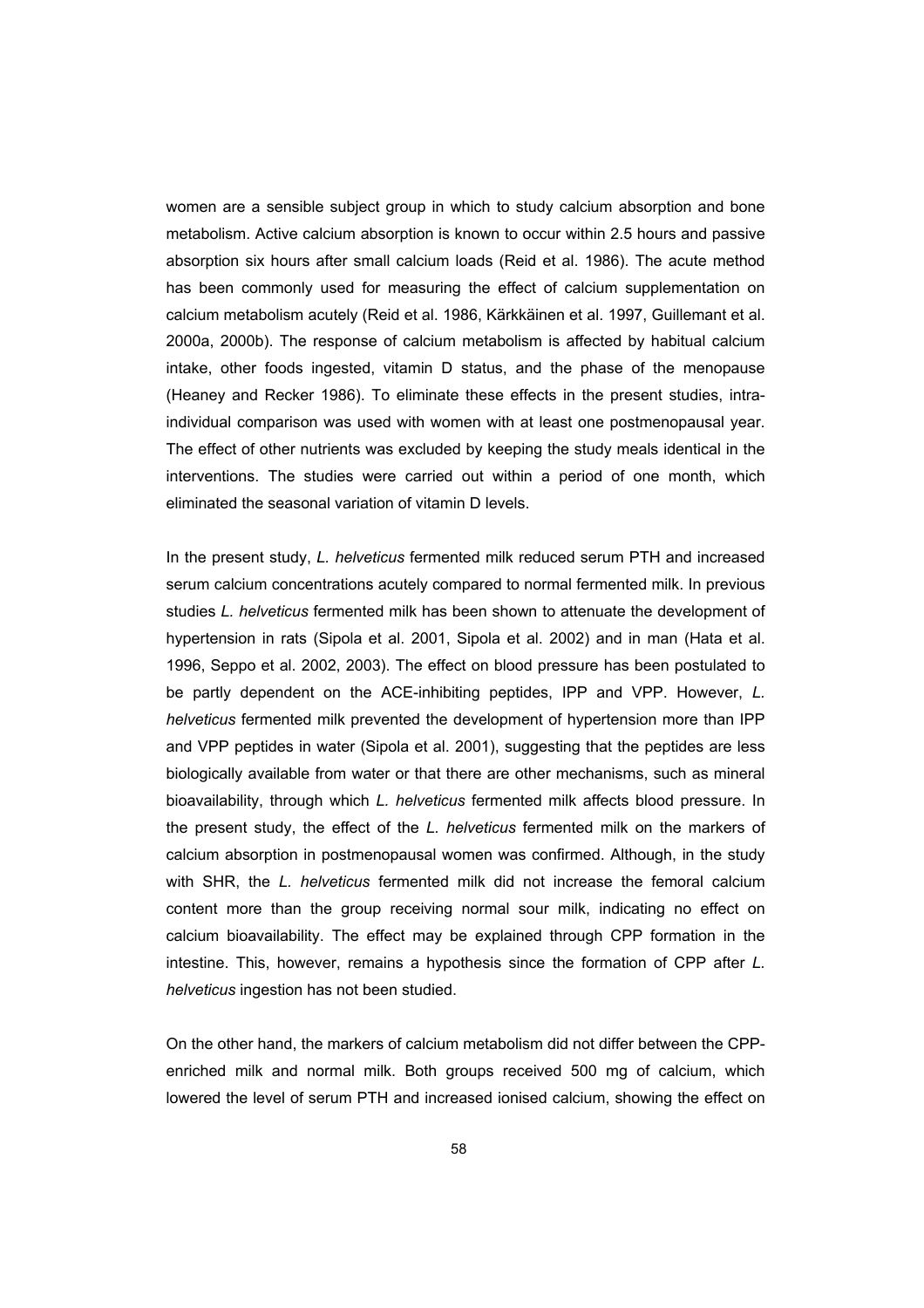calcium metabolism. It can therefore be concluded that CPP did not affect calcium metabolism acutely compared to normal milk. In previous human studies the effect of CPP as part of a rice- or grain-based meal has shown controversial effects on calcium absorption (Heaney et al. 1994, Hansen et al. 1997a, Hansen et al. 1997b). The present study is the first to investigate the effect of CPP given in a milk formula. In a recent study Meisel et al. (2003) examined the amount of CPP in the intestine after the ingestion of milk or CPP in water. The study showed that CPP formed in the intestine from milk is more effective than preformed CPP given in water. Ileostomy patients given 1520 mg of preformed CPP or 250 g of milk were shown to have higher amounts of CPP in the ileum after ingestion of milk compared to the preformed CPP. According to calculations, 250 g of milk accounts for 120 mg of available CPP (Meisel et al. 2003). In the present study, the subjects were given 280 g of milk equivalent of approximately 130 mg of CPP or CPP milk enriched with 1000 mg of preformed CPP. According to the present study CPP enrichment of milk does not increase calcium absorption acutely, possibly because of the inactivation of CPP by the gastrointestinal enzymes.

An early study with CPP has suggested that CPP increase passive calcium absorption (Mellander, 1950). Vitamin D is essential for the active absorption of calcium, and thus the effect of CPP on calcium absorption could be seen more clearly in vitamin Ddeficient subjects. In our studies, the effect of CPP was tested in June, when the vitamin D status in Finland is known to be higher than in winter, which might have diluted the effect of CPP. The *L. helveticus* study was conducted in April, when the levels of vitamin D were within the normal range (18-77 nmol/l).

Fermentation itself may increase calcium absorption by slowing down the gastrointestinal emptying rate due to the difference in the consistence of the milk (Mahe et al. 1994). In the present studies the response to CPP-enriched fermented milk did not differ from the response to CPP-enriched normal milk. Furthermore, the *L. helveticus* fermented milk showed a greater effect on calcium metabolism than normally fermented sour milk, eliminating the possibility that the effect of *L. helveticus* depended only on the fermentation. In previous studies calcium absorption has been reported to increase acutely after the ingestion of fermented dairy products, yoghurt and cheese, compared to normal milk, when similar calcium loads were used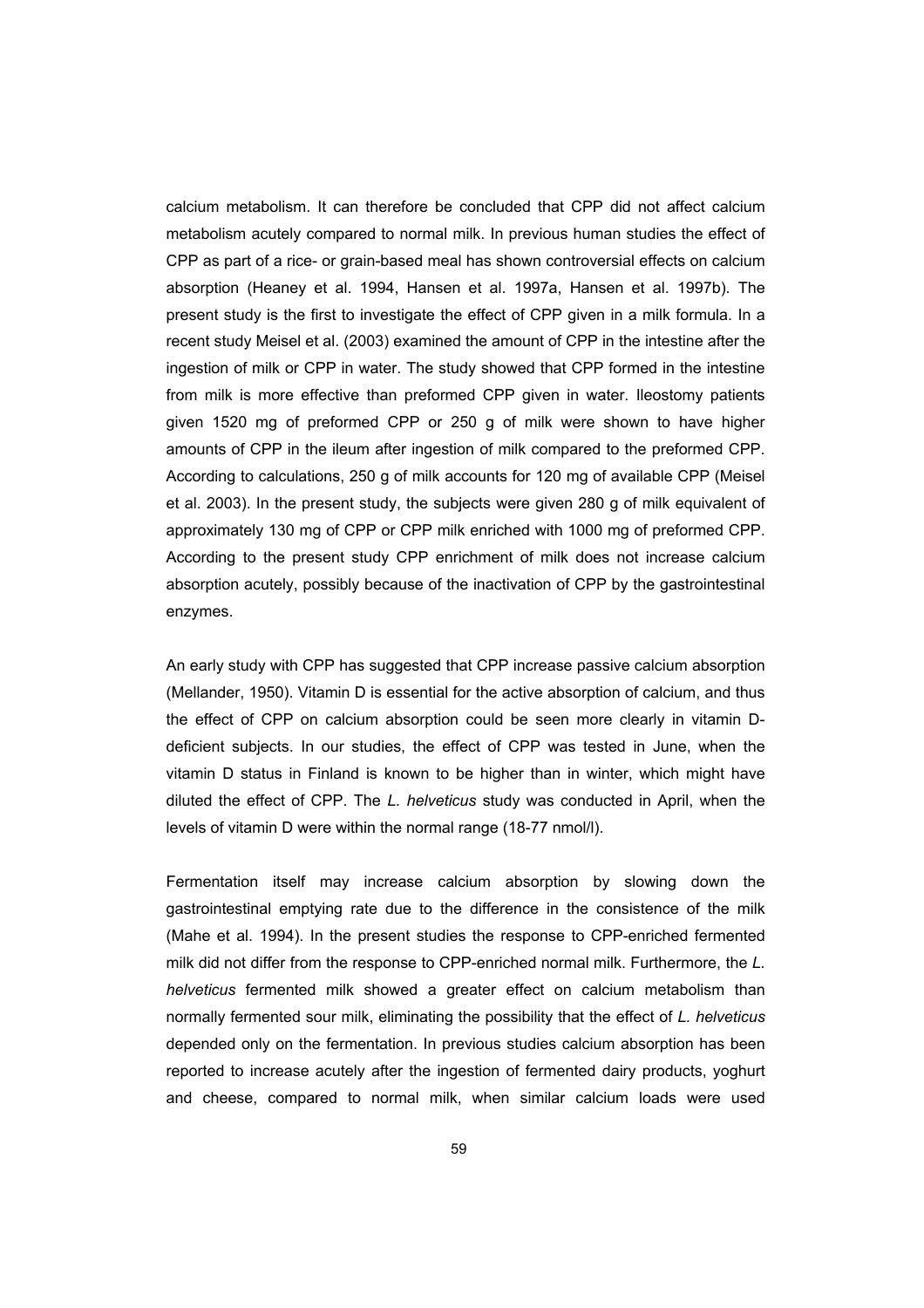(Kärkkäinen et al. 1997, Talbot et al. 1999). Conversely, in a stable isotope study there has been no difference in the absorption of calcium from milk, yoghurt or cheese (Recker et al. 1988). The effect of fermentation on calcium bioavailability has been assessed in rat bone mineral content with inconclusive results (Delisle et al. 1995, Ghanem and Hussein 1999).

In conclusion, *L. helveticus* fermented milk increases calcium absorption acutely, possibly due to CPP formation. However, preformed CPP do not increase calcium absorption acutely. After a long-term intervention, calcium bioavailability is not enhanced after *L. helveticus* fermented milk compared to normal sour milk.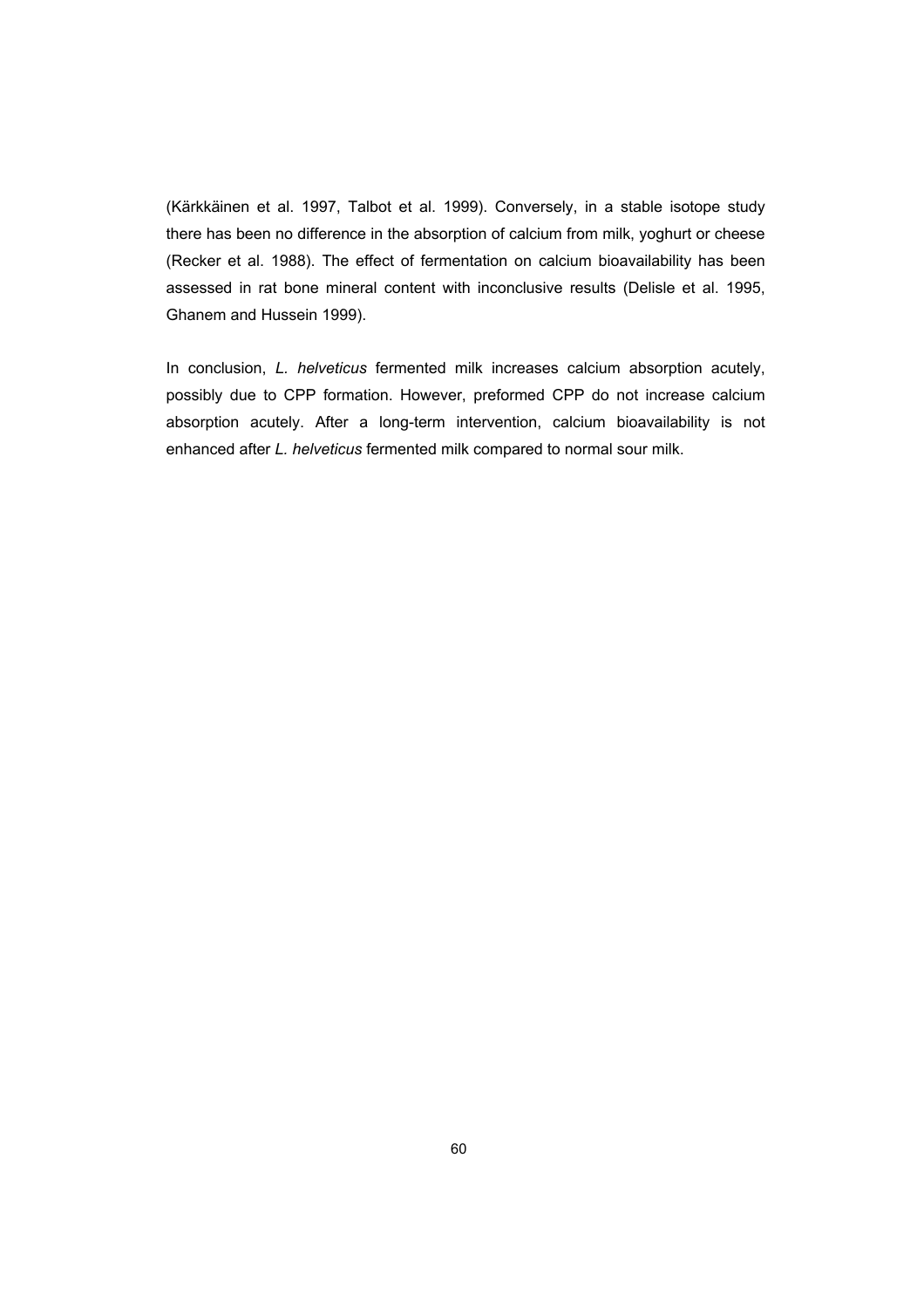# **7 CONCLUSIONS**

In the present study, the effects of the *L. helveticus* fermented milk and the IPP, VPP and CPP peptides were studied on calcium and bone metabolism. The following conclusions can be drawn from the present study:

1. *L. helveticus* fermented milk supports bone mineral density in growing rats and reduces bone loss in ovariectomised rats. The effect of *L. helveticus* fermented milk may be mediated through the IPP and VPP peptides formed during fermentation or the increased bioavailability of milk proteins.

2. The IPP and VPP peptides increase the bone formation of osteoblastic precursor cells. However, the IPP and VPP peptides given in water have no effect on bone metabolism *in vivo* in animal models.

3. *L. helveticus* fermented milk increases calcium absorption in postmenopausal women acutely. However, it does not increase calcium bioavailability, measured as the calcium content of the bones in rats.

4. Preformed CPP added to a milk solution do not increase calcium absorption acutely more than normal milk. It is likely that the gastrointestinal enzymes deactivate the preformed CPP, while the milk-derived CPP are formed during gastrointestinal digestion.

To summarise, *L. helveticus* fermented milk increases calcium absorption and supports bone mineral density. This study suggests that *L. helveticus* fermented milk may have an additional value as part of a healthy diet in achieving high peak bone mass and in preventing bone loss during the aging process.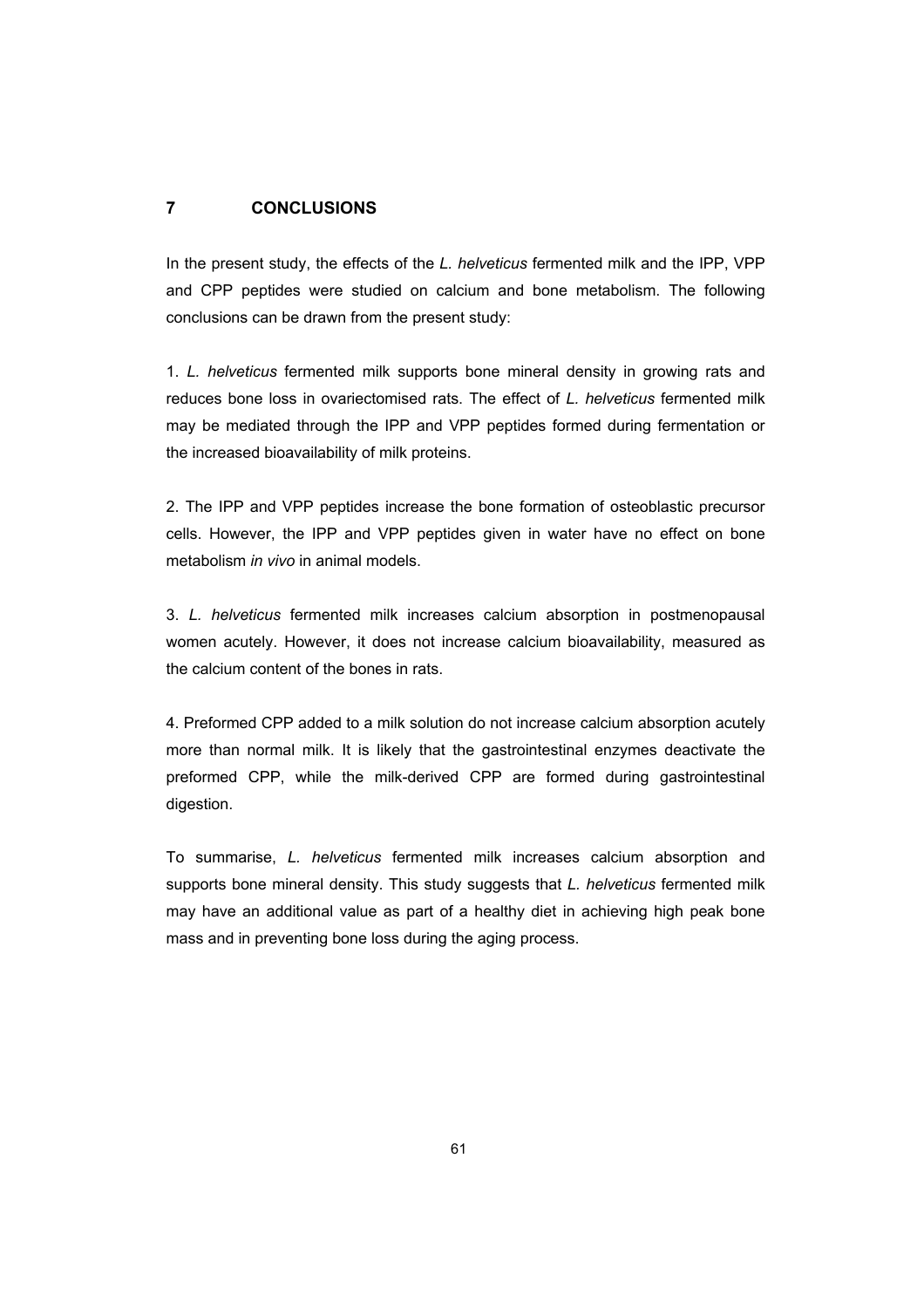# **8 ACKNOWLEDGEMENTS**

The idea of writing a PhD came to me when I was still very young and watching the research work of my late father. My father's example combined with my enquiring mind made me take the first step towards the exciting world of research, but it was the contributions of my colleagues and friends which enabled me to achieve all the work needed for this thesis.

I wish to express my deepest gratitude to Riitta Korpela, PhD, my supervisor, whose enthusiasm I cannot admire enough. She has been the driving force of this thesis, by unselfishly offering me her devoted attention, never-ending encouragement and support throughout the years.

I also owe my sincere thanks to my other supervisor, Professor Heikki Vapaatalo, MD, who has shared his wisdom and time during our numerous discussions. He has guided me with his unlimited innovations and his ability to see the big picture. It has been a great privilege to have him as supervisor.

I wish to express my respectful thanks to the reviewers, Professor Hannu Aro MD, PhD, Department of Surgery, University of Turku, and Professor Hannu Mykkänen, PhD, Department of Clinical Nutrition, University of Kuopio, for their valuable time and expertise.

Over the years I have had the pleasure of working with a dynamic, innovative and skillful group of researchers. I am grateful to my co-authors, Docent Christel Lamberg-Allardt, PhD, and Professor Kalervo Väänänen, MD, PhD, for their time and expertise, to Marika Collin, PhD, Tiina Jauhiainen, MSc, Jussi Halleen, PhD, Merja Kärkkäinen, PhD, Riikka Nevala, MD, PhD, Tuija Poussa, MSc, and Jukka Rissanen, MSc, for their contributions to the studies. I wish to thank Jouni Huuskonen, MD, PhD, for sharing his experience and for his comments in reviewing this thesis.

Our gastrointestinal research group, Eveliina Myllyluoma, MSc, Esko Kankuri, PhD, Taru Pilvi, MSc, and Pertteli Salmenperä, BSc, has given me great support throughout the years with their diversity of interests and variety of experience. I have greatly appreciated the assistance of Pirkko Möller and Eeva Harju.

I am grateful for Mimi Ponsonby, MA for the linguistic revision of this thesis.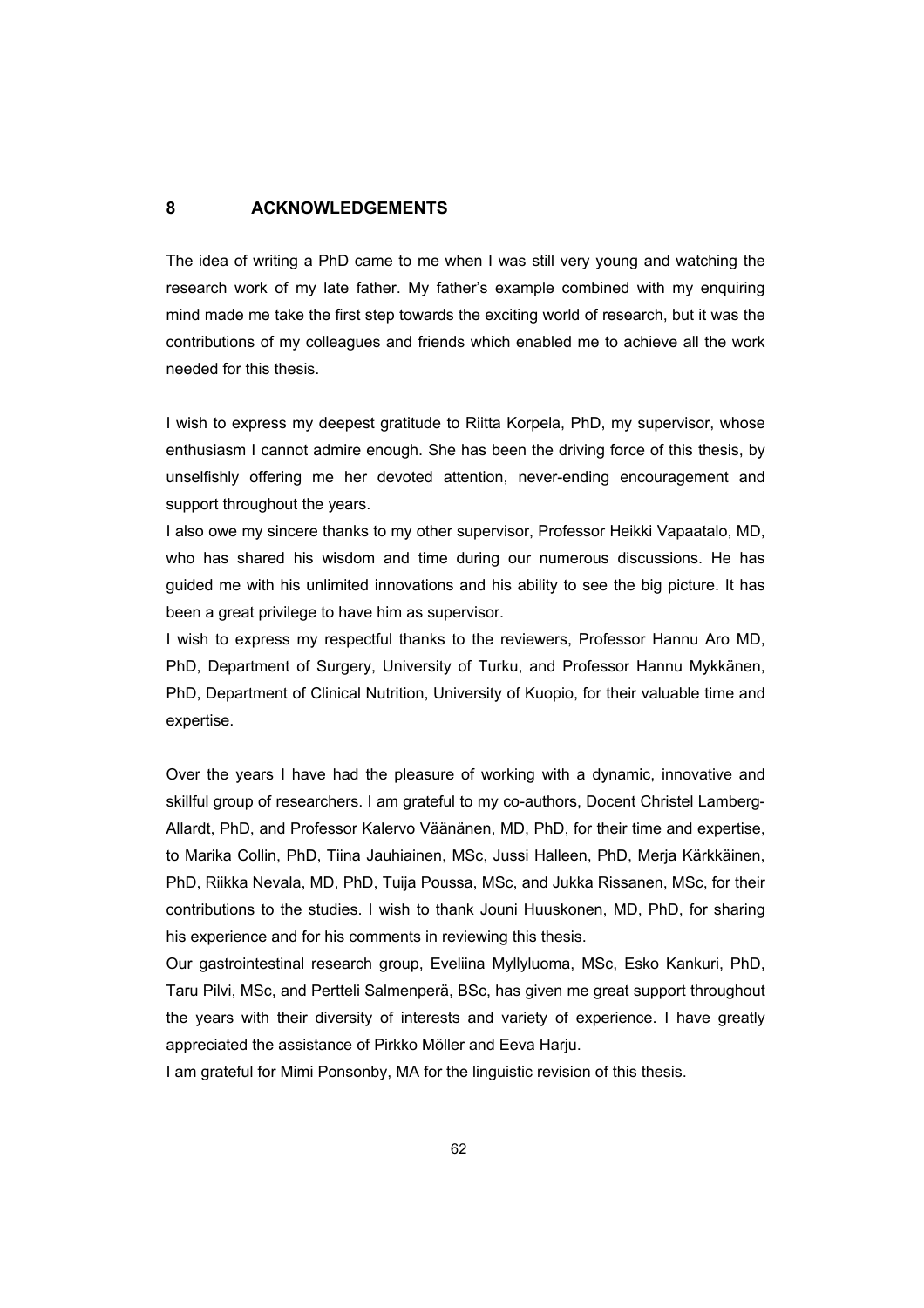I wish to express my gratitude to Valio Ltd. for giving me the opportunity to do research in this field and for providing me with the facilities and resources for the studies, and to Annika Mäyrä-Mäkinen, Senior Vice President at the time of the studies. Special thanks to my co-workers, Aila Ahola, MSc, Katja Hatakka, MSc, Minna Hietala, Kajsa Kajander, MSc, Riina Kekkonen, MSc, Sara Pohjavuori, MSc, Leena Seppo, MSc, and Tuula Tuure, PhD, for sharing life in and out of research with me. I am grateful to Olli Tossavainen, LicTech, Petri Silfverberg, MSc, and Kari Nurmela, MSc, for their expertise, and to Leena Tykkyläinen, Elina Lausvaara and Riitta Puttonen for their skilled laboratory work. I would also like to thank the volunteers who attended the studies at Valio Ltd.

I owe my warmest thanks to my family; Äiti, the wisest woman I know, for opening me the opportunities and mind to follow through any project I set my mind to; my sister Katja, my role model and "big sister" in the academic world, for guiding me through the toughest times; my sister Sara for sharing the medical conversations, understanding and the big-sister support: and my "varamummu" Liisa Sauli, who completed her thesis 52 years ago, for sharing her wisdom and giving me her warmest encouragement.

The love of my fiancé Dominik has sustained me through the ups and downs during this thesis. His remarkable support and understanding, patience and advice have given me the strength to complete this work, and his offering of new goals in life have been the key to my motivation.

This work was carried out during the years 2000-2004 in the Department of Biomedicine, Pharmacology, University of Helsinki. It has been supported by the grants from the Academy of Finland, the Finnish Association of Academic Agronomists and the Finnish Cultural Foundation, the University of Helsinki and the National Technology Agency (TEKES, Finland).

Helsinki, September 2004

Mirkka Narva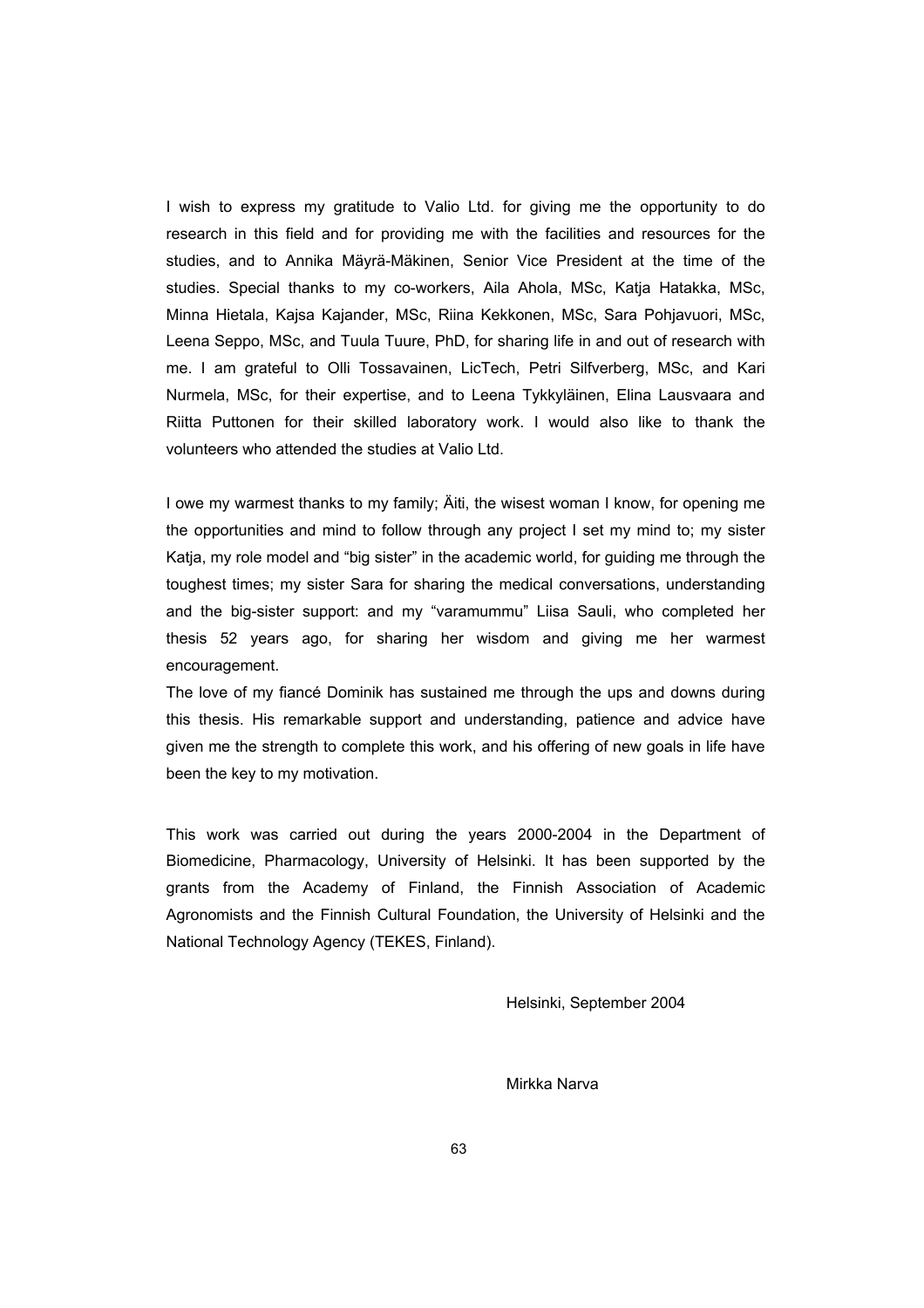# **9 REFERENCES**

Aimutis WR. Bioactive properties of milk proteins with particular focus on anticariogenesis. J Nutr 2004;134:989S-995S.

Alatalo SL, Halleen JM, Hentunen TA, Mönkkönen J, Väänänen HK. Rapid screening method for osteoclast differentiation *in vitro* that measures tartrate-resistant acid phosphatase 5b activity secreted into the culture medium. Clin Chem 2000;46:1751-1754.

Alm L. The effect of fermentation on the biological value of milk proteins evaluated using rats. A study on Swedish fermented milk products. J Sci Food Agric 1981;32:1247-1253.

Ammann P, Rizzoli R. Bone strength and its determinants. Osteoporosis Int 2003;14:S13-S18.

Ammann P, Laib A, Bonjour JP, Meyer JM, Ruegsegger P, Rizzoli R. Dietary essential amino acid supplements increase bone strength by influencing bone mass and bone microarchitecture in ovariectomized adult rats fed an isocaloric low-protein diet. J Bone Miner Res 2002;17:1264-1272.

Aoe S, Toba Y, Yamamura J, Kawakami H, Yahiro M, Kumegawa M, Itabashi A, Takada Y. Controlled trial of the effects of milk basic protein (MBP) supplementation on bone metabolism in healthy adult women. Biosci Biotechnol Biochem 2001;65:913-918.

Baran D, Sorensen A, Grimes J, Lew R, Karellas A, Johnson B, Roche J. Dietary modification with dairy products for preventing vertebral bone loss in premenopausal women: a three-year prospective study. J Clin Endocrinol Metab 1990;70:264-270.

Baron R. Anatomy and ultrastructure of bone. In Primer on the metabolic bone diseases and disorders of mineral metabolism. Ed. Favus MJ, Lippincott Williams & Wilkins, Philadelphia, pp. 3-10. 1999.

Bell J, Whiting SJ. Elderly women need dietary protein to maintain bone mass. Nutr Rev 2002;60:337-341.

Bennett T, Desmond A, Harrington M, McDonagh D, FitzGerald R, Flynn A, Cashman K. The effect of high intakes of casein phosphopeptide on calcium absorption in the rat. Br J Nutr 2000;83:673-680.

Black R, Williams S, Jones I, Goulding A. Children who avoid drinking cow milk have low dietary calcium intakes and poor bone health. Am J Clin Nutr 2002;76:675-680.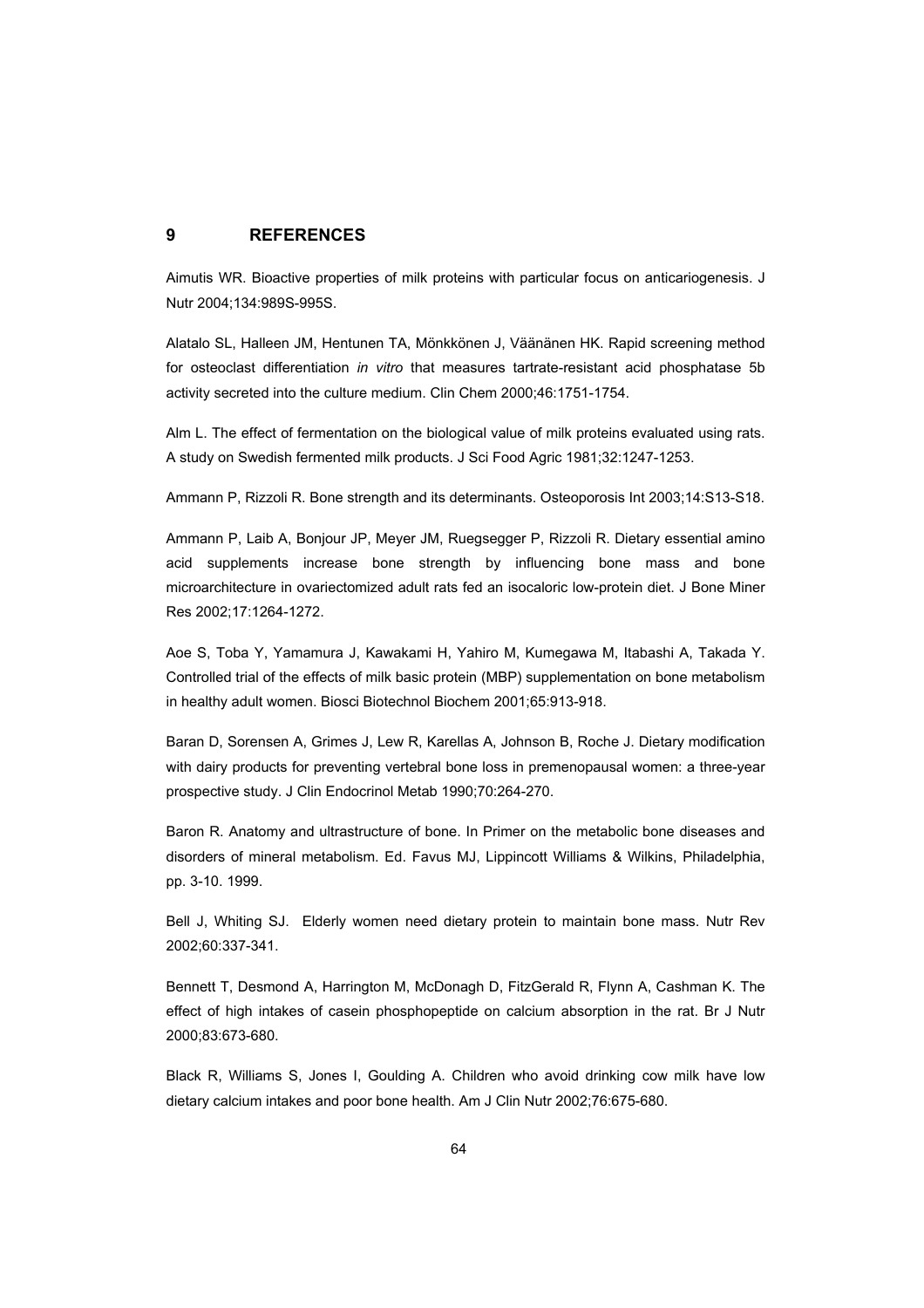Bone HG, Hosking D, Devogelaer JP, Tucci JR, Emkey RD, Tonino RP, Rodriguez-Portales JA, Downs RW, Gupta J, Santora AC, Liberman UA. Ten years' experience with alendronate for osteoporosis in postmenopausal women. N Engl J Med 2004;350:1189-1199.

Bonjour JP, Chevalley T, Ammann P, Slosman D, Rizzoli R. Gain in bone mineral mass in prepubertal girls 3.5 years after discontinuation of calcium supplementation: a follow-up study. Lancet 2001;358:1208-1212.

Bonjour JP, Schurch MA, Chevalley T, Ammann P, Rizzoli R. Protein intake, IGF-1 and osteoporosis. Osteoporos Int 1997;7(Suppl 3):S36-S42.

Bonjour JP, Theintz G, Buchs B, Slosman D, Rizzoli R. Critical years and stages of puberty for spinal and femoral bone mass accumulation during adolescence. J Clin Endocrinol Metab 1991;73:555-563.

Booth SL, Tucker KL, Chen H, Hannan MT, Gagnon DR, Cupples LA, Wilson PW, Ordovas J, Schaefer EJ, Dawson-Hughes B, Kiel DP. Dietary vitamin K intakes are associated with hip fracture but not with bone mineral density in elderly men and women. Am J Clin Nutr 2000;71:1201-1208.

Bourrin S, Ammann P, Bonjour JP, Rizzoli R. Dietary protein restriction lowers plasma insulinlike growth factor I (IGF-I), impairs cortical bone formation, and induces osteoblastic resistance to IGF-I in adult female rats. Endocrinology 2000;141:3149-3155.

Brechter AB, Lerner UH. Characterization of bradykinin receptors in a human osteoblastic cell line. Regul Pept 2002;103:39-51.

Brommage R, Juillerat MA, Jost R. Influence of casein phosphopeptides and lactulose on intestinal calcium absorption in adult female rats. Lait 1991;71:173-180.

Bronner F. Nutrient bioavailability, with special reference to calcium. J Nutr 1993;123:797-802.

Broulik PD, Tesar V, Zima T, Jirsa M. Impact of antihypertensive therapy on the skeleton: effects of enalapril and AT1 receptor antagonist losartan in female rats. Physiol Res 2001;50:353-358.

Cadogan J, Eastell R, Jones N, Barker ME. Milk intake and bone mineral acquisition in adolescent girls: randomised, controlled intervention trial. BMJ 1997;315:1255-1260.

Camara-Martos F, Amaro-Lopez MA. Influence of dietary factors on calcium bioavailability. Biol Trace Elem Res 2002;89:43-52.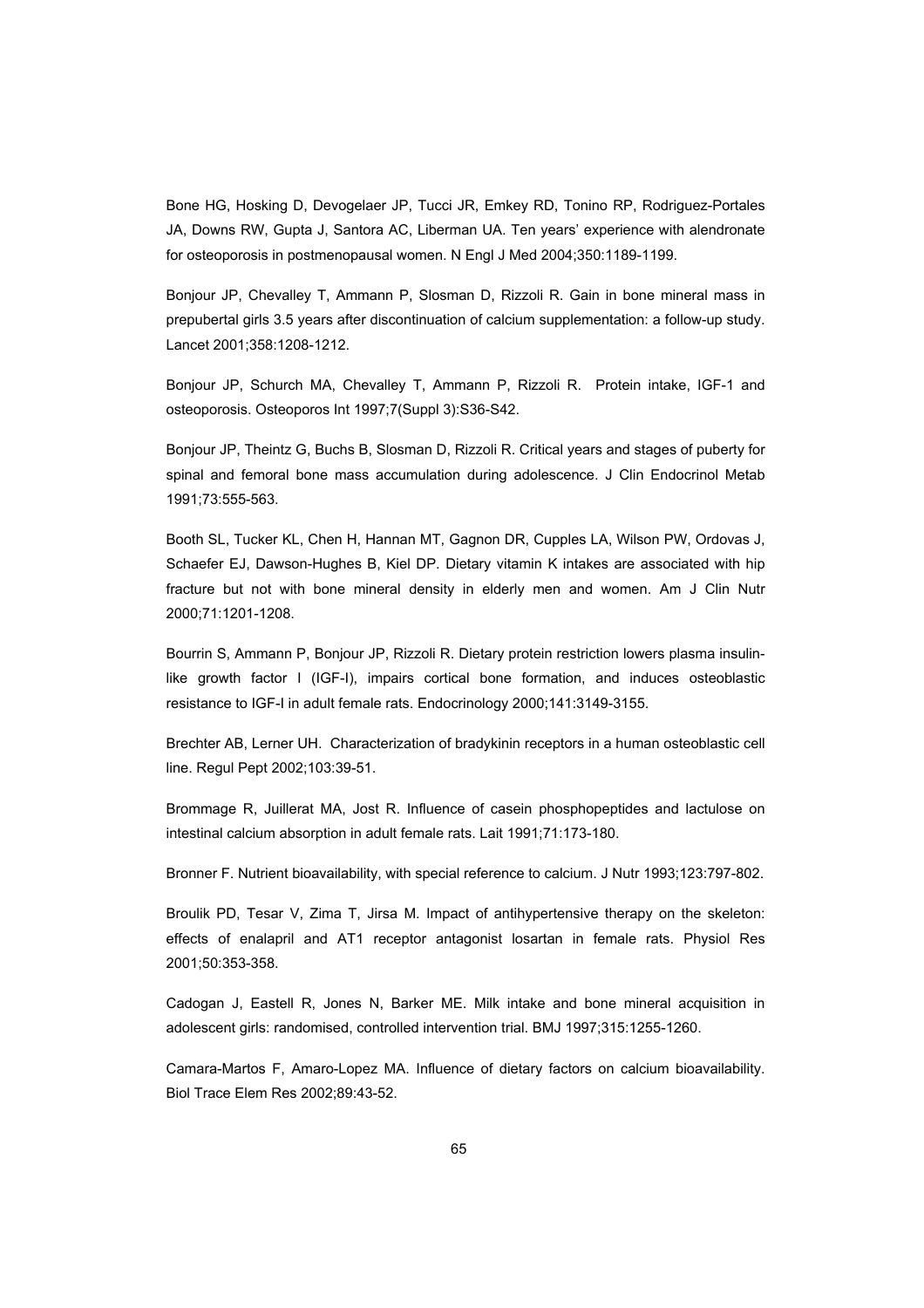Chan GM, Hoffman K, McMurry M. Effects of dairy products on bone and body composition in pubertal girls. J Pediatr 1995;126:551-556.

Chapuy MC, Preziosi P, Maamer M, Arnaud S, Galan P, Hercberg S, Meunier PJ. Prevalence of vitamin D insufficiency in an adult normal population. Osteoporos Int 1997;7:439-443.

Charles P. Calcium absorption and calcium bioavailability. J Intern Med 1992;231:161-168.

Chee WS, Suriah AR, Chan SP, Zaitun Y, Chan YM. The effect of milk supplementation on bone mineral density in postmenopausal Chinese women in Malaysia. Osteoporos Int 2003;14:828-834.

Chi C, Wang S, Xu L, Wang M, Lo S, Huang W. Structure-function studies on the bradykinin potentiating peptide from Chinese snake venom (Agkistrodon halys Pallas). Peptides 1985;6:339-342.

Chonan O, Takahashi R, Yasui H, Watanuki M. Effect of L-lactic acid on the absorption of calcium in gastrectomized rats. J Nutr Sci Vitaminol 1998;44:869-875.

Clare DA, Catignani GL, Swaisgood HE. Biodefense properties of milk: the role of antimicrobial proteins and peptides. Curr Pharm Des 2003;9:1239-1255.

Cohen AJ, Roe FJ. Review of risk factors for osteoporosis with particular reference to a possible aetiological role of dietary salt. Food Chem Toxicol 2000;38:237-253.

Collins DA, Chambers TJ. Prostaglandin  $E_2$  promotes osteoclast formation in murine hematopoietic cultures through an action on hematopoietic cells. J Bone Min Res 1992;7:555- 561.

Cox DA, Bürk RR. Isolation and characterisation of milk growth factor, a transforming-growthfactor-beta 2-related polypeptide, from bovine milk. Eur J Biochem 1991;197:353-358.

Cranney A, Guyatt G, Griffith L, Wells G, Tugwell P, Rosen C; Osteoporosis Methodology Group and The Osteoporosis Research Advisory Group. Meta-analyses of therapies for postmenopausal osteoporosis. IX: Summary of meta-analyses of therapies for postmenopausal osteoporosis. Endocr Rev 2002a;23:570-578.

Cranney A, Tugwell P, Zytaruk N, Robinson V, Weaver B, Adachi J, Wells G,Shea B, Guyatt G; Osteoporosis Methodology Group and The Osteoporosis Research Advisory Group. Metaanalyses of therapies for postmenopausal osteoporosis. IV. Meta-analysis of raloxifene for the prevention and treatment of postmenopausal osteoporosis. Endocr Rev 2002b;23:524-528.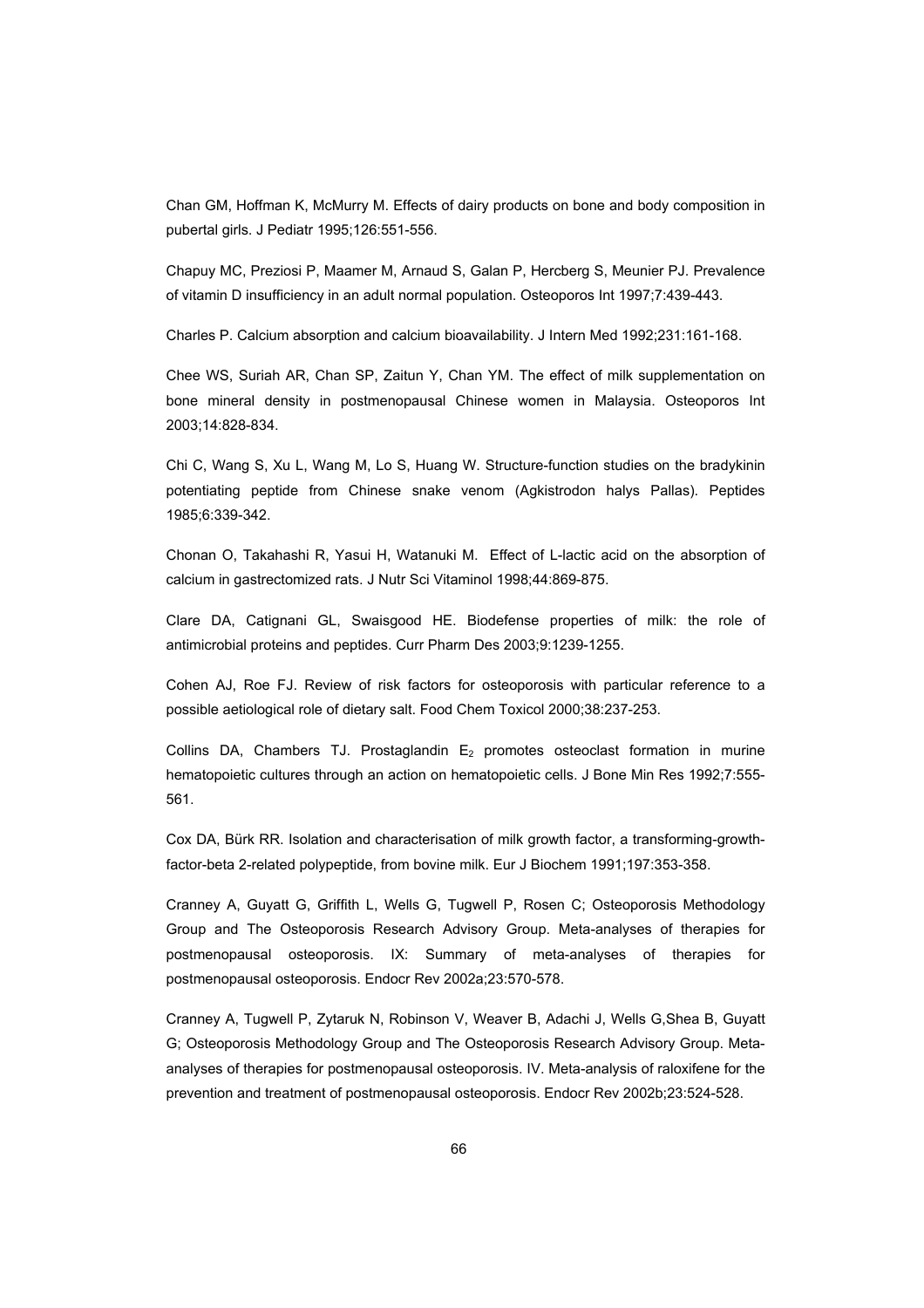Cranney A, Tugwell P, Zytaruk N, Robinson V, Weaver B, Shea B, Wells G, Adachi J, Waldegger L, Guyatt G; Osteoporosis Methodology Group and The Osteoporosis Research Advisory Group. Meta-analyses of therapies for postmenopausal osteoporosis. VI. Metaanalysis of calcitonin for the treatment of postmenopausal osteoporosis. Endocr Rev 2002c;23:540-551.

Cumming RG, Nevitt MC. Calcium for prevention of osteoporotic fractures in postmenopausal women. J Bone Miner Res 1997;12:1321-1329.

Cummings SR, Black DM, Nevitt MC, Browner W, Cauley J, Ensrud K, Genant HK, Palermo L, Scott J, Vogt TM. Bone density at various sites for prediction of hip fractures. The study of Osteoporotic fractures research group. Lancet 1993;341:962-963.

Davis JW, Novotny R, Ross PD, Wasnich RD. Anthropometric, lifestyle and menstrual factors influencing size-adjusted bone mineral content in a multiethnic population of premenopausal women. J Nutr 1996;126:2968-2976.

Dawson-Hughes B. Calcium and protein in bone health. Proc Nutr Soc 2003;62:505-509.

Dawson-Hughes B, Harris SS. Calcium intake influences the association of protein intake with rates of bone loss in elderly men and women. Am J Clin Nutr 2002;75:773-779.

Dawson-Hughes B, Harris SS, Rasmussen H, Song L, Dallal GE. Effect of dietary protein supplements on calcium excretion in healthy older men and women. J Clin Endocrinol Metab. 2004;89:1169-1173.

Delisle J, Amiot J, Dore F. Biological availability of calcium and magnesium from dairy products. Int Dairy J 1995;5:87-96.

Delmas P. Treatment of postmenopausal osteoporosis. Lancet 2002;359:2018-2026.

Eastell R, Lambert H. Strategies for skeletal health in the elderly. Proc Nutr Soc 2002;61:173- 180.

Egami I, Wakai K, Kunitomo H, Tamakoshi A, Ando M, Nakayama T, Ohno Y. Associations of lifestyle factors with bone mineral density among male university students in Japan. J Epidemiol 2003;13:48-55.

Elmstahl S, Gullberg B, Janzon L, Johnell O, Elmstahl B. Increased incidence of fractures in middle-aged and elderly men with low intakes of phosphorus and zinc. Osteoporos Int 1998;8:333-340.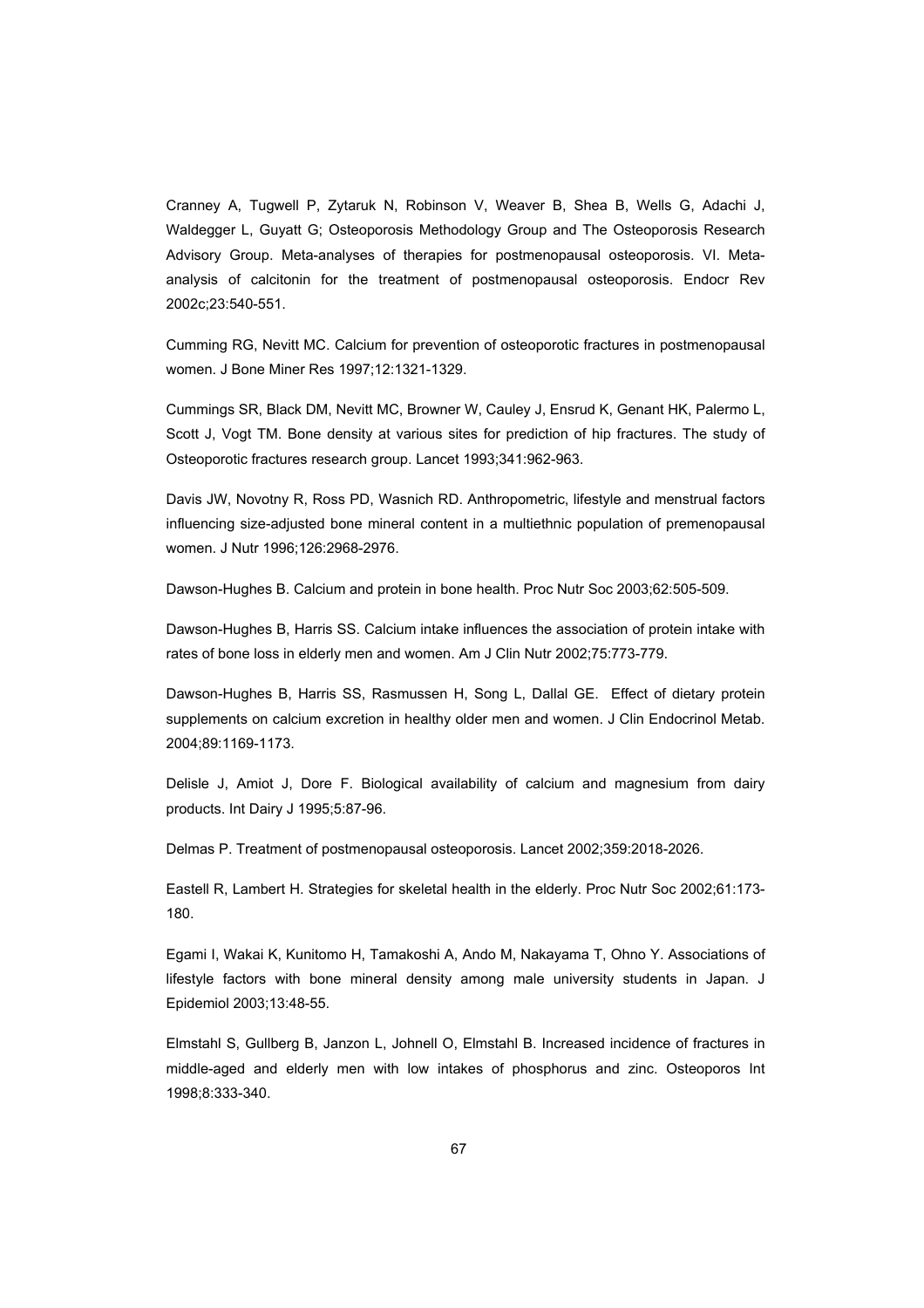Evans CE, Chughtai AY, Blumsohn A, Giles M, Eastell R. The effect of dietary sodium on calcium metabolism in premenopausal and postmenopausal women. Eur J Clin Nutr 1997;51:394-399.

Feskanich D, Singh V, Willett WC, Colditz GA. Vitamin A intake and hip fractures among postmenopausal women. JAMA 2002;287:47-54.

Feskanich D, Willett WC, Colditz GA. Calcium, vitamin D, milk consumption, and hip fractures: a prospective study among postmenopausal women. Am J Clin Nutr 2003;77:504-511.

Feskanich D, Willett WC, Stampfer MJ, Colditz GA. Protein consumption and bone fractures in women. Am J Epidemiol 1996;143:472-479.

Feskanich D, Willett WC, Stampfer MJ, Colditz GA. Milk, dietary calcium, and bone fractures in women: a 12-year prospective study. Am J Public Health 1997;87:992-997.

Figini M, Ricciardolo FL, Javdan P, Nijkamp FP, Emanueli C, Pradelles P, Folkerts G, Geppetti P. Evidence that epithelium-derived relaxing factor released by bradykinin in the guinea pig trachea is nitric oxide. Am J Respir Crit Care Med 1996;153:918-923.

FitzGerald RJ, Meisel H. Milk protein-derived peptide inhibitors of angiotensin-I-converting enzyme. Br J Nutr 2000;84(Suppl.1):33S-37S.

Fleming KH, Heimbach JT. Consumption of calcium in the US: food sources and intake levels. J Nutr 1994;124:1426S-1430S.

Fricker G, Drewe J. Current concepts in intestinal peptide absorption. J Peptide Sci 1996;2:195-211.

Frost A, Jonsson KB, Ridefelt P, Nilsson O, Ljunghall S, Ljunggren O. Thrombin, but not bradykinin, stimulates proliferation in isolated human osteoblasts, via a mechanism not dependent on endogenous prostaglandin formation. Acta Orthop Scand 1999;70:497-503.

Fujiwara S, Kasagi F, Masunari N, Naito K, Suzuki G, Fukunaga M. Fracture prediction from bone mineral density in Japanese men and women. J Bone Miner Res 2003;18:1547-1553.

Gala J, Diaz-Curiel M, de la Piedra C, Calero J. Short- and long-term effects of calcium and exercise on bone mineral density in ovariectomized rats. Br J Nutr 2001;86:521-527.

Geng W, DeMoss DL, Wright GL. Effect of calcium stress on the skeleton mass of intact and ovariectomized rats. Life Sci 2000;66:2309-2321.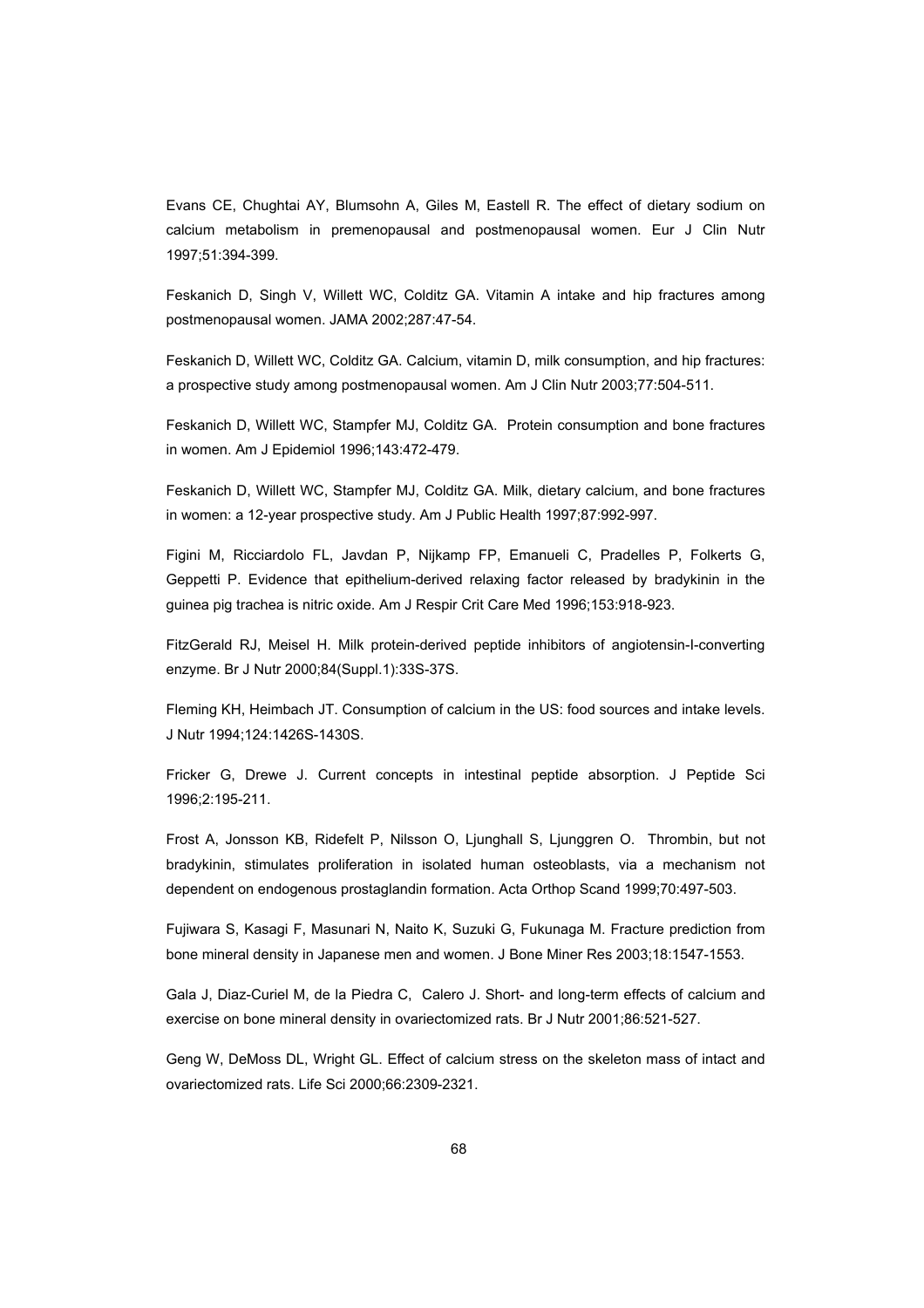Ghanem KZ, Hussein L. Calcium bioavailability of selected Egyptian foods with emphasis on the impact of fermentation and germination. Int J Food Sci Nutr 1999;50:351-356.

Ginty F. Dietary protein and bone health. Proc Nutr Soc 2003;62:867-876.

Ginty F, Flynn A, Cashman KD. The effect of dietary sodium intake on biochemical markers of bone metabolism in young women. Br J Nutr 1998;79:343-350.

Goldstein RH, Wall M. Activation of protein formation and cell division by bradykinin and des-Arg9-bradykinin. J Biol Chem 1984;259:9263-9268.

Goulding A, Rockell JE, Black RE, Grant AM, Jones IE, Williams SM. Children who avoid drinking cow's milk are at increased risk for prepubertal bone fractures. J Am Diet Assoc 2004;104:250-253.

Gueguen L, Pointillart A. The bioavailability of dietary calcium. J Am Coll Nutr 2000;19(Suppl.2):119S-136S.

Guillemant J, Le H, Maria A, Guillemant S. Acute effects of oral calcium load on parathyroid function and on bone resorption in young men. Am J Nephrol 2000b;20:48-52.

Guillemant J, Le H, Maria A, Guillemant S. Mineral water as a source of dietary calcium: acute effects on parathyroid function and bone resorption in young men. Am J Clin Nutr 2000a;71:999-1002.

Guyton AC, Hall JE. Textbook of Medical Physiology.  $9<sup>th</sup>$  ed. WB Sounders, Philadelphia, pp.868-884. 1996.

Hagiwara H, Hiruma Y, Inoue A, Yamaguchi A, Hirose S. Deceleration by angiotensin II of the differentiation and bone formation of rat calvarial osteoblastic cells. J Endocrinol 1998;156:543-550.

Hannan MT, Tucker KL, Dawson-Hughes B, Cupples LA, Felson DT, Kiel DP. Effect of dietary protein on bone loss in elderly men and women: the Framingham Osteoporosis Study. J Bone Miner Res 2000;15:2504-2512.

Hansen M, Sandström B, Jensen M, Sörensen SS. Casein phosphopeptides improve zinc and calcium absorption from rice-based but not from whole-grain infant cereal. J Pediatr Gastroenterol Nutr 1997a;24:56-62.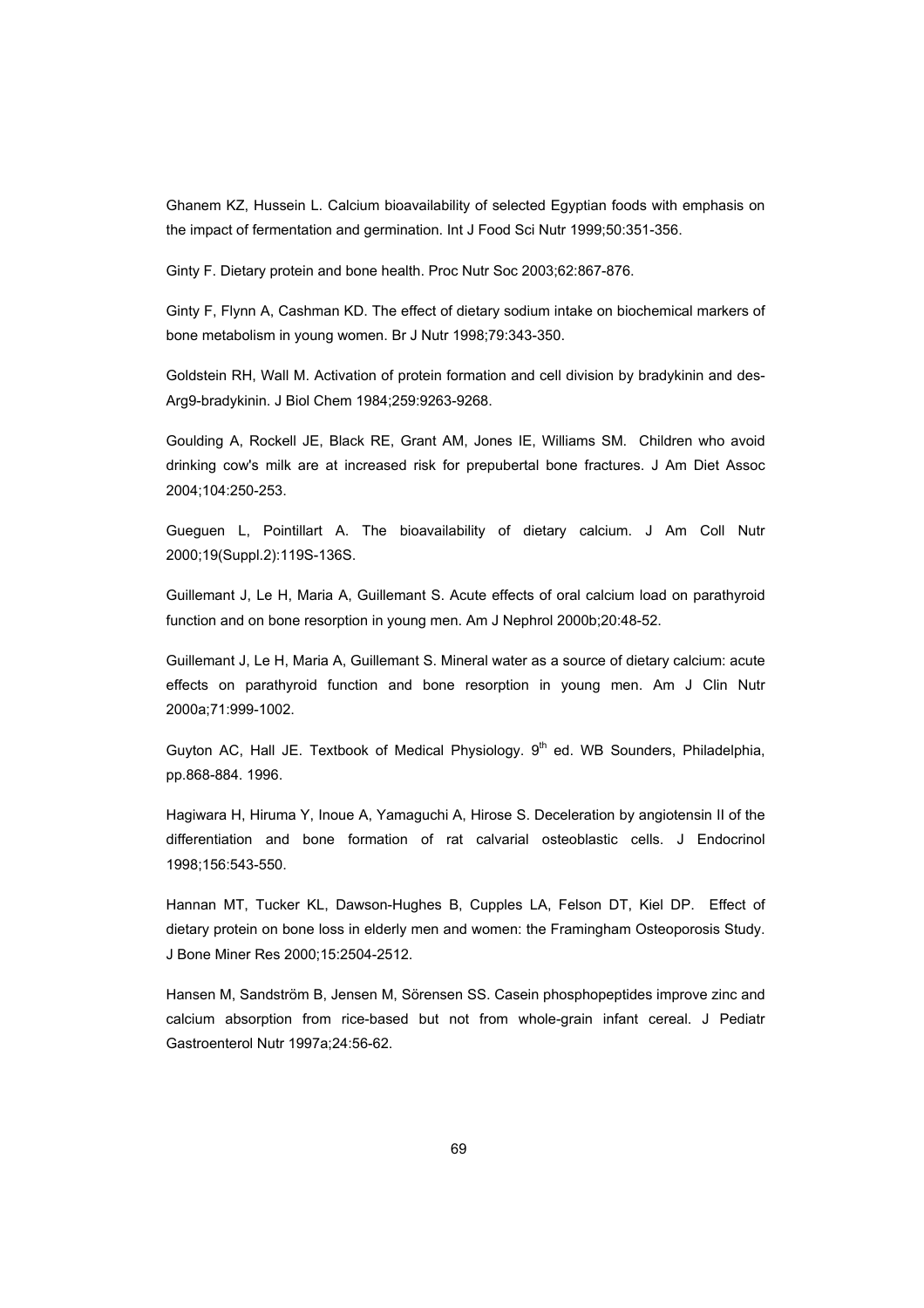Hansen M, Sandström B, Jensen M, Sörensen SS. Effect of casein phosphopeptides on zinc and calcium absorption from bread meals. J Trace Elem Med Biol 1997b;11:143-149.

Hata Y, Yamamoto M, Ohni M, Nakajima K, Nakamura Y, Takano T. A placebo-controlled study of the effect of sour milk on blood pressure in hypertensive subjects. Am J Clin Nutr 1996;64:767-771.

Hatton R, Stimpel M, Chambers TJ. Angiotensin II is generated from angiotensin I by bone cells and stimulates osteoclastic bone resorption *in vitro*. J Endocrinol 1997;152:5-10.

Hawker GA, Forsmo S, Cadarette SM, Schei B, Jaglal SB, Forsen L, Langhammer A. Correlates of forearm bone mineral density in young Norwegian women: the Nord-Trondelag Health Study. Am J Epidemiol 2002;156:418-427.

Heaney RP, Abrams S, Dawson-Hughes B, Looker A, Marcus R, Matkovic V, Weaver C. Peak bone mass. Osteoporos Int 2000;11:985-1009.

Heaney RP, Dowell MS, Hale CA, Bendich A. Calcium absorption varies within the reference range for serum 25-hydroxyvitamin D. J Am Coll Nutr 2003;22:142-146.

Heaney RP, McCarron DA, Dawson-Hughes B, Oparil S, Berga SL, Stern JS, Barr SI, Rosen CJ. Dietary changes favorably affect bone remodeling in older adults. J Am Diet Assoc 1999;99:1228-1233.

Heaney RP, Recker RR, Stegman MR, Moy AJ. Calcium absorption in women: relationships to calcium intake, estrogen status, and age. J Bone Miner Res 1989a;4:469-475.

Heaney RP, Recker RR. Distribution of calcium absorption in middle-aged women. Am J Clin Nutr 1986;43:299-305.

Heaney RP, Saito Y, Orimo H. Effect of caseinphosphopeptide on absorbablity of co-ingested calcium in normal postmenopausal women. J Bone Miner Metab 1994;12:77-81.

Heaney RP, Smith KT, Recker RR, Hinders SM. Meal effects on calcium absorption. Am J Clin Nutr 1989b;49:372-376.

Heaney RP. Excess dietary protein may not adversely affect bone. J Nutr 1998;128:1054- 1057.

Higgins RD, Yan Y, Geng Y, Shara J, Barr SM. Captopril and vascular endothelial growth factor in a mouse model of retinopathy. Curr Eye Res 2003;27:123-129.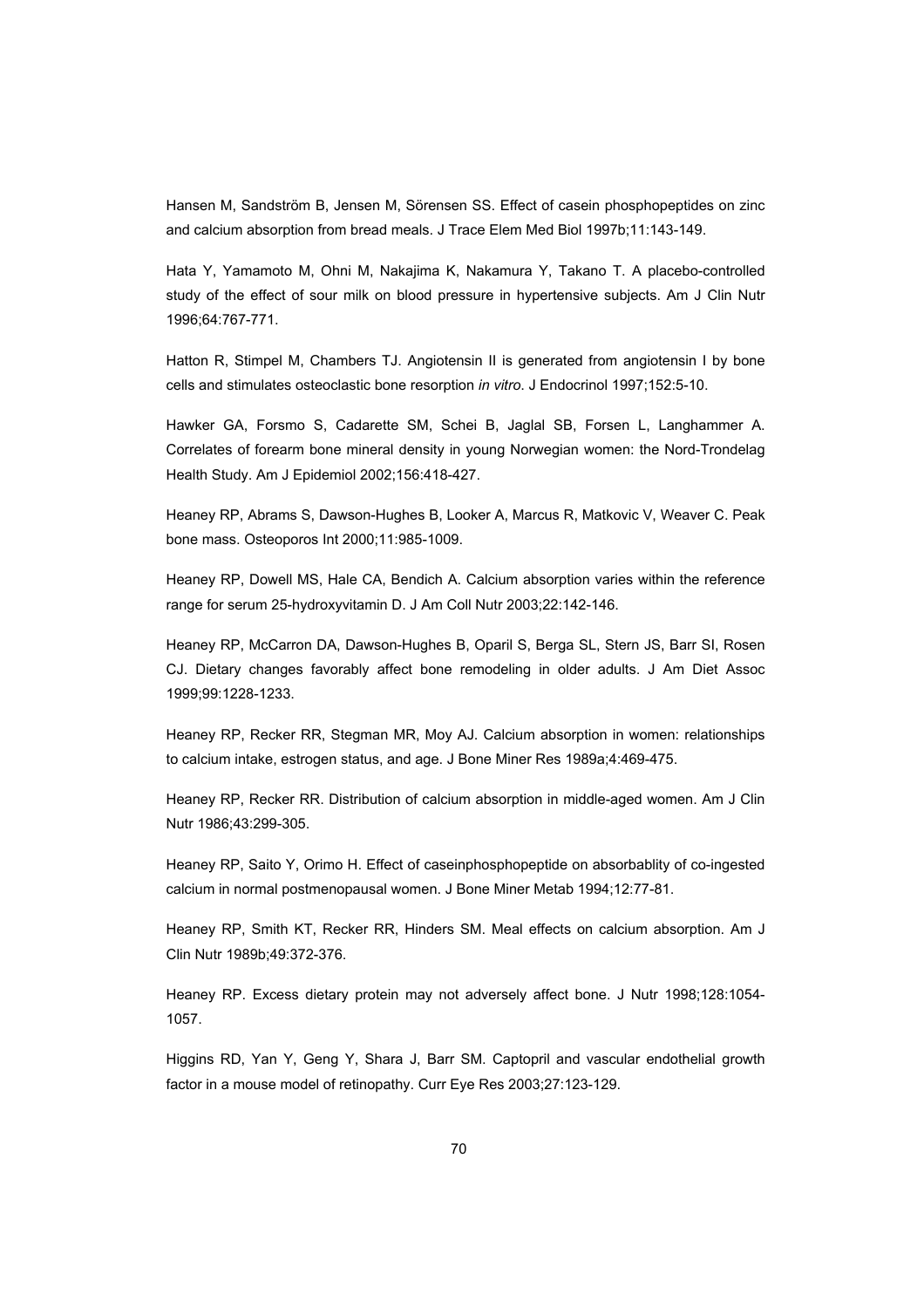Hirayama M, Toyota K, Hidaka H, Naito H. Phosphopeptides in rat intestinal digests after ingesting casein phosphopeptides. Biosci Biotech Biochem 1992;56:1128-1129.

Hirota T, Nara M, Ohguri M, Manago E, Hirota K. Effect of diet and lifestyle on bone mass in Asian young women. Am J Clin Nutr 1992;55:1168-1173.

Horowitz M, Wishart J, Goh D, Morris H, Need A, Nordin C. Oral calcium suppresses biochemical markers of bone resorption in normal men. Am J Clin Nutr 1994;60:965-968.

Izawa Y, Sagara K, Kadota T, Makita T. Bone disorders in spontaneously hypertensive rat. Calcif Tissue Int 1985;37:605-607.

Jee WS, Mori S, Li XJ, Chan S. Prostaglandin  $E_2$  enhances cortical bone mass and activates intracortical bone remodeling in intact and ovariectomized female rats. Bone 1990;11:253- 266.

Johnston CC Jr, Miller JZ, Slemenda CW, Reister TK, Hui S, Christian JC, Peacock M. Calcium supplementation and increases in bone mineral density in children. N Engl J Med 1992;327:82-87.

Kato K, Toba Y, Matsuyama H, Yamamura J-I, Matsuoka Y, Kawakami H, Itabashi A, Kumegawa M, Aoe S, Takada Y. Milk basic protein enhances the bone strength in ovariectomized rats. J Food Biochem 2000;24:467.

Kalkwarf HJ, Khoury JC, Lanphear BP. Milk intake during childhood and adolescence, adult bone density, and osteoporotic fractures in US women. Am J Clin Nutr 2003;77:257-265.

Kalu DN. The ovariectomized rat model of postmenopausal bone loss. Bone Miner 1991;15:175-192.

Kalu DN, Orhii P. Calcium absorption and bone loss in ovariectomized rats fed varying levels of dietary calcium. Calcif Tissue Int 1999;65:73-77.

Kanis JA. Diagnosis of osteoporosis and assessment of fracture risk. Lancet 2002;359:1929- 1936.

Kärkkäinen MU, Lamberg-Allardt CJ, Ahonen S, Välimäki M. Does it make a difference how and when you take your calcium? The acute effects of calcium on calcium and bone metabolism. Am J Clin Nutr 2001;74:335-342.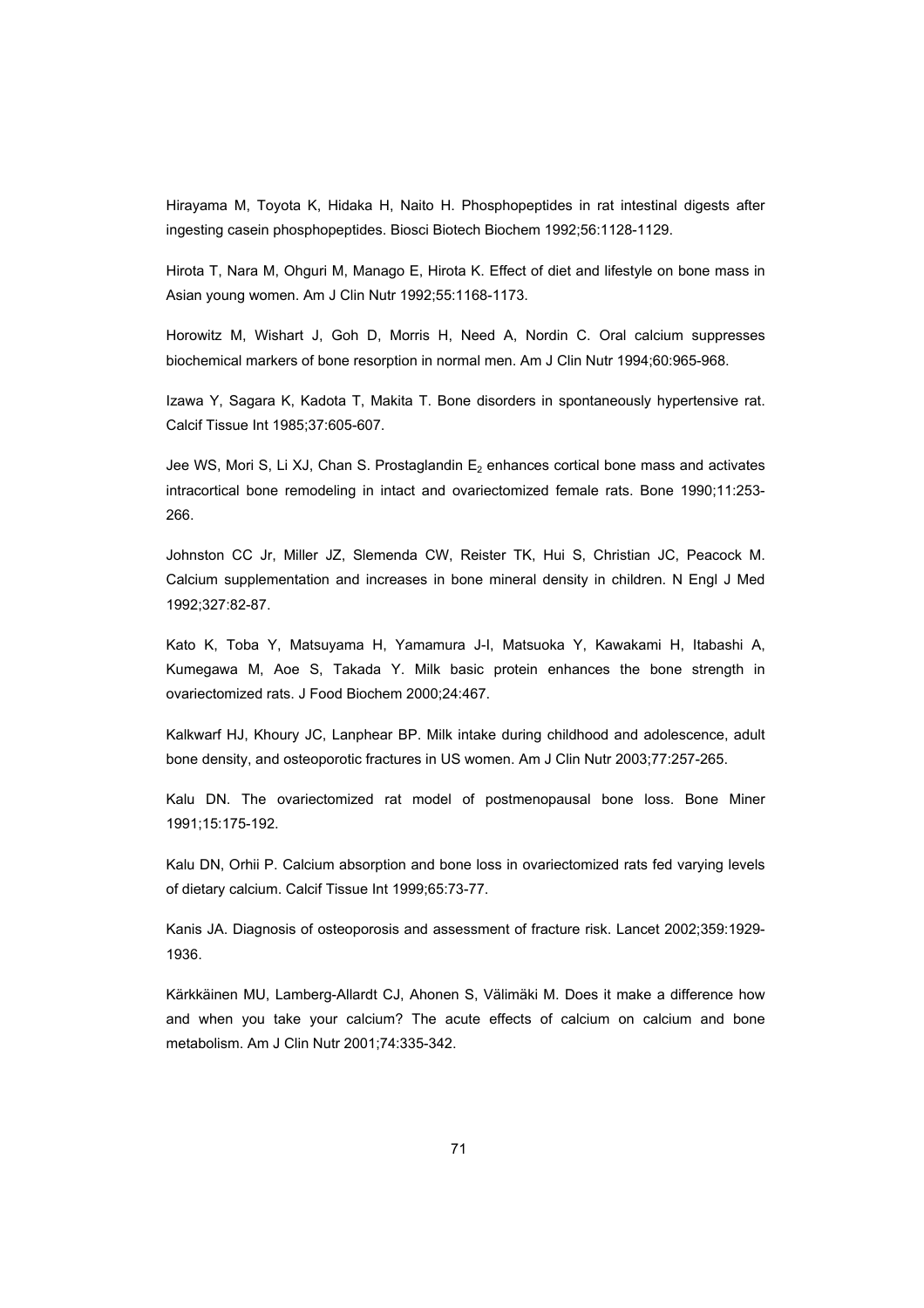Kärkkäinen M, Wiersma JW, Lamberg-Allardt CJ. Postprandial parathyroid hormone response to four calcium-rich foodstuffs. Am J Clin Nutr 1997;65:1726-1730.

Keila S, Kelner A, Weinreb M. Systemic prostaglandin  $E_2$  increases cancellous bone formation and mass in aging rats and stimulates their bone marrow osteogenic capacity *in vivo* and *in vitro*. J Endocrinol 2001;168:131-139.

Kelly O, Cusack S, Cashman K. The effect of bovine whey protein on ectopic bone formation in young growing rats. Br J Nutr 2003;90:557-564.

Kerstetter JE, Looker AC, Insogna KL. Low dietary protein and low bone density. Calcif Tissue Int 2000;66:313.

Khosla S, Kleerekoper M. Biochemical markers of bone turnover. In Primer on the metabolic bone diseases and disorders of mineral metabolism. Ed. Favus MJ, Lippincott Williams & Wilkins, Philadelphia, pp. 128-134. 1999.

Kitts D, Weiler K. Bioactive proteins and peptides from food sources. Applications of bioprocesses used in isolation and recovery. Curr Pharm Des 2003;9:1309-1323.

Kitts DD, Yuan YV, Nagasawa T, Moriyama Y. Effect of casein, casein phosphopeptides and calcium intake on ileal 45 Ca disappearance and temporal systolic blood pressure in spontaneously hypertensive rats. Br J Nutr 1992;68:765-781.

Kopra N, Scholz-Ahrens KE, Barth CA. Effect of casein phosphopeptides on utilization of calcium in vitamin D-replete and vitamin D-deficient rats. Milchwissenschaft 1992;47:488-492.

Korhonen H, Pihlanto A. Food-derived bioactive peptides – opportunities for designing future foods. Curr Pharm Des 2003;9:1297-1308.

Kröger H, Huopio J, Honkanen R, Tuppurainen M, Puntila E, Alhava E, Saarikoski S. Prediction of fracture risk using axial bone mineral density in a perimenopausal population: a prospective study. J Bone Miner Res 1995;10:302-306.

Lacey JM, Anderson JJ, Fujita T, Yoshimoto Y, Fukase M, Tsuchie S, Koch GG. Correlates of cortical bone mass among premenopausal and postmenopausal Japanese women. J Bone Miner Res 1991;6:651-659.

Lader CS, Flanagan AM. Prostaglandin  $E_2$ , interleukin 1 alpha, and tumor necrosis factoralpha increase human osteoclast formation and bone resorption *in vitro*. Endocrinology 1998;139:3157-3164.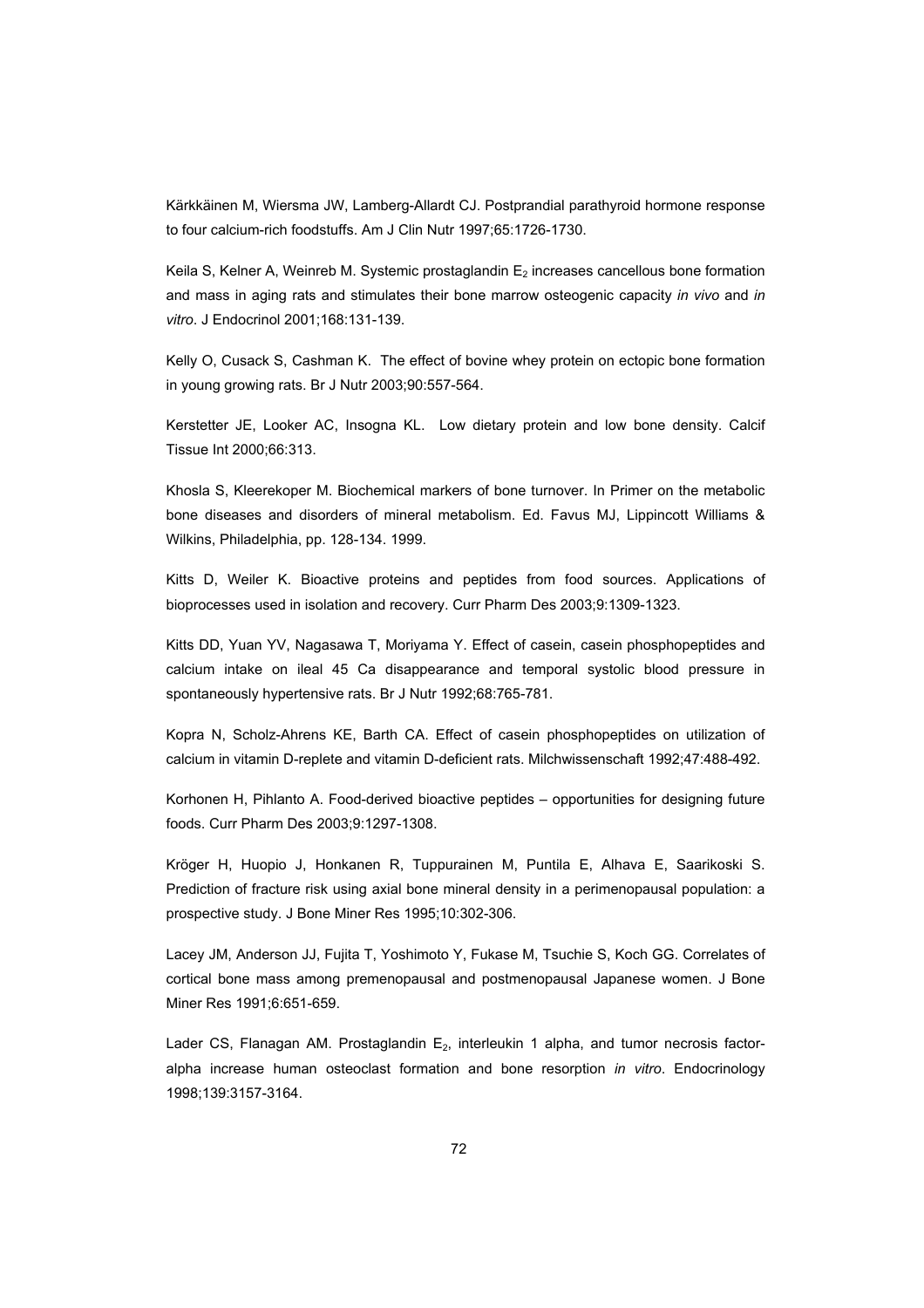Lamberg-Allardt CJ, Outila TA, Kärkkäinen MU, Rita HJ, Valsta LM. Vitamin D deficiency and bone health in healthy adults in Finland: could this be a concern in other parts of Europe? J Bone Miner Res 2001;16:2066-2073.

Leary E. C-telopeptides. In Bone markers, Eds. Eastell R, Baumann M, Hoyle N & Wieczorec L, Martin Dunitz Ltd., London, pp. 38-48. 2001.

Lee WT, Leung SS, Leung DM, Cheng JC. A follow-up study on the effects of calciumsupplement withdrawal and puberty on bone acquisition of children. Am J Clin Nutr 1996;64:71-77.

Lee YS, Noguchi T, Naito H. Phosphopeptides and soluble calcium in the small intestine of rats given a casein diet. Br J Nutr 1980;43:457-467.

Lee YS, Noguchi T, Naito H. Intestinal absorption of calcium in rats given diets containing casein or amino acid mixture: the role of casein phophopeptides. Br J Nutr 1983;49:67-76.

Lemann J, Gray RW, Pleuss JA. Potassium bicarbonate, but not sodium bicarbonate, reduces urinary calcium excretion and improves calcium balance in healthy men. Kidney Int 1989;35:688-695.

Lian JB, Stein GS, Canalis E, Robey PG, Boskey AL. Bone formation: osteblast lineage cells, growth factors, matrix proteins, and the mineralization process. In Primers on bone metabolism, Ed. Favus MJ, Lippincott Williams & Wilkins, pp. 14-29. 1999.

Lim LS, Harnack LJ, Lazovich D, Folsom AR. Vitamin A intake and the risk of hip fracture in postmenopausal women: the Iowa women's health study. Osteoporos Int 2004; Epub ahead of print.

Lin P, Ginty F, Appel LJ, Aickin M, Bohannon A, Garnero P, Barclay D, Svetkey LP. The DASH diet and sodium redution improve markers of bone turnover and calcium metabolism in adults. J Nutr 2003;133:3130-3136.

Lindsay R, Nieves J, Formica C, Henneman E, Woelfert L, Shen V, Dempster D, Cosman F. Randomised controlled study of effect of parathyroid hormone on vertebral-bone mass and fracture incidence among postmenopausal women on oestrogen with osteoporosis. Lancet 1997;350(9077):550-555.

Lloyd T, Rollings N, Andon MB, Eggli DF, Mauger E, Chinchilli V. Enhanced bone gain in early adolescence due to calcium supplementation does not persist in late adolescence. J Bone Miner Res 1996;11:154S.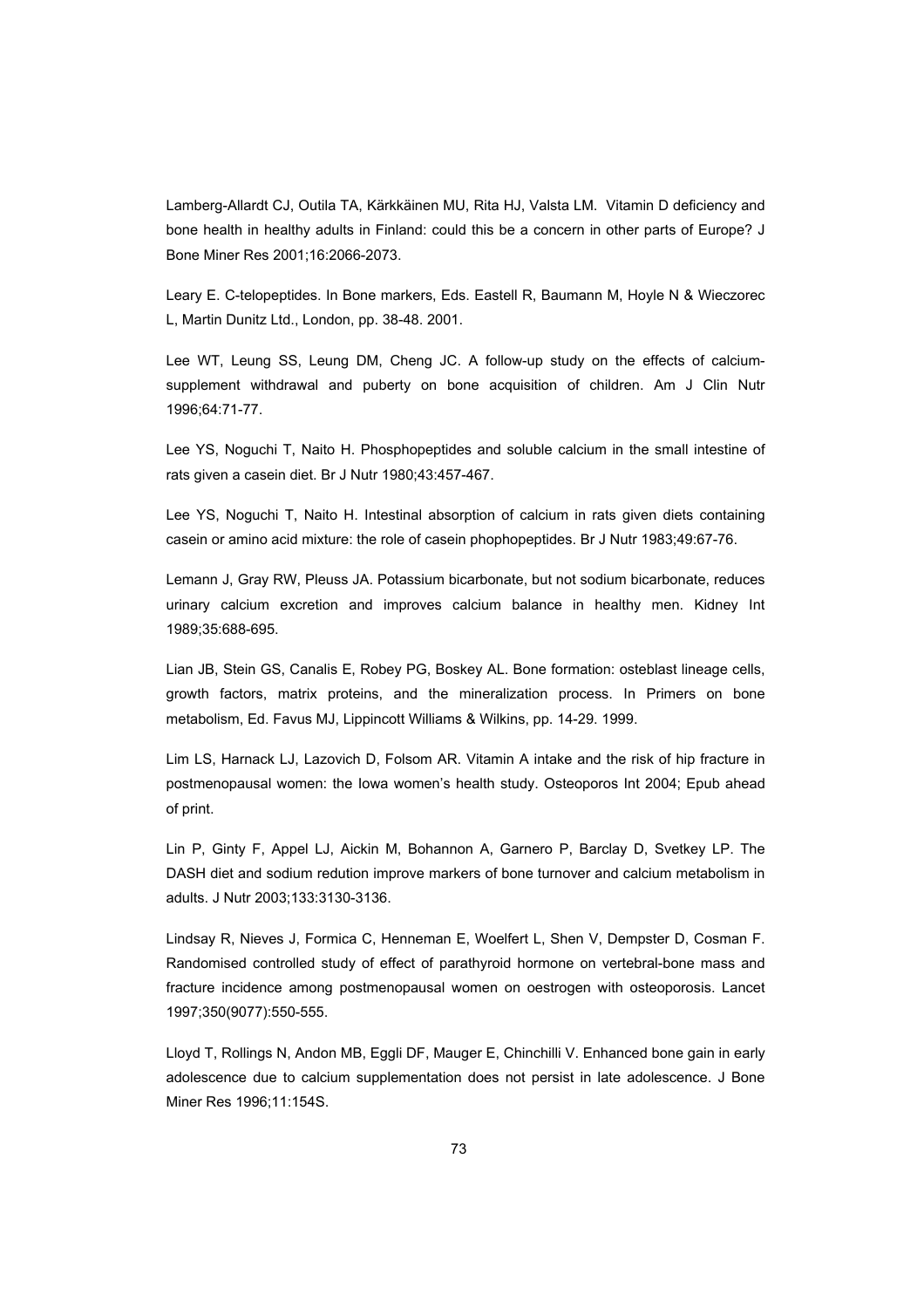Lucas PA, Brown RC, Drueke T, Lacour B, Metz JA, McCarron DA: Abnormal vitamin D metabolism, intestinal calcium transport, and bone calcium status in the spontaneously hypertensive rat compared with its genetic control. J Clin Invest 1986;78:221-227.

Ma Y, Stimpel M, Liang H, Pun S, Jee W. Impact of antihypertensive therapy on the skeleton: effects of moexipril and hydrochlorothiazide on osteopenia in spontaneously hypertensive ovariectomized rats. J Endocrinol 1997;154:467-474.

Macdonald HM, New SA, Golden MH, Campbell MK, Reid DM. Nutritional associations with bone loss during the menopausal transition: evidence of a beneficial effect of calcium, alcohol, and fruit and vegetable nutrients and of a detrimental effect of fatty acids. Am J Clin Nutr 2004;79:155-165.

Mahé S, Marteau P, Huneau J, Thuillier F, Tomé D. Intestinal nitrogen and electrolyte movements following fermented milk ingestion in man. Br J Nutr 1994;71:169-180.

Masuda O, Nakamura Y, Takano T. Antihypertensive peptides are present in aorta after oral administration of sour milk containing these peptides to spontaneously hypertensive rats. J Nutr 1996;126:3063-3068.

Matar C, Amiot J, Savoie L, Goulet J. The effect of milk fermentation by *Lactobacillus helveticus* on the release of peptides during *in vitro* digestion. J Dairy Sci 1996;79:971-979.

Matkovic V, Jelic T, Wardlaw GM, Ilich JZ, Goel PK, Wright JK, Andon MB, Smith KT, Heaney RP. Timing of peak bone mass in Caucasian females and its implication for the prevention of osteoporosis. Inference from a cross-sectional model. J Clin Invest 1994;93:799-808.

Matkovic V, Landoll JD, Badenhop-Stevens NE, Ha EY, Crncevic-Orlic Z, Li B, Goel P. Nutrition influences skeletal development from childhood to adulthood: a study of hip, spine, and forearm in adolescent females. J Nutr 2004;134:701S-705S.

Matsuoka Y, Serizawa A, Yoshioka T, Yamamura J, Morita Y, Kawakami H, Toba Y, Takada Y, Kumegawa M. Cystatin C in milk basic protein (MBP) and its inhibitory effect on bone resorption *in vitro*. Biosci Biotechnol Biochem 2002;66:2531-2536.

Mazess RB, Barden HS, Bisek JP, Hanson J. Dual-energy x-ray absorptiometry for total-body and regional bone-mineral and soft-tissue composition. Am J Clin Nutr 1990;51:1106-1112.

Meisel H, Bernard H, Fairweather-Tait S, FitzGerald RJ, Hartmann R, Lane CN, McDonagh D, Teucher B, Wal JM. Detection of caseinophosphopeptides in the distal ileostomy fluid of human subjects. Br J Nutr 2003;89:351-359.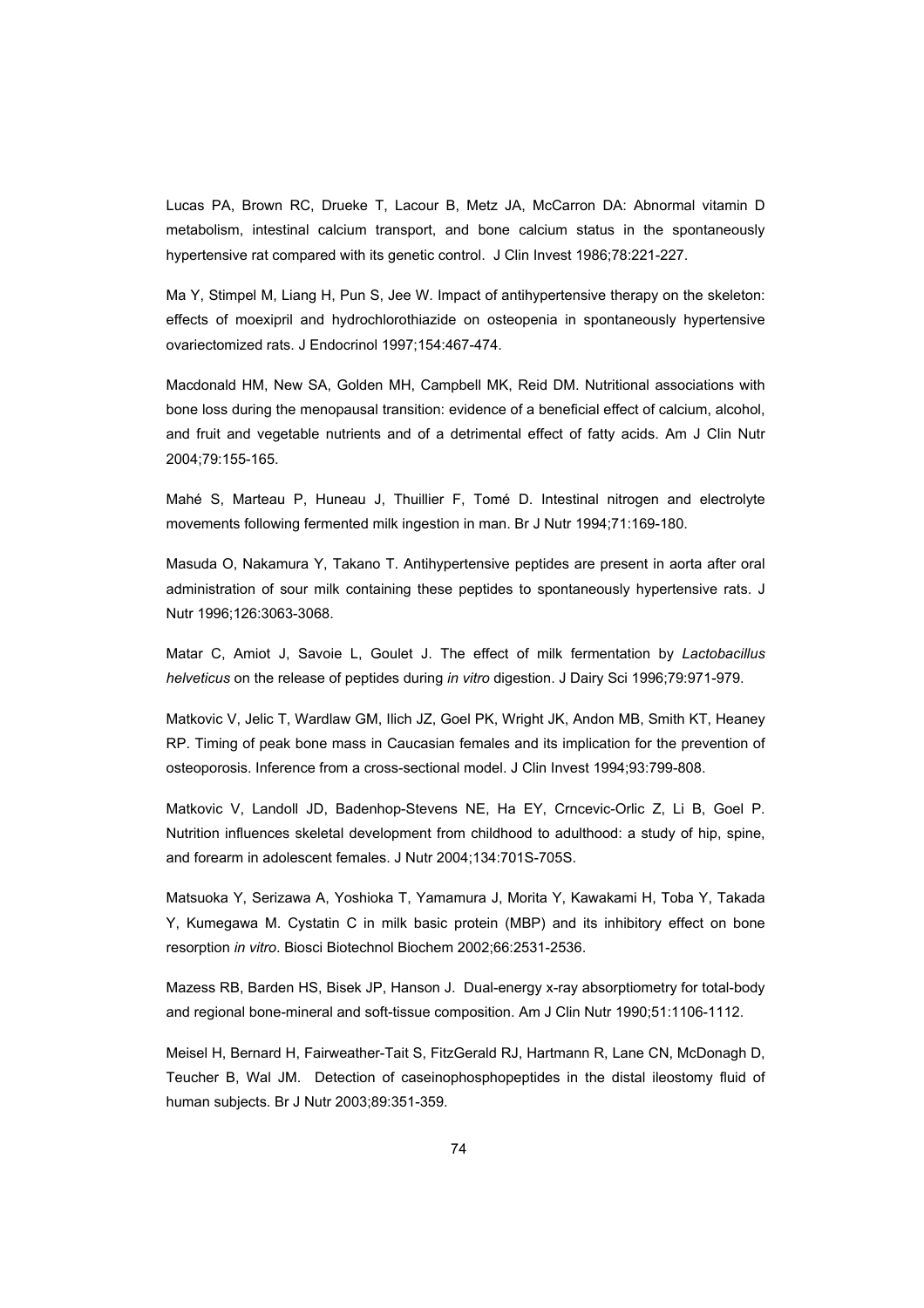Meisel H, Bockelmann W. Bioactive peptides encrypted in milk proteins: proteolytic activation and thropho-functional properties. Antonie Van Leeuwenhoek 1999;76:207-215.

Meisel H, FitzGerald RJ. Biofunctional peptides from milk proteins: mineral binding and cytomodulatory effects. Curr Pharm Des 2003;9:1289-1295.

Melhus H, Michaelsson K, Kindmark A, Bergstrom R, Holmberg L, Mallmin H, Wolk A, Ljunghall S. Excessive dietary intake of vitamin A is associated with reduced bone mineral density and increased risk for hip fracture. Ann Intern Med 1998;129:770-778.

Mellander O. The physiological importance of the casein phosphopeptide calcium salts. Acta Societas Medica 1950;55:247-255.

Merke J, Lucas PA, Szabo A, Cournot-Witmer G, Mall G, Bouillon R, Drueke T, Mann J, Ritz E. Hyperparathyroidism and abnormal calcitriol metabolism in the spontaneously hypertensive rat. Hypertension 1989;13:233-242.

Merrilees MJ, Smart EJ, Gilchrist NL, Frampton C, Turner JG, Hooke E, March RL, Maguire P. Effects of diary food supplements on bone mineral density in teenage girls. Eur J Nutr 2000;39:256-262.

Meyer HE, Pedersen JI, Loken EB, Tverdal A. Dietary factors and the incidence of hip fracture in middle-aged Norwegians. A prospective study. Am J Epidemiol 1997;145:117-123.

Michaelsson K, Lithell H, Vessby B, Melhus H. Serum retinol levels and the risk of fracture. N Engl J Med 2003a;348:287-294.

Michaelsson K, Melhus H, Bellocco R, Wolk A. Dietary calcium and vitamin D intake in relation to osteoporotic fracture risk. Bone 2003b;32:694-703.

Molgaard C, Thomsen BL, Michaelsen KF. The influence of calcium intake and physical activity on bone mineral content and bone size in healthy children and adolescents. Osteoporos Int 2001;12:887-894.

Mundy GR. Bone remodelling. In Primer on the metabolic bone diseases and disorders of mineral metabolism. Ed. Favus MJ, Lippincott Williams & Wilkins, Philadelphia, pp. 30-38. 1999.

Munger RG, Cerhan JR, Chiu BC. Prospective study of dietary protein intake and risk of hip fracture in postmenopausal women. Am J Clin Nutr 1999;69:147-152.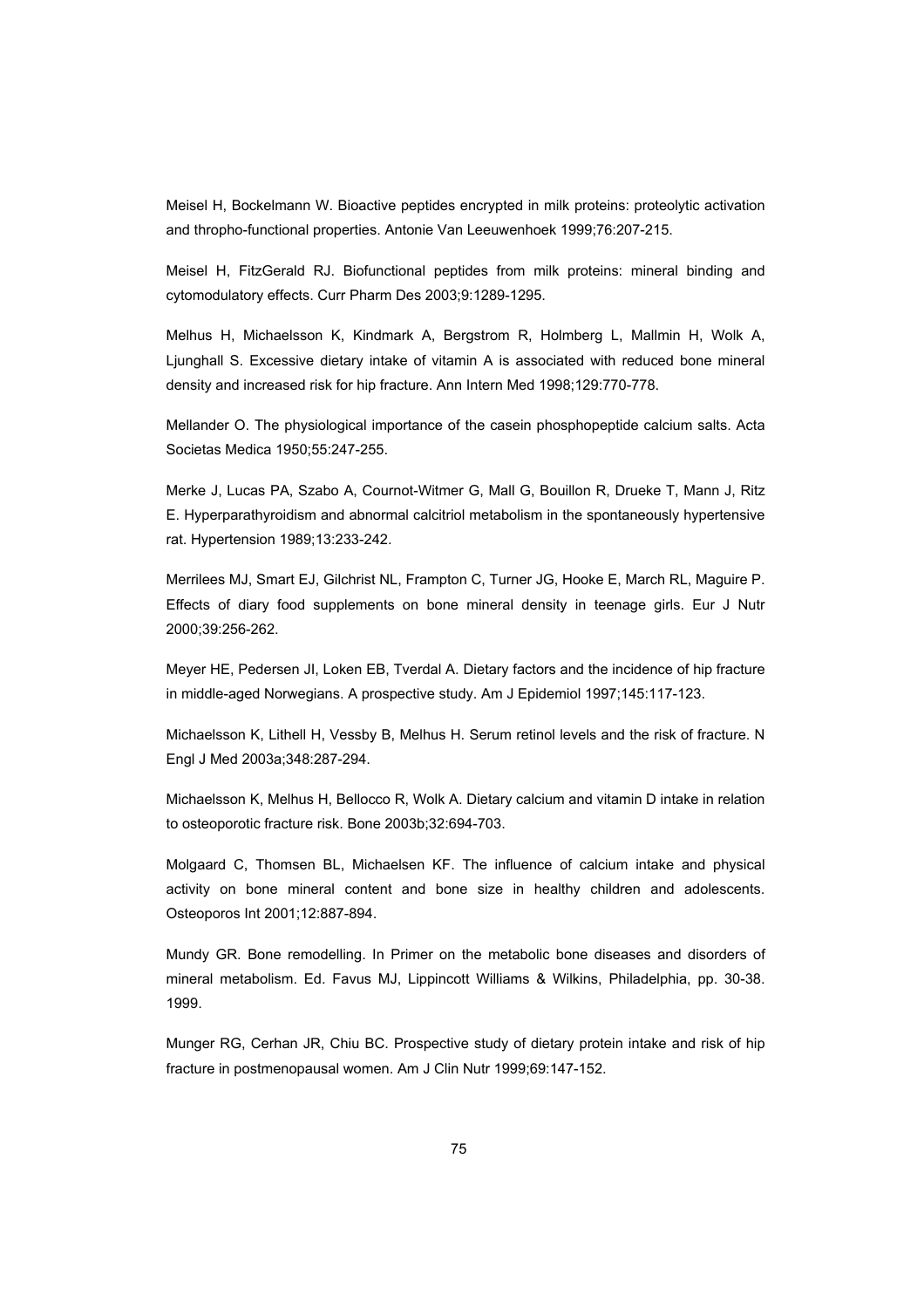Murphy S, Khaw KT, May H, Compston JE. Milk consumption and bone mineral density in middle aged and elderly women. BMJ 1994;308:939-941.

Mykkänen HM, Wasserman RH. Enhanced absorption of calcium by casein phosphopeptides in rachitic and normal chicks. J Nutr 1980;110:2141-2148.

Nakamura Y, Yamamoto N, Sakai K, Okubo A, Yamazaki S, Takano T. Purification and characterization of angiotensin I-converting enzyme inhibitors from sour milk. J Dairy Sci 1995a;78:777-783.

Nakamura Y, Yamamoto N, Sakai K, Takano T. Antihypertensive effect of sour milk and peptides isolated from it that are inhibitors to angiotensin I-converting enzyme. J Dairy Sci 1995b;78:1253-1257.

National Institute of Health. Osteoporosis prevention, diagnosis, and therapy. Consens Statement 2000;17.

New SA, Bolton-Smith C, Grubb DA, Reid DM. Nutritional influences on bone mineral density: a cross-sectional study in premenopausal women. Am J Clin Nutr 1997;65:1831-1839.

Nickel KP, Martin BR, Smith DL, Smith JB, Miller GD, Weaver CM. Calcium bioavailability from bovine milk and dairy products in premenopausal women using intrinsic and extrinsic labeling techniques. J Nutr 1996;126:1406-1411.

Nishiya Y, Sugimoto S. Effects of various antihypertensive drugs on the function of osteoblast. Biol Pharm Bull 2001;24:628-633.

Opotowsky AR, Bilezikian JP. Racial differences in the effect of early milk consumption on peak and postmenopausal bone mineral density. J Bone Miner Res 2003;18:1987-1988.

Osler M, Heitmann BL, Schroll M. Ten year trends in the dietary habits of Danish men and women. Cohort and cross-sectional data. Eur J Clin Nutr 1997;51:535-541.

Papadimitropoulos E, Wells G, Shea B, Gillespie W, Weaver B, Zytaruk N, Cranney A, Adachi J, Tugwell P, Josse R, Greenwood C, Guyatt G; Osteoporosis Methodology Group and The Osteoporosis Research Advisory Group. Meta-analyses of therapies for postmenopausal osteoporosis. VIII: Meta-analysis of the efficacy of vitamin D treatment in preventing osteoporosis inpostmenopausal women. Endocr Rev 2002;23:560-569.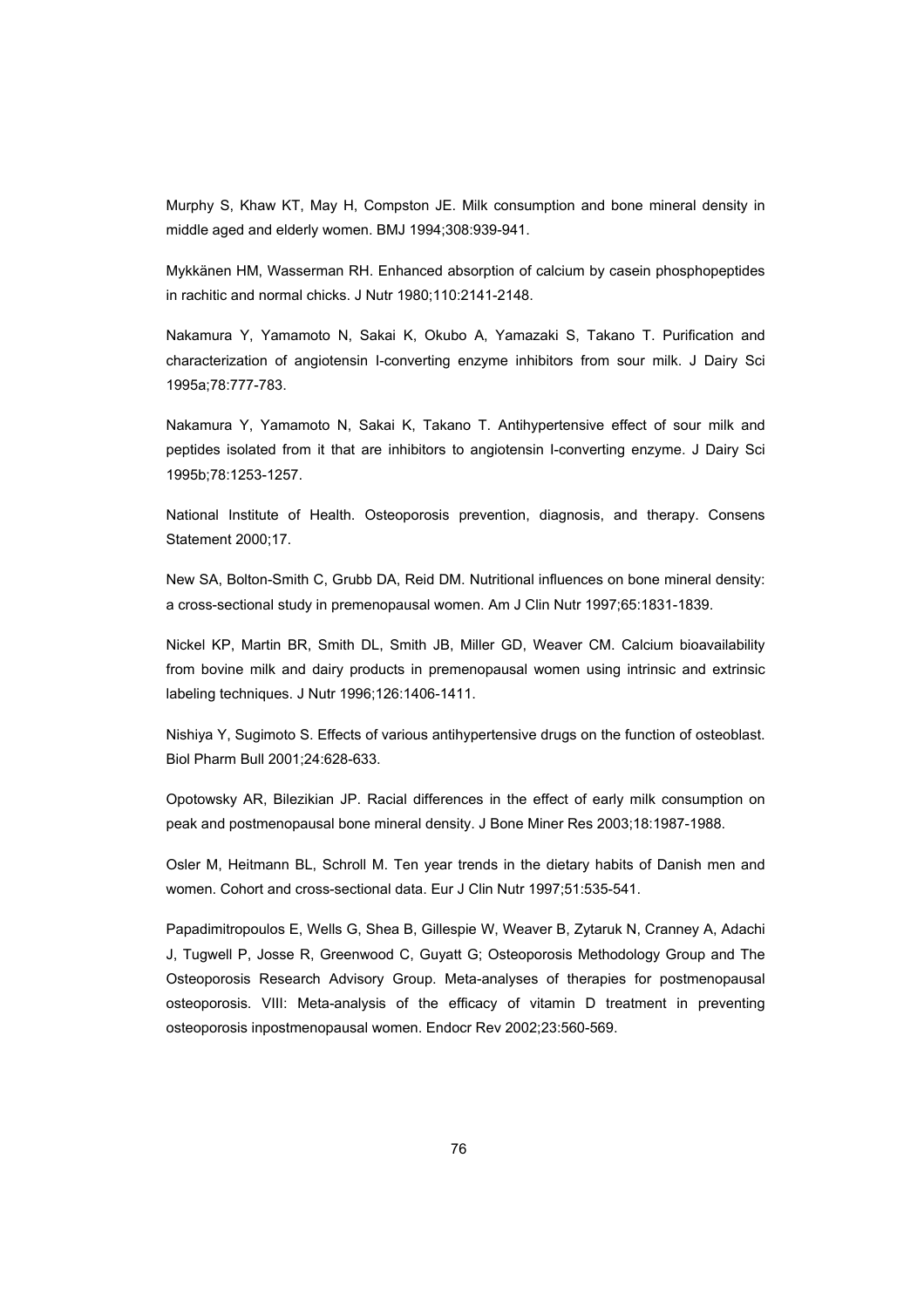Parfitt AM, Drezner MK, Glorieux FH, Kanis JA, Malluche H, Meunier PJ, Ott SM, Recker RR. Bone histomorphometry: standardization of nomenclature, symbols, and units. J Bone Miner Res 1987;2:595-610.

Pattanaungkul S, Riggs BL, Yergey AL, Vieira NE, O'Fallon WM, Khosla S. Relationship of intestinal calcium absorption to 1,25-dihydroxyvitamin D[1,25(OH)2D] levels in young versus elderly women: evidence for age-related intestinal resistance to 1,25(OH)2D action. J Clin Endocrinol Metab 2000;85:4023-4027.

Peng Z, Tuukkanen J, Zhang H, Jämsä T, Väänänen HK. The mechanical strength of bone in different rat models of experimental osteoporosis. Bone 1994;15:523-532.

Perez-Castrillon JL, Justo I, Silva J, Sanz A, Martin-Escudero JC, Igea R, Escudero P, Pueyo C, Diaz C, Hernandez G, Duenas A. Relationship between bone mineral density and angiotensin converting enzyme polymorphism in hypertensive postmenopausal women. Am J Hypertens 2003;16:233-235.

Peterson CA, Eurell JA, Erdman JW Jr. Bone composition and histology of young growing rats fed diets of varied calcium bioavailability: spinach, nonfat dry milk, or calcium carbonate added to casein. J Nutr 1992;122:137-144.

Peterson CA, Eurell JA, Kelley KW, Erdman JW Jr. Bone composition and histological analysis of young and aged rats fed diets of varied calcium bioavailability. J Am Coll Nutr 1995;14:278-285.

Pihlanto-Leppälä A. Isolation and characterisation of milk-derived bioactive peptides. Department of Biochemistry and Food Chemistry, University of Turku, pp.11-36. 1999.

Poneros-Schneler AG, Erdman JW. Bioavailability of calcium from sesame seeds, almond powder, whole wheat bread, spinach and nonfat dry milk in rats. J Food Sci 1989;5:150-153

Prentice A. The relative contribution of diet and genotype to bone development. Proc Nutr Soc 2001;60:45-52.

Prince R, Devine A, Dick I, Criddle A, Kerr D, Kent N, Price R, Randell A. The effects of calcium supplementation (milk powder or tablets) and exercise on bone density in postmenopausal women. J Bone Miner Res 1995;10:1068-1075.

Promislow JH, Goodman-Gruen D, Slymen DJ, Barrett-Connor E. Protein consumption and bone mineral density in the elderly : the Rancho Bernardo Study. Am J Epidemiol 2002;155:636-644.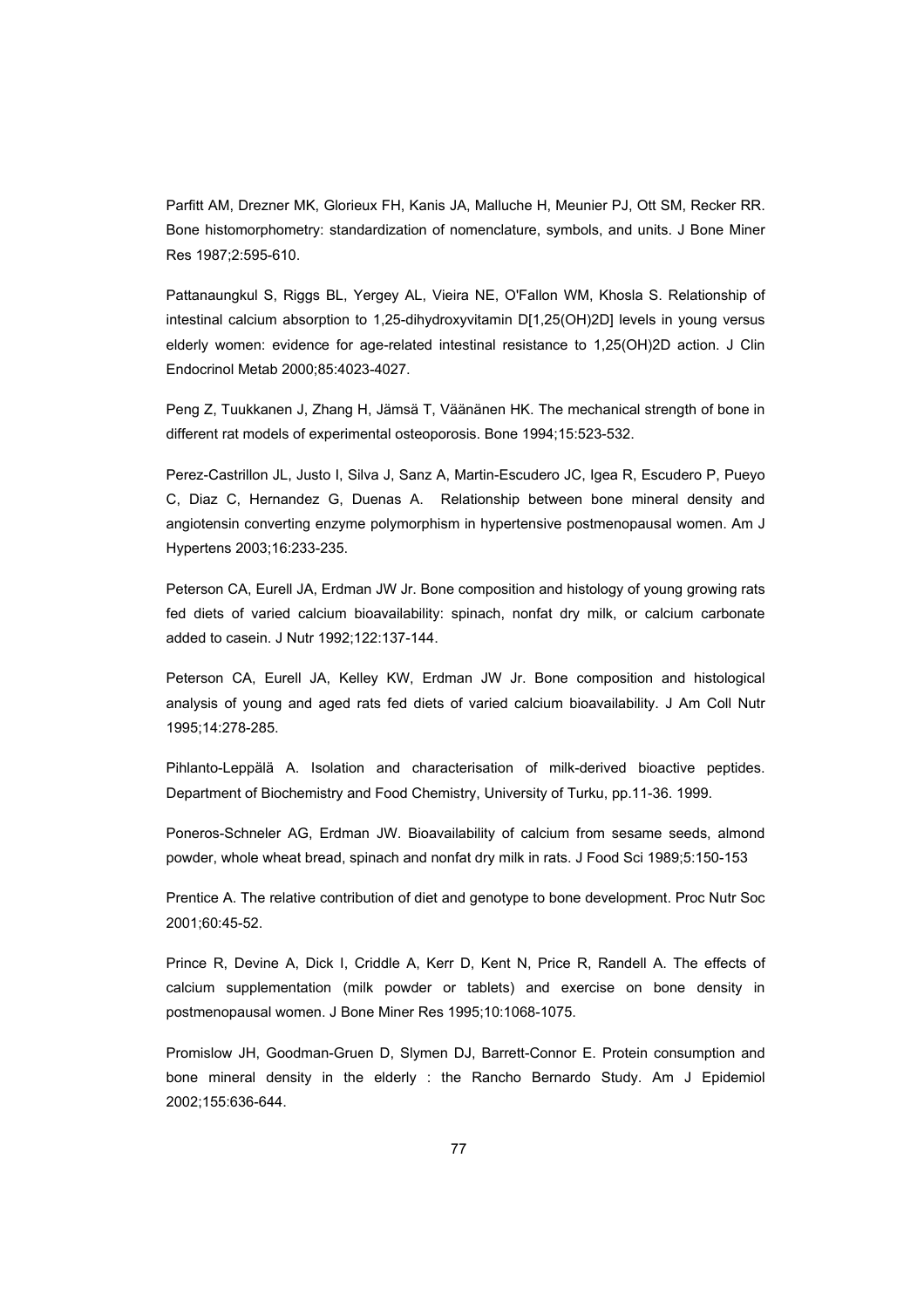Pufe T, Scholz-Ahrens KE, Franke ATM, Petersen W, Mentlein R, Varoga D, Tillmann B, Schrezenmeir J, Güer CC. The role of vascular endothelial growth factor in glucocorticoidinduced bone loss: evaluation in a minipig model. Bone 2003;33:869-876.

Qu Q, Härkönen PL, Väänänen HK. Comparative effects of estrogen and antiestrogens on differentiation of osteoblasts in mouse bone marrow culture. J Cell Biochem 1999;73:500-507.

Qu Q, Perälä-Heape M, Kapanen A, Dahllund J, Salo J, Väänänen HK, Härkönen P. Estrogen enhances differentiation of osteoblasts in mouse bone marrow culture. Bone 1998;22:201- 209.

Recker RR, Bammi A, Barger-Lux MJ, Heaney RP. Calcium absorbability from milk products, an imitation milk, and calcium carbonate. Am J Clin Nutr 1988;47:93-95.

Recker RR, Hinders S, Davies KM, Heaney RP, Stegman MR, Lappe JM, Kimmel DB. Correcting calcium nutritional deficiency prevents spine fractures in elderly women. J Bone Miner Res 1996;11:1961-1966.

Reid IR. Menopause. In Primer on the metabolic bone diseases and disorders of mineral metabolism. Ed. Favus MJ, Lippincott Williams & Wilkins, Philadelphia, pp. 55-59. 1999.

Reid IR, Hannan SF, Schooler BA, Ibbertson HK. The acute biochemical effects of four proprietary calcium preparations. Aust NZ J Med 1986;16:193-197.

Renner E, Hermes M, Stracke H. Bone mineral density of adolescents as affected by calcium intake through milk and milk products. Int Dairy J 1998;8:759-764.

Risteli J, Elomaa I, Niemi S, Novarmo A, Risteli L. Radioimmunoassay for the pyridinoline cross-linked carboxyterminal telopeptide of type I collagen: a new serum marker of bone collagen degradation. Clin Chem 1993;39:635-640.

Rodriguez-Martinez MA, Garcia-Cohen EC. Role of Ca(2+) and vitamin D in the prevention and treatment of osteoporosis. Pharmacol Ther 2002;93:37-49.

Rowe DJ, Ko S, Tom XM, Silverstein SJ, Richards DW. Enhanced production of mineralized nodules and collagenous proteins *in vitro* bycalcium ascorbate supplemented with vitamin C metabolites. J Periodontol 1999;70:992-999.

Rubinacci A, Divieti P, Polo RM, Zampino M, Resmini G, Tenni R. Effect of an oral calcium load on urinary markers of collagen breakdown. J Endocrinol Invest 1996;19:719-726.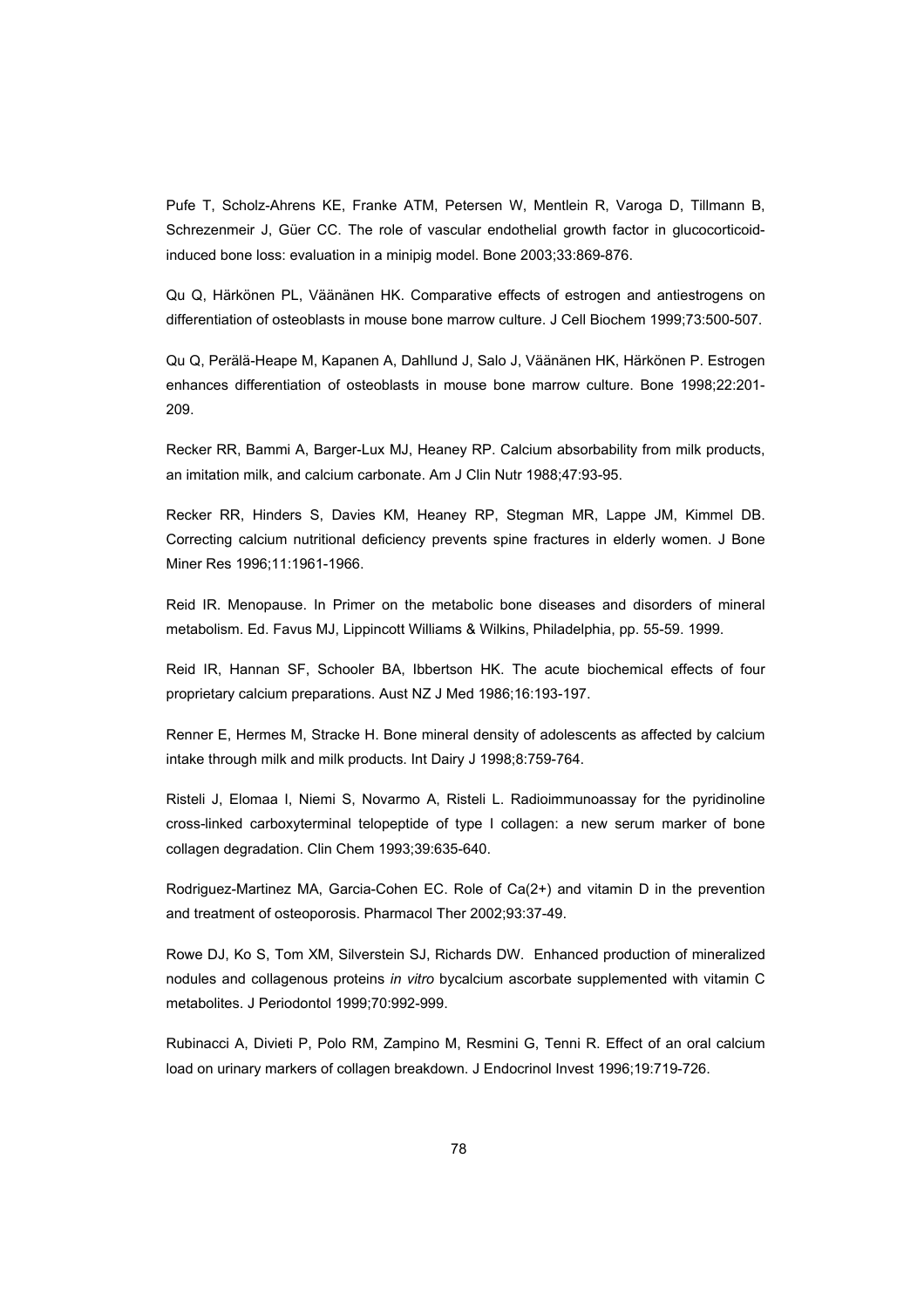Russell G. Introduction: bone metabolism and its regulation. In Bone markers, Eds. Eastell R, Baumann M, Hoyle N& Wieczorek L, Martin Dunitz Ltd., London, pp. 1-24. 2001.

Sairanen S, Tähtelä R, Laitinen K, Karonen SL, Välimäki MJ. Nocturnal rise in markers of bone resorption is not abolished by bedtime calcium or calcitonin. Calcif Tissue Int 1994;55:349-352.

Sandler RB, Slemenda CW, LaPorte RE, Cauley JA, Schramm MM, Barresi ML, Kriska AM. Postmenopausal bone density and milk consumption in childhood and adolescence. Am J Clin Nutr 1985;42:270-274.

Satake M, Enjoh M, Nakamura Y, Takano T, Kawamura Y, Arai S, Shimizu M. Transepithelial transport of the bioactive tripeptide, Val-Pro-Pro, in human intestinal Caco-2 cell monolayers. Biosci Biotechnol Biochem 2002;66:378-384.

Sato R, Noguchi T, Naito H. Casein phosphopeptide (CPP) enhances calcium absorption from the ligated segment of rat small intestine. J Nutr Sci Vitaminol 1986;32:67-76.

Scholz-Ahrens KE, Schrezenmeir J. Effects of bioactive substances in milk on mineral and trace element metabolism with special reference to casein phosphopeptides. Br J Nutr 2000;84(Suppl.1):147S-153S.

Schürch M-A, Rizzoli R, Slosman D, Vadas L, Vergnaud P, Bonjour J-P. Protein supplements increase serum insulin-like growth factor-I levels and attenuate proximal femur bone loss in patients with recent hip fracture. Ann Int Med 1998;126:801-809.

Scopacasa F, Need AG, Horowitz M, Wishart JM, Morris HA, Nordin BE. Inhibition of bone resorption by divided-dose calcium supplementation in early postmenopausal women. Calcif Tissue Int 2000;67:440-442.

Segawa M, Nakao S, Ogata Y, Sugiya H, Furuyama S. Angiotensin II induces prostaglandin  $E<sub>2</sub>$  release in uman gingival fibroblasts. Life Sci 2003;72:795-803.

Sellmeyer DE, Stone KL, Sebastian A, Cummings S. A high ratio of dietary animal to vegetable protein increases the rate of bone loss and the risk of fracture in postmenopausal women. Am J Clin Nutr 2001;73:118-122.

Seppo L, Jauhiainen T, Poussa T, Korpela R. A fermented milk high in bioactive peptides has a blood pressure-lowering effect in hypertensive subjects. Am J Clin Nutr 2003;77:326-330.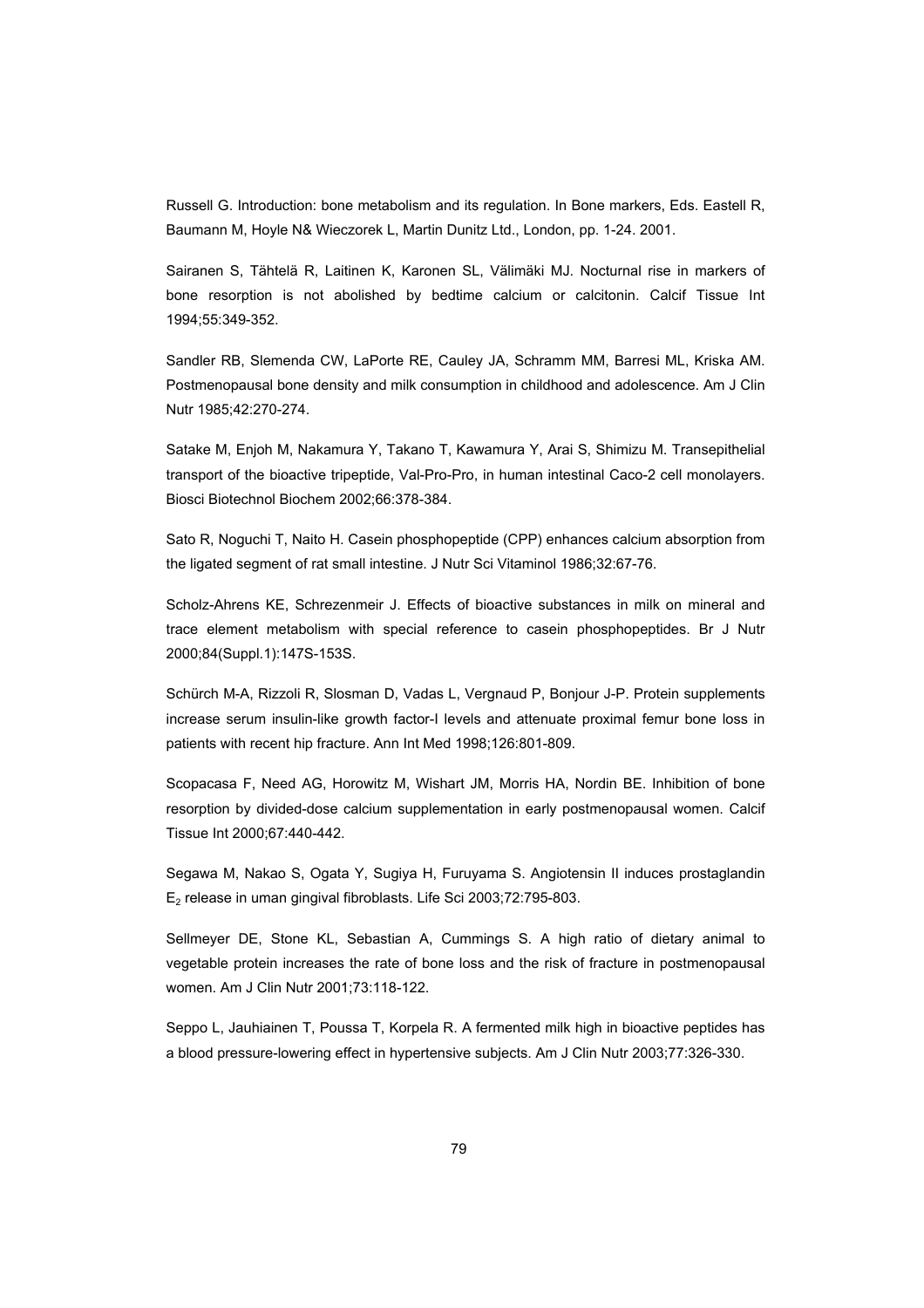Seppo L, Kerojoki O, Suomalainen T, Korpela R. The effect of a *Lactobacillus helveticus* LBK-16 H fermented milk on hypertension - a pilot study on humans. Milchwissenschaft 2002;57:124-127.

Shea B, Wells G, Cranney A, Zytaruk N, Robinson V, Griffith L, Ortiz Z,Peterson J, Adachi J, Tugwell P, Guyatt G; Osteoporosis Methodology Group and The Osteoporosis Research Advisory Group. Meta-analyses of therapies for postmenopausal osteoporosis. VII. Metaanalysis of calcium supplementation for the prevention of postmenopausal osteoporosis. Endocr Rev 2002;23:552-559.

Shirai H, Sato T, Oka M, Hara T, Mori S. Effect of calcium supplementation on bone dynamics of the maxilla, mandible and proximal tibia in experimental osteoporosis. J Oral Rehabil 2002;29:287-294.

Sipola M, Finckenberg P, Korpela R, Vapaatalo H, Nurminen ML. Effect of long-term intake of milk products on blood pressure in hypertensive rats. J Dairy Res 2002;69:103-111.

Sipola M, Finckenberg P, Santisteban J, Korpela R, Vapaatalo H, Nurminen ML. Long-term intake of milk peptides attenuates development of hypertension in spontaneously hypertensive rats. J Physiol Pharmacol 2001;52:745-754.

Sirola J, Kröger H, Sandini L, Tuppurainen M, Jurvelin JS, Saarikoski S, Honkanen R. Interaction of nutritional calcium and HRT in prevention of postmenopausal bone loss: A prospective study. Calcif Tissue Int 2003;72:659-665.

Smith TM, Kolars JC, Savaiano DA, Levitt MD. Absorption of calcium from milk and yogurt. Am J Clin Nutr 1985;42:1197-2000.

Sorensen OH, Crawford GM, Mulder H, Hosking DJ, Gennari C, Mellstrom D, Pack S, Wenderoth D, Cooper C, Reginster J-Y. Long-term efficacy of risedronate: a 5-year placebocontrolled clinical experience. Bone 2003;32:120-126.

Soroko S, Holbrook TL, Edelstein S, Barrett-Connor E. Lifetime milk consumption and bone mineral density in older women. Am J Public Health 1994;84:1319-1322.

Stimpel M, Jee W, Ma Y, Yamamoto N, Chen Y. Impact of antihypertensive therapy on postmenopausal osteoporosis: effects of the angiotensin converting enzyme inhibitor moexipril, 17ȕ-estradiol and their combination on the ovariectomy-induced cancellous bone loss in young rats. J Hypertens 1995;13:1852-1856.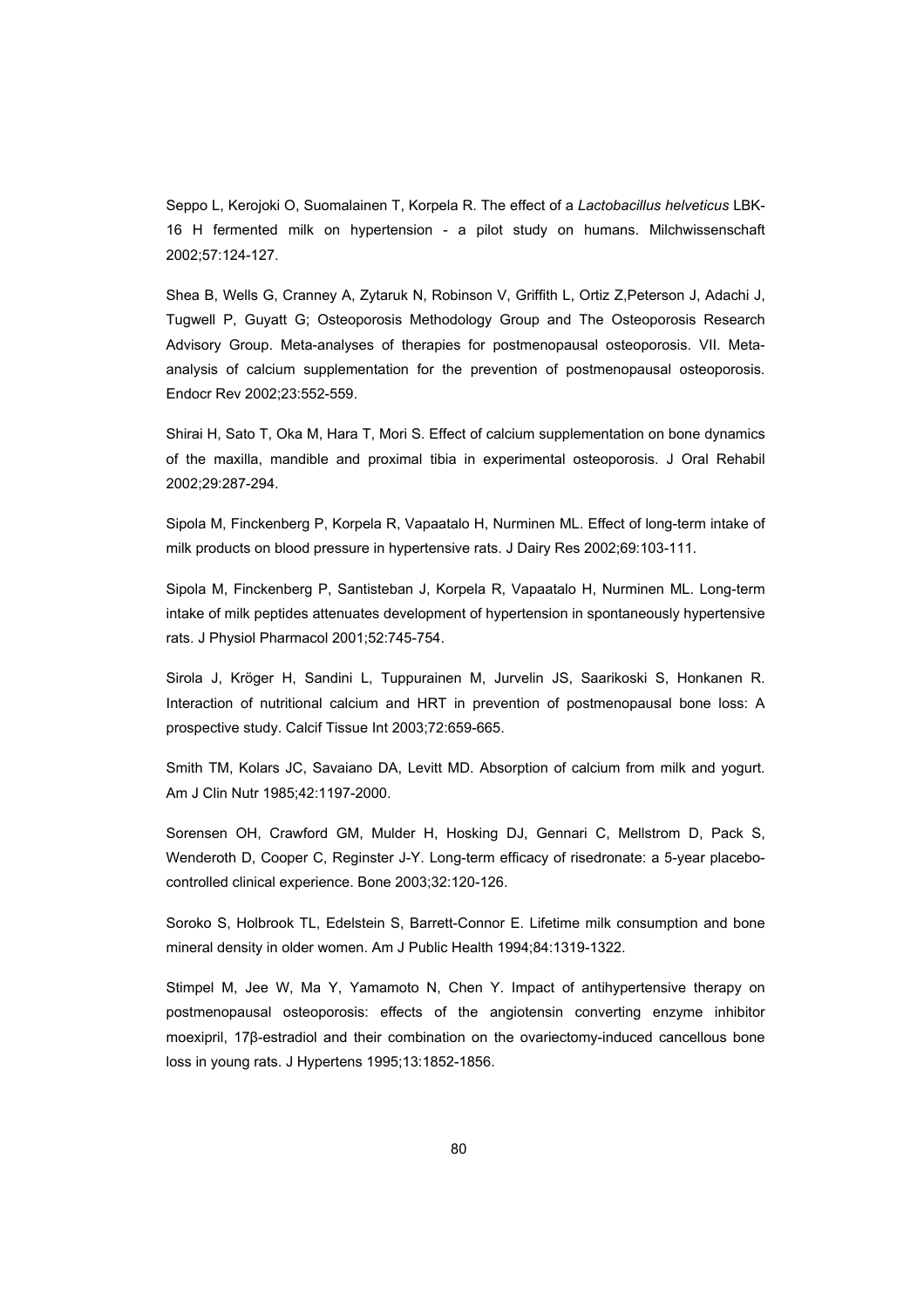Stracke H, Renner E, Knie G, Leidig G, Minne H, Federlin K. Osteoporosis and bone metabolic parameters in dependence upon calcium intake through milk and milk products. Eur J Clin Nutr 1993;47:617-622.

Suda M, Tanaka K, Natsui K, Usui T, Tanaka I, Fukushima M, Shigeno C, Konishi J, Narumiya S, Ichikawa A, Nakao N. Prostaglandin E receptor subtypes in mouse osteoblastic cell line. Endocrinology 1996;137:1698-1705.

Suponitzky I, Weinreb M. Differential effects of systemic prostaglandin  $E<sub>2</sub>$  on bone mass in rat long bones and calvariae. J Endocrinol 1998;156:51-57.

Suzuki Y, Whiting SJ, Davison KS, Chilibeck PD. Total calcium intake is associated with cortical bone mineral density in a cohort of postmenopausal women not taking estrogen. J Nutr 2003;7:296-299.

Suzawa T, Miyaura C, Inada M, Maruyama T, Sugimoto Y, Ushikubi F, Ichikawa A, Narumiya S, Suda T. The role of prostaglandin E receptor subtypes (EP1, EP2, EP3, and EP4) in bone resorption: an analysis using specific agonists for the respective EPs. Endocrinology 2000;141:1554-1559.

Takada Y, Aoe S, Kumegawa M. Whey protein stimulated the proliferation and differentiation of osteoblastic MC3T3-E1 cells. Biochem Biophys Res Commun 1996;223:445-449.

Takada Y, Kobayashi N, Matsuyama H, Kato K, Yamamura J, Yahiro M, Kumegawa M, Aoe S. Whey protein suppresses the osteoclast-mediated bone reseoption and osteoclast cell formation. Int Dairy J 1997b;7:821-825.

Takada Y, Kobayashi N, Kato K, Matsuyama H, Yahiro M, Aoe S. Effects of whey protein on calcium and bone metabolism in ovariectomized rats. J Nutr Sci Vitaminol 1997a;43:199-210.

Talbot JR, Guardo P, Seccia S, Gear L, Lubary DR, Saad G, Roberts ML, Fradinger E, Marino A, Xanchetta JR. Calcium bioavailability and parathyroid hormone acute changes after oral intake of dairy and nondairy products in healthy volunteers. Osteoporos Int 1999;10:137-142.

Teegarden D, Proulx WR, Martin BR, Zhao J, McCabe GP, Lyle RM, Peacock M, Slemenda C, Johnston CC, Weaver CM. Peak bone mass in young women. J Bone Miner Res 1995;10:711-715.

Toba Y, Takada Y, Matsuoka Y, Morita Y, Motouri M, Hirai T, Suguri T, Aoe S, Kawakami H, Kumegawa M, Takeuchi A, Itabashi A. Milk basic protein promotes bone formation and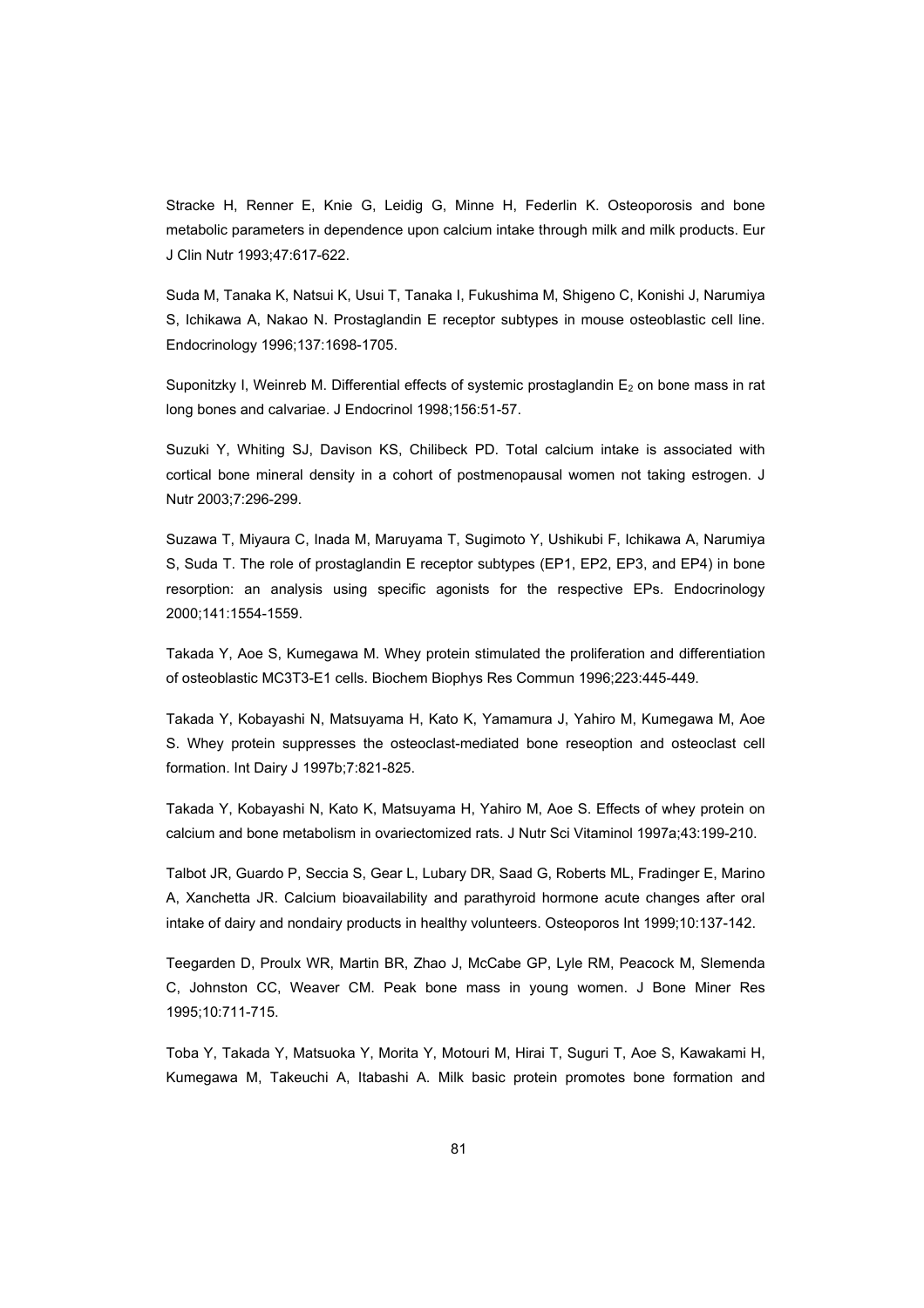suppresses bone resorption in healthy adult men. Biosci Biotechnol Biochem 2001;65:1353- 1357.

Tom B, Dendorfer A, Danser AH. Bradykinin, angiotensin-(1-7), and ACE inhibitors: how do they interact? Int J Biochem Cell Biol 2003;35:792-801.

Tsuchita H, Goto T, Shimizu T, Yonehara Y, Kuwata T. Dietary casein phosphopeptides prevent bone loss in aged ovariectomised rats. J Nutr 1996;126:86-93.

Tsuchita H, Sekiguchi I, Kuwata T, Igarashi C, Ezawa I. The effect of casein phosphopeptides on calcium utilization in young ovariectomized rats. Z Ernahrungswiss 1993;32:121-130.

Tsuchita H, Suzuki T, Kuwata T. The effect of casein phosphopeptides on calcium absorption from calcium-fortified milk in growing rats. Br J Nutr 2001;85:5-10.

Tylavsky FA, Anderson JJ, Talmage RV, Taft TN. Are calcium intakes and physical activity patterns during adolescence related to radial bone mass of white college-age females? Osteoporos Int 1992;2:232-240.

Vanhoof G, Goossens F, De Meester I, Hendriks D, Scharpe S. Proline motifs in peptides and their biological processing. The FASEB Journal 1995;9:736-744.

van't Hof RJ, Ralston SH. Nitric oxide and bone. Immunology. 2001 Jul;103(3):255-61. Vlasses PH, Rotmensch HH, Swanson BN, Irwin JD, Lee RB. Comparative antihypertensive effects of enalapril maleate and hydrochlorothiazide alone and in combination. J Clin Pharmacol 1983;23:227-233.

Wang MC, Crawford PB, Hudes M, Van Loan M, Siemering K, Bachrach LK. Diet in midpuberty and sedentary activiety in prepuberty predict peak bone mass. Am J Clin Nutr 2003;77:495-503.

Weaver CM. Calcium bioavailability and its relation to osteoporosis. Proc Soc Exp Biol Med 1992;200:157-160.

Weaver CM. The growing years and prevention of osteoporosis in later life. Proc Nutr Soc 2000;59:303-306.

Weaver CM, Peacock M, Johnston CC. Adolescent nutrition in the prevention of postmenopausal osteoporosis. J Clin Endocrin Met 1999;84:1839-1843.

82